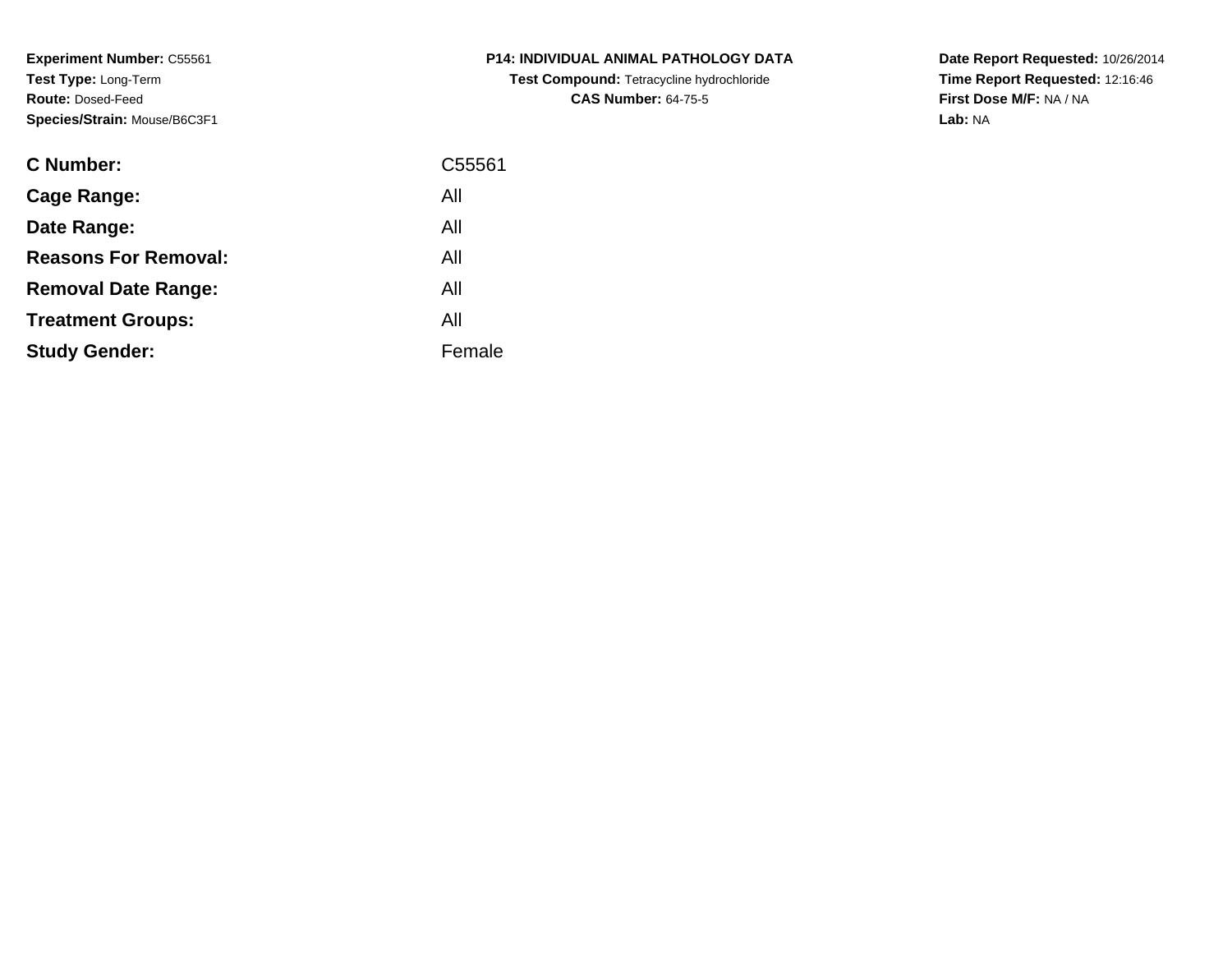**Experiment Number:** C55561**Test Type:** Long-Term**Route:** Dosed-Feed **Species/Strain:** Mouse/B6C3F1**P14: INDIVIDUAL ANIMAL PATHOLOGY DATATest Compound:** Tetracycline hydrochloride**CAS Number:** 64-75-5**Date Report Requested:** 10/26/2014**Time Report Requested:** 12:16:46**First Dose M/F:** NA / NA**Lab:** NA**ANIMAL ID: 1\_051 TRT#:** 1 **SEX:** Female **DAY ON TEST: DOSE:** 25000 PPM**DISP:** Terminal Sacrifice **HISTO: OBSERVATIONS** Adrenal glandCapsule **Capsule Capsule Capsule Capsule Capsule Capsule Capsule Capsule Capsule Capsule Capsule Capsule Capsule Capsule Capsule Capsule Capsule Capsule Capsule Capsule Capsule Cap**  Brain Perivascular Cuffing Kidney Hyperplasia, Lymphoid Pituitary glandAnterior Pituitary **Adenoma, Nos**<br>Atrophy, Nos Salivary glandd and the control of the control of the control of the control of the control of the control of the control of the control of the control of the control of the control of the control of the control of the control of the co Spleen Hyperplasia, Lymphoid StomachGlandular Stomach Uterus Endometrium Hyperplasia, Cystic PRIMARY CAUSE OF DEATH-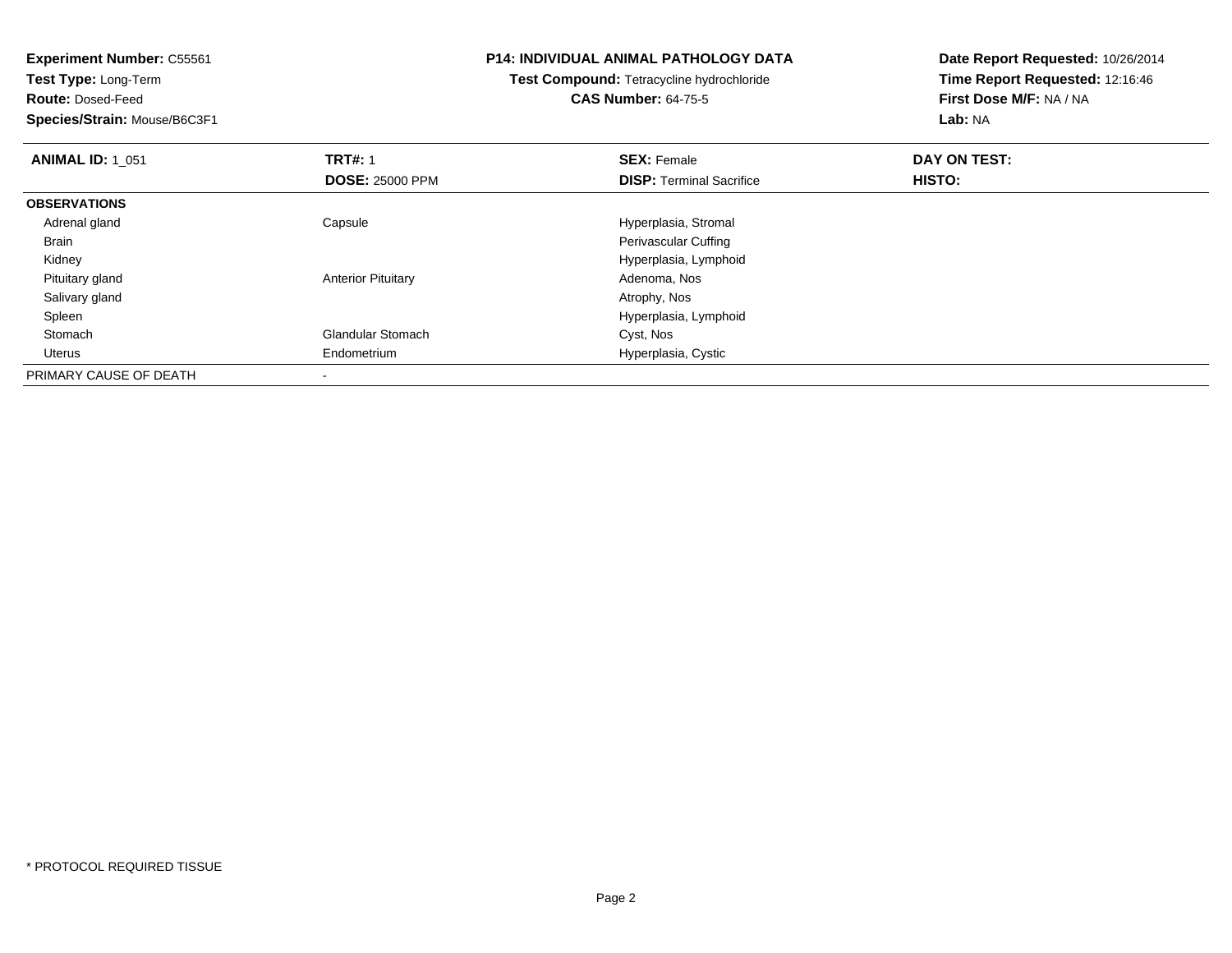| <b>Experiment Number: C55561</b><br>Test Type: Long-Term<br><b>Route: Dosed-Feed</b><br>Species/Strain: Mouse/B6C3F1 |                                          | <b>P14: INDIVIDUAL ANIMAL PATHOLOGY DATA</b><br>Test Compound: Tetracycline hydrochloride<br><b>CAS Number: 64-75-5</b> | Date Report Requested: 10/26/2014<br>Time Report Requested: 12:16:46<br>First Dose M/F: NA / NA<br>Lab: NA |
|----------------------------------------------------------------------------------------------------------------------|------------------------------------------|-------------------------------------------------------------------------------------------------------------------------|------------------------------------------------------------------------------------------------------------|
| <b>ANIMAL ID: 1 052</b>                                                                                              | <b>TRT#: 1</b><br><b>DOSE: 25000 PPM</b> | <b>SEX: Female</b><br><b>DISP:</b> Terminal Sacrifice                                                                   | DAY ON TEST:<br>HISTO:                                                                                     |
| <b>OBSERVATIONS</b>                                                                                                  |                                          |                                                                                                                         |                                                                                                            |
| Adrenal gland                                                                                                        | Capsule                                  | Hyperplasia, Stromal                                                                                                    |                                                                                                            |
| Pituitary gland                                                                                                      | <b>Anterior Pituitary</b>                | Cyst, Nos                                                                                                               |                                                                                                            |
| Thyroid                                                                                                              |                                          | <b>Cystic Follicles</b>                                                                                                 |                                                                                                            |
| Uterus                                                                                                               | Endometrium                              | Hyperplasia, Cystic                                                                                                     |                                                                                                            |
| PRIMARY CAUSE OF DEATH                                                                                               |                                          |                                                                                                                         |                                                                                                            |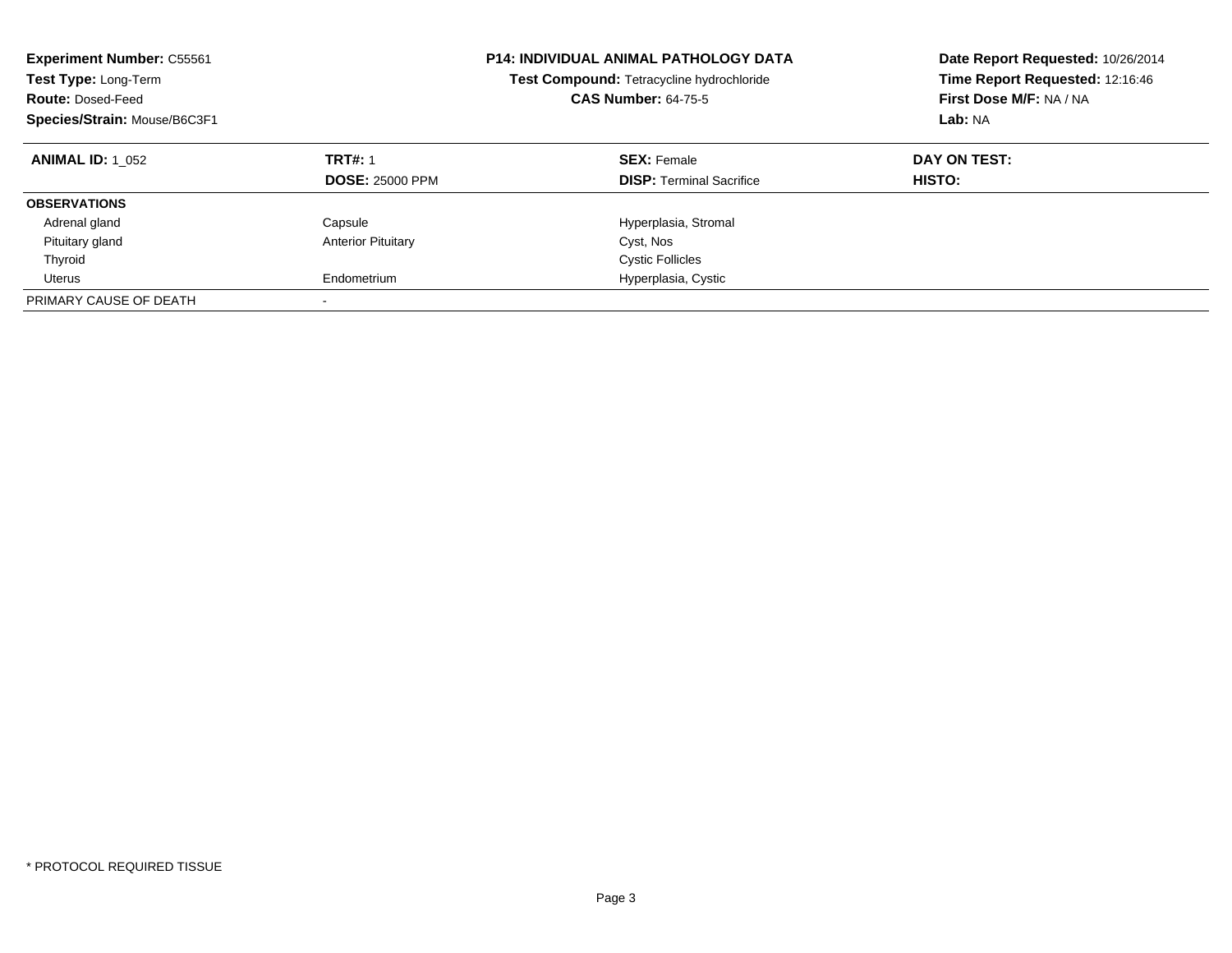| <b>Experiment Number: C55561</b><br>Test Type: Long-Term<br><b>Route: Dosed-Feed</b><br>Species/Strain: Mouse/B6C3F1 |                        | <b>P14: INDIVIDUAL ANIMAL PATHOLOGY DATA</b><br>Test Compound: Tetracycline hydrochloride<br><b>CAS Number: 64-75-5</b> | Date Report Requested: 10/26/2014<br>Time Report Requested: 12:16:46<br>First Dose M/F: NA / NA<br>Lab: NA |
|----------------------------------------------------------------------------------------------------------------------|------------------------|-------------------------------------------------------------------------------------------------------------------------|------------------------------------------------------------------------------------------------------------|
| <b>ANIMAL ID:</b> 1 053                                                                                              | <b>TRT#: 1</b>         | <b>SEX: Female</b>                                                                                                      | DAY ON TEST:                                                                                               |
|                                                                                                                      | <b>DOSE: 25000 PPM</b> | <b>DISP:</b> Terminal Sacrifice                                                                                         | <b>HISTO:</b>                                                                                              |
| <b>OBSERVATIONS</b>                                                                                                  |                        |                                                                                                                         |                                                                                                            |
| Adrenal gland                                                                                                        | Capsule                | Hyperplasia, Stromal                                                                                                    |                                                                                                            |
| Lung                                                                                                                 |                        | Alveolar/Bronchiolar Carcinoma                                                                                          |                                                                                                            |
| Uterus                                                                                                               | Endometrium            | Hyperplasia, Cystic                                                                                                     |                                                                                                            |
| PRIMARY CAUSE OF DEATH                                                                                               |                        |                                                                                                                         |                                                                                                            |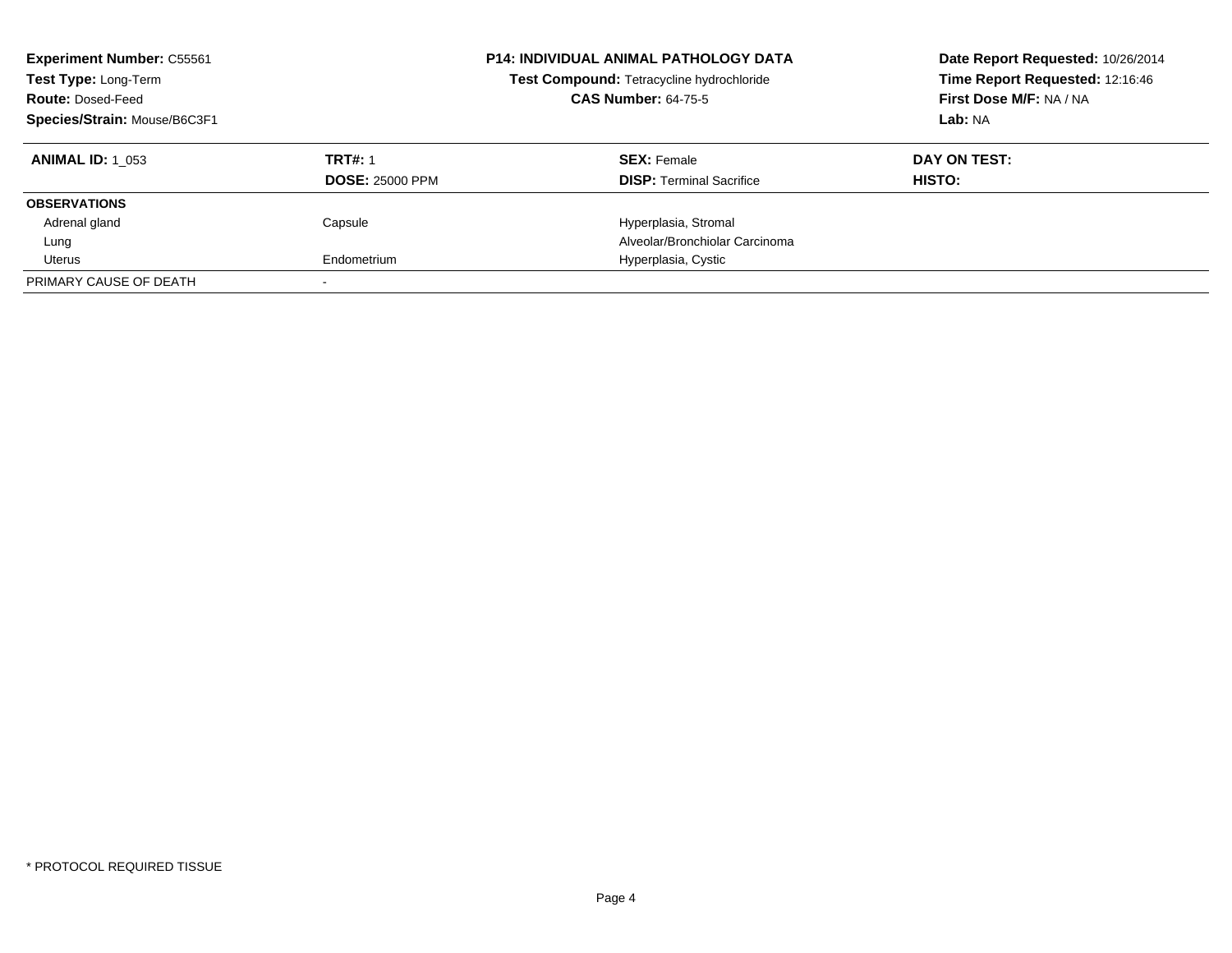| <b>Experiment Number: C55561</b><br>Test Type: Long-Term<br><b>Route: Dosed-Feed</b><br>Species/Strain: Mouse/B6C3F1 |                                          | <b>P14: INDIVIDUAL ANIMAL PATHOLOGY DATA</b><br>Test Compound: Tetracycline hydrochloride<br><b>CAS Number: 64-75-5</b> | Date Report Requested: 10/26/2014<br>Time Report Requested: 12:16:46<br>First Dose M/F: NA / NA<br>Lab: NA |
|----------------------------------------------------------------------------------------------------------------------|------------------------------------------|-------------------------------------------------------------------------------------------------------------------------|------------------------------------------------------------------------------------------------------------|
| <b>ANIMAL ID: 1 054</b>                                                                                              | <b>TRT#: 1</b><br><b>DOSE: 25000 PPM</b> | <b>SEX: Female</b><br><b>DISP:</b> Terminal Sacrifice                                                                   | DAY ON TEST:<br><b>HISTO:</b>                                                                              |
| <b>OBSERVATIONS</b>                                                                                                  |                                          |                                                                                                                         |                                                                                                            |
| Adrenal gland                                                                                                        | Capsule                                  | Hyperplasia, Stromal                                                                                                    |                                                                                                            |
| <b>Brain</b>                                                                                                         |                                          | Degeneration, Myelin                                                                                                    |                                                                                                            |
| Liver                                                                                                                |                                          | Inflammation, Chronic Focal                                                                                             |                                                                                                            |
| Uterus                                                                                                               | Endometrium                              | Hyperplasia, Cystic                                                                                                     |                                                                                                            |
| PRIMARY CAUSE OF DEATH                                                                                               | -                                        |                                                                                                                         |                                                                                                            |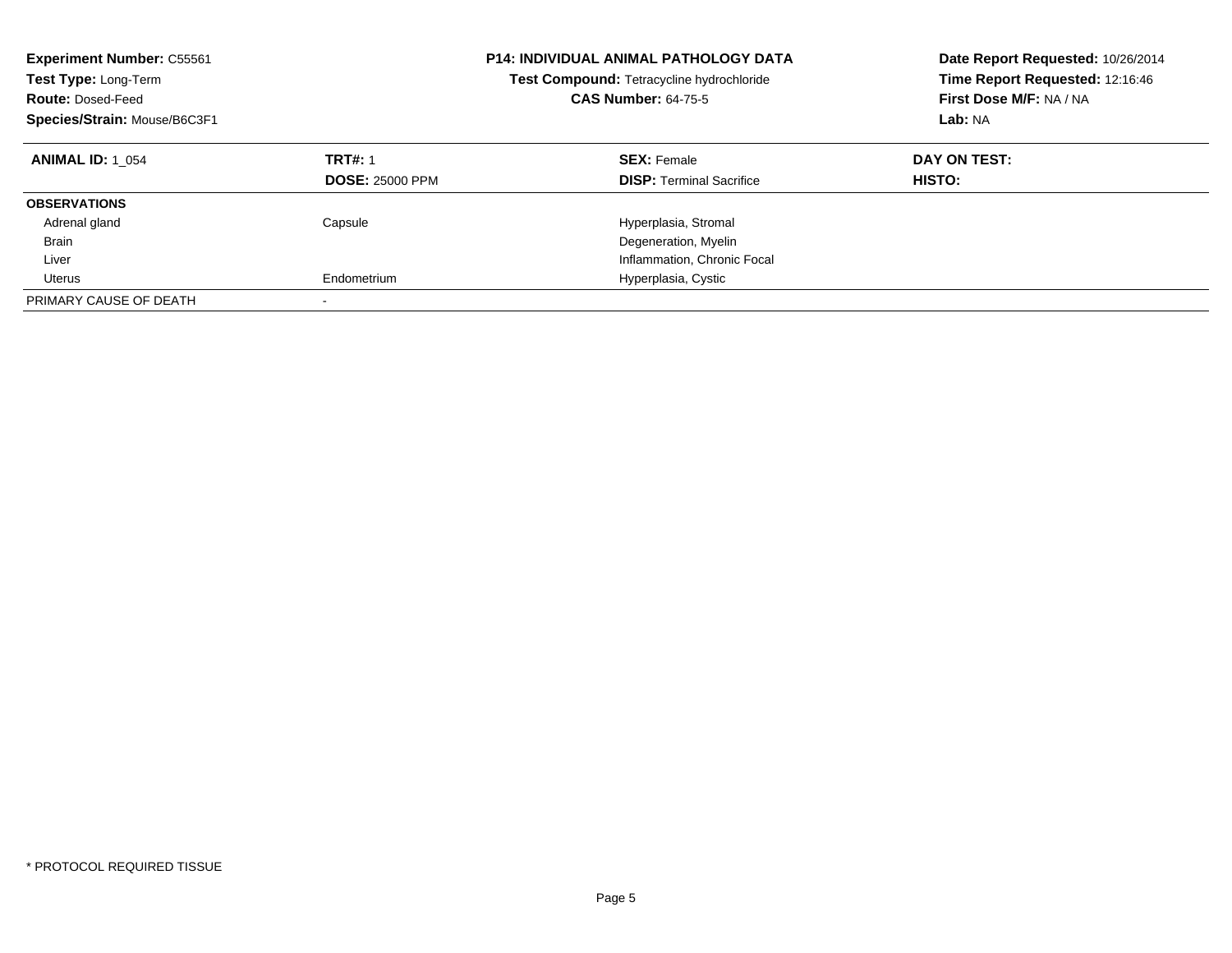| <b>Experiment Number: C55561</b><br>Test Type: Long-Term<br><b>Route: Dosed-Feed</b><br>Species/Strain: Mouse/B6C3F1 |                        | <b>P14: INDIVIDUAL ANIMAL PATHOLOGY DATA</b><br>Test Compound: Tetracycline hydrochloride<br><b>CAS Number: 64-75-5</b> | Date Report Requested: 10/26/2014<br>Time Report Requested: 12:16:46<br>First Dose M/F: NA / NA<br>Lab: NA |
|----------------------------------------------------------------------------------------------------------------------|------------------------|-------------------------------------------------------------------------------------------------------------------------|------------------------------------------------------------------------------------------------------------|
| <b>ANIMAL ID: 1 055</b>                                                                                              | <b>TRT#: 1</b>         | <b>SEX: Female</b>                                                                                                      | DAY ON TEST:                                                                                               |
|                                                                                                                      | <b>DOSE: 25000 PPM</b> | <b>DISP:</b> Moribund Sacrifice                                                                                         | <b>HISTO:</b>                                                                                              |
| <b>OBSERVATIONS</b>                                                                                                  |                        |                                                                                                                         |                                                                                                            |
| Bone marrow                                                                                                          |                        | Hyperplasia, Granulocytic                                                                                               |                                                                                                            |
| Lung                                                                                                                 |                        | Pneumonia, Interstitial Chronic                                                                                         |                                                                                                            |
| Pancreas                                                                                                             | Acinus                 | Hypertrophy, Focal                                                                                                      |                                                                                                            |
| Trachea                                                                                                              | Mucosa                 | Inflammation, Acute                                                                                                     |                                                                                                            |
| Urinary bladder                                                                                                      |                        | Hyperplasia, Lymphoid                                                                                                   |                                                                                                            |
| Uterus                                                                                                               | Endometrium            | Hyperplasia, Cystic                                                                                                     |                                                                                                            |
| PRIMARY CAUSE OF DEATH                                                                                               |                        |                                                                                                                         |                                                                                                            |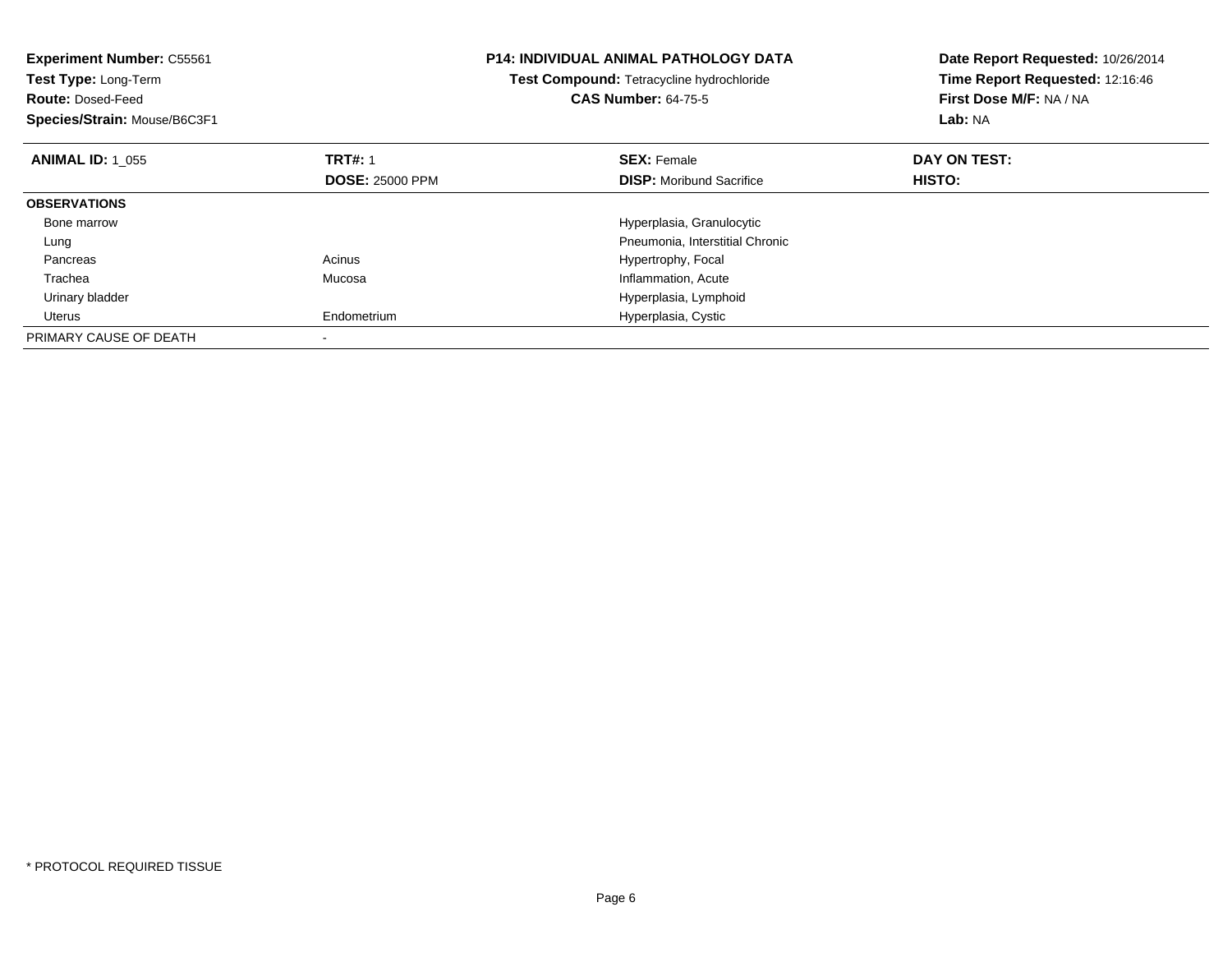| <b>Experiment Number: C55561</b><br>Test Type: Long-Term<br><b>Route: Dosed-Feed</b><br>Species/Strain: Mouse/B6C3F1 |                                          | <b>P14: INDIVIDUAL ANIMAL PATHOLOGY DATA</b><br>Test Compound: Tetracycline hydrochloride<br><b>CAS Number: 64-75-5</b> | Date Report Requested: 10/26/2014<br>Time Report Requested: 12:16:46<br>First Dose M/F: NA / NA<br>Lab: NA |
|----------------------------------------------------------------------------------------------------------------------|------------------------------------------|-------------------------------------------------------------------------------------------------------------------------|------------------------------------------------------------------------------------------------------------|
| <b>ANIMAL ID: 1 056</b>                                                                                              | <b>TRT#: 1</b><br><b>DOSE: 25000 PPM</b> | <b>SEX: Female</b><br><b>DISP:</b> Terminal Sacrifice                                                                   | DAY ON TEST:<br>HISTO:                                                                                     |
| <b>OBSERVATIONS</b>                                                                                                  |                                          |                                                                                                                         |                                                                                                            |
| Adrenal gland                                                                                                        | Capsule                                  | Hyperplasia, Stromal                                                                                                    |                                                                                                            |
| <b>Brain</b>                                                                                                         |                                          | Calcification, Focal                                                                                                    |                                                                                                            |
| Kidney                                                                                                               |                                          | Hyperplasia, Lymphoid                                                                                                   |                                                                                                            |
| Uterus                                                                                                               | Endometrium                              | Hyperplasia, Cystic                                                                                                     |                                                                                                            |
| PRIMARY CAUSE OF DEATH                                                                                               |                                          |                                                                                                                         |                                                                                                            |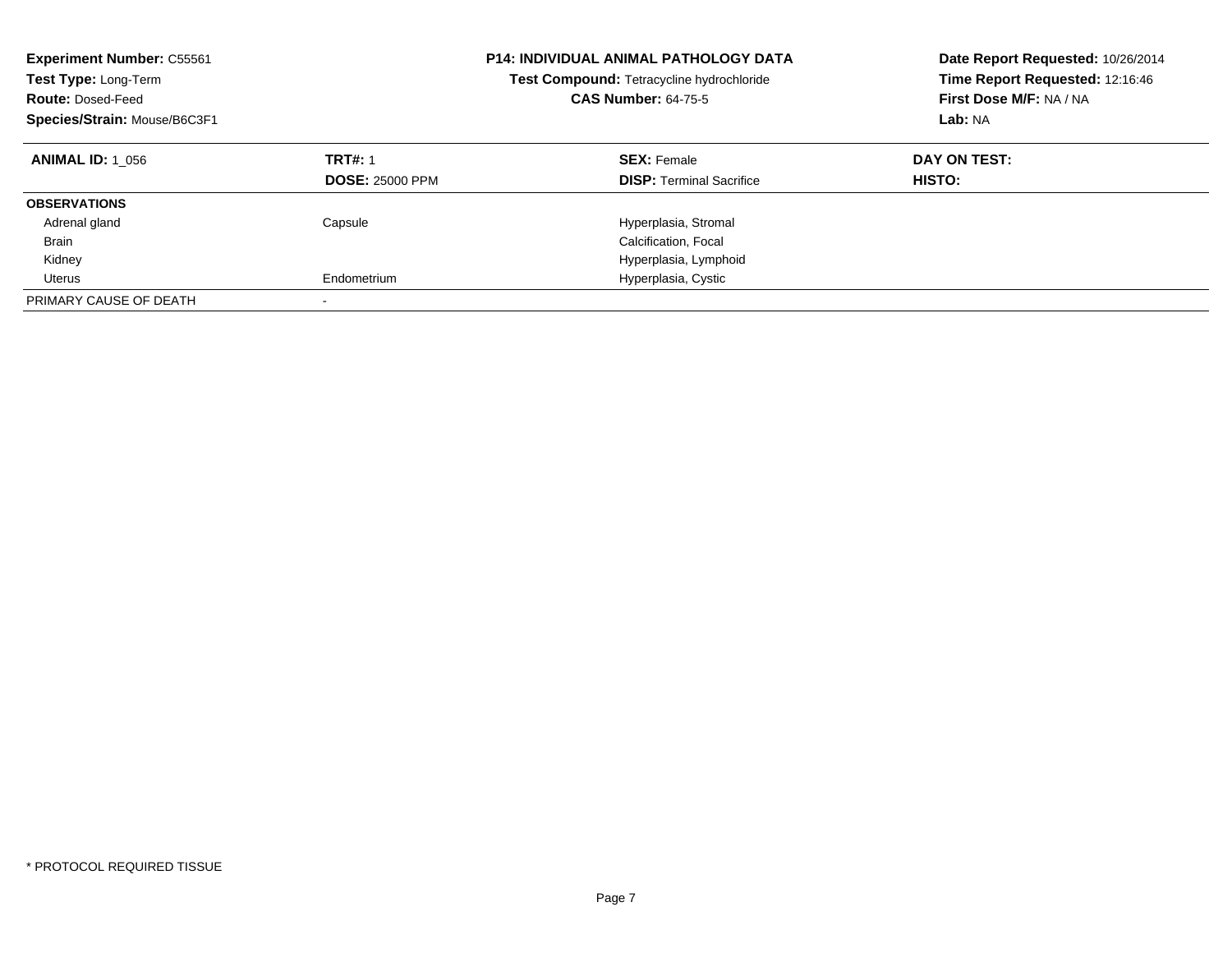| <b>Experiment Number: C55561</b><br>Test Type: Long-Term<br><b>Route: Dosed-Feed</b><br>Species/Strain: Mouse/B6C3F1 |                                          | <b>P14: INDIVIDUAL ANIMAL PATHOLOGY DATA</b><br>Test Compound: Tetracycline hydrochloride<br><b>CAS Number: 64-75-5</b> | Date Report Requested: 10/26/2014<br>Time Report Requested: 12:16:46<br>First Dose M/F: NA / NA<br>Lab: NA |
|----------------------------------------------------------------------------------------------------------------------|------------------------------------------|-------------------------------------------------------------------------------------------------------------------------|------------------------------------------------------------------------------------------------------------|
| <b>ANIMAL ID: 1 057</b>                                                                                              | <b>TRT#: 1</b><br><b>DOSE: 25000 PPM</b> | <b>SEX: Female</b><br><b>DISP:</b> Moribund Sacrifice                                                                   | DAY ON TEST:<br>HISTO:                                                                                     |
| <b>OBSERVATIONS</b>                                                                                                  |                                          |                                                                                                                         |                                                                                                            |
| Adrenal gland                                                                                                        | Capsule                                  | Hyperplasia, Stromal                                                                                                    |                                                                                                            |
| Unspecified                                                                                                          | Multiple Organs Nos                      | Lymphoma, Nos-Malignant                                                                                                 |                                                                                                            |
| PRIMARY CAUSE OF DEATH                                                                                               |                                          |                                                                                                                         |                                                                                                            |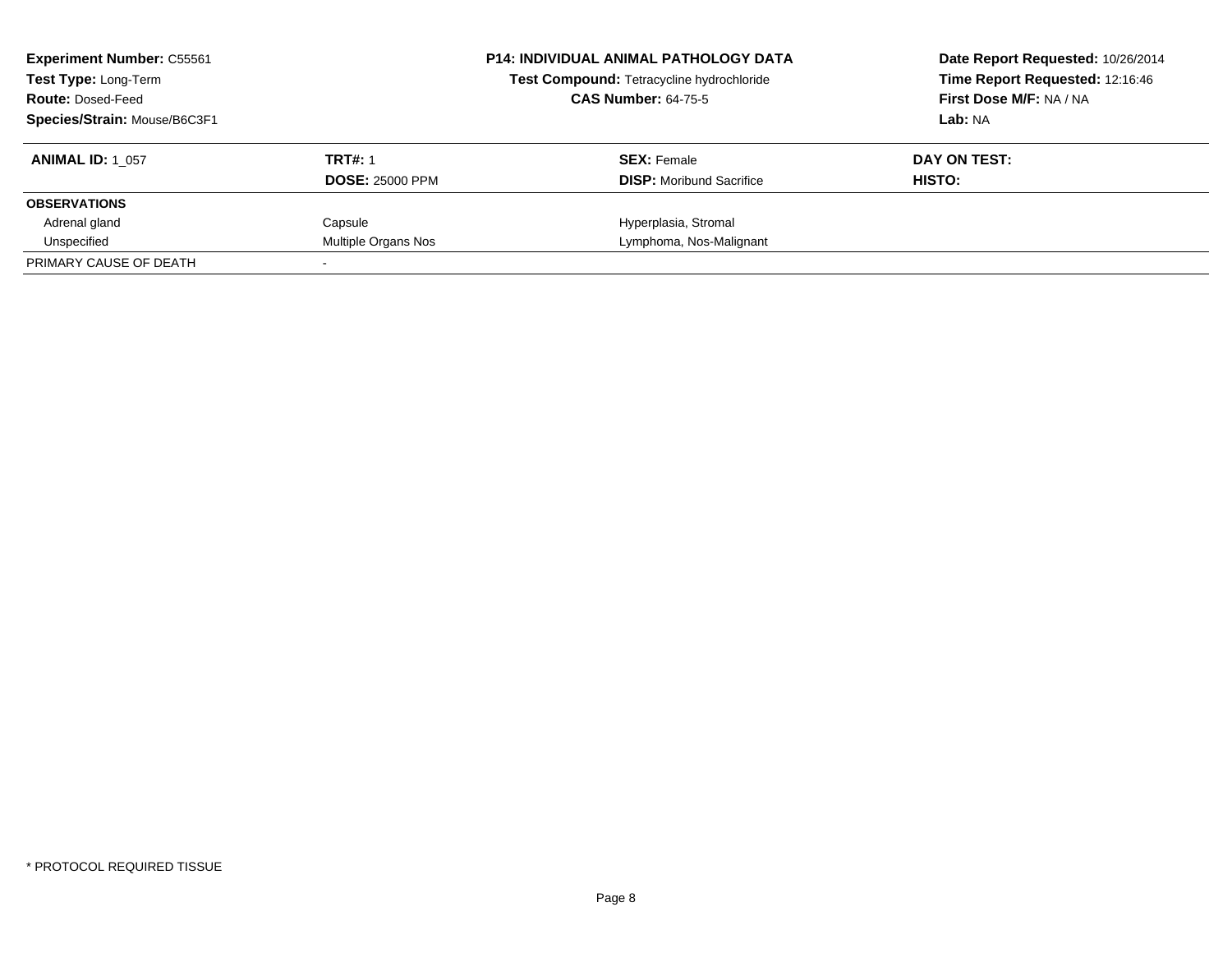| <b>Experiment Number: C55561</b><br>Test Type: Long-Term<br><b>Route: Dosed-Feed</b><br>Species/Strain: Mouse/B6C3F1 |                                          | <b>P14: INDIVIDUAL ANIMAL PATHOLOGY DATA</b><br>Test Compound: Tetracycline hydrochloride<br><b>CAS Number: 64-75-5</b> | Date Report Requested: 10/26/2014<br>Time Report Requested: 12:16:46<br>First Dose M/F: NA / NA<br>Lab: NA |
|----------------------------------------------------------------------------------------------------------------------|------------------------------------------|-------------------------------------------------------------------------------------------------------------------------|------------------------------------------------------------------------------------------------------------|
| <b>ANIMAL ID: 1 058</b>                                                                                              | <b>TRT#: 1</b><br><b>DOSE: 25000 PPM</b> | <b>SEX: Female</b><br><b>DISP:</b> Terminal Sacrifice                                                                   | DAY ON TEST:<br><b>HISTO:</b>                                                                              |
| <b>OBSERVATIONS</b>                                                                                                  |                                          |                                                                                                                         |                                                                                                            |
| Adrenal gland                                                                                                        | Capsule                                  | Hyperplasia, Stromal                                                                                                    |                                                                                                            |
| Ovary                                                                                                                |                                          | Cyst, Nos                                                                                                               |                                                                                                            |
| Stomach                                                                                                              | Glandular Stomach                        | Cyst, Nos                                                                                                               |                                                                                                            |
| Uterus                                                                                                               | Endometrium                              | Hyperplasia, Cystic                                                                                                     |                                                                                                            |
| PRIMARY CAUSE OF DEATH                                                                                               |                                          |                                                                                                                         |                                                                                                            |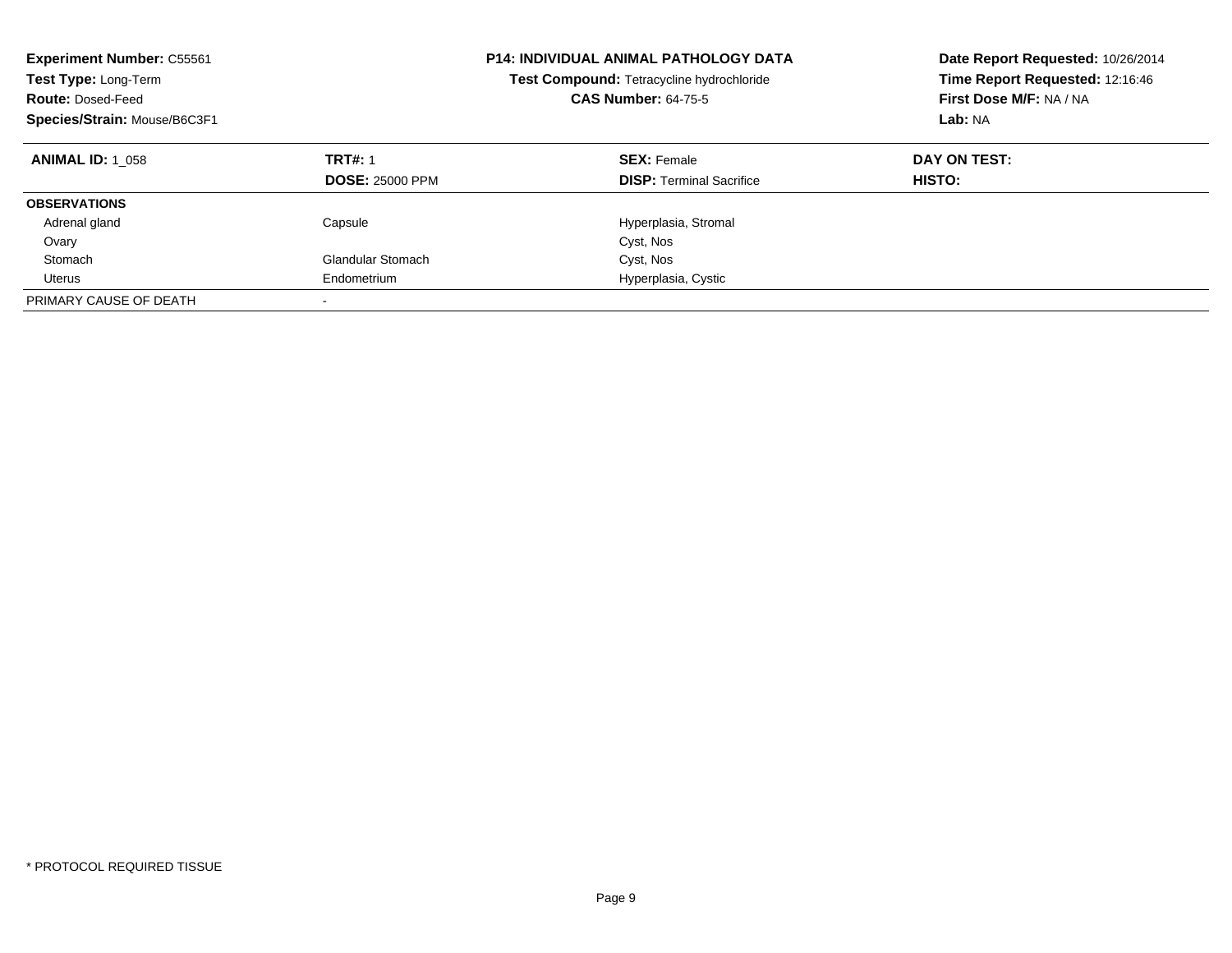| <b>Experiment Number: C55561</b><br>Test Type: Long-Term<br><b>Route: Dosed-Feed</b><br>Species/Strain: Mouse/B6C3F1 |                        | <b>P14: INDIVIDUAL ANIMAL PATHOLOGY DATA</b><br>Test Compound: Tetracycline hydrochloride<br><b>CAS Number: 64-75-5</b> | Date Report Requested: 10/26/2014<br>Time Report Requested: 12:16:46<br>First Dose M/F: NA / NA<br>Lab: NA |
|----------------------------------------------------------------------------------------------------------------------|------------------------|-------------------------------------------------------------------------------------------------------------------------|------------------------------------------------------------------------------------------------------------|
| <b>ANIMAL ID: 1 059</b>                                                                                              | <b>TRT#: 1</b>         | <b>SEX: Female</b>                                                                                                      | DAY ON TEST:                                                                                               |
|                                                                                                                      | <b>DOSE: 25000 PPM</b> | <b>DISP:</b> Terminal Sacrifice                                                                                         | <b>HISTO:</b>                                                                                              |
| <b>OBSERVATIONS</b>                                                                                                  |                        |                                                                                                                         |                                                                                                            |
| Adrenal gland                                                                                                        | Capsule                | Hyperplasia, Stromal                                                                                                    |                                                                                                            |
| Lung                                                                                                                 |                        | Alveolar/Bronchiolar Adenoma                                                                                            |                                                                                                            |
|                                                                                                                      |                        | Pneumonia, Interstitial Chronic                                                                                         |                                                                                                            |
| Nasal cavity                                                                                                         | Mucosa                 | Cyst, Multiple                                                                                                          |                                                                                                            |
| Thyroid                                                                                                              |                        | Atrophy, Nos                                                                                                            |                                                                                                            |
| Uterus                                                                                                               | Endometrium            | Hyperplasia, Cystic                                                                                                     |                                                                                                            |
| PRIMARY CAUSE OF DEATH                                                                                               |                        |                                                                                                                         |                                                                                                            |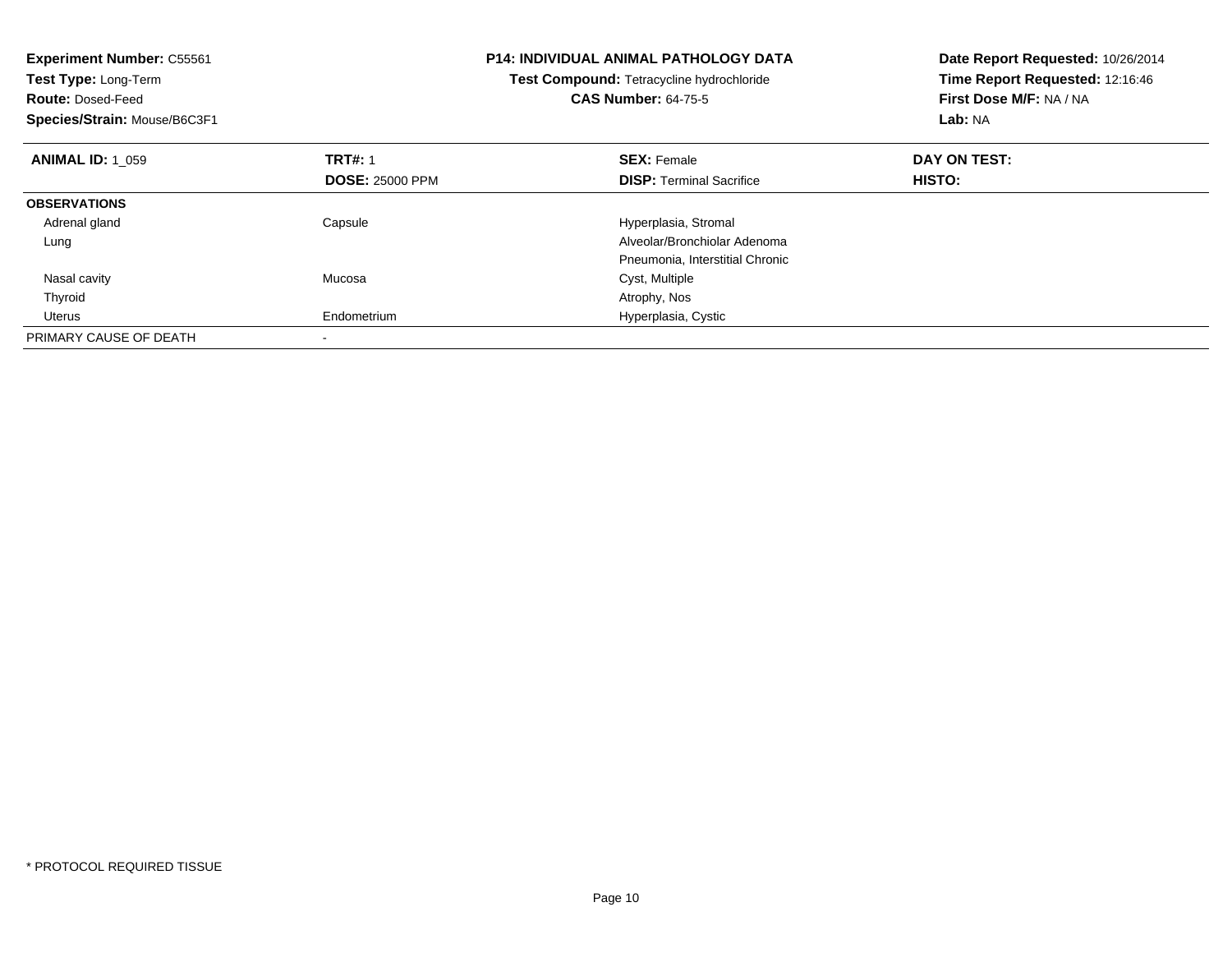| <b>Experiment Number: C55561</b><br>Test Type: Long-Term<br><b>Route: Dosed-Feed</b><br>Species/Strain: Mouse/B6C3F1 |                            | <b>P14: INDIVIDUAL ANIMAL PATHOLOGY DATA</b><br>Test Compound: Tetracycline hydrochloride<br><b>CAS Number: 64-75-5</b> | Date Report Requested: 10/26/2014<br>Time Report Requested: 12:16:46<br>First Dose M/F: NA / NA<br>Lab: NA |
|----------------------------------------------------------------------------------------------------------------------|----------------------------|-------------------------------------------------------------------------------------------------------------------------|------------------------------------------------------------------------------------------------------------|
| <b>ANIMAL ID: 1 060</b>                                                                                              | <b>TRT#: 1</b>             | <b>SEX: Female</b>                                                                                                      | DAY ON TEST:                                                                                               |
|                                                                                                                      | <b>DOSE: 25000 PPM</b>     | <b>DISP:</b> Terminal Sacrifice                                                                                         | HISTO:                                                                                                     |
| <b>OBSERVATIONS</b>                                                                                                  |                            |                                                                                                                         |                                                                                                            |
| Adrenal gland                                                                                                        | Capsule                    | Hyperplasia, Stromal                                                                                                    |                                                                                                            |
| Eye                                                                                                                  | Cornea                     | Inflammation, Chronic                                                                                                   |                                                                                                            |
| Spleen                                                                                                               |                            | Hyperplasia, Lymphoid                                                                                                   |                                                                                                            |
| Thyroid                                                                                                              |                            | <b>Cystic Follicles</b>                                                                                                 |                                                                                                            |
| Unspecified                                                                                                          | <b>Multiple Organs Nos</b> | Hyperplasia, Lymphoid                                                                                                   |                                                                                                            |
| PRIMARY CAUSE OF DEATH                                                                                               |                            |                                                                                                                         |                                                                                                            |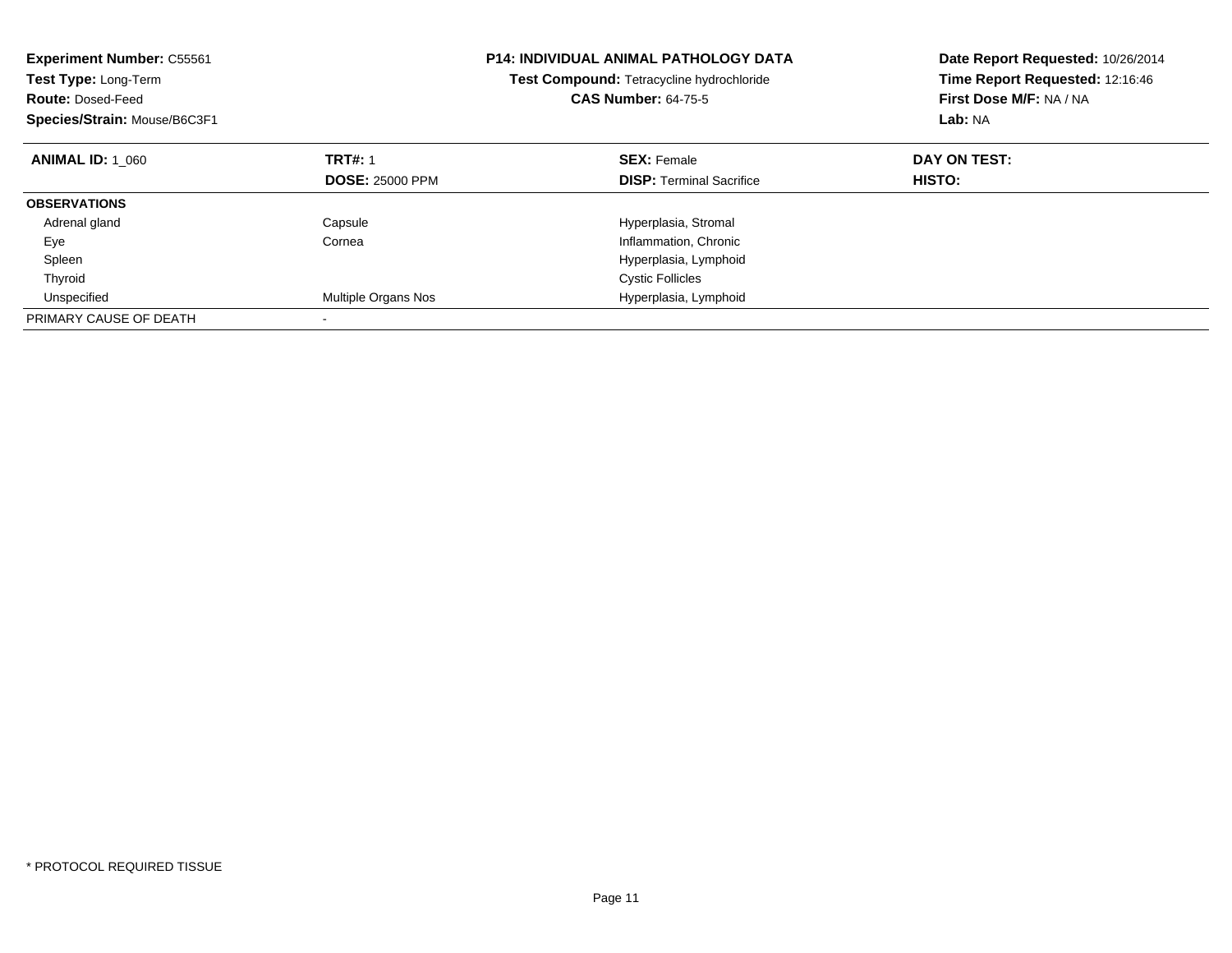**Experiment Number:** C55561**Test Type:** Long-Term**Route:** Dosed-Feed **Species/Strain:** Mouse/B6C3F1**P14: INDIVIDUAL ANIMAL PATHOLOGY DATATest Compound:** Tetracycline hydrochloride**CAS Number:** 64-75-5**Date Report Requested:** 10/26/2014**Time Report Requested:** 12:16:46**First Dose M/F:** NA / NA**Lab:** NA**ANIMAL ID: 1\_061 TRT#:** 1 **SEX:** Female **DAY ON TEST: DOSE:** 25000 PPM**DISP:** Terminal Sacrifice **HISTO: OBSERVATIONS** Adrenal glandCapsule **Capsule Capsule Capsule Capsule Capsule Capsule Capsule Capsule Capsule Capsule Capsule Capsule Capsule Capsule Capsule Capsule Capsule Capsule Capsule Capsule Capsule Cap**  Brain Calcification, Focal Kidney Hyperplasia, Lymphoid Ovaryy and the control of the control of the control of the control of the control of the control of the control of the control of the control of the control of the control of the control of the control of the control of the co StomachForestomach **Inflammation**, Chronic Focal Thymus Hyperplasia, Lymphoid Thyroid Cystic Follicles Uterus Endometrium Hyperplasia, Cystic PRIMARY CAUSE OF DEATH-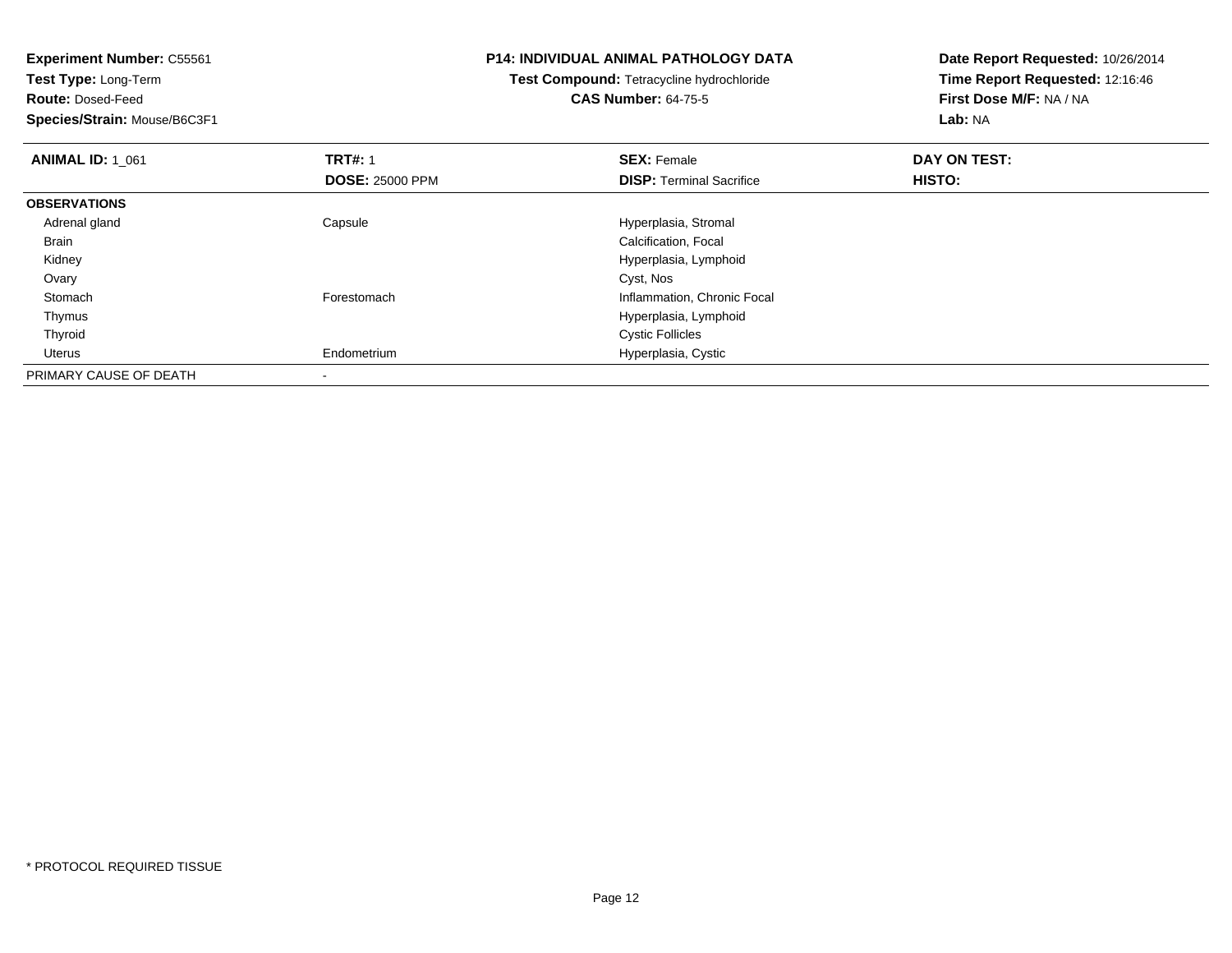| <b>Experiment Number: C55561</b><br>Test Type: Long-Term<br><b>Route: Dosed-Feed</b><br>Species/Strain: Mouse/B6C3F1 |                        | <b>P14: INDIVIDUAL ANIMAL PATHOLOGY DATA</b><br>Test Compound: Tetracycline hydrochloride<br><b>CAS Number: 64-75-5</b> | Date Report Requested: 10/26/2014<br>Time Report Requested: 12:16:46<br>First Dose M/F: NA / NA<br>Lab: NA |
|----------------------------------------------------------------------------------------------------------------------|------------------------|-------------------------------------------------------------------------------------------------------------------------|------------------------------------------------------------------------------------------------------------|
| <b>ANIMAL ID:</b> 1 062                                                                                              | <b>TRT#: 1</b>         | <b>SEX: Female</b>                                                                                                      | DAY ON TEST:                                                                                               |
|                                                                                                                      | <b>DOSE: 25000 PPM</b> | <b>DISP:</b> Moribund Sacrifice                                                                                         | HISTO:                                                                                                     |
| <b>OBSERVATIONS</b>                                                                                                  |                        |                                                                                                                         |                                                                                                            |
| Adrenal gland                                                                                                        | Capsule                | Hyperplasia, Stromal                                                                                                    |                                                                                                            |
| Uterus                                                                                                               | Endometrium            | Hyperplasia, Cystic                                                                                                     |                                                                                                            |
|                                                                                                                      | Cervix Uteri           | Leiomyosarcoma                                                                                                          |                                                                                                            |
| PRIMARY CAUSE OF DEATH                                                                                               |                        |                                                                                                                         |                                                                                                            |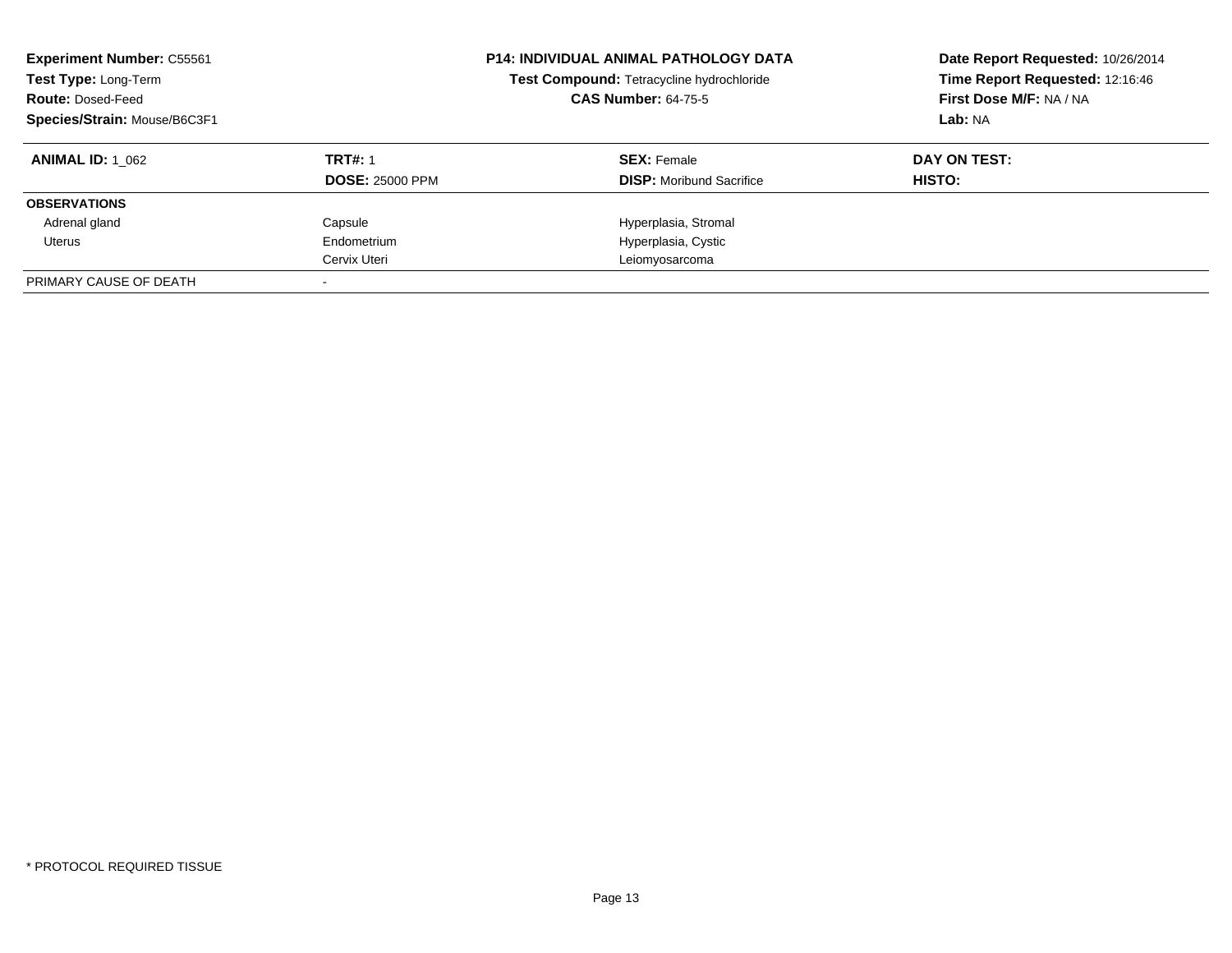| <b>Experiment Number: C55561</b><br>Test Type: Long-Term<br><b>Route: Dosed-Feed</b><br>Species/Strain: Mouse/B6C3F1 |                        | <b>P14: INDIVIDUAL ANIMAL PATHOLOGY DATA</b><br>Test Compound: Tetracycline hydrochloride<br><b>CAS Number: 64-75-5</b> | Date Report Requested: 10/26/2014<br>Time Report Requested: 12:16:46<br>First Dose M/F: NA / NA<br>Lab: NA |
|----------------------------------------------------------------------------------------------------------------------|------------------------|-------------------------------------------------------------------------------------------------------------------------|------------------------------------------------------------------------------------------------------------|
| <b>ANIMAL ID: 1 063</b>                                                                                              | <b>TRT#: 1</b>         | <b>SEX: Female</b>                                                                                                      | DAY ON TEST:                                                                                               |
|                                                                                                                      | <b>DOSE: 25000 PPM</b> | <b>DISP:</b> Terminal Sacrifice                                                                                         | <b>HISTO:</b>                                                                                              |
| <b>OBSERVATIONS</b>                                                                                                  |                        |                                                                                                                         |                                                                                                            |
| Adrenal gland                                                                                                        | Capsule                | Hyperplasia, Stromal                                                                                                    |                                                                                                            |
| <b>Brain</b>                                                                                                         |                        | Calcification, Focal                                                                                                    |                                                                                                            |
| Kidney                                                                                                               |                        | Hyperplasia, Lymphoid                                                                                                   |                                                                                                            |
| Ovary                                                                                                                |                        | Cyst, Nos                                                                                                               |                                                                                                            |
| Salivary gland                                                                                                       |                        | Hyperplasia, Lymphoid                                                                                                   |                                                                                                            |
| Uterus                                                                                                               | Endometrium            | Hyperplasia, Cystic                                                                                                     |                                                                                                            |
| PRIMARY CAUSE OF DEATH                                                                                               |                        |                                                                                                                         |                                                                                                            |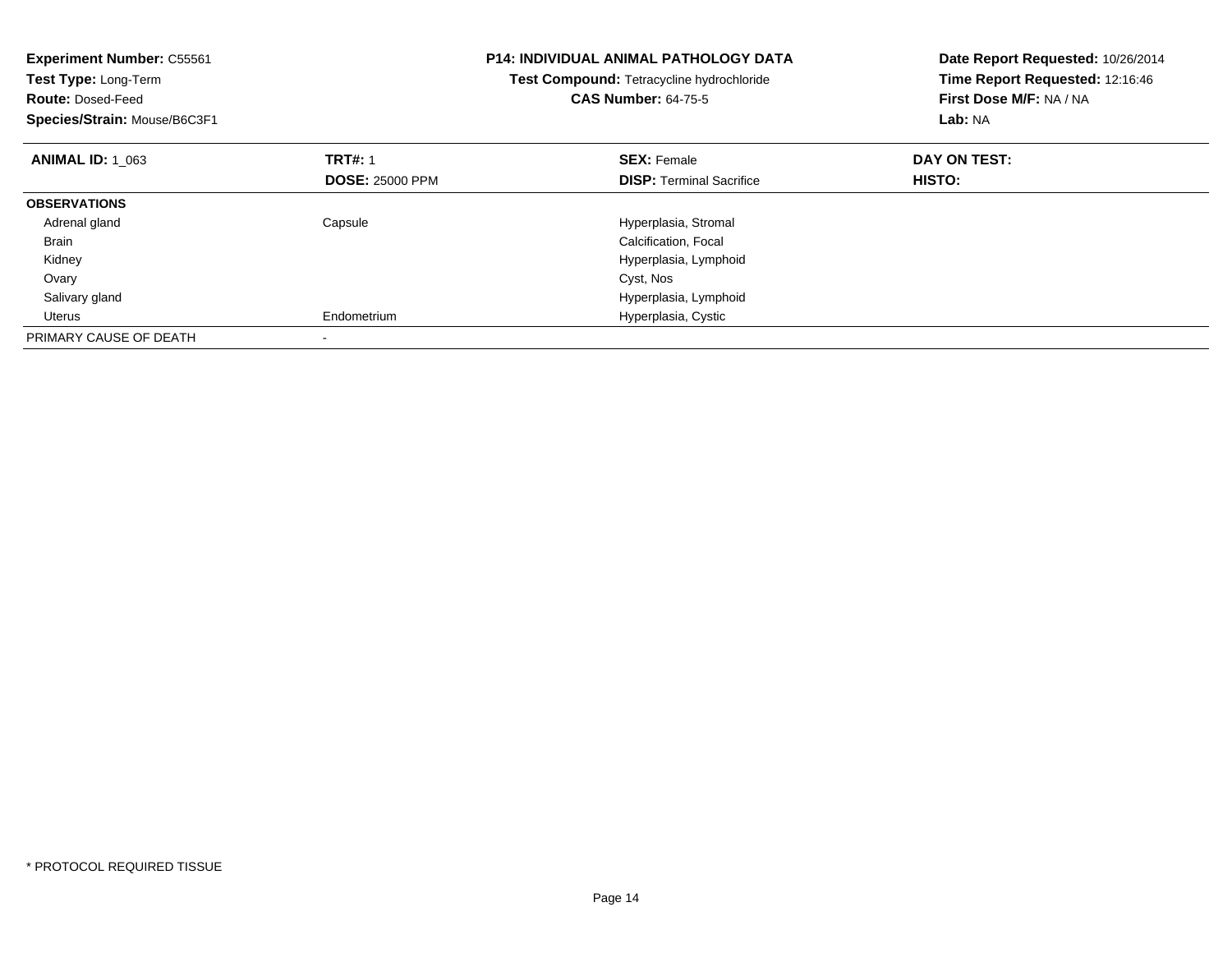| <b>Experiment Number: C55561</b><br>Test Type: Long-Term<br><b>Route: Dosed-Feed</b><br>Species/Strain: Mouse/B6C3F1 |                                          | <b>P14: INDIVIDUAL ANIMAL PATHOLOGY DATA</b><br>Test Compound: Tetracycline hydrochloride<br><b>CAS Number: 64-75-5</b> | Date Report Requested: 10/26/2014<br>Time Report Requested: 12:16:46<br>First Dose M/F: NA / NA<br>Lab: NA |
|----------------------------------------------------------------------------------------------------------------------|------------------------------------------|-------------------------------------------------------------------------------------------------------------------------|------------------------------------------------------------------------------------------------------------|
| <b>ANIMAL ID: 1 064</b>                                                                                              | <b>TRT#: 1</b><br><b>DOSE: 25000 PPM</b> | <b>SEX: Female</b><br><b>DISP:</b> Terminal Sacrifice                                                                   | DAY ON TEST:<br>HISTO:                                                                                     |
| <b>OBSERVATIONS</b>                                                                                                  |                                          |                                                                                                                         |                                                                                                            |
| Adrenal gland                                                                                                        | Capsule                                  | Hyperplasia, Stromal                                                                                                    |                                                                                                            |
| Pituitary gland                                                                                                      | <b>Anterior Pituitary</b>                | Cyst, Nos                                                                                                               |                                                                                                            |
| Salivary gland                                                                                                       |                                          | Hyperplasia, Lymphoid                                                                                                   |                                                                                                            |
| Uterus                                                                                                               | Endometrium                              | Hyperplasia, Cystic                                                                                                     |                                                                                                            |
| PRIMARY CAUSE OF DEATH                                                                                               |                                          |                                                                                                                         |                                                                                                            |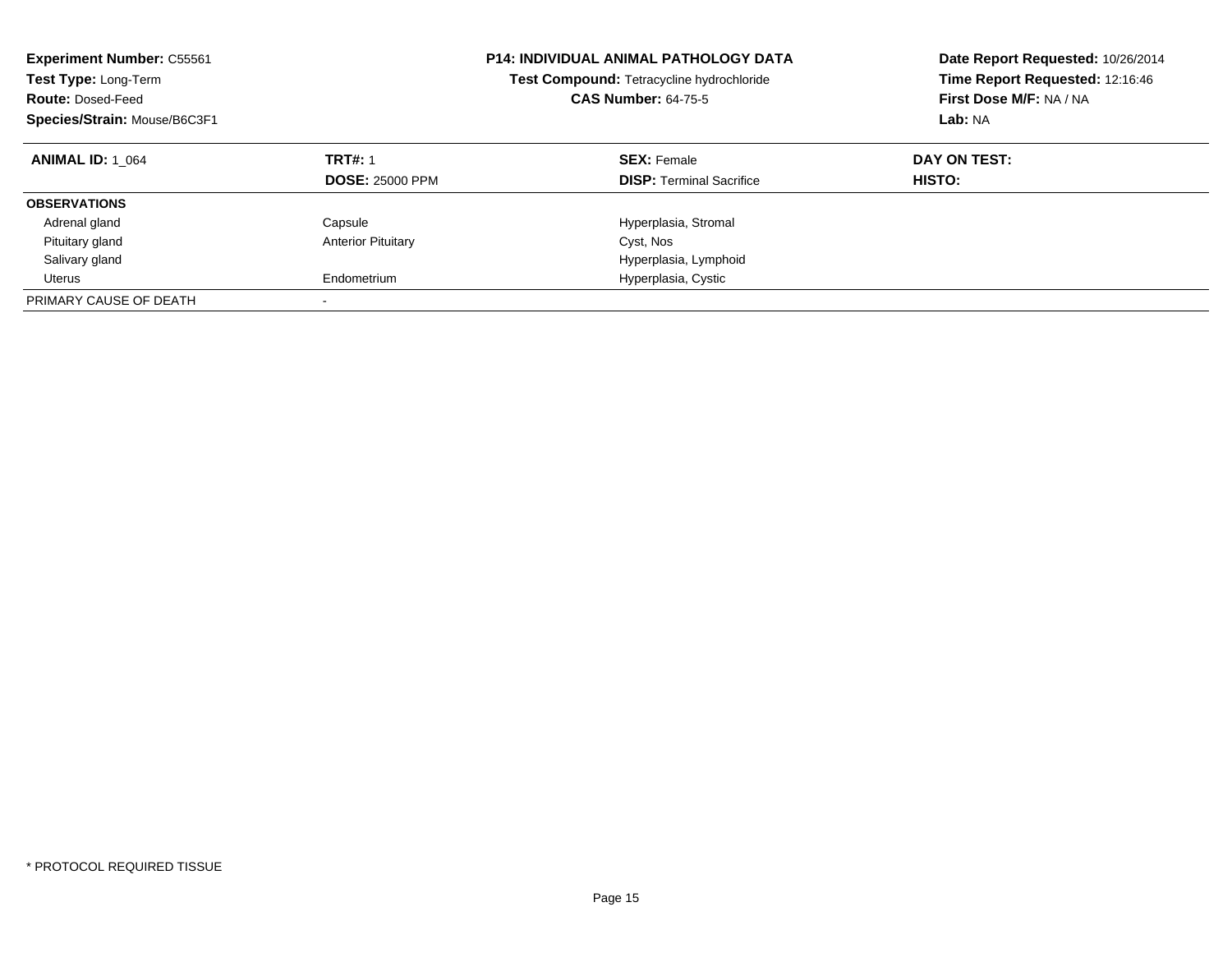| <b>Experiment Number: C55561</b><br>Test Type: Long-Term<br><b>Route: Dosed-Feed</b><br>Species/Strain: Mouse/B6C3F1 |                        | <b>P14: INDIVIDUAL ANIMAL PATHOLOGY DATA</b><br>Test Compound: Tetracycline hydrochloride<br><b>CAS Number: 64-75-5</b> | Date Report Requested: 10/26/2014<br>Time Report Requested: 12:16:46<br>First Dose M/F: NA / NA<br>Lab: NA |
|----------------------------------------------------------------------------------------------------------------------|------------------------|-------------------------------------------------------------------------------------------------------------------------|------------------------------------------------------------------------------------------------------------|
| <b>ANIMAL ID: 1 065</b>                                                                                              | <b>TRT#: 1</b>         | <b>SEX: Female</b>                                                                                                      | DAY ON TEST:                                                                                               |
|                                                                                                                      | <b>DOSE: 25000 PPM</b> | <b>DISP:</b> Terminal Sacrifice                                                                                         | HISTO:                                                                                                     |
| <b>OBSERVATIONS</b>                                                                                                  |                        |                                                                                                                         |                                                                                                            |
| Adrenal gland                                                                                                        | Capsule                | Hyperplasia, Stromal                                                                                                    |                                                                                                            |
| Kidney                                                                                                               |                        | Hyperplasia, Lymphoid                                                                                                   |                                                                                                            |
| Salivary gland                                                                                                       |                        | Hyperplasia, Lymphoid                                                                                                   |                                                                                                            |
| Unspecified                                                                                                          | Multiple Organs Nos    | Lymphoma, Nos-Malignant                                                                                                 |                                                                                                            |
| Uterus                                                                                                               | Endometrium            | Hyperplasia, Cystic                                                                                                     |                                                                                                            |
| PRIMARY CAUSE OF DEATH                                                                                               |                        |                                                                                                                         |                                                                                                            |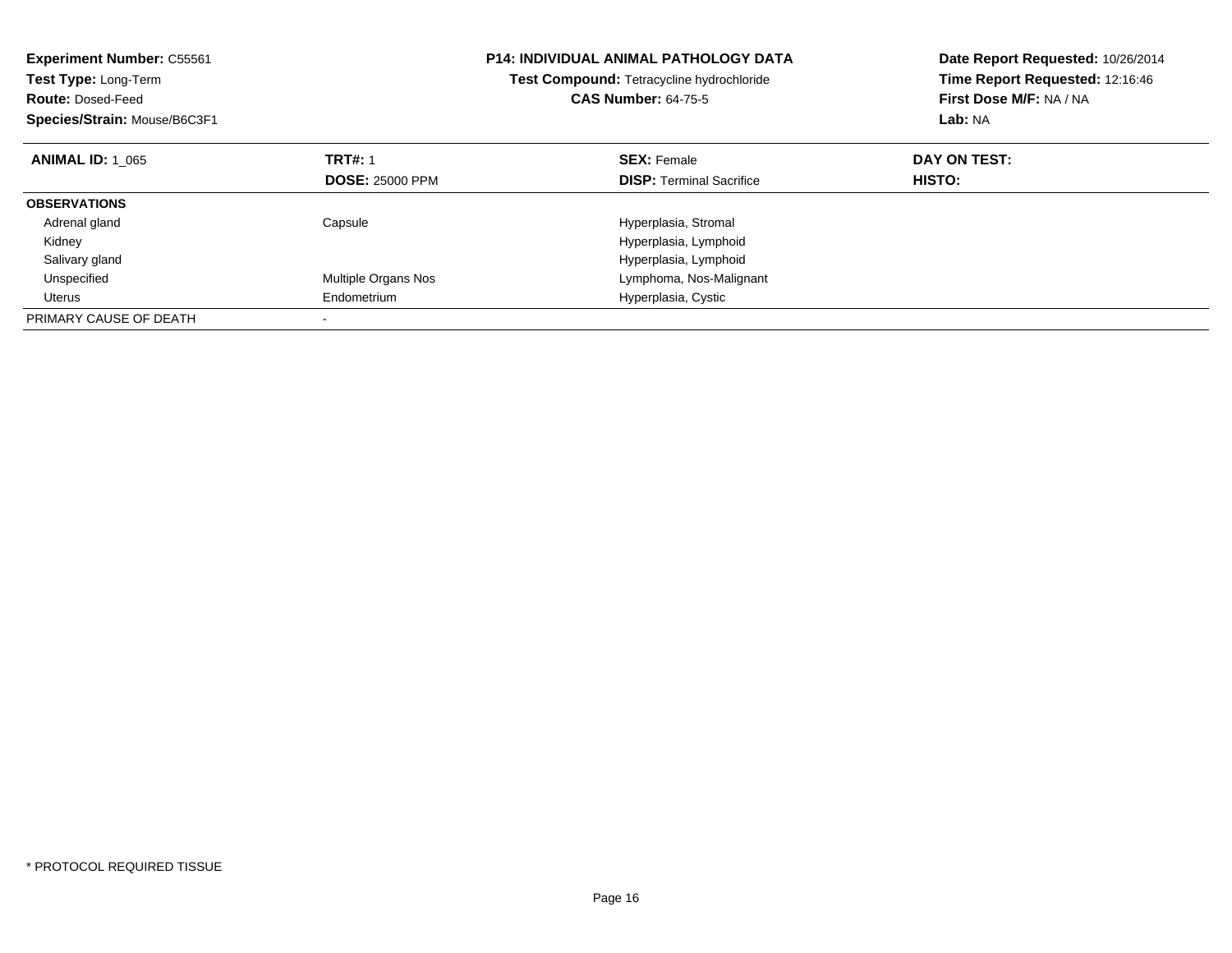**Experiment Number:** C55561

**Test Type:** Long-Term

**Route:** Dosed-Feed

**Species/Strain:** Mouse/B6C3F1

## **P14: INDIVIDUAL ANIMAL PATHOLOGY DATA**

## **Test Compound:** Tetracycline hydrochloride**CAS Number:** 64-75-5

**Date Report Requested:** 10/26/2014**Time Report Requested:** 12:16:46**First Dose M/F:** NA / NA**Lab:** NA

| <b>ANIMAL ID: 1 066</b> | <b>TRT#: 1</b>           | <b>SEX: Female</b>                | DAY ON TEST: |  |
|-------------------------|--------------------------|-----------------------------------|--------------|--|
|                         | <b>DOSE: 25000 PPM</b>   | <b>DISP:</b> Moribund Sacrifice   | HISTO:       |  |
| <b>OBSERVATIONS</b>     |                          |                                   |              |  |
| Adrenal gland           | Capsule                  | Hyperplasia, Stromal              |              |  |
| Bone marrow             |                          | Hyperplasia, Granulocytic         |              |  |
| Liver                   |                          | Inflammation, Acute/Chronic       |              |  |
| Pancreas                |                          | Inflammation, Chronic             |              |  |
| Spleen                  |                          | Hematopoiesis                     |              |  |
| Stomach                 | <b>Glandular Stomach</b> | Cyst, Nos                         |              |  |
|                         | <b>Glandular Stomach</b> | Hyperplasia, Focal                |              |  |
| Uterus                  | Endometrium              | Hyperplasia, Cystic               |              |  |
|                         |                          | Inflammation, Chronic Suppurative |              |  |
| PRIMARY CAUSE OF DEATH  |                          |                                   |              |  |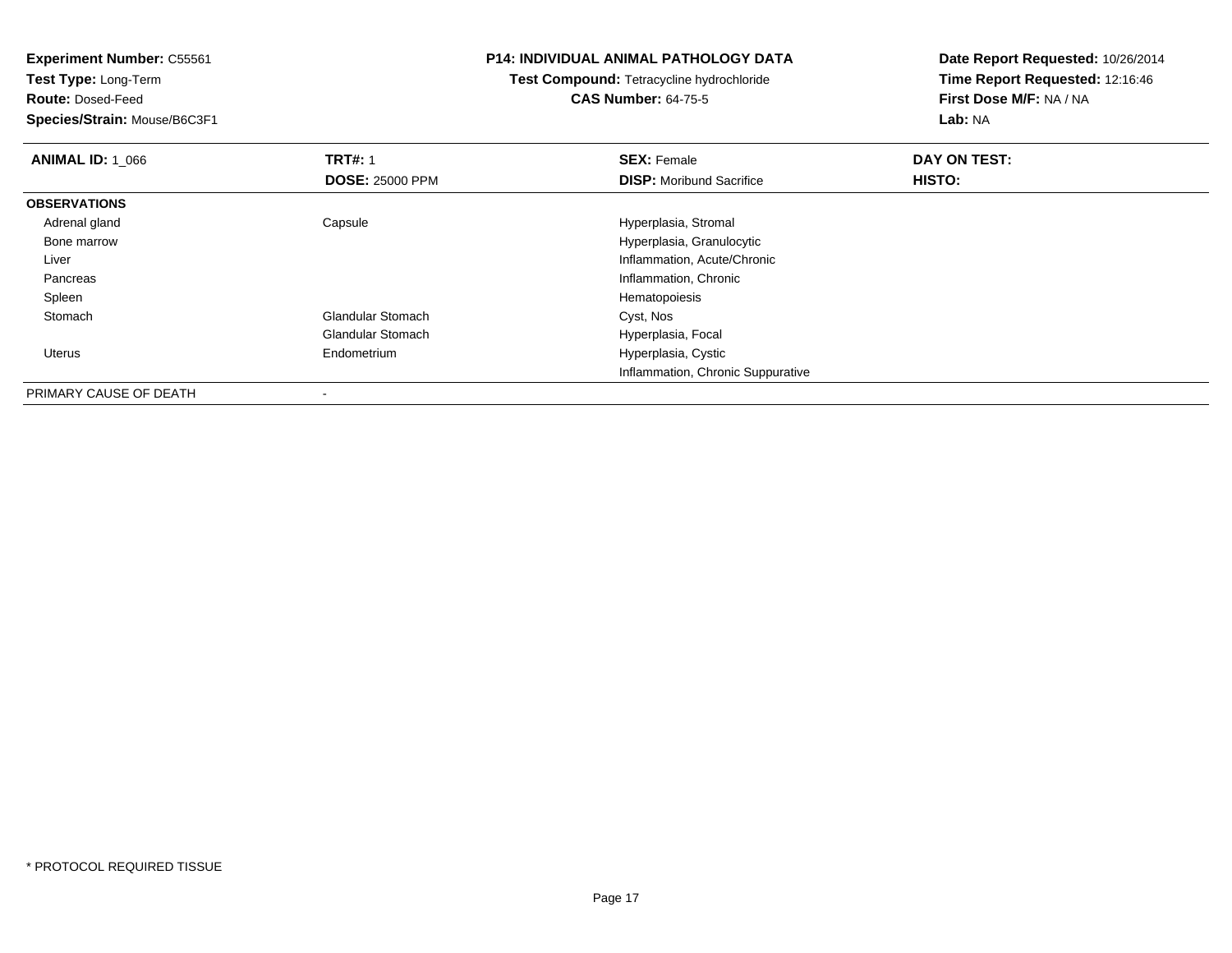| <b>Experiment Number: C55561</b> | <b>P14: INDIVIDUAL ANIMAL PATHOLOGY DATA</b><br><b>Test Compound: Tetracycline hydrochloride</b> |                                 | Date Report Requested: 10/26/2014<br>Time Report Requested: 12:16:46 |
|----------------------------------|--------------------------------------------------------------------------------------------------|---------------------------------|----------------------------------------------------------------------|
| <b>Test Type: Long-Term</b>      |                                                                                                  |                                 |                                                                      |
| <b>Route: Dosed-Feed</b>         |                                                                                                  | <b>CAS Number: 64-75-5</b>      | First Dose M/F: NA / NA                                              |
| Species/Strain: Mouse/B6C3F1     |                                                                                                  |                                 | Lab: NA                                                              |
| <b>ANIMAL ID: 1 067</b>          | <b>TRT#: 1</b>                                                                                   | <b>SEX: Female</b>              | DAY ON TEST:                                                         |
|                                  | <b>DOSE: 25000 PPM</b>                                                                           | <b>DISP:</b> Moribund Sacrifice | HISTO:                                                               |
| <b>OBSERVATIONS</b>              |                                                                                                  |                                 |                                                                      |
| Adrenal gland                    | Capsule                                                                                          | Hyperplasia, Stromal            |                                                                      |
| Bone marrow                      |                                                                                                  | Hypoplasia, Hematopoietic       |                                                                      |
| Brain                            | Meninges                                                                                         | Perivascular Cuffing            |                                                                      |
| Liver                            |                                                                                                  | Cytoplasmic Vacuolization       |                                                                      |
| Lymph node                       | Mandibular Lymph Node                                                                            | Hyperplasia, Lymphoid           |                                                                      |
| Pituitary gland                  | Fossa                                                                                            | Inflammation, With Fibrosis     |                                                                      |
| Spleen                           |                                                                                                  | Hyperplasia, Lymphoid           |                                                                      |
| PRIMARY CAUSE OF DEATH           |                                                                                                  |                                 |                                                                      |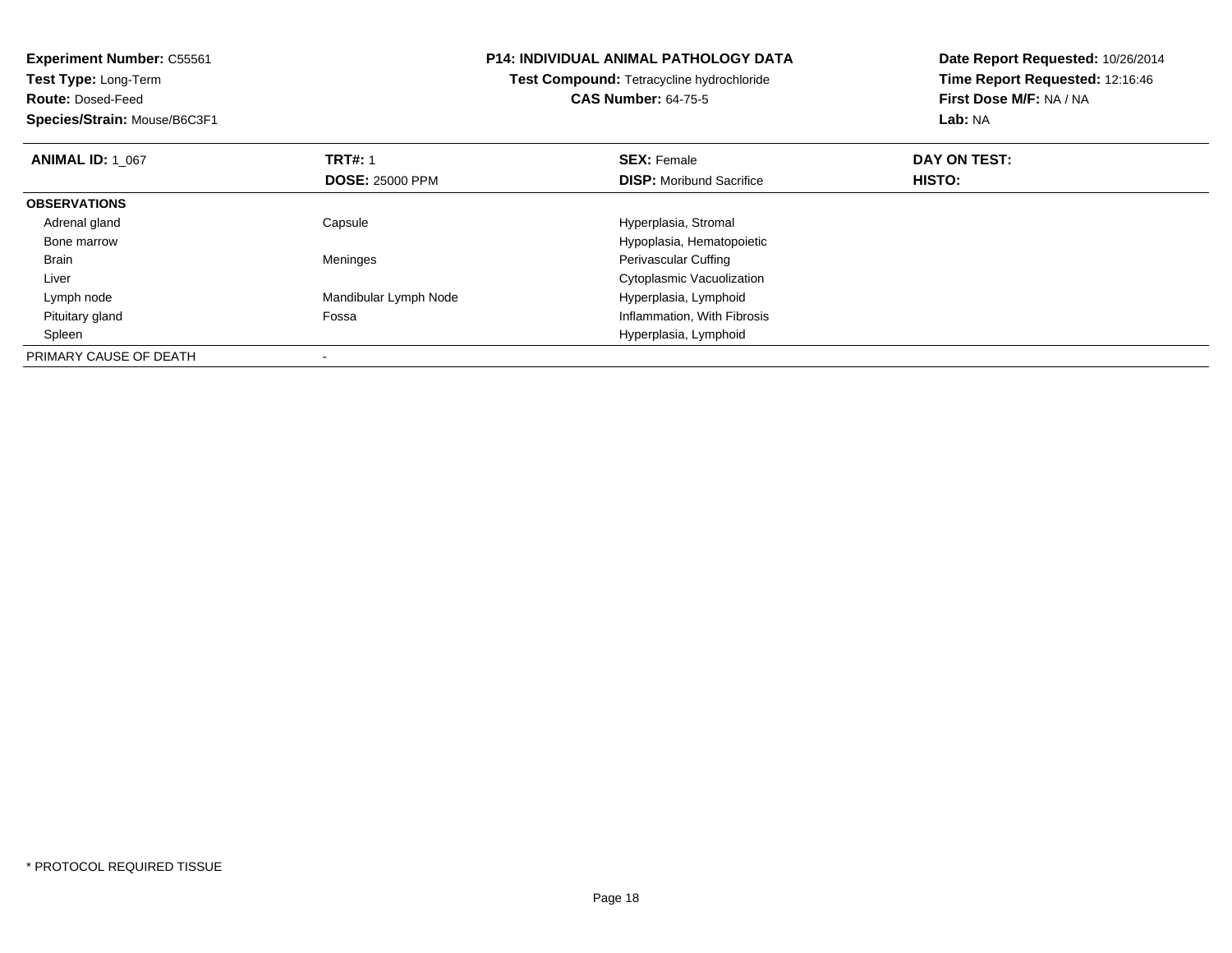| <b>Experiment Number: C55561</b><br>Test Type: Long-Term<br><b>Route: Dosed-Feed</b><br>Species/Strain: Mouse/B6C3F1 |                        | <b>P14: INDIVIDUAL ANIMAL PATHOLOGY DATA</b><br>Test Compound: Tetracycline hydrochloride<br><b>CAS Number: 64-75-5</b> | Date Report Requested: 10/26/2014<br>Time Report Requested: 12:16:46<br>First Dose M/F: NA / NA<br>Lab: NA |
|----------------------------------------------------------------------------------------------------------------------|------------------------|-------------------------------------------------------------------------------------------------------------------------|------------------------------------------------------------------------------------------------------------|
| <b>ANIMAL ID: 1 068</b>                                                                                              | <b>TRT#: 1</b>         | <b>SEX: Female</b>                                                                                                      | DAY ON TEST:                                                                                               |
|                                                                                                                      | <b>DOSE: 25000 PPM</b> | <b>DISP:</b> Terminal Sacrifice                                                                                         | <b>HISTO:</b>                                                                                              |
| <b>OBSERVATIONS</b>                                                                                                  |                        |                                                                                                                         |                                                                                                            |
| Adrenal gland                                                                                                        | Capsule                | Hyperplasia, Stromal                                                                                                    |                                                                                                            |
| Bone marrow                                                                                                          |                        | Fibrosis, Multifocal                                                                                                    |                                                                                                            |
| Liver                                                                                                                |                        | Hyperplasia, Lymphoid                                                                                                   |                                                                                                            |
| Thyroid                                                                                                              |                        | <b>Cystic Follicles</b>                                                                                                 |                                                                                                            |
| Unspecified                                                                                                          | Multiple Organs Nos    | Lymphoma, Nos-Malignant                                                                                                 |                                                                                                            |
| Uterus                                                                                                               | Endometrium            | Hyperplasia, Cystic                                                                                                     |                                                                                                            |
| PRIMARY CAUSE OF DEATH                                                                                               |                        |                                                                                                                         |                                                                                                            |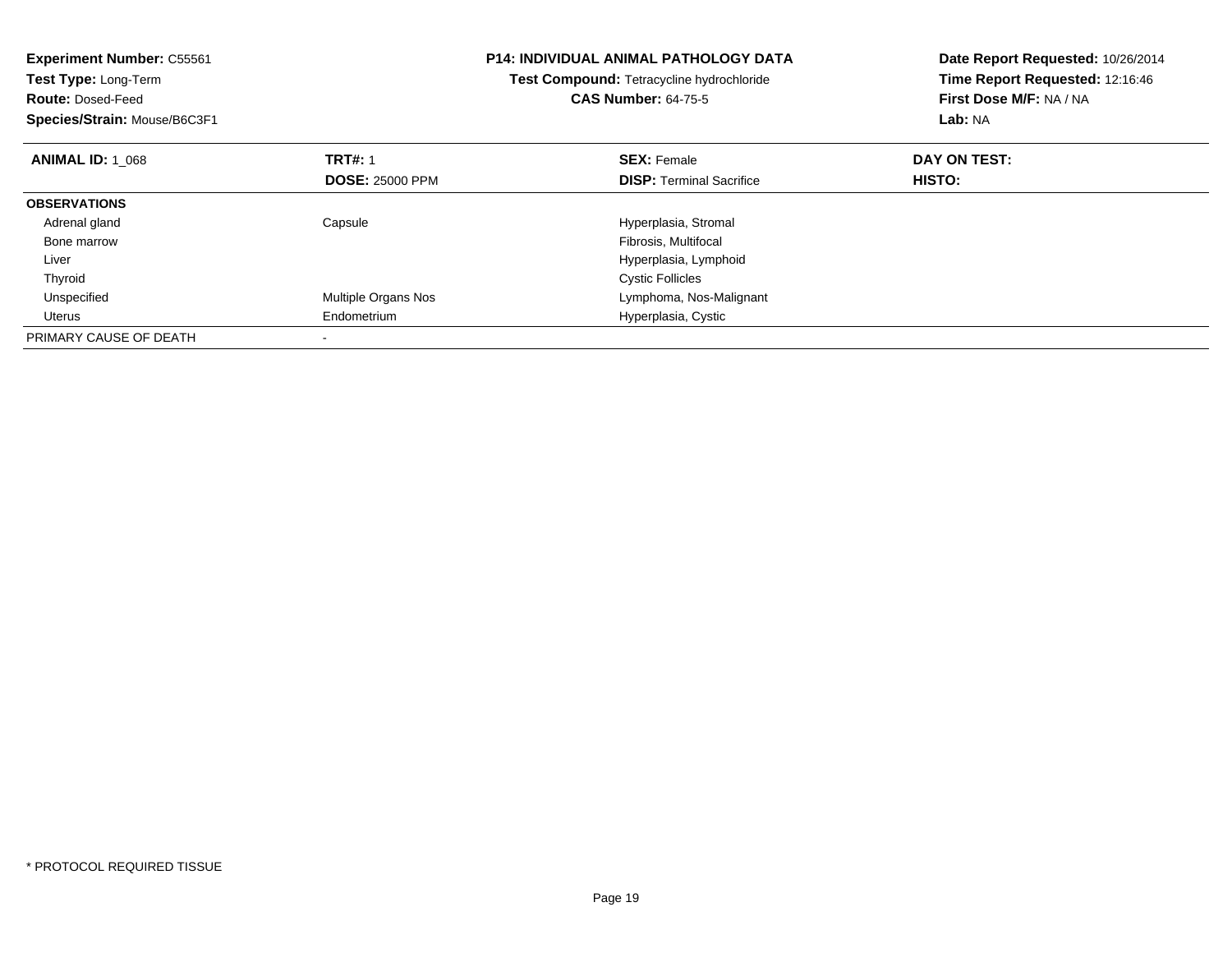| <b>Experiment Number: C55561</b> |                        | <b>P14: INDIVIDUAL ANIMAL PATHOLOGY DATA</b> | Date Report Requested: 10/26/2014 |
|----------------------------------|------------------------|----------------------------------------------|-----------------------------------|
| <b>Test Type: Long-Term</b>      |                        | Test Compound: Tetracycline hydrochloride    | Time Report Requested: 12:16:46   |
| <b>Route: Dosed-Feed</b>         |                        | <b>CAS Number: 64-75-5</b>                   | First Dose M/F: NA / NA           |
| Species/Strain: Mouse/B6C3F1     |                        |                                              | <b>Lab: NA</b>                    |
| <b>ANIMAL ID: 1 069</b>          | <b>TRT#: 1</b>         | <b>SEX: Female</b>                           | DAY ON TEST:                      |
|                                  | <b>DOSE: 25000 PPM</b> | <b>DISP:</b> Terminal Sacrifice              | <b>HISTO:</b>                     |
| <b>OBSERVATIONS</b>              |                        |                                              |                                   |
| Adrenal gland                    | Capsule                | Hyperplasia, Stromal                         |                                   |
| Liver                            |                        | Inflammation, Acute/Chronic                  |                                   |
| Lung                             |                        | Pneumonia, Interstitial Chronic              |                                   |
| Lymph node                       | Mesenteric Lymph Node  | Hyperplasia, Reticulum Cell                  |                                   |
| Mammary gland                    |                        | Cyst, Multiple                               |                                   |
| Urinary bladder                  |                        | Hyperplasia, Lymphoid                        |                                   |
| Uterus                           | Endometrium            | Hyperplasia, Cystic                          |                                   |
| PRIMARY CAUSE OF DEATH           |                        |                                              |                                   |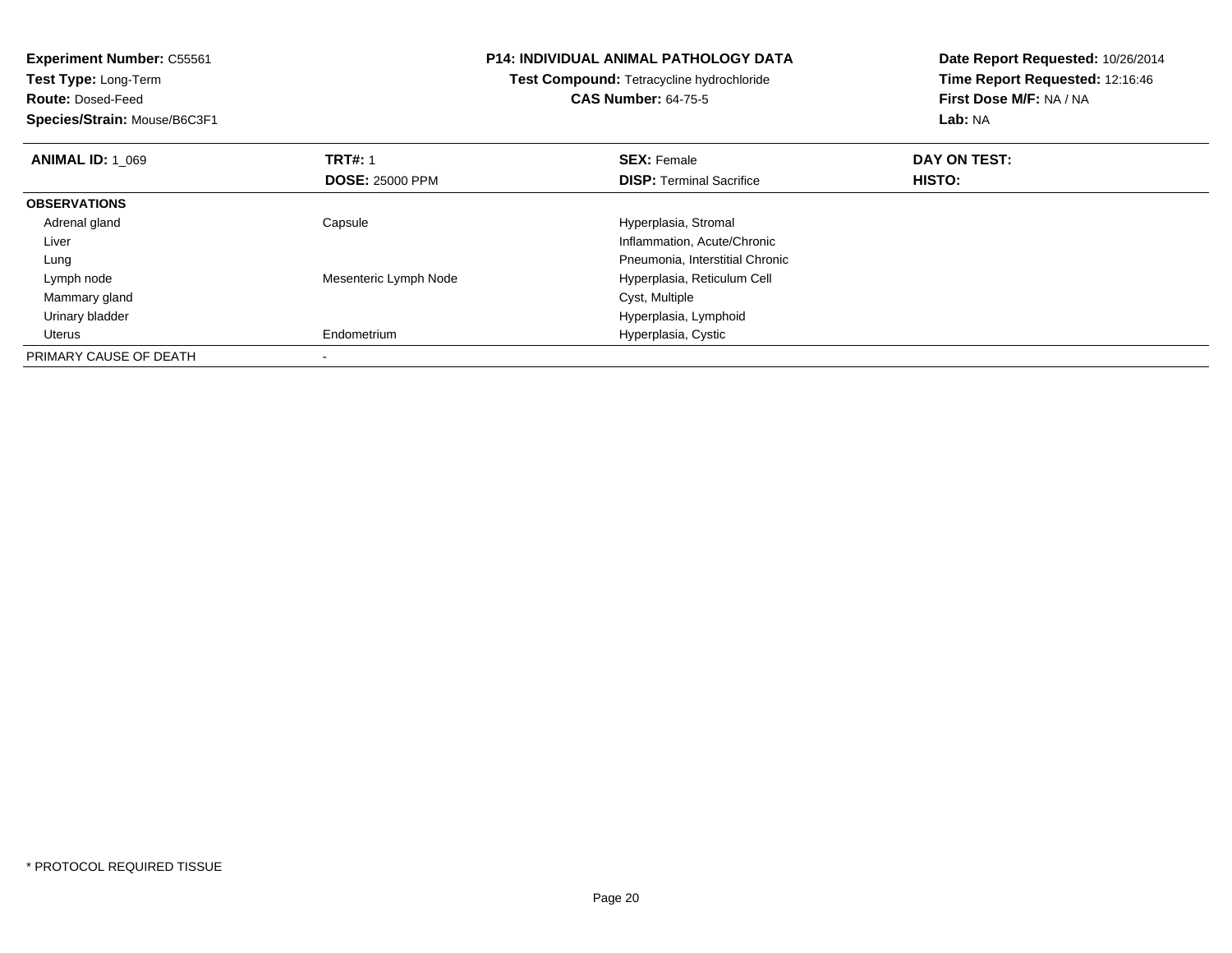| <b>Experiment Number: C55561</b><br>Test Type: Long-Term<br><b>Route: Dosed-Feed</b><br>Species/Strain: Mouse/B6C3F1 |                        | <b>P14: INDIVIDUAL ANIMAL PATHOLOGY DATA</b><br>Test Compound: Tetracycline hydrochloride<br><b>CAS Number: 64-75-5</b> | Date Report Requested: 10/26/2014<br>Time Report Requested: 12:16:46<br>First Dose M/F: NA / NA<br>Lab: NA |
|----------------------------------------------------------------------------------------------------------------------|------------------------|-------------------------------------------------------------------------------------------------------------------------|------------------------------------------------------------------------------------------------------------|
| <b>ANIMAL ID: 1 070</b>                                                                                              | <b>TRT#: 1</b>         | <b>SEX: Female</b>                                                                                                      | DAY ON TEST:                                                                                               |
|                                                                                                                      | <b>DOSE: 25000 PPM</b> | <b>DISP:</b> Terminal Sacrifice                                                                                         | HISTO:                                                                                                     |
| <b>OBSERVATIONS</b>                                                                                                  |                        |                                                                                                                         |                                                                                                            |
| Adrenal gland                                                                                                        | Capsule                | Hyperplasia, Stromal                                                                                                    |                                                                                                            |
| Kidney                                                                                                               |                        | Hyperplasia, Lymphoid                                                                                                   |                                                                                                            |
| Liver                                                                                                                |                        | Hyperplasia, Lymphoid                                                                                                   |                                                                                                            |
| Skin                                                                                                                 | Face                   | Papilloma, Nos                                                                                                          |                                                                                                            |
| Spleen                                                                                                               |                        | Hematopoiesis                                                                                                           |                                                                                                            |
|                                                                                                                      |                        | Hyperplasia, Lymphoid                                                                                                   |                                                                                                            |
| Uterus                                                                                                               | Endometrium            | Hyperplasia, Cystic                                                                                                     |                                                                                                            |
| PRIMARY CAUSE OF DEATH                                                                                               |                        |                                                                                                                         |                                                                                                            |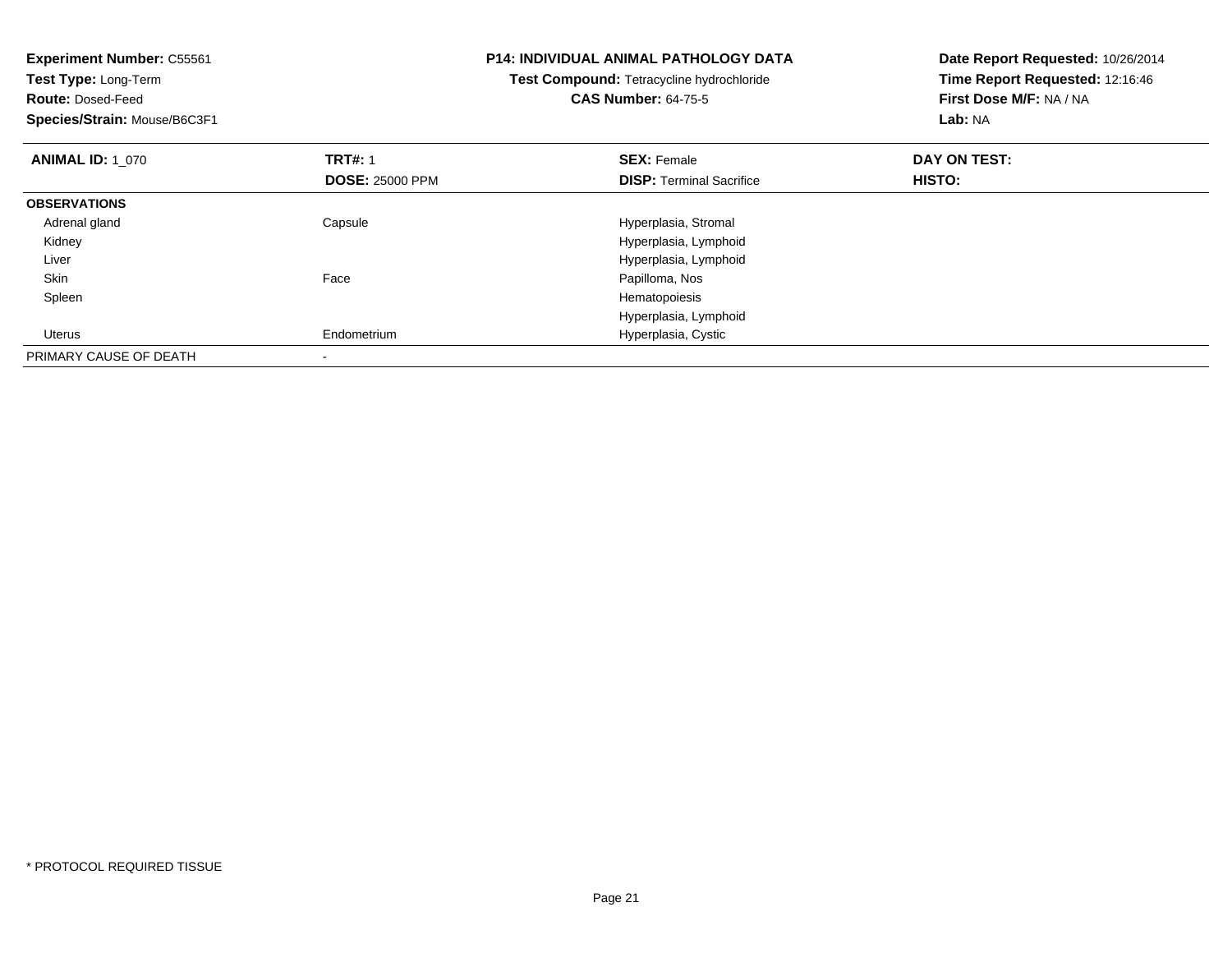| <b>Experiment Number: C55561</b><br>Test Type: Long-Term<br><b>Route: Dosed-Feed</b><br>Species/Strain: Mouse/B6C3F1 |                           | <b>P14: INDIVIDUAL ANIMAL PATHOLOGY DATA</b><br>Test Compound: Tetracycline hydrochloride<br><b>CAS Number: 64-75-5</b> | Date Report Requested: 10/26/2014<br>Time Report Requested: 12:16:46<br>First Dose M/F: NA / NA<br>Lab: NA |
|----------------------------------------------------------------------------------------------------------------------|---------------------------|-------------------------------------------------------------------------------------------------------------------------|------------------------------------------------------------------------------------------------------------|
| <b>ANIMAL ID: 1 071</b>                                                                                              | <b>TRT#: 1</b>            | <b>SEX: Female</b>                                                                                                      | DAY ON TEST:                                                                                               |
|                                                                                                                      | <b>DOSE: 25000 PPM</b>    | <b>DISP:</b> Terminal Sacrifice                                                                                         | HISTO:                                                                                                     |
| <b>OBSERVATIONS</b>                                                                                                  |                           |                                                                                                                         |                                                                                                            |
| Adrenal gland                                                                                                        | Capsule                   | Hyperplasia, Stromal                                                                                                    |                                                                                                            |
| Pituitary gland                                                                                                      | <b>Anterior Pituitary</b> | Hyperplasia, Focal                                                                                                      |                                                                                                            |
| Spleen                                                                                                               |                           | Hyperplasia, Lymphoid                                                                                                   |                                                                                                            |
| Unspecified                                                                                                          | Multiple Organs Nos       | Hyperplasia, Lymphoid                                                                                                   |                                                                                                            |
| Uterus                                                                                                               | Endometrium               | Hyperplasia, Cystic                                                                                                     |                                                                                                            |
| PRIMARY CAUSE OF DEATH                                                                                               |                           |                                                                                                                         |                                                                                                            |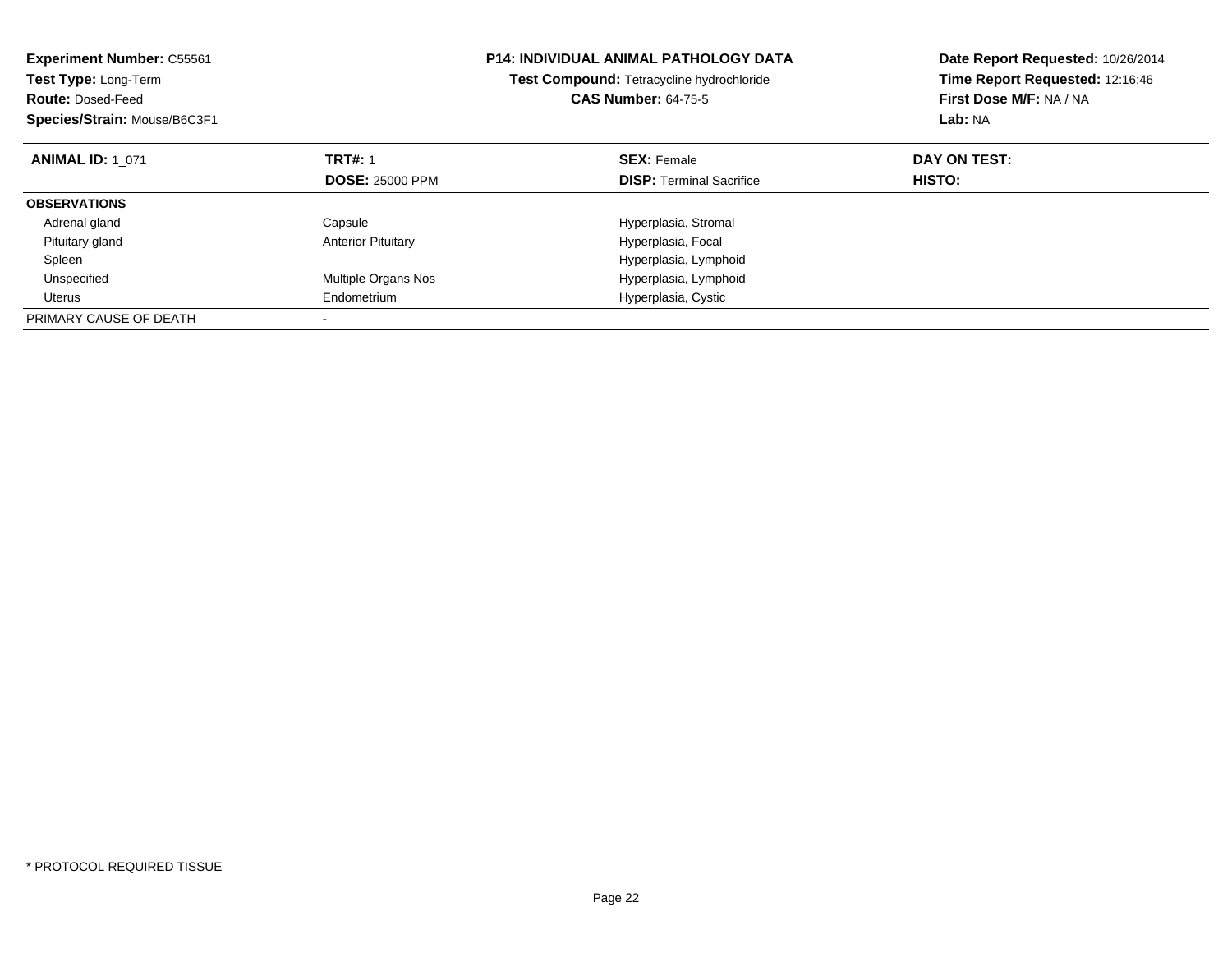| <b>Experiment Number: C55561</b><br>Test Type: Long-Term<br><b>Route: Dosed-Feed</b><br>Species/Strain: Mouse/B6C3F1 |                        | <b>P14: INDIVIDUAL ANIMAL PATHOLOGY DATA</b><br>Test Compound: Tetracycline hydrochloride<br><b>CAS Number: 64-75-5</b> | Date Report Requested: 10/26/2014<br>Time Report Requested: 12:16:46<br>First Dose M/F: NA / NA<br>Lab: NA |
|----------------------------------------------------------------------------------------------------------------------|------------------------|-------------------------------------------------------------------------------------------------------------------------|------------------------------------------------------------------------------------------------------------|
| <b>ANIMAL ID: 1 072</b>                                                                                              | <b>TRT#: 1</b>         | <b>SEX: Female</b>                                                                                                      | DAY ON TEST:                                                                                               |
|                                                                                                                      | <b>DOSE: 25000 PPM</b> | <b>DISP:</b> Terminal Sacrifice                                                                                         | HISTO:                                                                                                     |
| <b>OBSERVATIONS</b>                                                                                                  |                        |                                                                                                                         |                                                                                                            |
| Adrenal gland                                                                                                        | Capsule                | Hyperplasia, Stromal                                                                                                    |                                                                                                            |
| Brain                                                                                                                |                        | Calcification, Focal                                                                                                    |                                                                                                            |
| Kidney                                                                                                               |                        | Hyperplasia, Lymphoid                                                                                                   |                                                                                                            |
| Ovary                                                                                                                |                        | Cyst, Nos                                                                                                               |                                                                                                            |
| Salivary gland                                                                                                       |                        | Hyperplasia, Lymphoid                                                                                                   |                                                                                                            |
| Spleen                                                                                                               |                        | Hyperplasia, Lymphoid                                                                                                   |                                                                                                            |
| Uterus                                                                                                               | Endometrium            | Hyperplasia, Cystic                                                                                                     |                                                                                                            |
| PRIMARY CAUSE OF DEATH                                                                                               |                        |                                                                                                                         |                                                                                                            |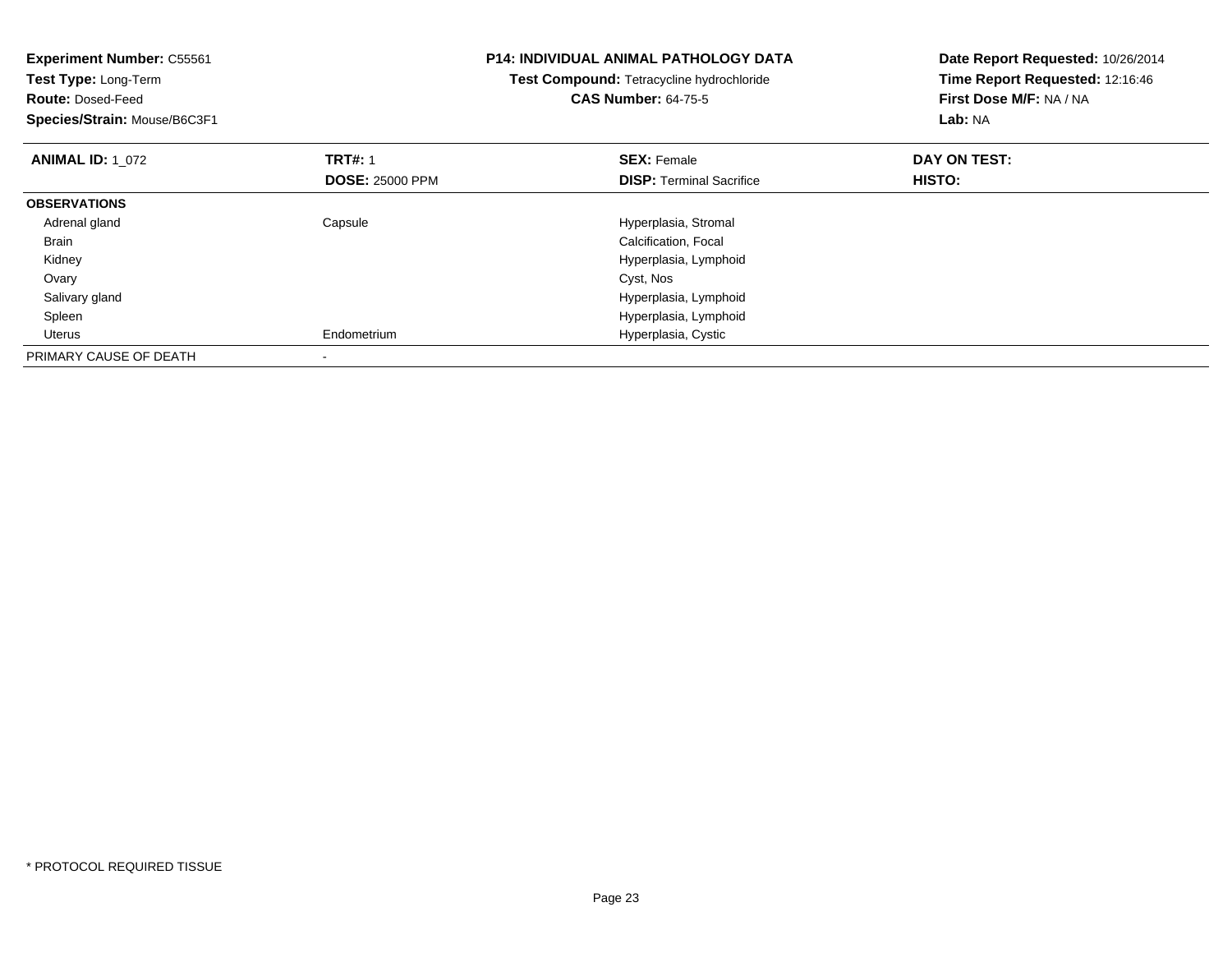| <b>Experiment Number: C55561</b><br><b>Test Type: Long-Term</b><br><b>Route: Dosed-Feed</b><br>Species/Strain: Mouse/B6C3F1 |                                          | <b>P14: INDIVIDUAL ANIMAL PATHOLOGY DATA</b><br><b>Test Compound: Tetracycline hydrochloride</b><br><b>CAS Number: 64-75-5</b> | Date Report Requested: 10/26/2014<br>Time Report Requested: 12:16:46<br>First Dose M/F: NA / NA<br>Lab: NA |
|-----------------------------------------------------------------------------------------------------------------------------|------------------------------------------|--------------------------------------------------------------------------------------------------------------------------------|------------------------------------------------------------------------------------------------------------|
| <b>ANIMAL ID: 1 073</b>                                                                                                     | <b>TRT#: 1</b><br><b>DOSE: 25000 PPM</b> | <b>SEX: Female</b><br><b>DISP:</b> Natural Death                                                                               | DAY ON TEST:<br><b>HISTO:</b>                                                                              |
| <b>OBSERVATIONS</b>                                                                                                         |                                          |                                                                                                                                |                                                                                                            |
| Adrenal gland                                                                                                               | Capsule<br>Medulla                       | Hyperplasia, Stromal<br>Pheochromocytoma                                                                                       |                                                                                                            |
| Heart                                                                                                                       | Myocardium Nos                           | Calcification, Nos                                                                                                             |                                                                                                            |
| Unspecified                                                                                                                 | Multiple Organs Nos                      | Lymphoma, Lymphocytic-Malignant Type                                                                                           |                                                                                                            |
| PRIMARY CAUSE OF DEATH                                                                                                      |                                          |                                                                                                                                |                                                                                                            |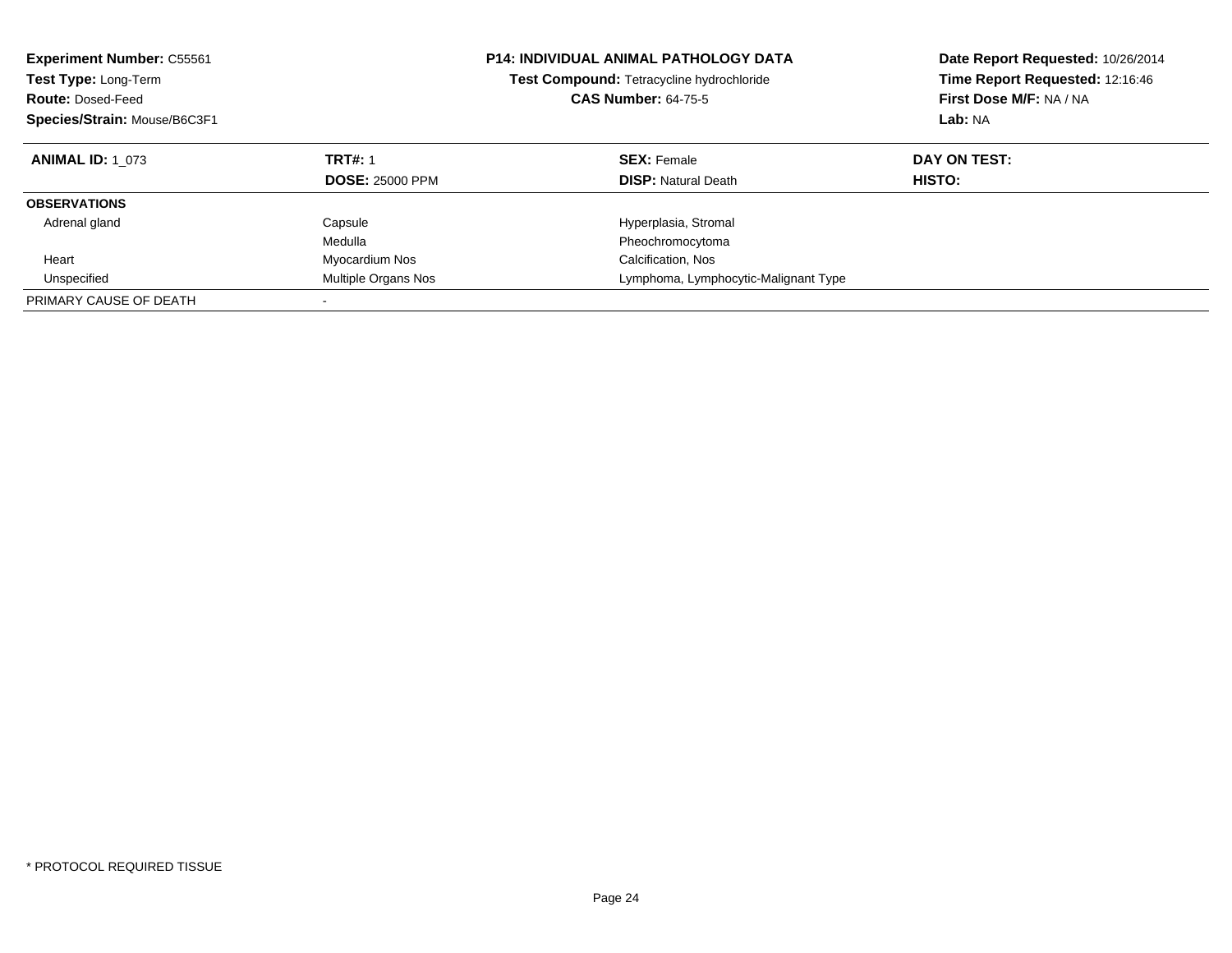| <b>Experiment Number: C55561</b><br>Test Type: Long-Term<br><b>Route: Dosed-Feed</b><br>Species/Strain: Mouse/B6C3F1 |                                          | <b>P14: INDIVIDUAL ANIMAL PATHOLOGY DATA</b><br><b>Test Compound: Tetracycline hydrochloride</b><br><b>CAS Number: 64-75-5</b> | Date Report Requested: 10/26/2014<br>Time Report Requested: 12:16:46<br>First Dose M/F: NA / NA<br>Lab: NA |
|----------------------------------------------------------------------------------------------------------------------|------------------------------------------|--------------------------------------------------------------------------------------------------------------------------------|------------------------------------------------------------------------------------------------------------|
| <b>ANIMAL ID: 1 074</b>                                                                                              | <b>TRT#: 1</b><br><b>DOSE: 25000 PPM</b> | <b>SEX: Female</b><br><b>DISP:</b> Moribund Sacrifice                                                                          | DAY ON TEST:<br>HISTO:                                                                                     |
|                                                                                                                      |                                          |                                                                                                                                |                                                                                                            |
| <b>OBSERVATIONS</b>                                                                                                  |                                          |                                                                                                                                |                                                                                                            |
| Pituitary gland                                                                                                      | <b>Anterior Pituitary</b>                | Adenoma, Nos                                                                                                                   |                                                                                                            |
| Salivary gland                                                                                                       |                                          | Hyperplasia, Lymphoid                                                                                                          |                                                                                                            |
| Stomach                                                                                                              | Forestomach                              | Inflammation, Acute Necrotizing                                                                                                |                                                                                                            |
| Unspecified                                                                                                          | Multiple Organs Nos                      | Lymphoma, Mixed-Malignant Type                                                                                                 |                                                                                                            |
| PRIMARY CAUSE OF DEATH                                                                                               |                                          |                                                                                                                                |                                                                                                            |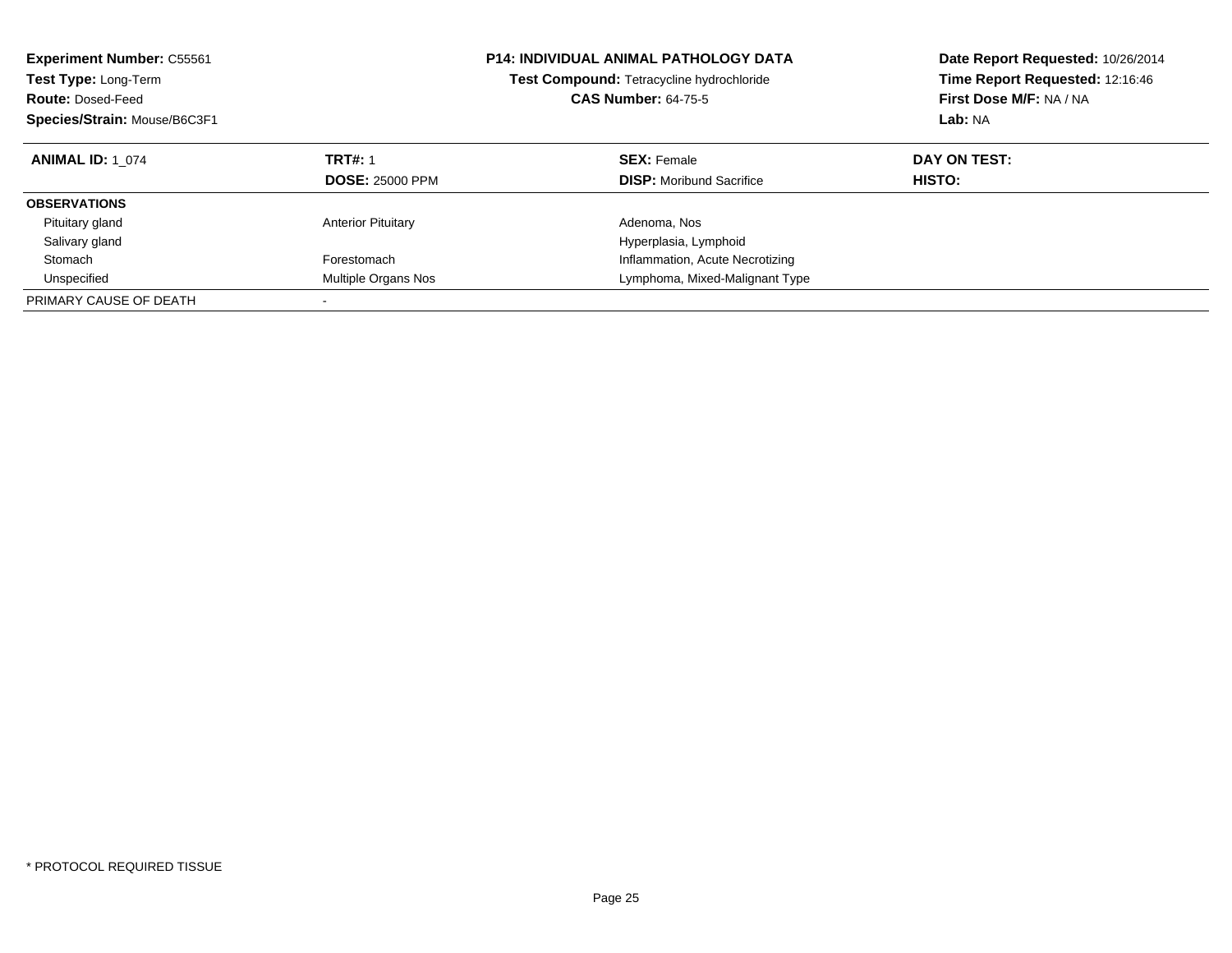| <b>Experiment Number: C55561</b><br>Test Type: Long-Term<br><b>Route: Dosed-Feed</b><br>Species/Strain: Mouse/B6C3F1 |                                          | <b>P14: INDIVIDUAL ANIMAL PATHOLOGY DATA</b><br>Test Compound: Tetracycline hydrochloride<br><b>CAS Number: 64-75-5</b> | Date Report Requested: 10/26/2014<br>Time Report Requested: 12:16:46<br>First Dose M/F: NA / NA<br>Lab: NA |
|----------------------------------------------------------------------------------------------------------------------|------------------------------------------|-------------------------------------------------------------------------------------------------------------------------|------------------------------------------------------------------------------------------------------------|
| <b>ANIMAL ID: 1 075</b>                                                                                              | <b>TRT#: 1</b><br><b>DOSE: 25000 PPM</b> | <b>SEX: Female</b><br><b>DISP:</b> Natural Death                                                                        | DAY ON TEST:<br>HISTO:                                                                                     |
| <b>OBSERVATIONS</b>                                                                                                  |                                          |                                                                                                                         |                                                                                                            |
| Unspecified<br>PRIMARY CAUSE OF DEATH                                                                                | Multiple Organs Nos                      | Lymphoma, Nos-Malignant                                                                                                 |                                                                                                            |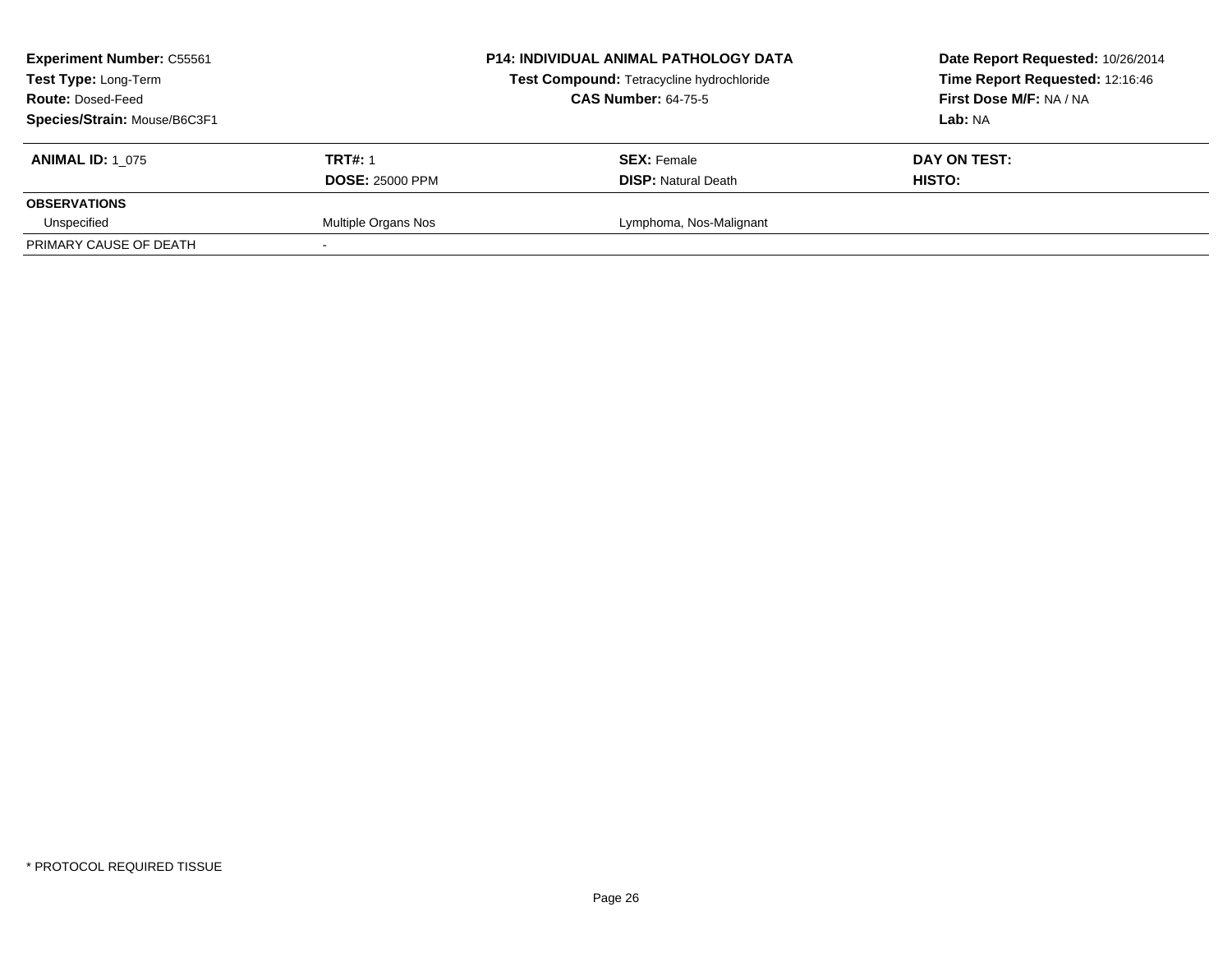| <b>Experiment Number: C55561</b><br><b>Test Type: Long-Term</b><br><b>Route: Dosed-Feed</b><br>Species/Strain: Mouse/B6C3F1 |                                          | <b>P14: INDIVIDUAL ANIMAL PATHOLOGY DATA</b><br>Test Compound: Tetracycline hydrochloride<br><b>CAS Number: 64-75-5</b> | Date Report Requested: 10/26/2014<br>Time Report Requested: 12:16:46<br>First Dose M/F: NA / NA<br>Lab: NA |
|-----------------------------------------------------------------------------------------------------------------------------|------------------------------------------|-------------------------------------------------------------------------------------------------------------------------|------------------------------------------------------------------------------------------------------------|
| <b>ANIMAL ID: 1 076</b>                                                                                                     | <b>TRT#: 1</b><br><b>DOSE: 25000 PPM</b> | <b>SEX: Female</b><br><b>DISP: Natural Death</b>                                                                        | DAY ON TEST:<br>HISTO:                                                                                     |
| <b>OBSERVATIONS</b>                                                                                                         |                                          |                                                                                                                         |                                                                                                            |
|                                                                                                                             |                                          |                                                                                                                         |                                                                                                            |
| Adrenal gland                                                                                                               | Capsule                                  | Hyperplasia, Stromal                                                                                                    |                                                                                                            |
| Liver                                                                                                                       |                                          | Necrosis, Central                                                                                                       |                                                                                                            |
| Spleen                                                                                                                      |                                          | Angiectasis                                                                                                             |                                                                                                            |
|                                                                                                                             |                                          | Hemangiosarcoma                                                                                                         |                                                                                                            |
| Unspecified                                                                                                                 | Neck Nos                                 | Hemangiosarcoma                                                                                                         |                                                                                                            |
| PRIMARY CAUSE OF DEATH                                                                                                      |                                          |                                                                                                                         |                                                                                                            |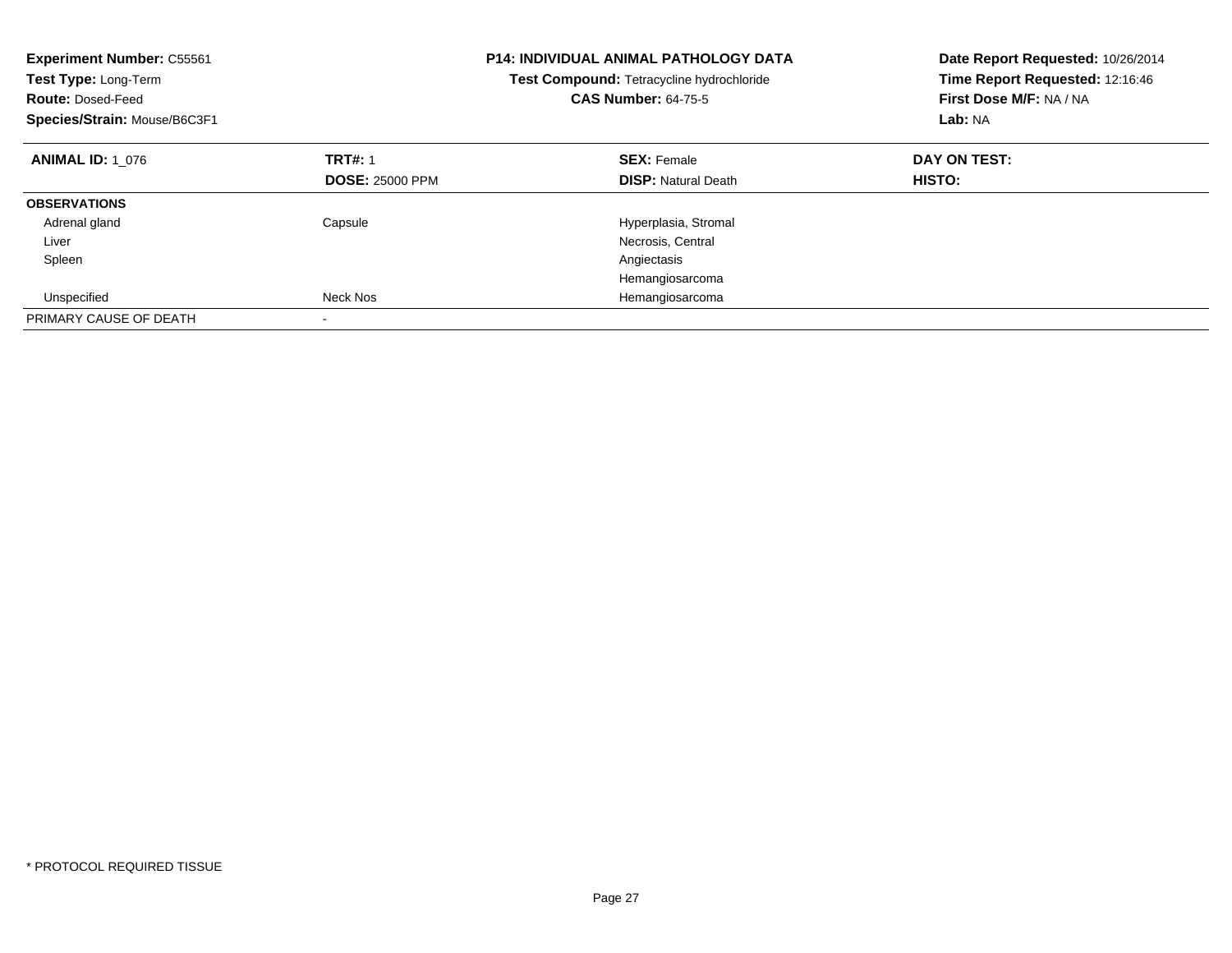| <b>Experiment Number: C55561</b><br>Test Type: Long-Term<br><b>Route: Dosed-Feed</b><br>Species/Strain: Mouse/B6C3F1 |                           | <b>P14: INDIVIDUAL ANIMAL PATHOLOGY DATA</b><br>Test Compound: Tetracycline hydrochloride<br><b>CAS Number: 64-75-5</b> | Date Report Requested: 10/26/2014<br>Time Report Requested: 12:16:46<br>First Dose M/F: NA / NA<br>Lab: NA |
|----------------------------------------------------------------------------------------------------------------------|---------------------------|-------------------------------------------------------------------------------------------------------------------------|------------------------------------------------------------------------------------------------------------|
| <b>ANIMAL ID: 1 077</b>                                                                                              | <b>TRT#: 1</b>            | <b>SEX: Female</b>                                                                                                      | DAY ON TEST:                                                                                               |
|                                                                                                                      | <b>DOSE: 25000 PPM</b>    | <b>DISP:</b> Terminal Sacrifice                                                                                         | <b>HISTO:</b>                                                                                              |
| <b>OBSERVATIONS</b>                                                                                                  |                           |                                                                                                                         |                                                                                                            |
| Adrenal gland                                                                                                        | Capsule                   | Hyperplasia, Stromal                                                                                                    |                                                                                                            |
| <b>Brain</b>                                                                                                         |                           | Calcification, Focal                                                                                                    |                                                                                                            |
| Kidney                                                                                                               |                           | Glomerulonephritis, Nos                                                                                                 |                                                                                                            |
| Mammary gland                                                                                                        |                           | Cyst, Multiple                                                                                                          |                                                                                                            |
| Pituitary gland                                                                                                      | <b>Anterior Pituitary</b> | Adenoma, Nos                                                                                                            |                                                                                                            |
| Unspecified                                                                                                          | Multiple Organs Nos       | Lymphoma, Lymphocytic-Malignant Type                                                                                    |                                                                                                            |
| PRIMARY CAUSE OF DEATH                                                                                               |                           |                                                                                                                         |                                                                                                            |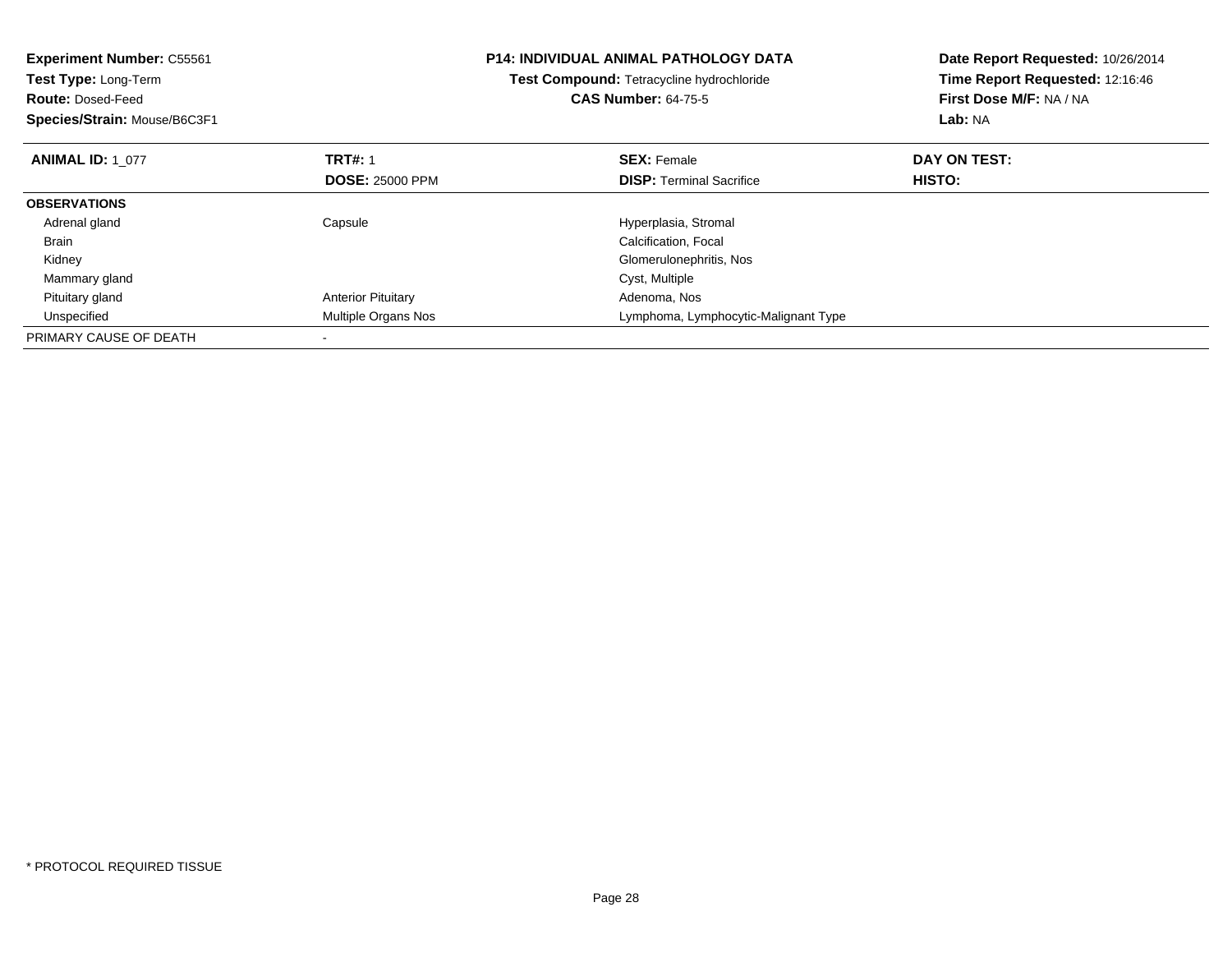| <b>Experiment Number: C55561</b><br>Test Type: Long-Term<br><b>Route: Dosed-Feed</b><br>Species/Strain: Mouse/B6C3F1 |                        | <b>P14: INDIVIDUAL ANIMAL PATHOLOGY DATA</b><br>Test Compound: Tetracycline hydrochloride<br><b>CAS Number: 64-75-5</b> | Date Report Requested: 10/26/2014<br>Time Report Requested: 12:16:46<br>First Dose M/F: NA / NA<br>Lab: NA |
|----------------------------------------------------------------------------------------------------------------------|------------------------|-------------------------------------------------------------------------------------------------------------------------|------------------------------------------------------------------------------------------------------------|
| <b>ANIMAL ID: 1 078</b>                                                                                              | <b>TRT#: 1</b>         | <b>SEX: Female</b>                                                                                                      | DAY ON TEST:                                                                                               |
|                                                                                                                      | <b>DOSE: 25000 PPM</b> | <b>DISP:</b> Terminal Sacrifice                                                                                         | <b>HISTO:</b>                                                                                              |
| <b>OBSERVATIONS</b>                                                                                                  |                        |                                                                                                                         |                                                                                                            |
| Adrenal gland                                                                                                        | Capsule                | Hyperplasia, Stromal                                                                                                    |                                                                                                            |
| Eye                                                                                                                  |                        | Cataract                                                                                                                |                                                                                                            |
| Kidney                                                                                                               |                        | Hyperplasia, Lymphoid                                                                                                   |                                                                                                            |
| Lung                                                                                                                 |                        | Alveolar/Bronchiolar Adenoma                                                                                            |                                                                                                            |
| Uterus                                                                                                               | Endometrium            | Hyperplasia, Cystic                                                                                                     |                                                                                                            |
| PRIMARY CAUSE OF DEATH                                                                                               |                        |                                                                                                                         |                                                                                                            |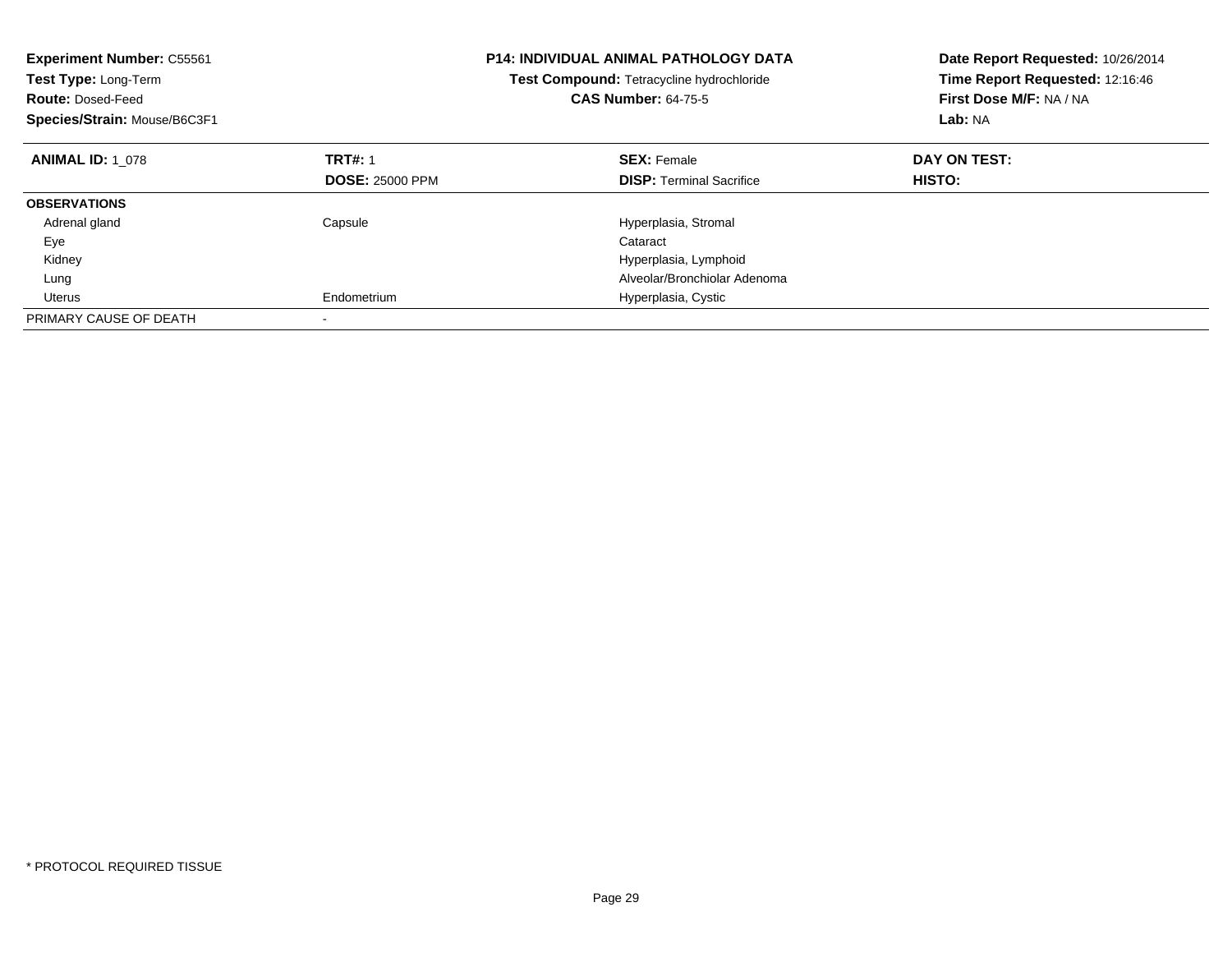| <b>Experiment Number: C55561</b><br>Test Type: Long-Term<br><b>Route: Dosed-Feed</b><br>Species/Strain: Mouse/B6C3F1 |                                          | <b>P14: INDIVIDUAL ANIMAL PATHOLOGY DATA</b><br>Test Compound: Tetracycline hydrochloride<br><b>CAS Number: 64-75-5</b> | Date Report Requested: 10/26/2014<br>Time Report Requested: 12:16:46<br>First Dose M/F: NA / NA<br>Lab: NA |
|----------------------------------------------------------------------------------------------------------------------|------------------------------------------|-------------------------------------------------------------------------------------------------------------------------|------------------------------------------------------------------------------------------------------------|
| <b>ANIMAL ID: 1 079</b>                                                                                              | <b>TRT#: 1</b><br><b>DOSE: 25000 PPM</b> | <b>SEX: Female</b><br><b>DISP: Terminal Sacrifice</b>                                                                   | DAY ON TEST:<br>HISTO:                                                                                     |
| <b>OBSERVATIONS</b>                                                                                                  |                                          |                                                                                                                         |                                                                                                            |
| Adrenal gland                                                                                                        | Capsule                                  | Hyperplasia, Stromal                                                                                                    |                                                                                                            |
| Pituitary gland                                                                                                      | <b>Anterior Pituitary</b>                | Adenoma, Nos                                                                                                            |                                                                                                            |
| Spleen                                                                                                               |                                          | Hyperplasia, Lymphoid                                                                                                   |                                                                                                            |
| Uterus                                                                                                               | Endometrium                              | Hyperplasia, Cystic                                                                                                     |                                                                                                            |
| PRIMARY CAUSE OF DEATH                                                                                               |                                          |                                                                                                                         |                                                                                                            |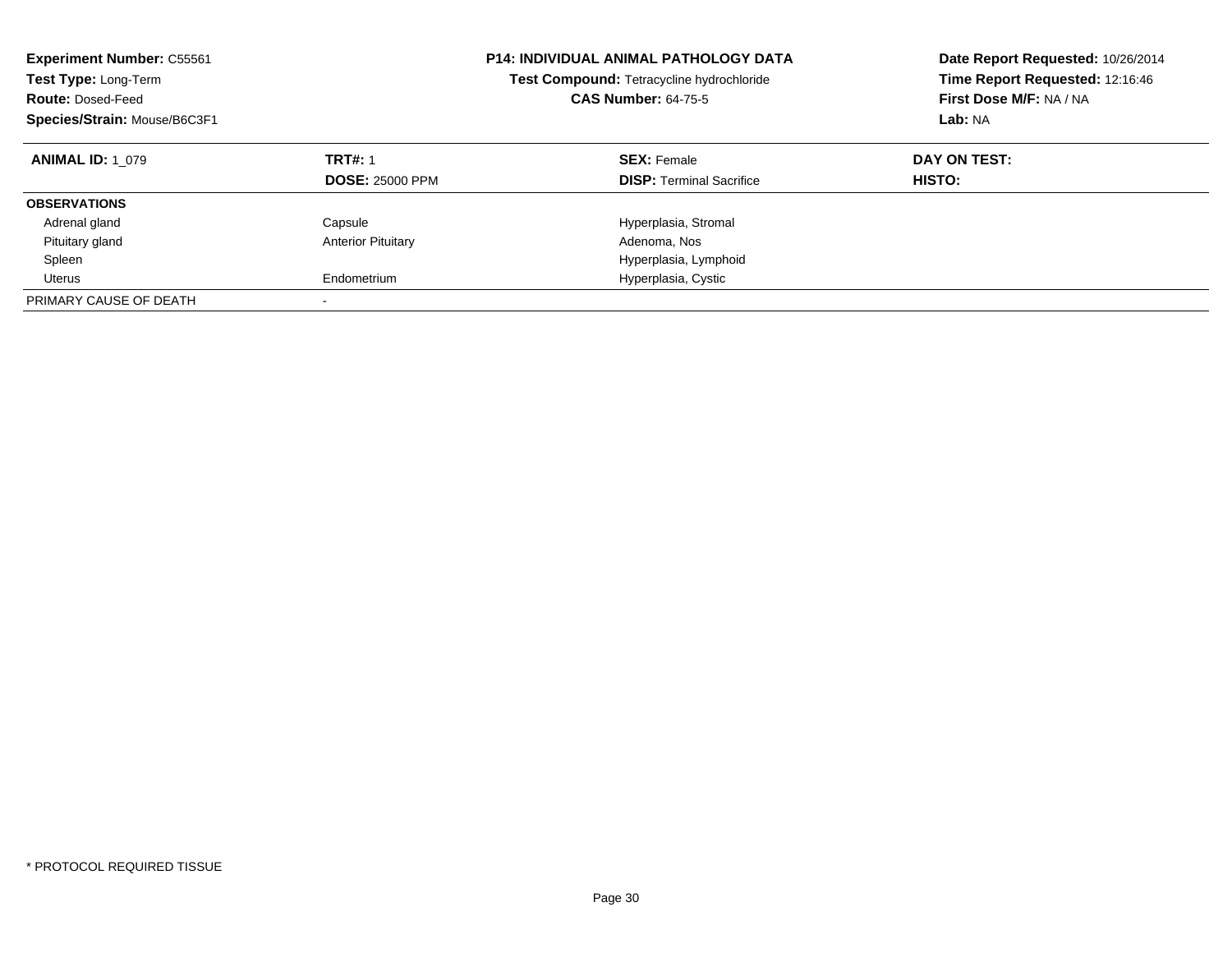| <b>Experiment Number: C55561</b><br>Test Type: Long-Term<br><b>Route: Dosed-Feed</b><br>Species/Strain: Mouse/B6C3F1 |                        | <b>P14: INDIVIDUAL ANIMAL PATHOLOGY DATA</b><br>Test Compound: Tetracycline hydrochloride<br><b>CAS Number: 64-75-5</b> | Date Report Requested: 10/26/2014<br>Time Report Requested: 12:16:46<br>First Dose M/F: NA / NA<br>Lab: NA |
|----------------------------------------------------------------------------------------------------------------------|------------------------|-------------------------------------------------------------------------------------------------------------------------|------------------------------------------------------------------------------------------------------------|
| <b>ANIMAL ID: 1 080</b>                                                                                              | <b>TRT#: 1</b>         | <b>SEX: Female</b>                                                                                                      | DAY ON TEST:                                                                                               |
|                                                                                                                      | <b>DOSE: 25000 PPM</b> | <b>DISP:</b> Terminal Sacrifice                                                                                         | HISTO:                                                                                                     |
| <b>OBSERVATIONS</b>                                                                                                  |                        |                                                                                                                         |                                                                                                            |
| Adrenal gland                                                                                                        | Capsule                | Hyperplasia, Stromal                                                                                                    |                                                                                                            |
| Lymph node                                                                                                           | Mesenteric Lymph Node  | Hyperplasia, Lymphoid                                                                                                   |                                                                                                            |
| Ovary                                                                                                                |                        | Cyst, Nos                                                                                                               |                                                                                                            |
| Thyroid                                                                                                              |                        | <b>Cystic Follicles</b>                                                                                                 |                                                                                                            |
| Unspecified                                                                                                          | Multiple Organs Nos    | Lymphoma, Mixed-Malignant Type                                                                                          |                                                                                                            |
| Uterus                                                                                                               | Endometrium            | Hyperplasia, Cystic                                                                                                     |                                                                                                            |
| PRIMARY CAUSE OF DEATH                                                                                               |                        |                                                                                                                         |                                                                                                            |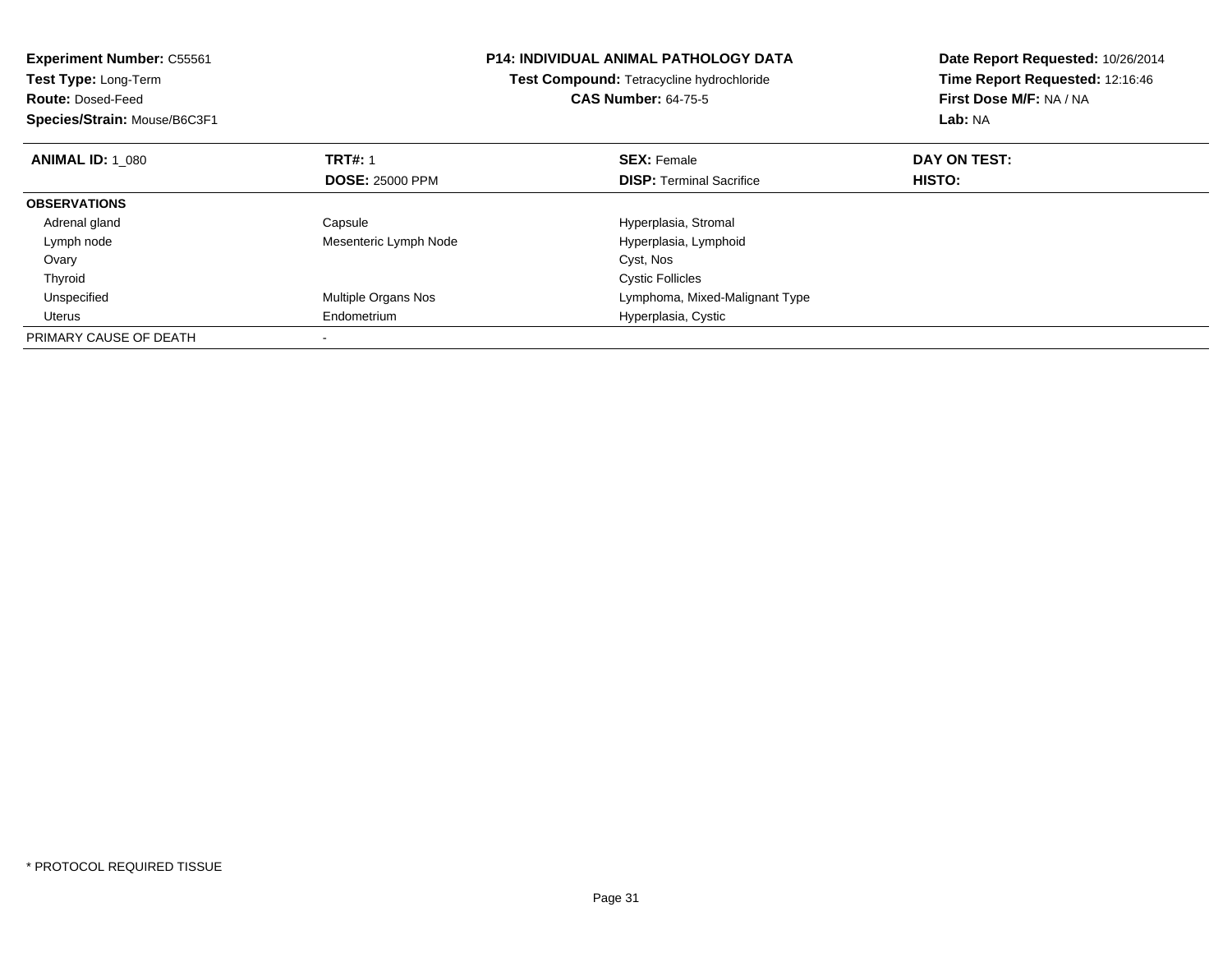| <b>Experiment Number: C55561</b><br>Test Type: Long-Term<br><b>Route: Dosed-Feed</b><br>Species/Strain: Mouse/B6C3F1 |                            | <b>P14: INDIVIDUAL ANIMAL PATHOLOGY DATA</b><br>Test Compound: Tetracycline hydrochloride<br><b>CAS Number: 64-75-5</b> | Date Report Requested: 10/26/2014<br>Time Report Requested: 12:16:46<br>First Dose M/F: NA / NA<br><b>Lab: NA</b> |
|----------------------------------------------------------------------------------------------------------------------|----------------------------|-------------------------------------------------------------------------------------------------------------------------|-------------------------------------------------------------------------------------------------------------------|
| <b>ANIMAL ID: 1 081</b>                                                                                              | <b>TRT#: 1</b>             | <b>SEX: Female</b>                                                                                                      | DAY ON TEST:                                                                                                      |
|                                                                                                                      | <b>DOSE: 25000 PPM</b>     | <b>DISP:</b> Moribund Sacrifice                                                                                         | HISTO:                                                                                                            |
| <b>OBSERVATIONS</b>                                                                                                  |                            |                                                                                                                         |                                                                                                                   |
| Adrenal gland                                                                                                        | Capsule                    | Hyperplasia, Stromal                                                                                                    |                                                                                                                   |
| <b>Brain</b>                                                                                                         |                            | Calcification, Focal                                                                                                    |                                                                                                                   |
| Pituitary gland                                                                                                      | <b>Anterior Pituitary</b>  | Adenoma, Nos                                                                                                            |                                                                                                                   |
| Unspecified                                                                                                          | <b>Multiple Organs Nos</b> | Lymphoma, Undifferentiated-Malignant Type                                                                               |                                                                                                                   |
| Uterus                                                                                                               | Endometrium                | Hyperplasia, Cystic                                                                                                     |                                                                                                                   |
| PRIMARY CAUSE OF DEATH                                                                                               |                            |                                                                                                                         |                                                                                                                   |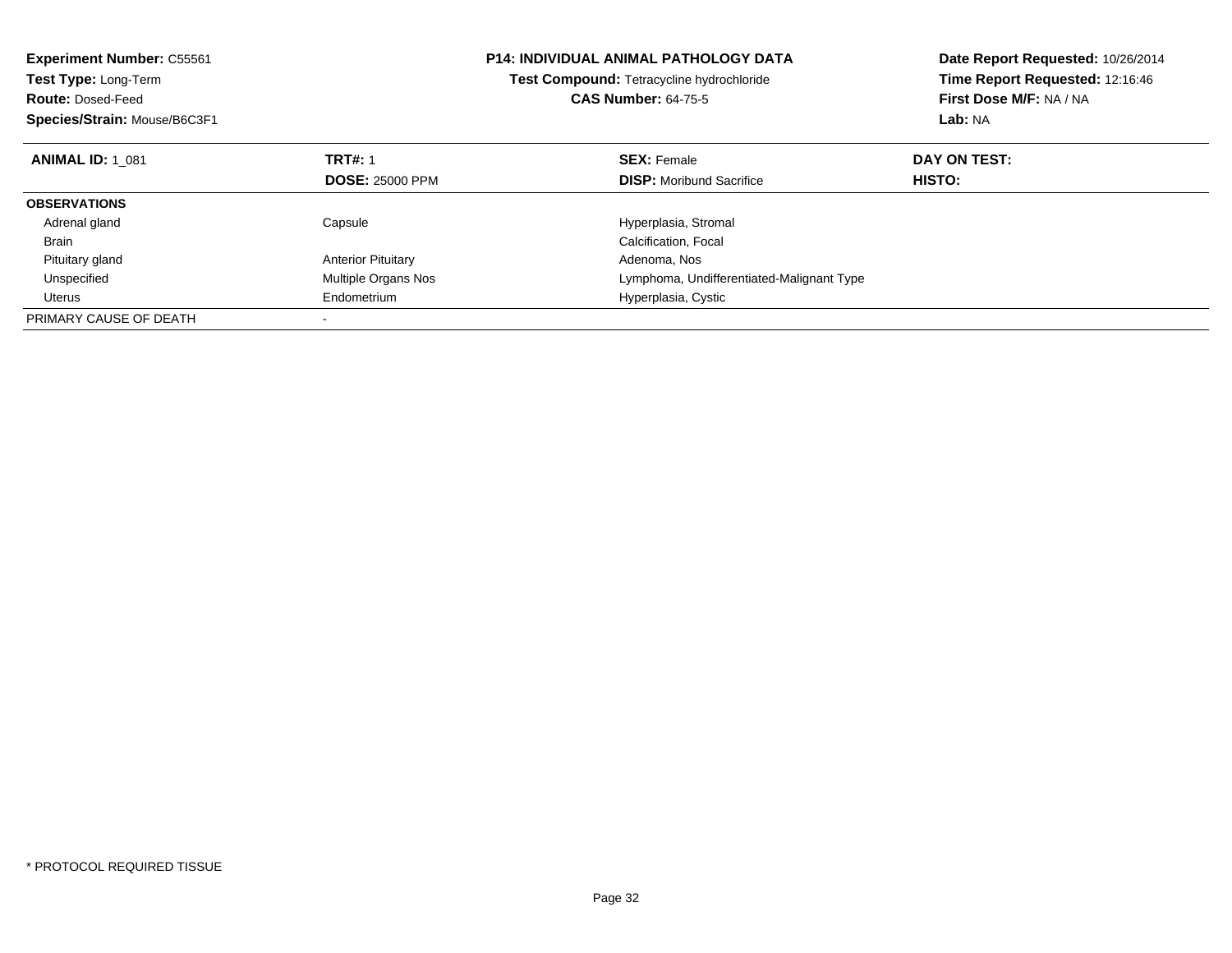| <b>Experiment Number: C55561</b><br>Test Type: Long-Term<br><b>Route: Dosed-Feed</b><br>Species/Strain: Mouse/B6C3F1 |                        | <b>P14: INDIVIDUAL ANIMAL PATHOLOGY DATA</b><br>Test Compound: Tetracycline hydrochloride<br><b>CAS Number: 64-75-5</b> | Date Report Requested: 10/26/2014<br>Time Report Requested: 12:16:46<br>First Dose M/F: NA / NA<br>Lab: NA |
|----------------------------------------------------------------------------------------------------------------------|------------------------|-------------------------------------------------------------------------------------------------------------------------|------------------------------------------------------------------------------------------------------------|
| <b>ANIMAL ID: 1 082</b>                                                                                              | <b>TRT#: 1</b>         | <b>SEX: Female</b>                                                                                                      | DAY ON TEST:                                                                                               |
|                                                                                                                      | <b>DOSE: 25000 PPM</b> | <b>DISP:</b> Terminal Sacrifice                                                                                         | HISTO:                                                                                                     |
| <b>OBSERVATIONS</b>                                                                                                  |                        |                                                                                                                         |                                                                                                            |
| Adrenal gland                                                                                                        | Capsule                | Hyperplasia, Stromal                                                                                                    |                                                                                                            |
| <b>Brain</b>                                                                                                         |                        | Calcification, Focal                                                                                                    |                                                                                                            |
| Liver                                                                                                                |                        | Inflammation, Acute/Chronic                                                                                             |                                                                                                            |
| Spleen                                                                                                               |                        | Hyperplasia, Lymphoid                                                                                                   |                                                                                                            |
| Uterus                                                                                                               | Endometrium            | Hyperplasia, Cystic                                                                                                     |                                                                                                            |
| PRIMARY CAUSE OF DEATH                                                                                               |                        |                                                                                                                         |                                                                                                            |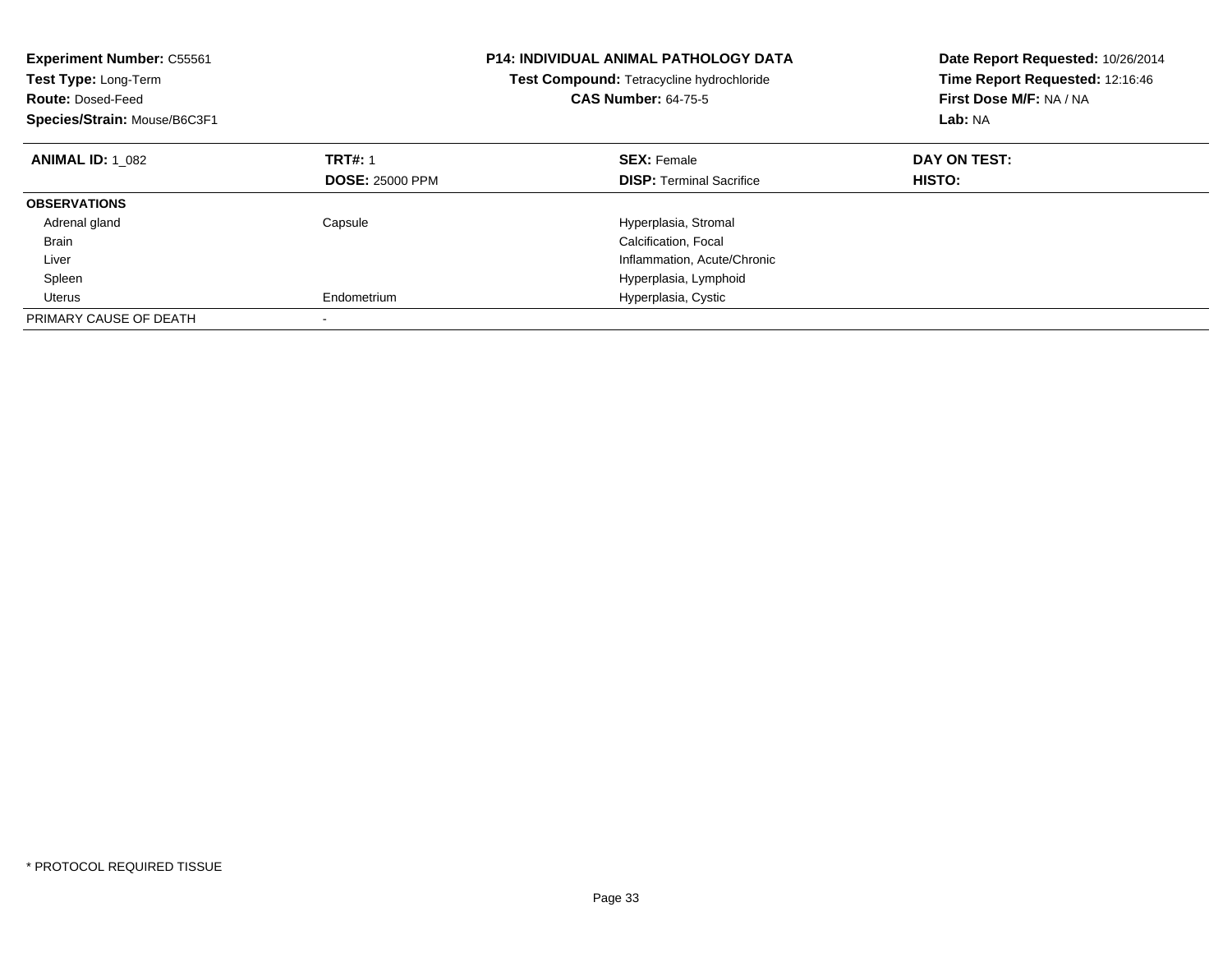| <b>Experiment Number: C55561</b><br>Test Type: Long-Term<br><b>Route: Dosed-Feed</b><br>Species/Strain: Mouse/B6C3F1 |                        | <b>P14: INDIVIDUAL ANIMAL PATHOLOGY DATA</b><br>Test Compound: Tetracycline hydrochloride<br><b>CAS Number: 64-75-5</b> | Date Report Requested: 10/26/2014<br>Time Report Requested: 12:16:46<br>First Dose M/F: NA / NA<br>Lab: NA |
|----------------------------------------------------------------------------------------------------------------------|------------------------|-------------------------------------------------------------------------------------------------------------------------|------------------------------------------------------------------------------------------------------------|
| <b>ANIMAL ID: 1 083</b>                                                                                              | <b>TRT#: 1</b>         | <b>SEX: Female</b>                                                                                                      | DAY ON TEST:                                                                                               |
|                                                                                                                      | <b>DOSE: 25000 PPM</b> | <b>DISP:</b> Terminal Sacrifice                                                                                         | <b>HISTO:</b>                                                                                              |
| <b>OBSERVATIONS</b>                                                                                                  |                        |                                                                                                                         |                                                                                                            |
| Adrenal gland                                                                                                        | Capsule                | Hyperplasia, Stromal                                                                                                    |                                                                                                            |
| Lung                                                                                                                 |                        | Pneumonia, Interstitial Chronic                                                                                         |                                                                                                            |
| Ovary                                                                                                                |                        | Cyst, Nos                                                                                                               |                                                                                                            |
| Unspecified                                                                                                          | Multiple Organs Nos    | Hyperplasia, Lymphoid                                                                                                   |                                                                                                            |
|                                                                                                                      | Multiple Organs Nos    | Lymphoma, Lymphocytic-Malignant Type                                                                                    |                                                                                                            |
| Uterus                                                                                                               | Endometrium            | Hyperplasia, Cystic                                                                                                     |                                                                                                            |
| PRIMARY CAUSE OF DEATH                                                                                               |                        |                                                                                                                         |                                                                                                            |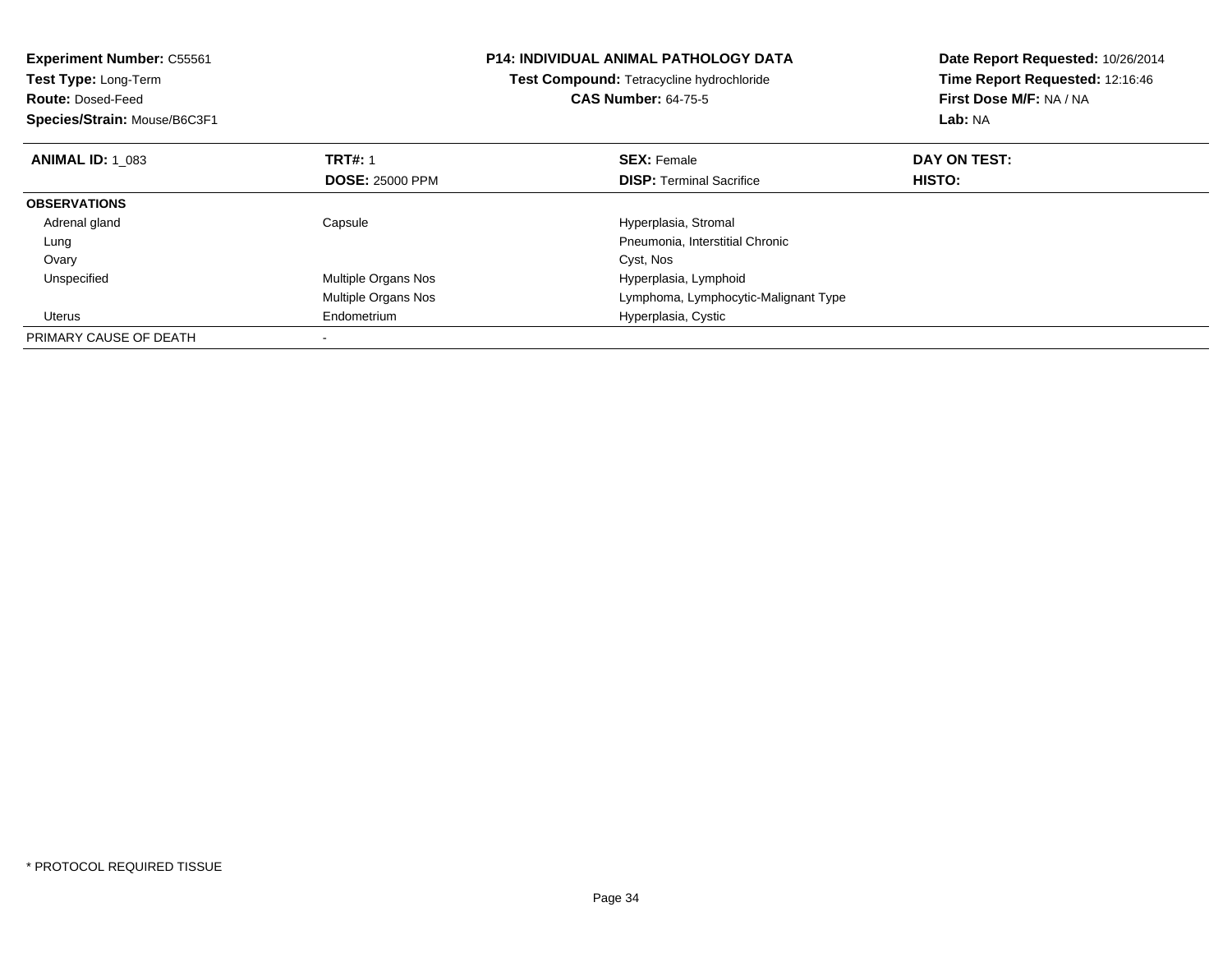| <b>Experiment Number: C55561</b><br>Test Type: Long-Term<br><b>Route: Dosed-Feed</b><br>Species/Strain: Mouse/B6C3F1 |                                          | P14: INDIVIDUAL ANIMAL PATHOLOGY DATA<br>Test Compound: Tetracycline hydrochloride<br><b>CAS Number: 64-75-5</b> | Date Report Requested: 10/26/2014<br>Time Report Requested: 12:16:46<br>First Dose M/F: NA / NA<br>Lab: NA |
|----------------------------------------------------------------------------------------------------------------------|------------------------------------------|------------------------------------------------------------------------------------------------------------------|------------------------------------------------------------------------------------------------------------|
| <b>ANIMAL ID: 1 084</b>                                                                                              | <b>TRT#: 1</b><br><b>DOSE: 25000 PPM</b> | <b>SEX: Female</b><br><b>DISP:</b> Moribund Sacrifice                                                            | DAY ON TEST:<br><b>HISTO:</b>                                                                              |
| <b>OBSERVATIONS</b>                                                                                                  |                                          |                                                                                                                  |                                                                                                            |
| Kidney                                                                                                               |                                          | Hyperplasia, Lymphoid                                                                                            |                                                                                                            |
| Ovary                                                                                                                |                                          | Teratoma, Benign                                                                                                 |                                                                                                            |
| Unspecified                                                                                                          | Lumbar Region                            | Hemangiosarcoma                                                                                                  |                                                                                                            |
| Uterus                                                                                                               | Endometrium                              | Hyperplasia, Cystic                                                                                              |                                                                                                            |
| PRIMARY CAUSE OF DEATH                                                                                               | -                                        |                                                                                                                  |                                                                                                            |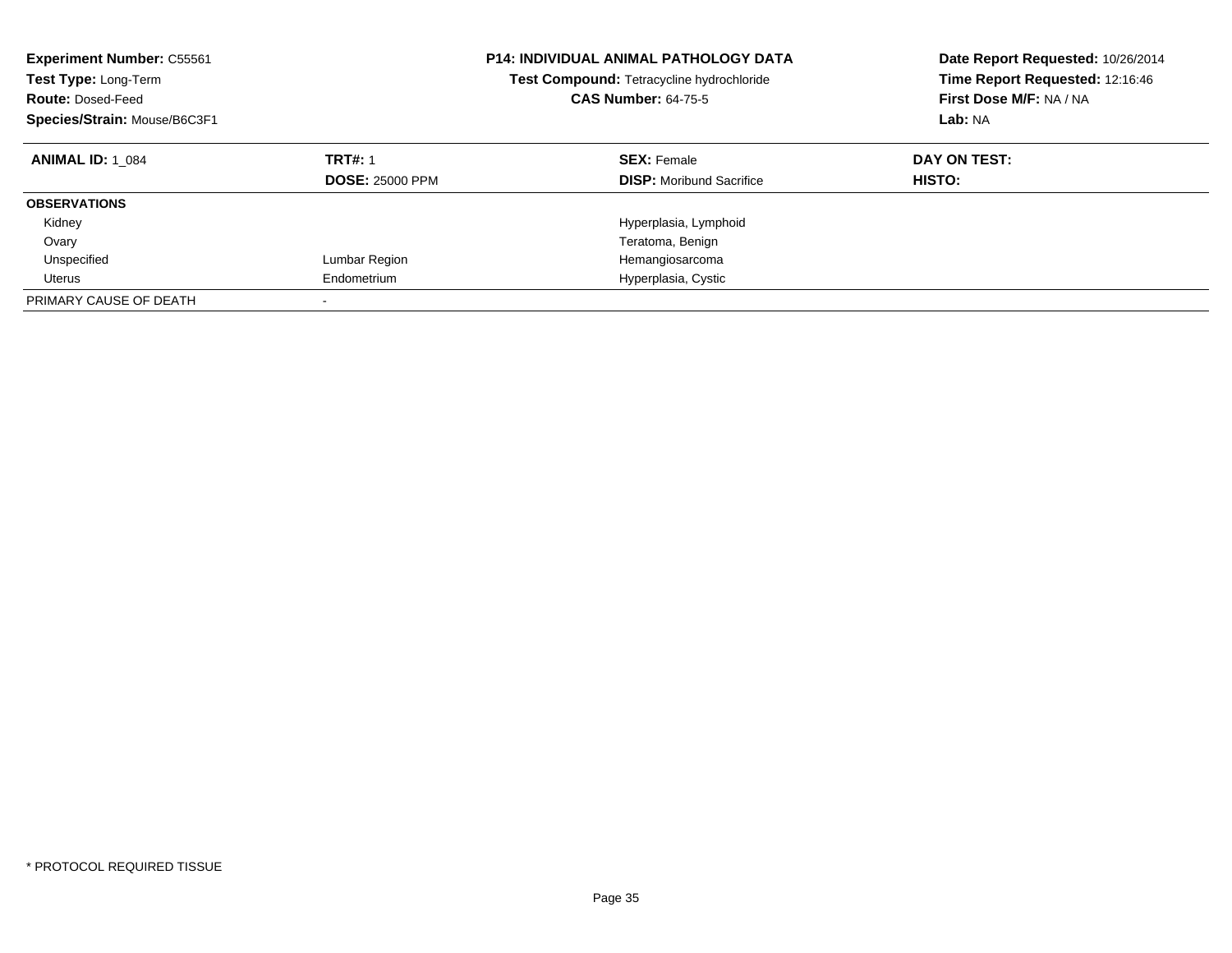| <b>Experiment Number: C55561</b><br>Test Type: Long-Term<br><b>Route: Dosed-Feed</b><br>Species/Strain: Mouse/B6C3F1 |                           | <b>P14: INDIVIDUAL ANIMAL PATHOLOGY DATA</b><br>Test Compound: Tetracycline hydrochloride<br><b>CAS Number: 64-75-5</b> | Date Report Requested: 10/26/2014<br>Time Report Requested: 12:16:46<br>First Dose M/F: NA / NA<br>Lab: NA |
|----------------------------------------------------------------------------------------------------------------------|---------------------------|-------------------------------------------------------------------------------------------------------------------------|------------------------------------------------------------------------------------------------------------|
| <b>ANIMAL ID: 1 085</b>                                                                                              | <b>TRT#: 1</b>            | <b>SEX: Female</b>                                                                                                      | DAY ON TEST:                                                                                               |
|                                                                                                                      | <b>DOSE: 25000 PPM</b>    | <b>DISP:</b> Terminal Sacrifice                                                                                         | HISTO:                                                                                                     |
| <b>OBSERVATIONS</b>                                                                                                  |                           |                                                                                                                         |                                                                                                            |
| Adrenal gland                                                                                                        | Capsule                   | Hyperplasia, Stromal                                                                                                    |                                                                                                            |
| <b>Brain</b>                                                                                                         |                           | Calcification, Focal                                                                                                    |                                                                                                            |
| Kidney                                                                                                               |                           | Hyperplasia, Lymphoid                                                                                                   |                                                                                                            |
| Pituitary gland                                                                                                      | <b>Anterior Pituitary</b> | Hyperplasia, Focal                                                                                                      |                                                                                                            |
| Uterus                                                                                                               | Endometrium               | Hyperplasia, Cystic                                                                                                     |                                                                                                            |
| PRIMARY CAUSE OF DEATH                                                                                               |                           |                                                                                                                         |                                                                                                            |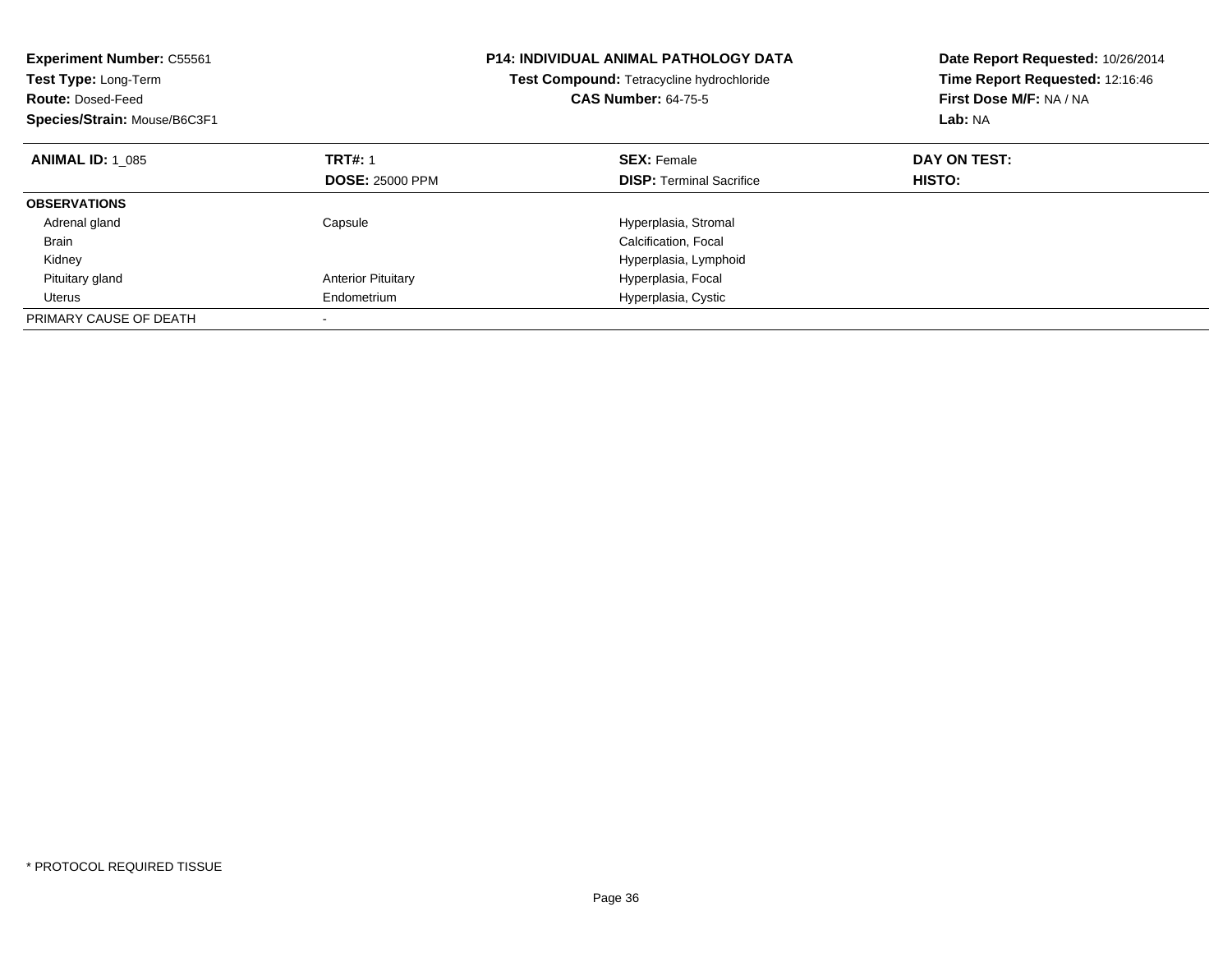| <b>Experiment Number: C55561</b><br>Test Type: Long-Term<br><b>Route: Dosed-Feed</b><br>Species/Strain: Mouse/B6C3F1 |                           | <b>P14: INDIVIDUAL ANIMAL PATHOLOGY DATA</b><br>Test Compound: Tetracycline hydrochloride<br><b>CAS Number: 64-75-5</b> | Date Report Requested: 10/26/2014<br>Time Report Requested: 12:16:46<br>First Dose M/F: NA / NA<br>Lab: NA |
|----------------------------------------------------------------------------------------------------------------------|---------------------------|-------------------------------------------------------------------------------------------------------------------------|------------------------------------------------------------------------------------------------------------|
| <b>ANIMAL ID: 1 086</b>                                                                                              | <b>TRT#: 1</b>            | <b>SEX: Female</b>                                                                                                      | DAY ON TEST:                                                                                               |
|                                                                                                                      | <b>DOSE: 25000 PPM</b>    | <b>DISP:</b> Terminal Sacrifice                                                                                         | HISTO:                                                                                                     |
| <b>OBSERVATIONS</b>                                                                                                  |                           |                                                                                                                         |                                                                                                            |
| Adrenal gland                                                                                                        | Capsule                   | Hyperplasia, Stromal                                                                                                    |                                                                                                            |
| Kidney                                                                                                               |                           | Hyperplasia, Lymphoid                                                                                                   |                                                                                                            |
| Pancreas                                                                                                             | <b>Islets</b>             | Islet-Cell Adenoma                                                                                                      |                                                                                                            |
| Pituitary gland                                                                                                      | <b>Anterior Pituitary</b> | Hyperplasia, Focal                                                                                                      |                                                                                                            |
| Uterus                                                                                                               | Endometrium               | Hyperplasia, Cystic                                                                                                     |                                                                                                            |
| PRIMARY CAUSE OF DEATH                                                                                               |                           |                                                                                                                         |                                                                                                            |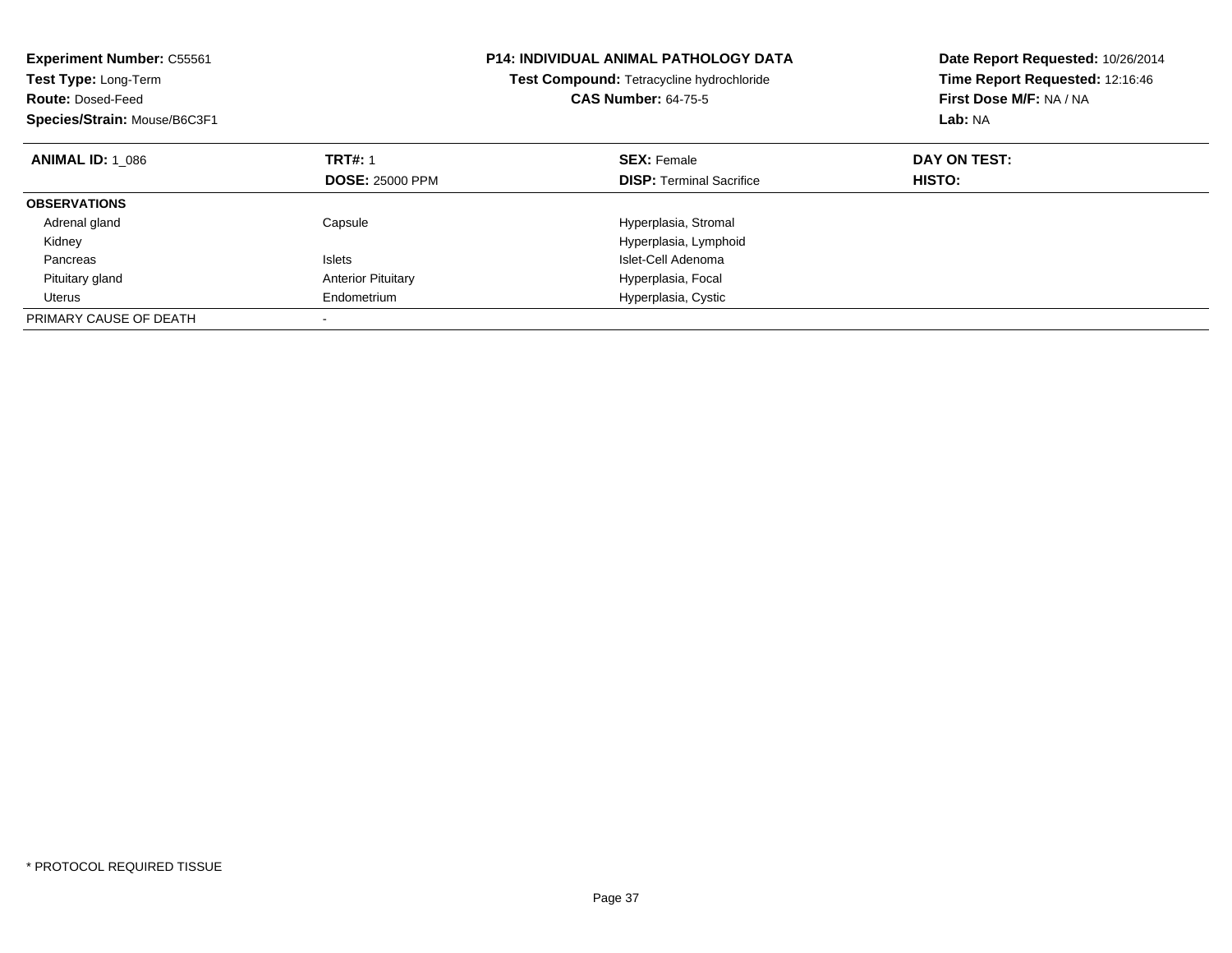| <b>Experiment Number: C55561</b><br>Test Type: Long-Term<br><b>Route: Dosed-Feed</b><br>Species/Strain: Mouse/B6C3F1 |                        | <b>P14: INDIVIDUAL ANIMAL PATHOLOGY DATA</b><br>Test Compound: Tetracycline hydrochloride<br><b>CAS Number: 64-75-5</b> | Date Report Requested: 10/26/2014<br>Time Report Requested: 12:16:46<br>First Dose M/F: NA / NA<br>Lab: NA |
|----------------------------------------------------------------------------------------------------------------------|------------------------|-------------------------------------------------------------------------------------------------------------------------|------------------------------------------------------------------------------------------------------------|
| <b>ANIMAL ID: 1 087</b>                                                                                              | <b>TRT#: 1</b>         | <b>SEX: Female</b>                                                                                                      | DAY ON TEST:                                                                                               |
|                                                                                                                      | <b>DOSE: 25000 PPM</b> | <b>DISP:</b> Terminal Sacrifice                                                                                         | <b>HISTO:</b>                                                                                              |
| <b>OBSERVATIONS</b>                                                                                                  |                        |                                                                                                                         |                                                                                                            |
| Adrenal gland                                                                                                        | Capsule                | Hyperplasia, Stromal                                                                                                    |                                                                                                            |
| <b>Brain</b>                                                                                                         |                        | Calcification, Focal                                                                                                    |                                                                                                            |
| Ovary                                                                                                                |                        | Cyst, Nos                                                                                                               |                                                                                                            |
| Spleen                                                                                                               |                        | Lymphoma, Nos-Malignant                                                                                                 |                                                                                                            |
| Thymus                                                                                                               |                        | Hyperplasia, Lymphoid                                                                                                   |                                                                                                            |
| Uterus                                                                                                               | Endometrium            | Hyperplasia, Cystic                                                                                                     |                                                                                                            |
| PRIMARY CAUSE OF DEATH                                                                                               |                        |                                                                                                                         |                                                                                                            |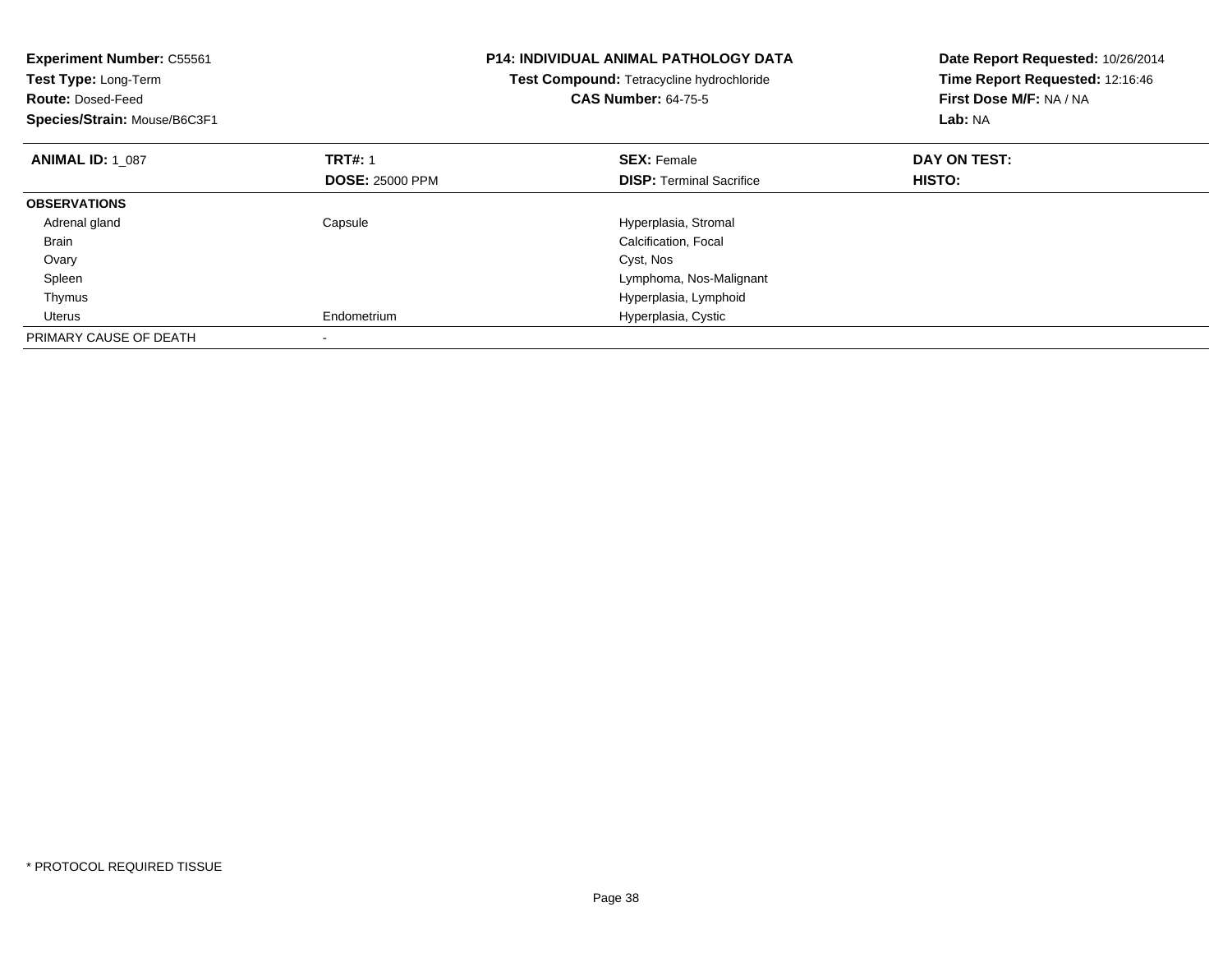| <b>Experiment Number: C55561</b><br>Test Type: Long-Term<br><b>Route: Dosed-Feed</b><br>Species/Strain: Mouse/B6C3F1 |                           | <b>P14: INDIVIDUAL ANIMAL PATHOLOGY DATA</b><br>Test Compound: Tetracycline hydrochloride<br><b>CAS Number: 64-75-5</b> | Date Report Requested: 10/26/2014<br>Time Report Requested: 12:16:46<br>First Dose M/F: NA / NA<br>Lab: NA |
|----------------------------------------------------------------------------------------------------------------------|---------------------------|-------------------------------------------------------------------------------------------------------------------------|------------------------------------------------------------------------------------------------------------|
| <b>ANIMAL ID: 1 088</b>                                                                                              | <b>TRT#: 1</b>            | <b>SEX: Female</b>                                                                                                      | DAY ON TEST:                                                                                               |
|                                                                                                                      | <b>DOSE: 25000 PPM</b>    | <b>DISP:</b> Terminal Sacrifice                                                                                         | HISTO:                                                                                                     |
| <b>OBSERVATIONS</b>                                                                                                  |                           |                                                                                                                         |                                                                                                            |
| Adrenal gland                                                                                                        | Capsule                   | Hyperplasia, Stromal                                                                                                    |                                                                                                            |
| Pancreas                                                                                                             |                           | Hyperplasia, Lymphoid                                                                                                   |                                                                                                            |
| Pituitary gland                                                                                                      | <b>Anterior Pituitary</b> | Cyst, Nos                                                                                                               |                                                                                                            |
|                                                                                                                      | <b>Anterior Pituitary</b> | Hyperplasia, Focal                                                                                                      |                                                                                                            |
| Stomach                                                                                                              | <b>Glandular Stomach</b>  | Cyst, Multiple                                                                                                          |                                                                                                            |
| Uterus                                                                                                               | Endometrium               | Hyperplasia, Cystic                                                                                                     |                                                                                                            |
| PRIMARY CAUSE OF DEATH                                                                                               |                           |                                                                                                                         |                                                                                                            |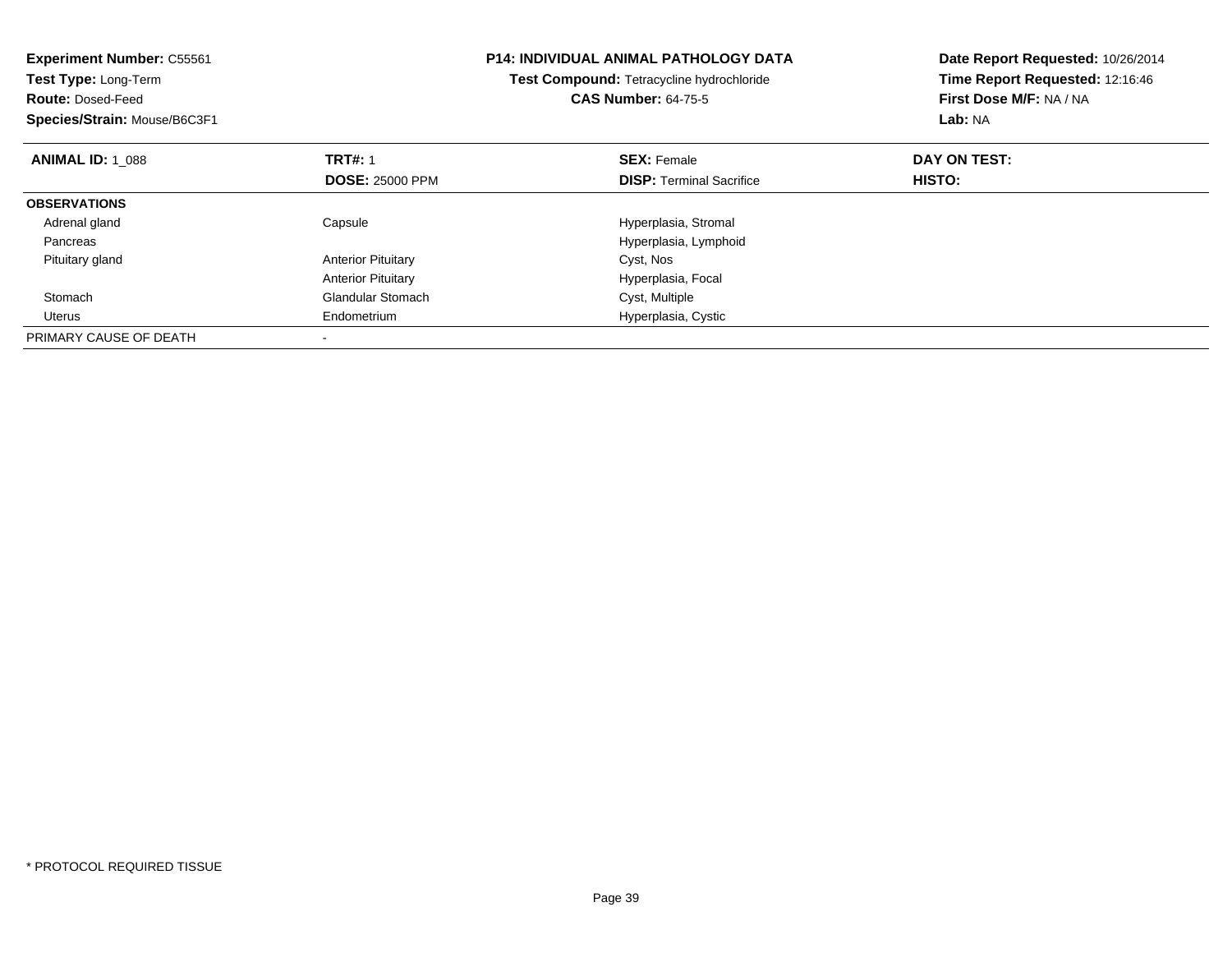| <b>Experiment Number: C55561</b><br><b>Test Type: Long-Term</b><br><b>Route: Dosed-Feed</b><br>Species/Strain: Mouse/B6C3F1 |                          | <b>P14: INDIVIDUAL ANIMAL PATHOLOGY DATA</b><br>Test Compound: Tetracycline hydrochloride<br><b>CAS Number: 64-75-5</b> | Date Report Requested: 10/26/2014<br>Time Report Requested: 12:16:46<br>First Dose M/F: NA / NA<br>Lab: NA |
|-----------------------------------------------------------------------------------------------------------------------------|--------------------------|-------------------------------------------------------------------------------------------------------------------------|------------------------------------------------------------------------------------------------------------|
| <b>ANIMAL ID: 1 089</b>                                                                                                     | <b>TRT#: 1</b>           | <b>SEX: Female</b>                                                                                                      | DAY ON TEST:                                                                                               |
|                                                                                                                             | <b>DOSE: 25000 PPM</b>   | <b>DISP:</b> Terminal Sacrifice                                                                                         | <b>HISTO:</b>                                                                                              |
| <b>OBSERVATIONS</b>                                                                                                         |                          |                                                                                                                         |                                                                                                            |
| Adrenal gland                                                                                                               | Capsule                  | Hyperplasia, Stromal                                                                                                    |                                                                                                            |
| <b>Brain</b>                                                                                                                |                          | Calcification, Focal                                                                                                    |                                                                                                            |
| Kidney                                                                                                                      |                          | Hyperplasia, Lymphoid                                                                                                   |                                                                                                            |
| Pancreas                                                                                                                    |                          | <b>Cystic Ducts</b>                                                                                                     |                                                                                                            |
| Stomach                                                                                                                     | <b>Glandular Stomach</b> | Inflammation, Chronic                                                                                                   |                                                                                                            |
| Uterus                                                                                                                      | Endometrium              | Hyperplasia, Cystic                                                                                                     |                                                                                                            |
| PRIMARY CAUSE OF DEATH                                                                                                      |                          |                                                                                                                         |                                                                                                            |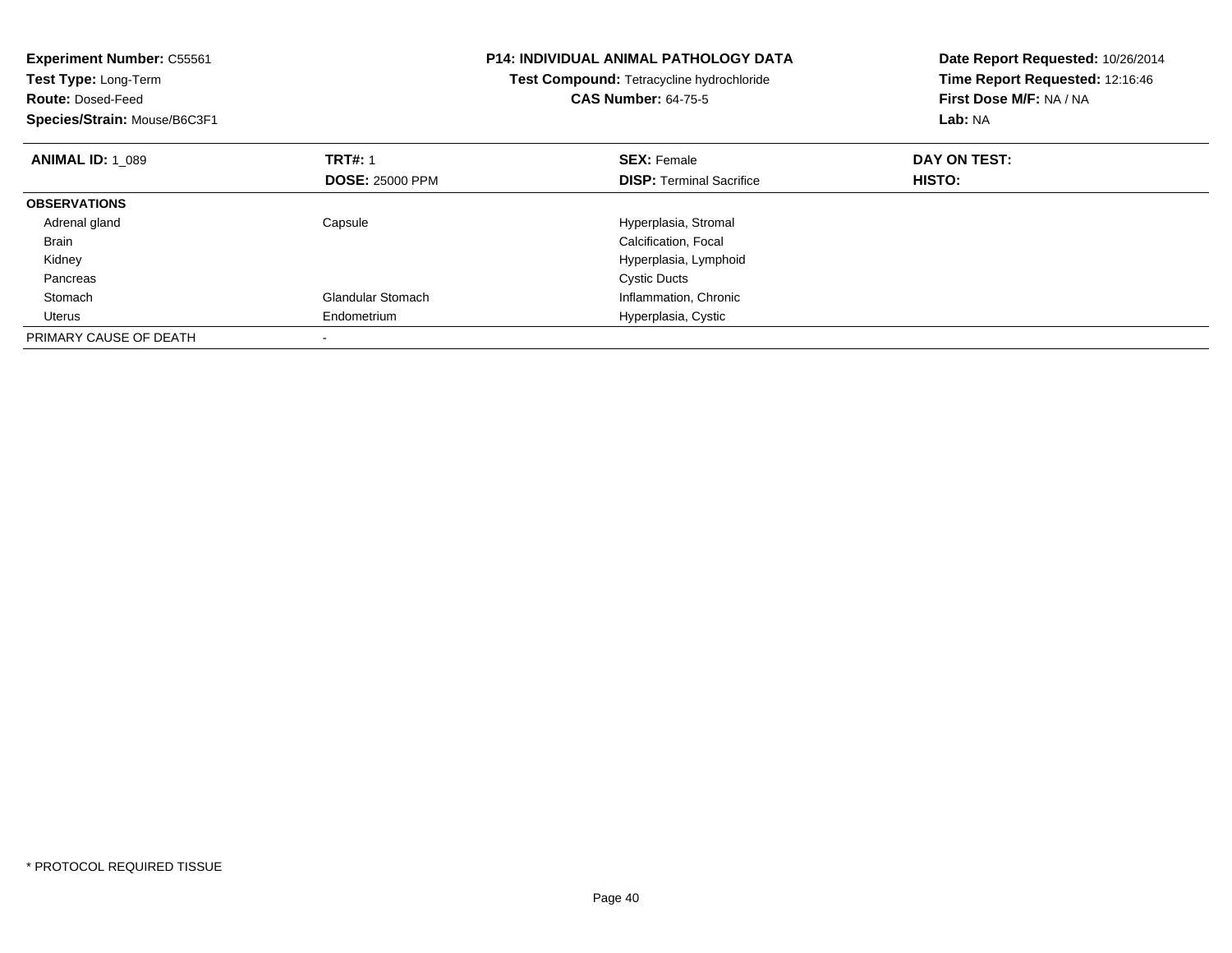**Experiment Number:** C55561

**Test Type:** Long-Term

**Route:** Dosed-Feed

**Species/Strain:** Mouse/B6C3F1

## **P14: INDIVIDUAL ANIMAL PATHOLOGY DATA**

## **Test Compound:** Tetracycline hydrochloride**CAS Number:** 64-75-5

**Date Report Requested:** 10/26/2014**Time Report Requested:** 12:16:46**First Dose M/F:** NA / NA**Lab:** NA

| <b>ANIMAL ID: 1 090</b> | <b>TRT#: 1</b>            | <b>SEX: Female</b>              | DAY ON TEST: |
|-------------------------|---------------------------|---------------------------------|--------------|
|                         | <b>DOSE: 25000 PPM</b>    | <b>DISP: Terminal Sacrifice</b> | HISTO:       |
| <b>OBSERVATIONS</b>     |                           |                                 |              |
| Adrenal gland           | Capsule                   | Hyperplasia, Stromal            |              |
| Brain                   |                           | Calcification, Focal            |              |
| Kidney                  |                           | Hyperplasia, Lymphoid           |              |
| Liver                   |                           | Hyperplasia, Lymphoid           |              |
| Lymph node              | Mandibular Lymph Node     | Hyperplasia, Lymphoid           |              |
| Ovary                   |                           | Abscess, Nos                    |              |
| Pituitary gland         | <b>Anterior Pituitary</b> | Hyperplasia, Focal              |              |
| Stomach                 | <b>Glandular Stomach</b>  | Cyst, Multiple                  |              |
| Unspecified             | Multiple Organs Nos       | Lymphoma, Nos-Malignant         |              |
| Uterus                  | Endometrium               | Hyperplasia, Cystic             |              |
| PRIMARY CAUSE OF DEATH  | $\,$                      |                                 |              |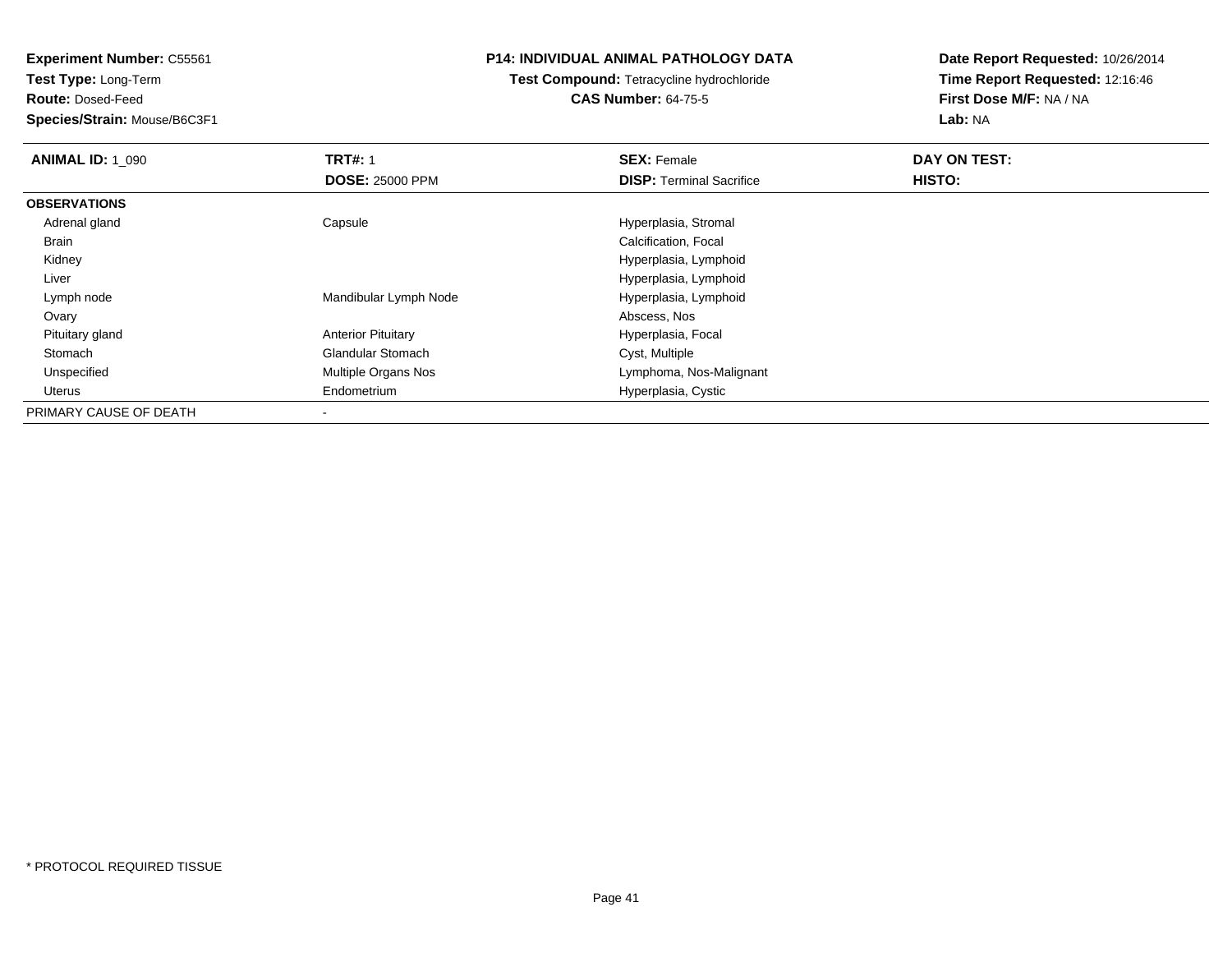| <b>Experiment Number: C55561</b><br>Test Type: Long-Term<br><b>Route: Dosed-Feed</b><br>Species/Strain: Mouse/B6C3F1 |                        | <b>P14: INDIVIDUAL ANIMAL PATHOLOGY DATA</b><br><b>Test Compound: Tetracycline hydrochloride</b><br><b>CAS Number: 64-75-5</b> | Date Report Requested: 10/26/2014<br>Time Report Requested: 12:16:46<br>First Dose M/F: NA / NA<br>Lab: NA |
|----------------------------------------------------------------------------------------------------------------------|------------------------|--------------------------------------------------------------------------------------------------------------------------------|------------------------------------------------------------------------------------------------------------|
| <b>ANIMAL ID: 1 091</b>                                                                                              | <b>TRT#: 1</b>         | <b>SEX: Female</b>                                                                                                             | DAY ON TEST:                                                                                               |
|                                                                                                                      | <b>DOSE: 25000 PPM</b> | <b>DISP:</b> Terminal Sacrifice                                                                                                | HISTO:                                                                                                     |
| <b>OBSERVATIONS</b>                                                                                                  |                        |                                                                                                                                |                                                                                                            |
| Adrenal gland                                                                                                        | Capsule                | Hyperplasia, Stromal                                                                                                           |                                                                                                            |
| Brain                                                                                                                |                        | Calcification, Focal                                                                                                           |                                                                                                            |
| Lung                                                                                                                 |                        | Hyperplasia, Lymphoid                                                                                                          |                                                                                                            |
| Salivary gland                                                                                                       |                        | Hyperplasia, Lymphoid                                                                                                          |                                                                                                            |
| Spleen                                                                                                               |                        | Hyperplasia, Lymphoid                                                                                                          |                                                                                                            |
| Uterus                                                                                                               | Endometrium            | Hyperplasia, Cystic                                                                                                            |                                                                                                            |
| PRIMARY CAUSE OF DEATH                                                                                               |                        |                                                                                                                                |                                                                                                            |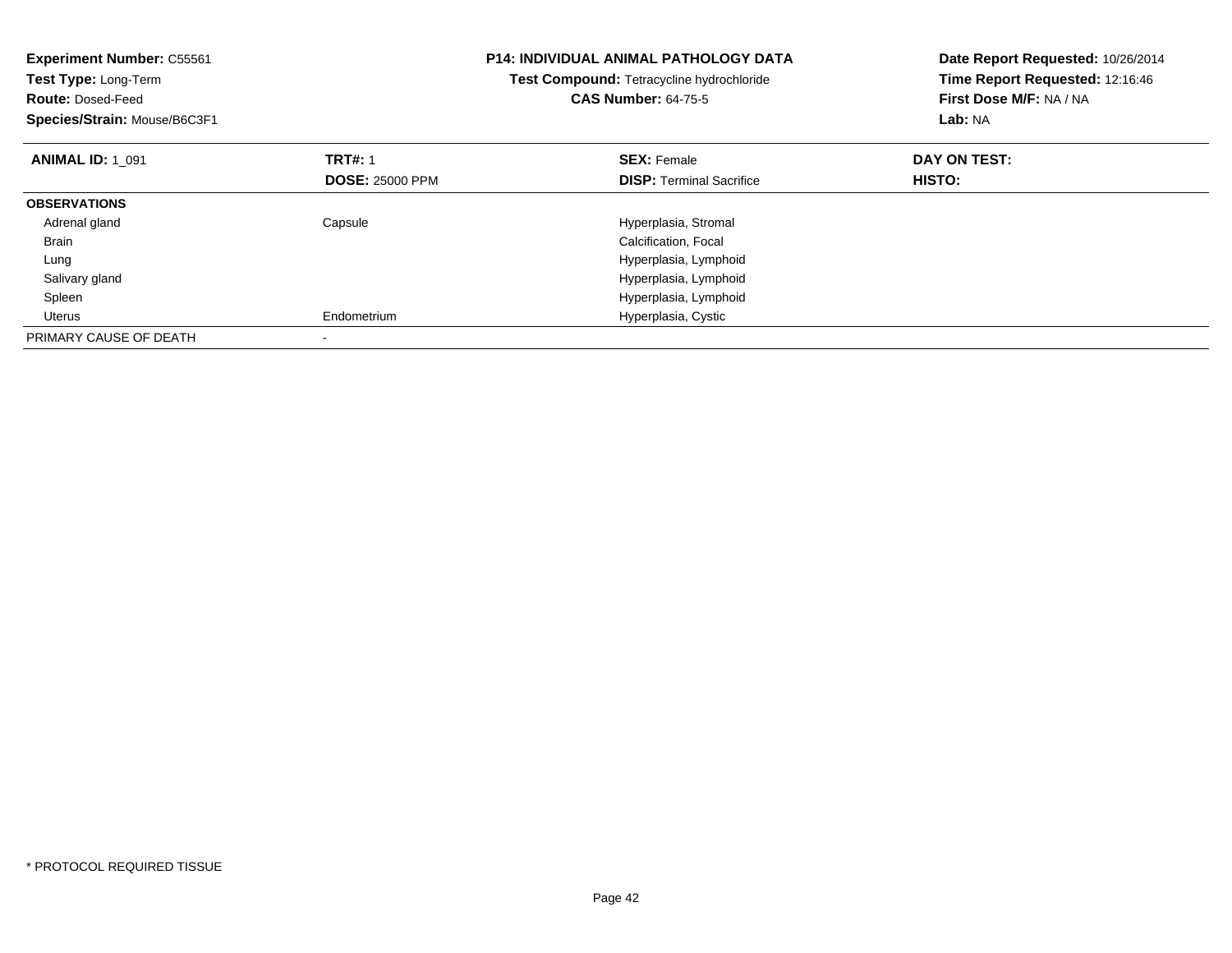| <b>Experiment Number: C55561</b><br>Test Type: Long-Term<br><b>Route: Dosed-Feed</b><br>Species/Strain: Mouse/B6C3F1 |                        | <b>P14: INDIVIDUAL ANIMAL PATHOLOGY DATA</b><br>Test Compound: Tetracycline hydrochloride<br><b>CAS Number: 64-75-5</b> | Date Report Requested: 10/26/2014<br>Time Report Requested: 12:16:46<br>First Dose M/F: NA / NA<br>Lab: NA |
|----------------------------------------------------------------------------------------------------------------------|------------------------|-------------------------------------------------------------------------------------------------------------------------|------------------------------------------------------------------------------------------------------------|
| <b>ANIMAL ID: 1 092</b>                                                                                              | <b>TRT#: 1</b>         | <b>SEX: Female</b>                                                                                                      | DAY ON TEST:                                                                                               |
|                                                                                                                      | <b>DOSE: 25000 PPM</b> | <b>DISP:</b> Natural Death                                                                                              | <b>HISTO:</b>                                                                                              |
| <b>OBSERVATIONS</b>                                                                                                  |                        |                                                                                                                         |                                                                                                            |
| Brain                                                                                                                |                        | Calcification, Focal                                                                                                    |                                                                                                            |
| Lung                                                                                                                 |                        | Alveolar Macrophages                                                                                                    |                                                                                                            |
|                                                                                                                      |                        | Alveolar/Bronchiolar Carcinoma                                                                                          |                                                                                                            |
| PRIMARY CAUSE OF DEATH                                                                                               |                        |                                                                                                                         |                                                                                                            |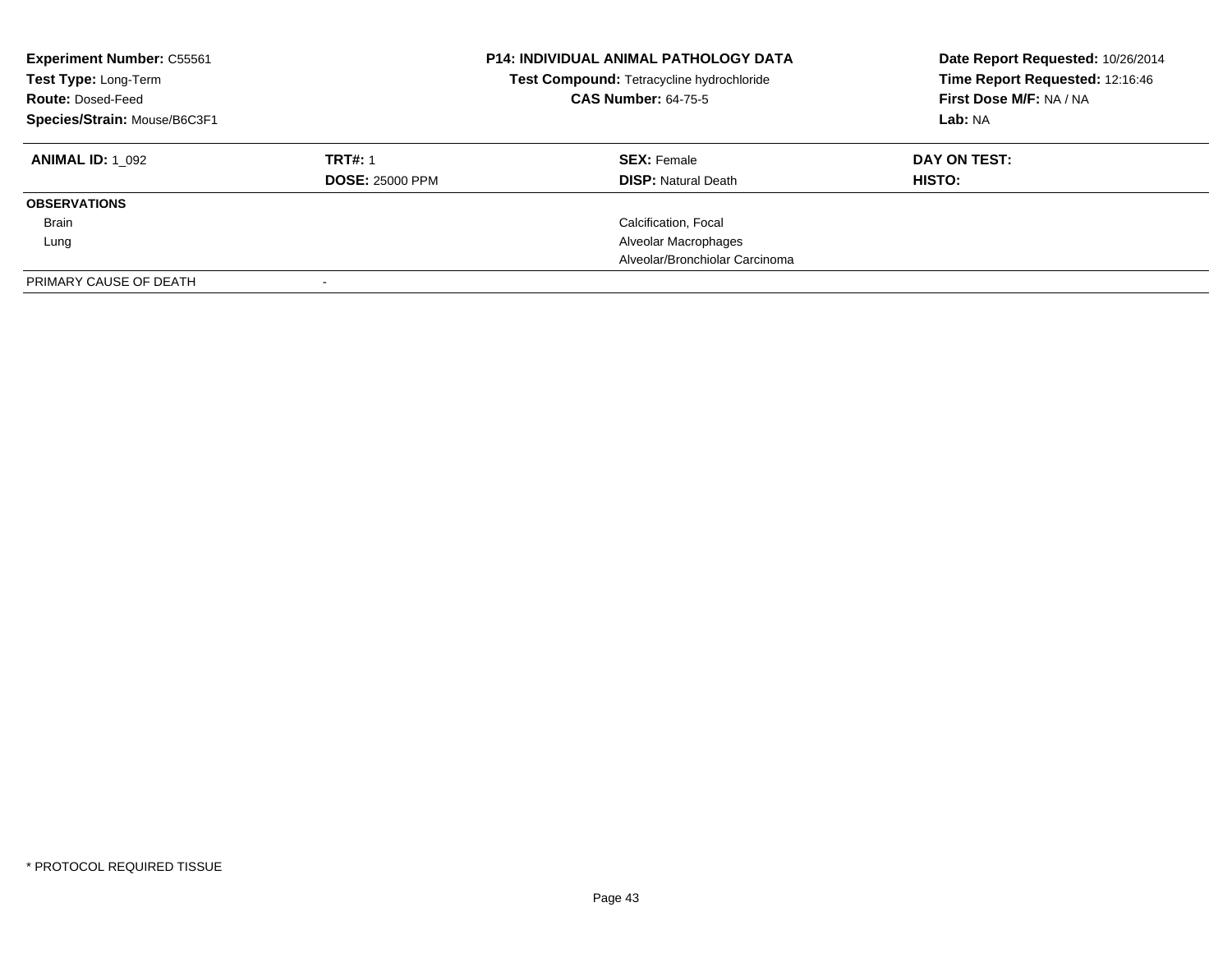| <b>Experiment Number: C55561</b><br>Test Type: Long-Term<br><b>Route: Dosed-Feed</b><br>Species/Strain: Mouse/B6C3F1 |                                          | <b>P14: INDIVIDUAL ANIMAL PATHOLOGY DATA</b><br>Test Compound: Tetracycline hydrochloride<br><b>CAS Number: 64-75-5</b> | Date Report Requested: 10/26/2014<br>Time Report Requested: 12:16:46<br>First Dose M/F: NA / NA<br>Lab: NA |
|----------------------------------------------------------------------------------------------------------------------|------------------------------------------|-------------------------------------------------------------------------------------------------------------------------|------------------------------------------------------------------------------------------------------------|
| <b>ANIMAL ID: 1 093</b>                                                                                              | <b>TRT#: 1</b><br><b>DOSE: 25000 PPM</b> | <b>SEX: Female</b><br><b>DISP:</b> Terminal Sacrifice                                                                   | DAY ON TEST:<br>HISTO:                                                                                     |
| <b>OBSERVATIONS</b>                                                                                                  |                                          |                                                                                                                         |                                                                                                            |
| Adrenal gland                                                                                                        | Capsule                                  | Hyperplasia, Stromal                                                                                                    |                                                                                                            |
| Brain                                                                                                                |                                          | Calcification, Focal                                                                                                    |                                                                                                            |
| Lung                                                                                                                 |                                          | Alveolar Macrophages                                                                                                    |                                                                                                            |
|                                                                                                                      |                                          | Alveolar/Bronchiolar Adenoma                                                                                            |                                                                                                            |
| Stomach                                                                                                              | <b>Glandular Stomach</b>                 | Hyperplasia, Lymphoid                                                                                                   |                                                                                                            |
| Unspecified                                                                                                          | Multiple Organs Nos                      | Lymphoma, Undifferentiated-Malignant Type                                                                               |                                                                                                            |
| Uterus                                                                                                               | Endometrium                              | Hyperplasia, Cystic                                                                                                     |                                                                                                            |
| PRIMARY CAUSE OF DEATH                                                                                               |                                          |                                                                                                                         |                                                                                                            |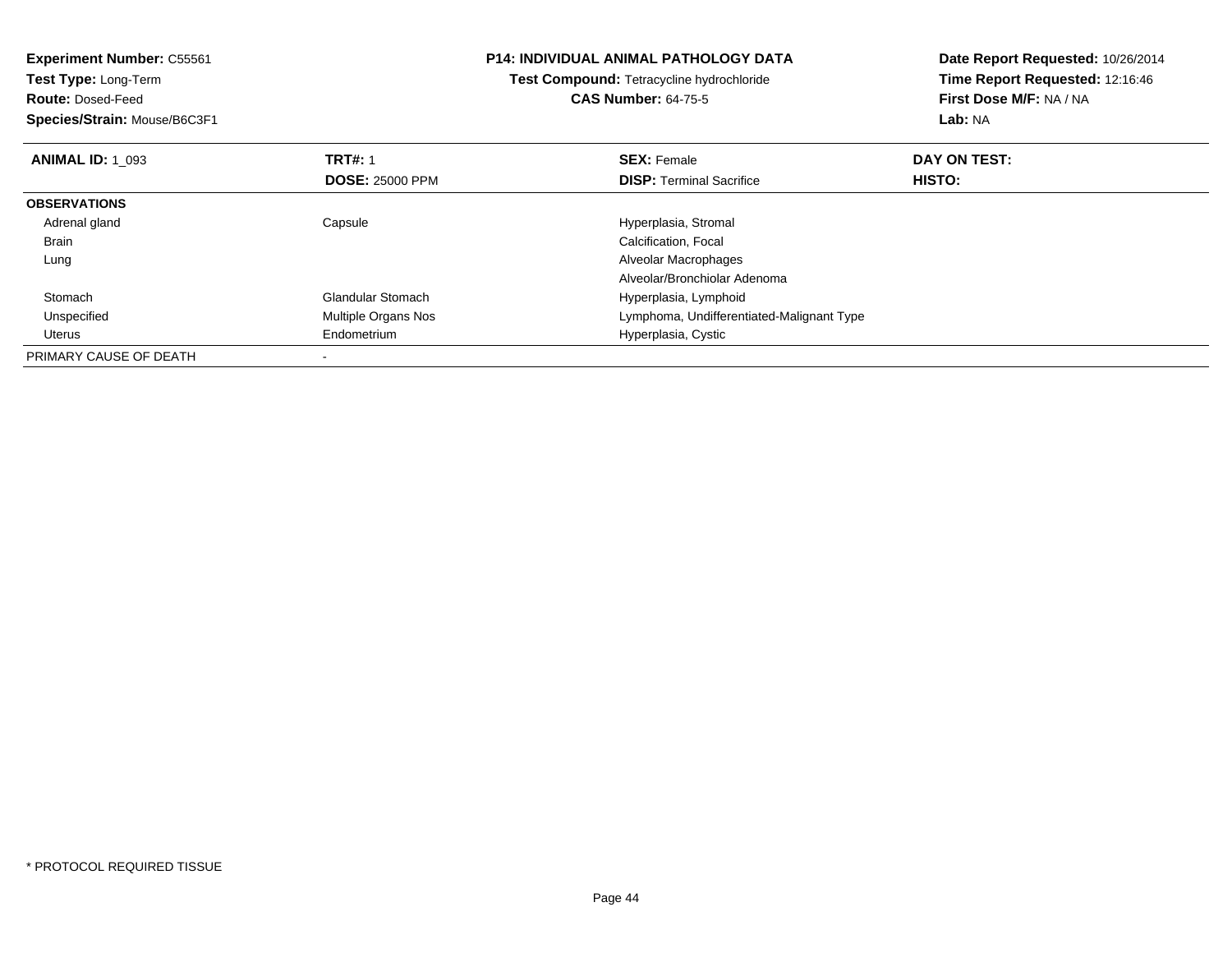| <b>Experiment Number: C55561</b><br>Test Type: Long-Term<br><b>Route: Dosed-Feed</b><br>Species/Strain: Mouse/B6C3F1 |                                          | <b>P14: INDIVIDUAL ANIMAL PATHOLOGY DATA</b><br>Test Compound: Tetracycline hydrochloride<br><b>CAS Number: 64-75-5</b> | Date Report Requested: 10/26/2014<br>Time Report Requested: 12:16:46<br>First Dose M/F: NA / NA<br>Lab: NA |
|----------------------------------------------------------------------------------------------------------------------|------------------------------------------|-------------------------------------------------------------------------------------------------------------------------|------------------------------------------------------------------------------------------------------------|
| <b>ANIMAL ID: 1 094</b>                                                                                              | <b>TRT#: 1</b><br><b>DOSE: 25000 PPM</b> | <b>SEX: Female</b><br><b>DISP:</b> Terminal Sacrifice                                                                   | DAY ON TEST:<br>HISTO:                                                                                     |
| <b>OBSERVATIONS</b>                                                                                                  |                                          |                                                                                                                         |                                                                                                            |
| Adrenal gland                                                                                                        | Capsule                                  | Hyperplasia, Stromal                                                                                                    |                                                                                                            |
| Spleen                                                                                                               |                                          | Hematopoiesis                                                                                                           |                                                                                                            |
|                                                                                                                      |                                          | Hyperplasia, Lymphoid                                                                                                   |                                                                                                            |
| Uterus                                                                                                               | Endometrium                              | Hyperplasia, Cystic                                                                                                     |                                                                                                            |
| PRIMARY CAUSE OF DEATH                                                                                               |                                          |                                                                                                                         |                                                                                                            |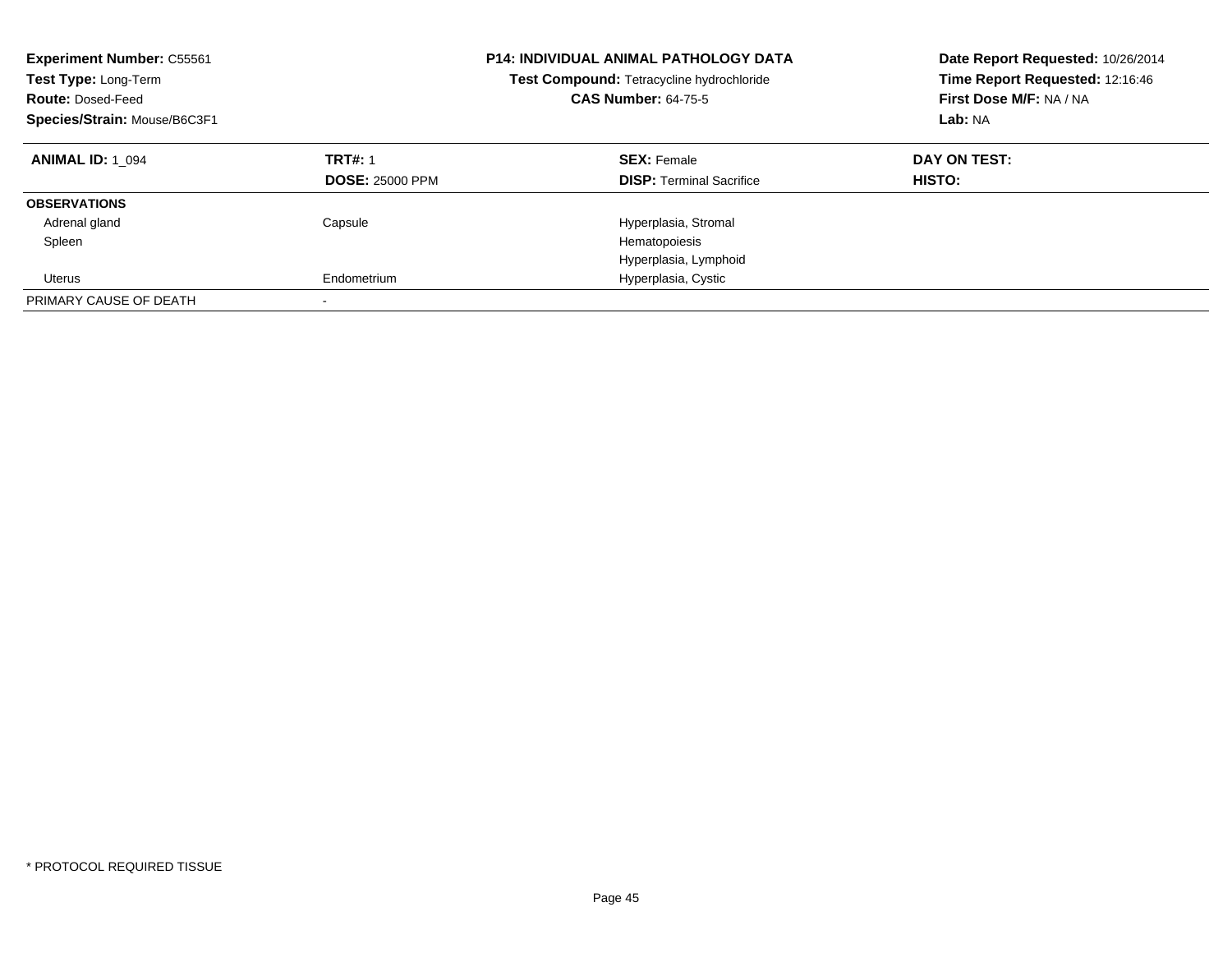| <b>Experiment Number: C55561</b><br>Test Type: Long-Term<br><b>Route: Dosed-Feed</b><br>Species/Strain: Mouse/B6C3F1 |                           | <b>P14: INDIVIDUAL ANIMAL PATHOLOGY DATA</b><br><b>Test Compound: Tetracycline hydrochloride</b><br><b>CAS Number: 64-75-5</b> | Date Report Requested: 10/26/2014<br>Time Report Requested: 12:16:46<br>First Dose M/F: NA / NA<br>Lab: NA |
|----------------------------------------------------------------------------------------------------------------------|---------------------------|--------------------------------------------------------------------------------------------------------------------------------|------------------------------------------------------------------------------------------------------------|
| <b>ANIMAL ID: 1 095</b>                                                                                              | <b>TRT#: 1</b>            | <b>SEX: Female</b>                                                                                                             | DAY ON TEST:                                                                                               |
|                                                                                                                      | <b>DOSE: 25000 PPM</b>    | <b>DISP:</b> Terminal Sacrifice                                                                                                | HISTO:                                                                                                     |
| <b>OBSERVATIONS</b>                                                                                                  |                           |                                                                                                                                |                                                                                                            |
| Adrenal gland                                                                                                        | Cortex Nos                | Cyst, Nos                                                                                                                      |                                                                                                            |
|                                                                                                                      | Capsule                   | Hyperplasia, Stromal                                                                                                           |                                                                                                            |
| <b>Brain</b>                                                                                                         |                           | Calcification, Focal                                                                                                           |                                                                                                            |
| Pituitary gland                                                                                                      | <b>Anterior Pituitary</b> | Hyperplasia, Focal                                                                                                             |                                                                                                            |
| Spleen                                                                                                               |                           | Hyperplasia, Lymphoid                                                                                                          |                                                                                                            |
| Uterus                                                                                                               | Endometrium               | Hyperplasia, Cystic                                                                                                            |                                                                                                            |
| PRIMARY CAUSE OF DEATH                                                                                               |                           |                                                                                                                                |                                                                                                            |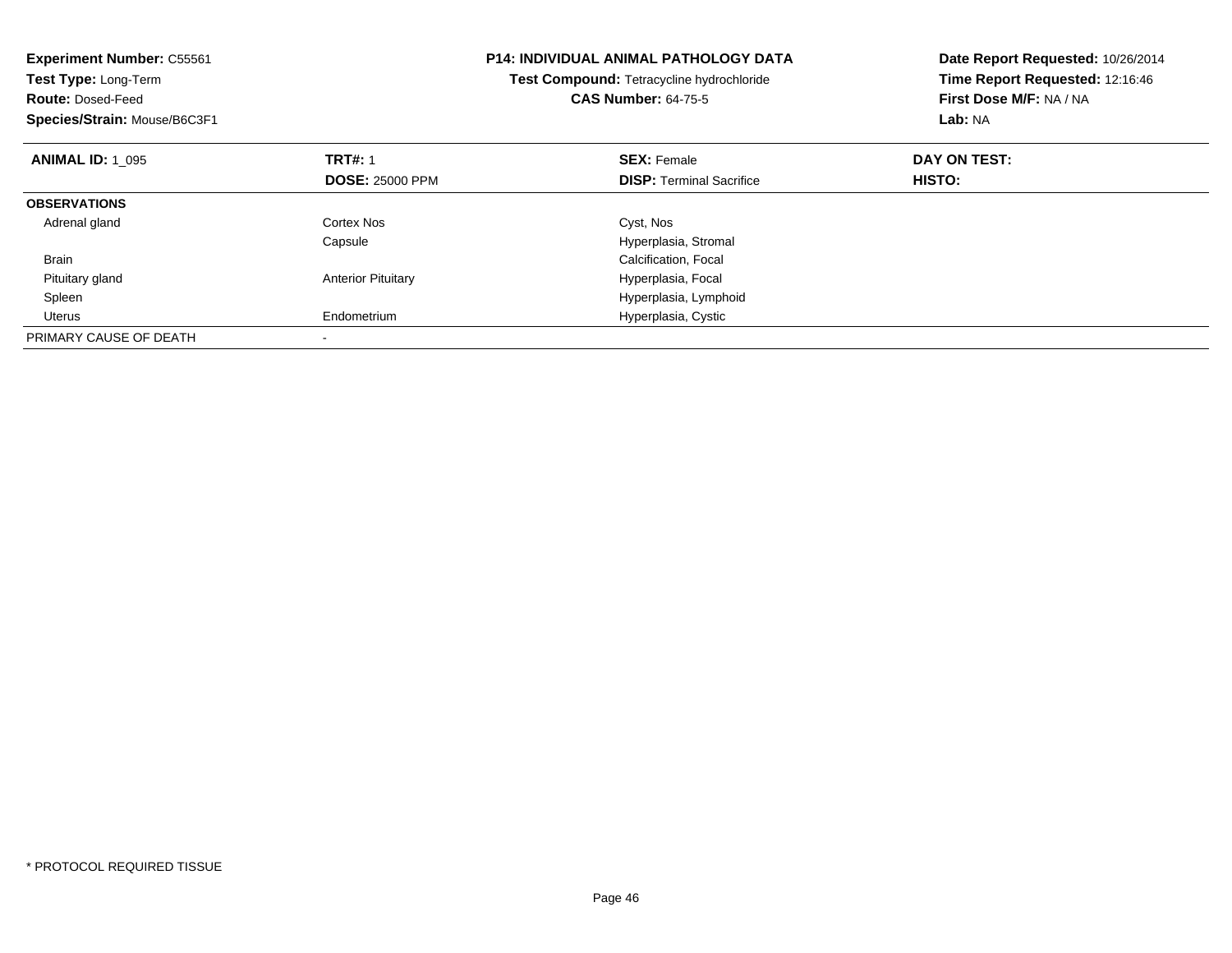| <b>Experiment Number: C55561</b> |                        | <b>P14: INDIVIDUAL ANIMAL PATHOLOGY DATA</b> | Date Report Requested: 10/26/2014<br>Time Report Requested: 12:16:46 |
|----------------------------------|------------------------|----------------------------------------------|----------------------------------------------------------------------|
| Test Type: Long-Term             |                        | Test Compound: Tetracycline hydrochloride    |                                                                      |
| <b>Route: Dosed-Feed</b>         |                        | <b>CAS Number: 64-75-5</b>                   | First Dose M/F: NA / NA                                              |
| Species/Strain: Mouse/B6C3F1     |                        |                                              | Lab: NA                                                              |
| <b>ANIMAL ID: 1 096</b>          | <b>TRT#: 1</b>         | <b>SEX: Female</b>                           | DAY ON TEST:                                                         |
|                                  | <b>DOSE: 25000 PPM</b> | <b>DISP:</b> Terminal Sacrifice              | HISTO:                                                               |
| <b>OBSERVATIONS</b>              |                        |                                              |                                                                      |
| Adrenal gland                    | <b>Cortex Nos</b>      | Degeneration, Lipoid                         |                                                                      |
|                                  | Capsule                | Hyperplasia, Stromal                         |                                                                      |
| Bone marrow                      |                        | Hyperplasia, Granulocytic                    |                                                                      |
| Lung                             |                        | Alveolar/Bronchiolar Adenoma                 |                                                                      |
|                                  |                        | Hyperplasia, Alveolar Epithelium             |                                                                      |
| Thyroid                          |                        | <b>Cystic Follicles</b>                      |                                                                      |
| Unspecified                      | Multiple Organs Nos    | Lymphoma, Mixed-Malignant Type               |                                                                      |
| <b>Uterus</b>                    | Endometrium            | Hyperplasia, Cystic                          |                                                                      |
| PRIMARY CAUSE OF DEATH           |                        |                                              |                                                                      |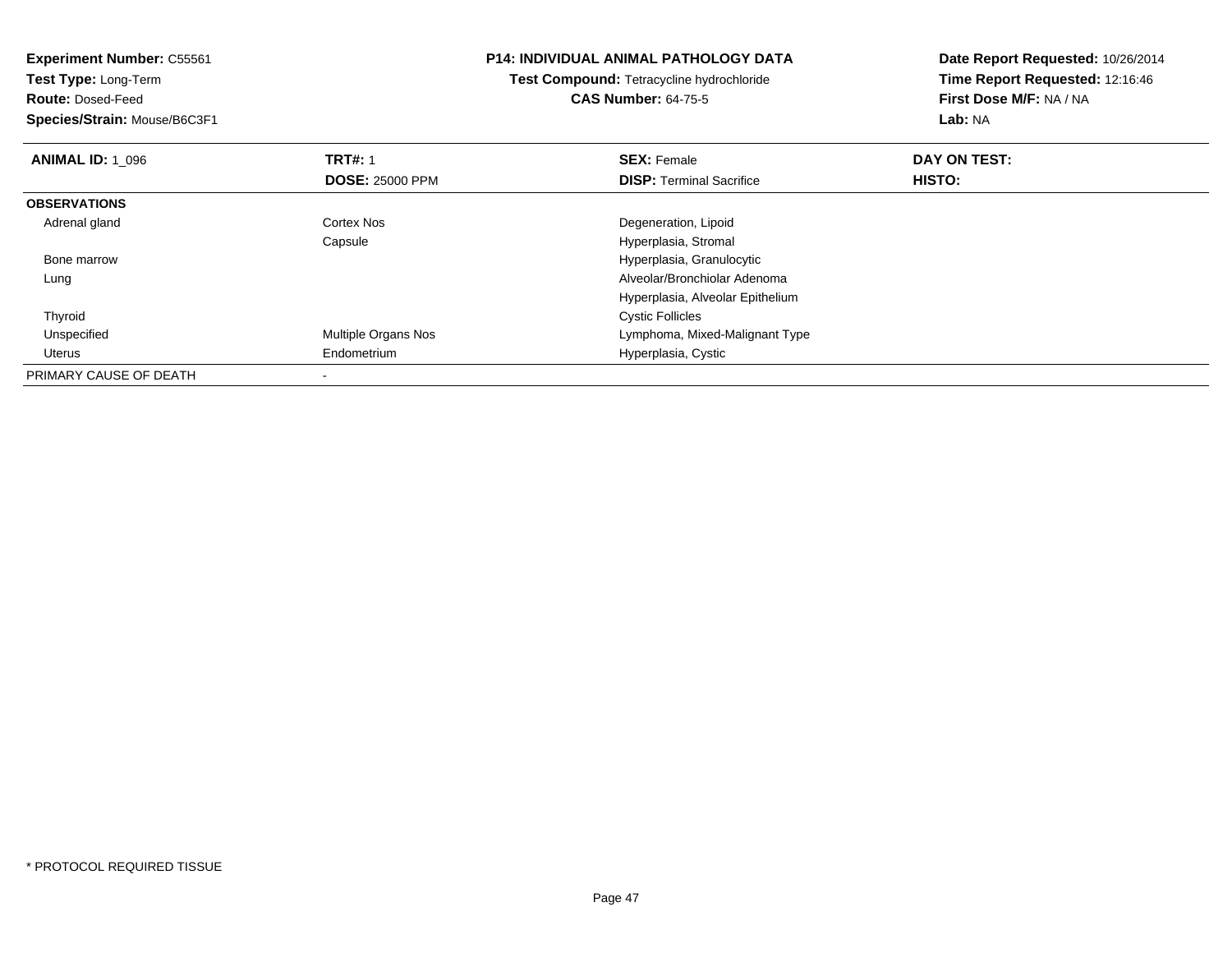| <b>Experiment Number: C55561</b><br>Test Type: Long-Term<br><b>Route: Dosed-Feed</b><br>Species/Strain: Mouse/B6C3F1 |                        | <b>P14: INDIVIDUAL ANIMAL PATHOLOGY DATA</b><br><b>Test Compound: Tetracycline hydrochloride</b><br><b>CAS Number: 64-75-5</b> | Date Report Requested: 10/26/2014<br>Time Report Requested: 12:16:46<br>First Dose M/F: NA / NA<br>Lab: NA |
|----------------------------------------------------------------------------------------------------------------------|------------------------|--------------------------------------------------------------------------------------------------------------------------------|------------------------------------------------------------------------------------------------------------|
| <b>ANIMAL ID: 1 097</b>                                                                                              | <b>TRT#: 1</b>         | <b>SEX: Female</b>                                                                                                             | DAY ON TEST:                                                                                               |
|                                                                                                                      | <b>DOSE: 25000 PPM</b> | <b>DISP:</b> Terminal Sacrifice                                                                                                | HISTO:                                                                                                     |
| <b>OBSERVATIONS</b>                                                                                                  |                        |                                                                                                                                |                                                                                                            |
| Adrenal gland                                                                                                        | Capsule                | Hyperplasia, Stromal                                                                                                           |                                                                                                            |
| Lung                                                                                                                 |                        | Alveolar Macrophages                                                                                                           |                                                                                                            |
|                                                                                                                      |                        | Alveolar/Bronchiolar Adenoma                                                                                                   |                                                                                                            |
| Ovary                                                                                                                |                        | Cyst, Nos                                                                                                                      |                                                                                                            |
| Spleen                                                                                                               |                        | Hyperplasia, Lymphoid                                                                                                          |                                                                                                            |
| Uterus                                                                                                               | Endometrium            | Hyperplasia, Cystic                                                                                                            |                                                                                                            |
| PRIMARY CAUSE OF DEATH                                                                                               |                        |                                                                                                                                |                                                                                                            |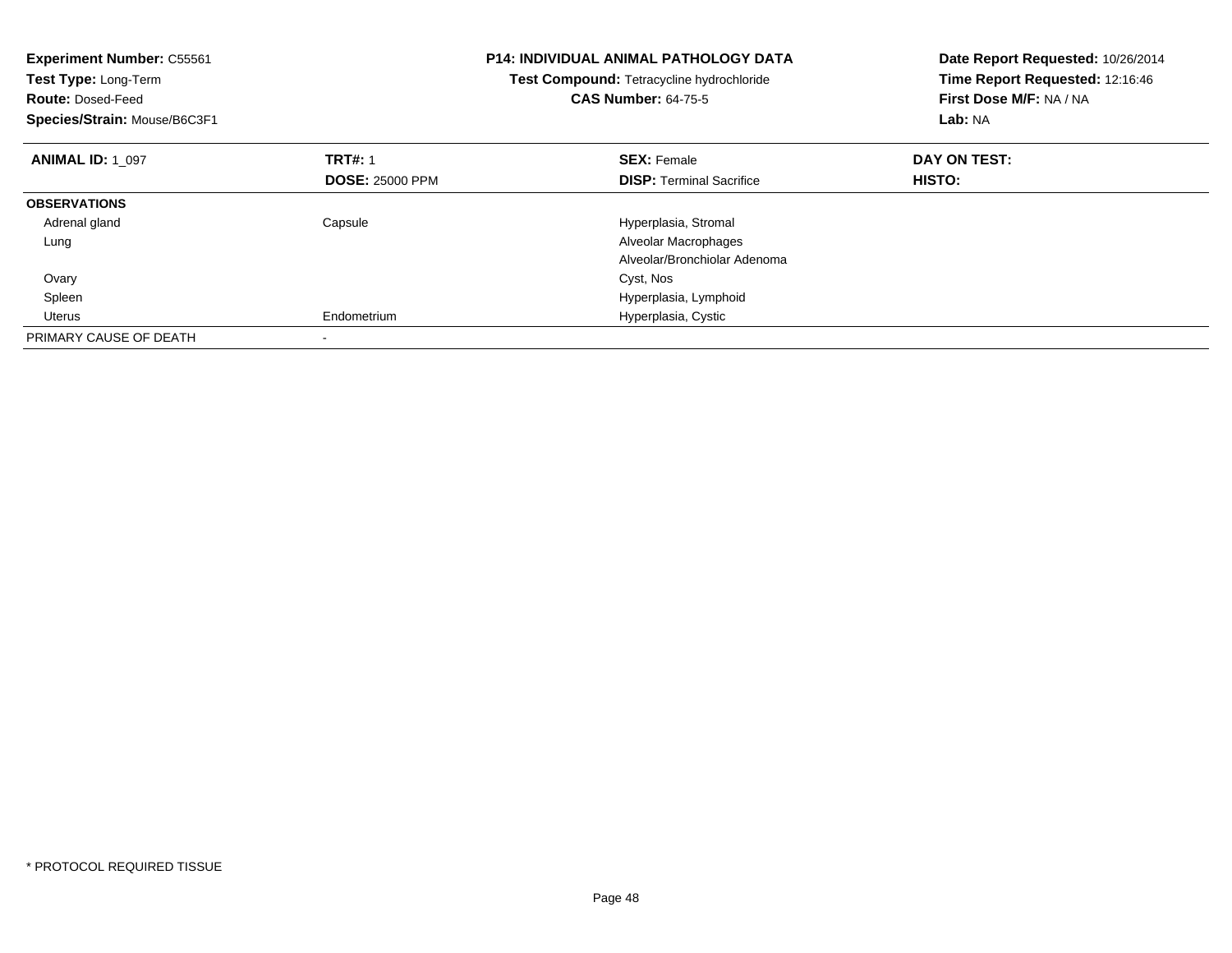| <b>Experiment Number: C55561</b><br>Test Type: Long-Term<br><b>Route: Dosed-Feed</b><br>Species/Strain: Mouse/B6C3F1 |                          | <b>P14: INDIVIDUAL ANIMAL PATHOLOGY DATA</b><br>Test Compound: Tetracycline hydrochloride<br><b>CAS Number: 64-75-5</b> | Date Report Requested: 10/26/2014<br>Time Report Requested: 12:16:46<br>First Dose M/F: NA / NA<br>Lab: NA |
|----------------------------------------------------------------------------------------------------------------------|--------------------------|-------------------------------------------------------------------------------------------------------------------------|------------------------------------------------------------------------------------------------------------|
| <b>ANIMAL ID: 1 098</b>                                                                                              | <b>TRT#: 1</b>           | <b>SEX: Female</b>                                                                                                      | DAY ON TEST:                                                                                               |
|                                                                                                                      | <b>DOSE: 25000 PPM</b>   | <b>DISP:</b> Terminal Sacrifice                                                                                         | HISTO:                                                                                                     |
| <b>OBSERVATIONS</b>                                                                                                  |                          |                                                                                                                         |                                                                                                            |
| Adrenal gland                                                                                                        | Cortex Nos               | Degeneration, Lipoid                                                                                                    |                                                                                                            |
|                                                                                                                      | Capsule                  | Hyperplasia, Stromal                                                                                                    |                                                                                                            |
|                                                                                                                      | Cortex Nos               | Inflammation, Acute Focal                                                                                               |                                                                                                            |
| Spleen                                                                                                               |                          | Hyperplasia, Lymphoid                                                                                                   |                                                                                                            |
| Stomach                                                                                                              | <b>Glandular Stomach</b> | Cyst, Nos                                                                                                               |                                                                                                            |
| Uterus                                                                                                               | Endometrium              | Hyperplasia, Cystic                                                                                                     |                                                                                                            |
| PRIMARY CAUSE OF DEATH                                                                                               |                          |                                                                                                                         |                                                                                                            |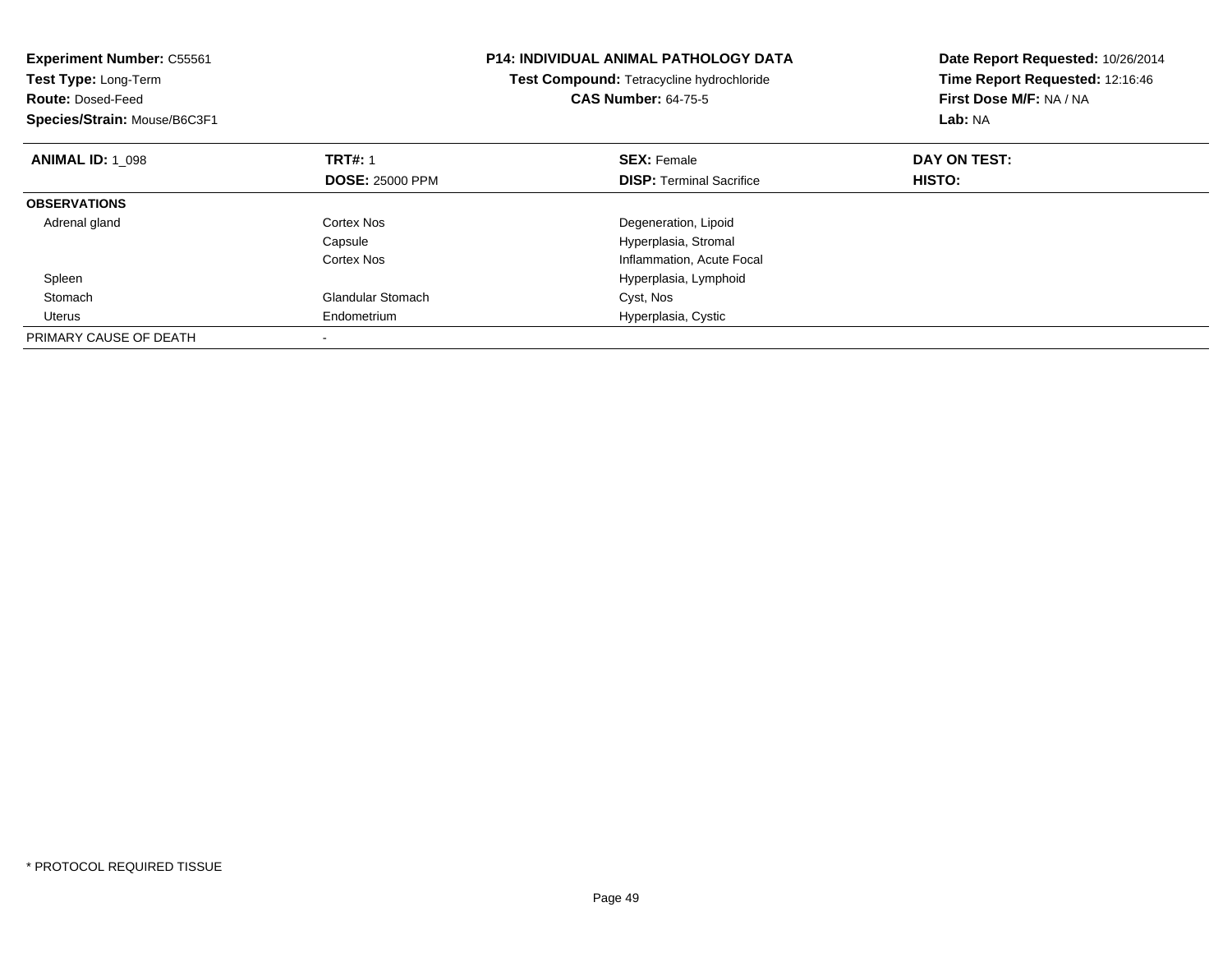| <b>Experiment Number: C55561</b><br>Test Type: Long-Term<br><b>Route: Dosed-Feed</b><br>Species/Strain: Mouse/B6C3F1 |                           | <b>P14: INDIVIDUAL ANIMAL PATHOLOGY DATA</b><br>Test Compound: Tetracycline hydrochloride<br><b>CAS Number: 64-75-5</b> | Date Report Requested: 10/26/2014<br>Time Report Requested: 12:16:46<br>First Dose M/F: NA / NA<br>Lab: NA |
|----------------------------------------------------------------------------------------------------------------------|---------------------------|-------------------------------------------------------------------------------------------------------------------------|------------------------------------------------------------------------------------------------------------|
| <b>ANIMAL ID: 1 099</b>                                                                                              | <b>TRT#: 1</b>            | <b>SEX: Female</b>                                                                                                      | DAY ON TEST:                                                                                               |
|                                                                                                                      | <b>DOSE: 25000 PPM</b>    | <b>DISP:</b> Terminal Sacrifice                                                                                         | HISTO:                                                                                                     |
| <b>OBSERVATIONS</b>                                                                                                  |                           |                                                                                                                         |                                                                                                            |
| Adrenal gland                                                                                                        | Capsule                   | Hyperplasia, Stromal                                                                                                    |                                                                                                            |
| Kidney                                                                                                               | Tubule                    | Pigmentation, Nos                                                                                                       |                                                                                                            |
| Pituitary gland                                                                                                      | <b>Anterior Pituitary</b> | Hyperplasia, Focal                                                                                                      |                                                                                                            |
| Spleen                                                                                                               |                           | Hyperplasia, Lymphoid                                                                                                   |                                                                                                            |
| Thyroid                                                                                                              |                           | <b>Cystic Follicles</b>                                                                                                 |                                                                                                            |
| Uterus                                                                                                               | Endometrium               | Hyperplasia, Cystic                                                                                                     |                                                                                                            |
| PRIMARY CAUSE OF DEATH                                                                                               |                           |                                                                                                                         |                                                                                                            |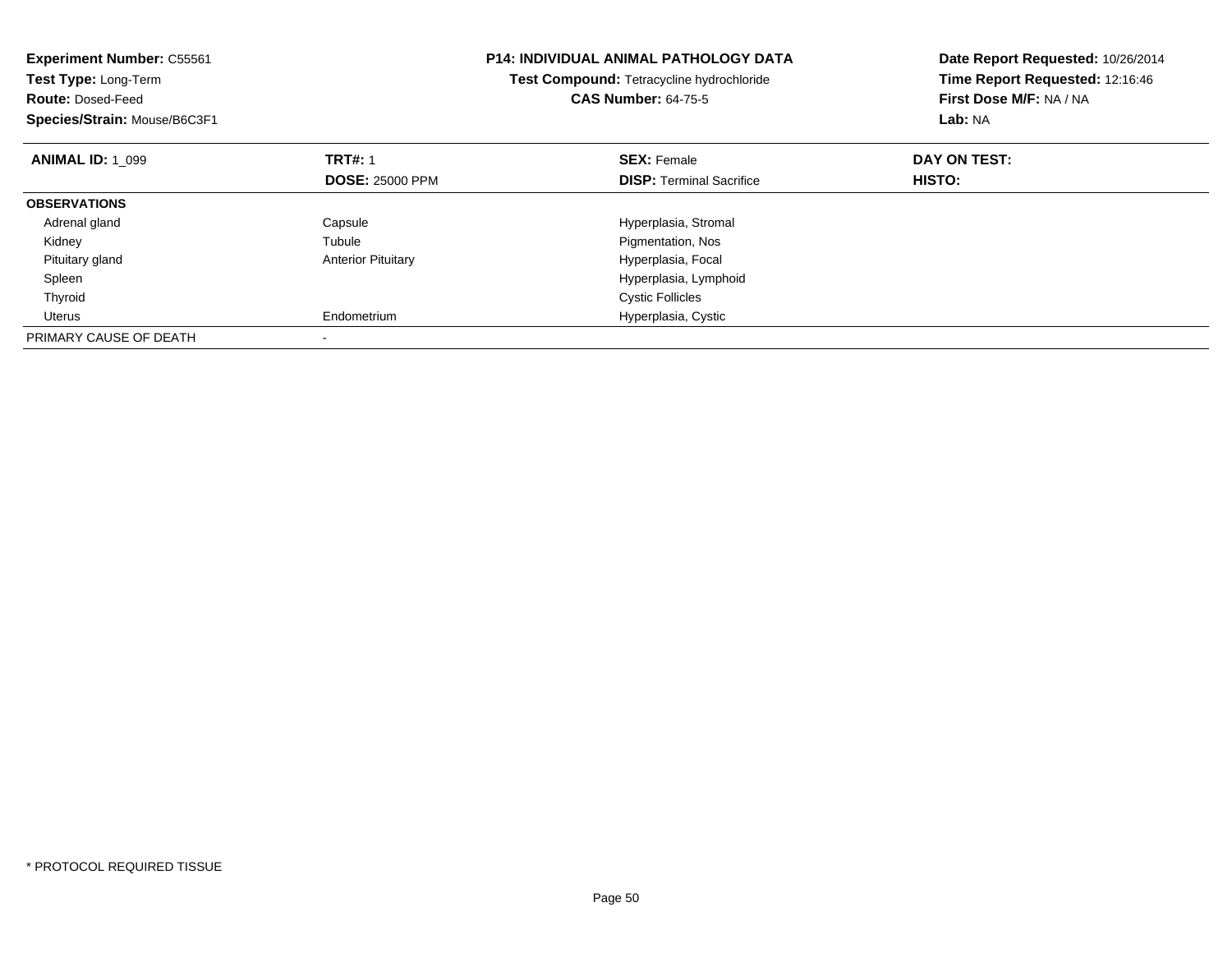| <b>Experiment Number: C55561</b><br>Test Type: Long-Term<br><b>Route: Dosed-Feed</b><br>Species/Strain: Mouse/B6C3F1 |                                          | <b>P14: INDIVIDUAL ANIMAL PATHOLOGY DATA</b><br>Test Compound: Tetracycline hydrochloride<br><b>CAS Number: 64-75-5</b> | Date Report Requested: 10/26/2014<br>Time Report Requested: 12:16:46<br>First Dose M/F: NA / NA<br>Lab: NA |
|----------------------------------------------------------------------------------------------------------------------|------------------------------------------|-------------------------------------------------------------------------------------------------------------------------|------------------------------------------------------------------------------------------------------------|
| <b>ANIMAL ID: 1 100</b>                                                                                              | <b>TRT#: 1</b><br><b>DOSE: 25000 PPM</b> | <b>SEX: Female</b><br><b>DISP:</b> Terminal Sacrifice                                                                   | DAY ON TEST:<br>HISTO:                                                                                     |
| <b>OBSERVATIONS</b>                                                                                                  |                                          |                                                                                                                         |                                                                                                            |
| Adrenal gland                                                                                                        | Capsule                                  | Hyperplasia, Stromal                                                                                                    |                                                                                                            |
| Bone                                                                                                                 | Femur                                    | Fibrosis, Multifocal                                                                                                    |                                                                                                            |
| Spleen                                                                                                               |                                          | Hyperplasia, Lymphoid                                                                                                   |                                                                                                            |
| Uterus                                                                                                               | Endometrium                              | Hyperplasia, Cystic                                                                                                     |                                                                                                            |
| PRIMARY CAUSE OF DEATH                                                                                               |                                          |                                                                                                                         |                                                                                                            |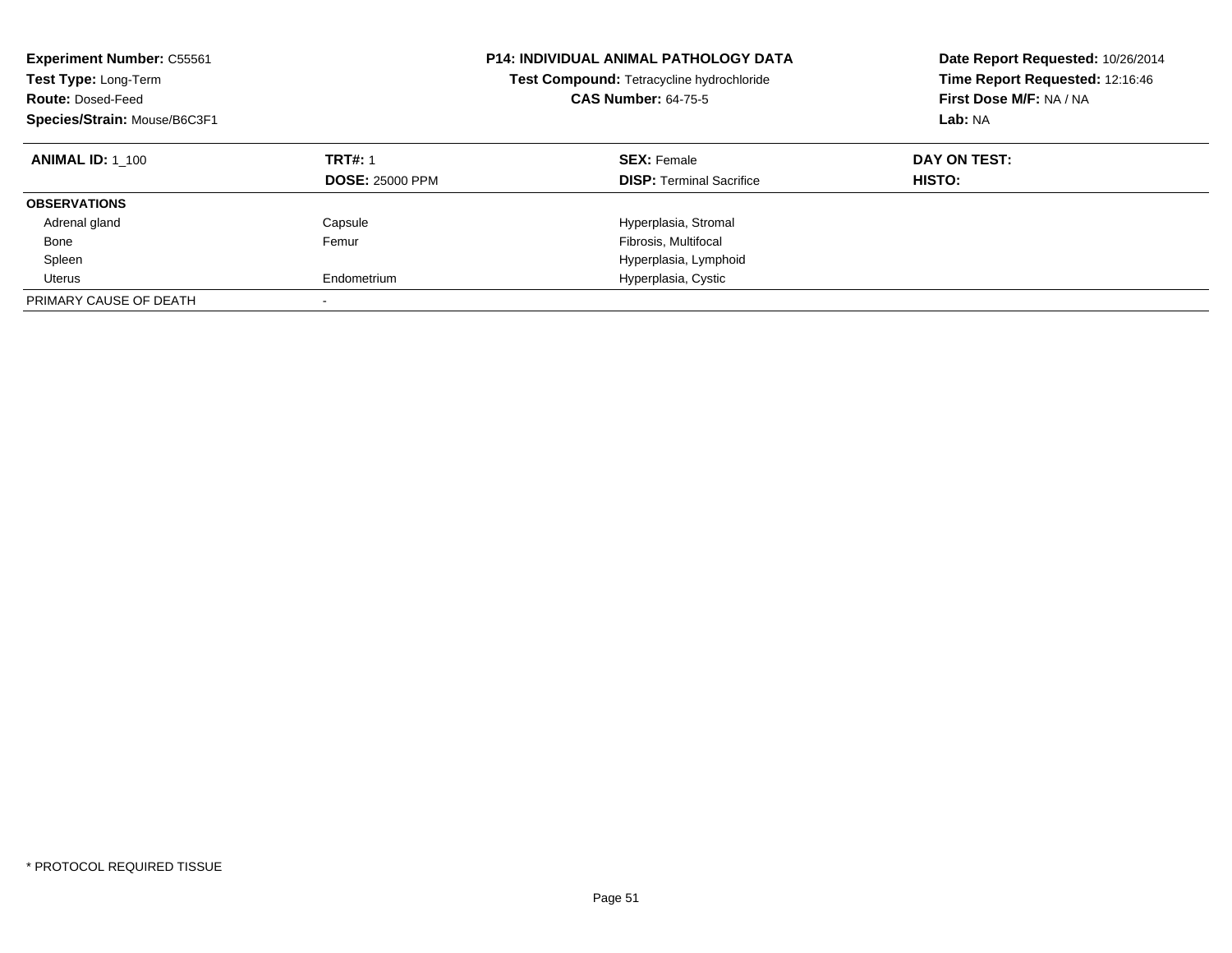| <b>Experiment Number: C55561</b><br><b>Test Type: Long-Term</b> |                           | <b>P14: INDIVIDUAL ANIMAL PATHOLOGY DATA</b><br>Test Compound: Tetracycline hydrochloride | Date Report Requested: 10/26/2014<br>Time Report Requested: 12:16:46 |
|-----------------------------------------------------------------|---------------------------|-------------------------------------------------------------------------------------------|----------------------------------------------------------------------|
| <b>Route: Dosed-Feed</b>                                        |                           | <b>CAS Number: 64-75-5</b>                                                                | First Dose M/F: NA / NA                                              |
| Species/Strain: Mouse/B6C3F1                                    |                           |                                                                                           | Lab: NA                                                              |
| <b>ANIMAL ID: 2 001</b>                                         | TRT#: 2                   | <b>SEX: Female</b>                                                                        | DAY ON TEST:                                                         |
|                                                                 | <b>DOSE: 12500 PPM</b>    | <b>DISP:</b> Terminal Sacrifice                                                           | HISTO:                                                               |
| <b>OBSERVATIONS</b>                                             |                           |                                                                                           |                                                                      |
| Lung                                                            |                           | Pneumonia, Interstitial Chronic                                                           |                                                                      |
| Pituitary gland                                                 | <b>Anterior Pituitary</b> | Hyperplasia, Focal                                                                        |                                                                      |
| PRIMARY CAUSE OF DEATH                                          |                           |                                                                                           |                                                                      |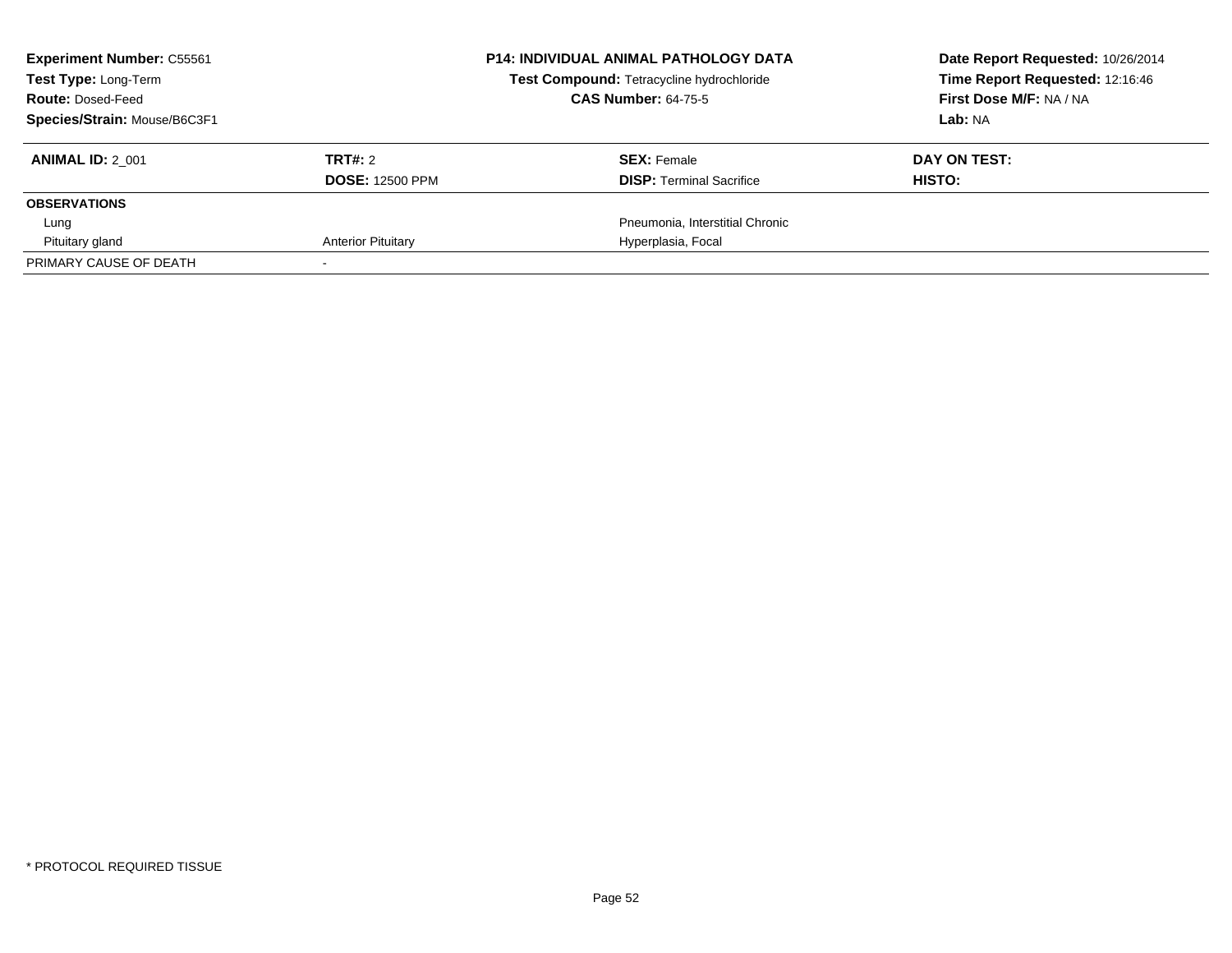| <b>Experiment Number: C55561</b><br>Test Type: Long-Term<br><b>Route: Dosed-Feed</b><br>Species/Strain: Mouse/B6C3F1 |                                   | <b>P14: INDIVIDUAL ANIMAL PATHOLOGY DATA</b><br>Test Compound: Tetracycline hydrochloride<br><b>CAS Number: 64-75-5</b> | Date Report Requested: 10/26/2014<br>Time Report Requested: 12:16:46<br>First Dose M/F: NA / NA<br>Lab: NA |
|----------------------------------------------------------------------------------------------------------------------|-----------------------------------|-------------------------------------------------------------------------------------------------------------------------|------------------------------------------------------------------------------------------------------------|
| <b>ANIMAL ID: 2 002</b>                                                                                              | TRT#: 2<br><b>DOSE: 12500 PPM</b> | <b>SEX: Female</b><br><b>DISP:</b> Accidently Killed                                                                    | DAY ON TEST:<br>HISTO:                                                                                     |
| <b>OBSERVATIONS</b>                                                                                                  |                                   |                                                                                                                         |                                                                                                            |
| Adrenal gland                                                                                                        | Capsule                           | Hyperplasia, Stromal                                                                                                    |                                                                                                            |
| Kidney                                                                                                               |                                   | Hyperplasia, Lymphoid                                                                                                   |                                                                                                            |
| Lung                                                                                                                 |                                   | Hemorrhage                                                                                                              |                                                                                                            |
| Uterus                                                                                                               | Endometrium                       | Hyperplasia, Cystic                                                                                                     |                                                                                                            |
| PRIMARY CAUSE OF DEATH                                                                                               |                                   |                                                                                                                         |                                                                                                            |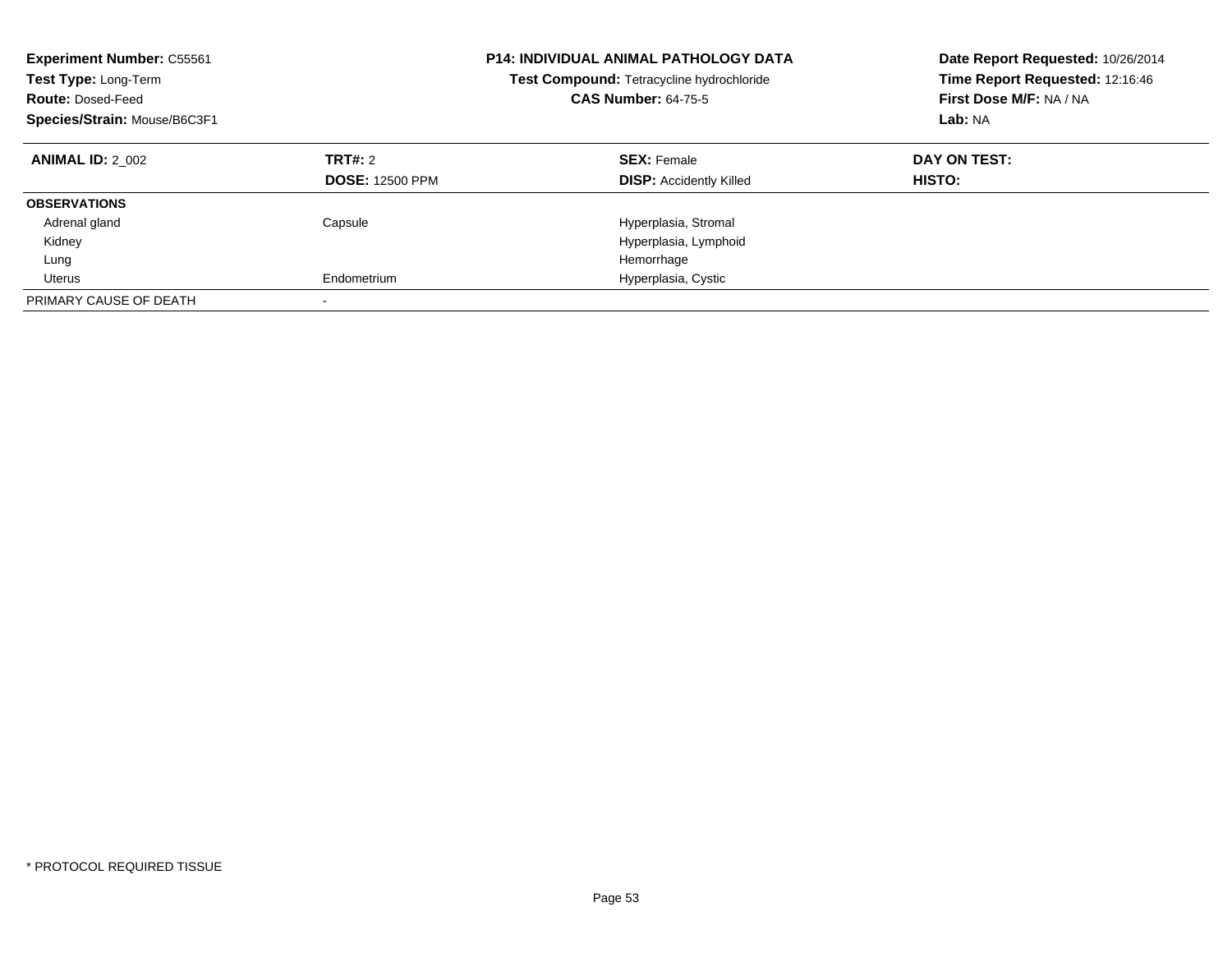| <b>Experiment Number: C55561</b><br>Test Type: Long-Term<br><b>Route: Dosed-Feed</b><br>Species/Strain: Mouse/B6C3F1 |                           | <b>P14: INDIVIDUAL ANIMAL PATHOLOGY DATA</b><br>Test Compound: Tetracycline hydrochloride<br><b>CAS Number: 64-75-5</b> | Date Report Requested: 10/26/2014<br>Time Report Requested: 12:16:46<br>First Dose M/F: NA / NA<br>Lab: NA |
|----------------------------------------------------------------------------------------------------------------------|---------------------------|-------------------------------------------------------------------------------------------------------------------------|------------------------------------------------------------------------------------------------------------|
| <b>ANIMAL ID: 2 003</b>                                                                                              | TRT#: 2                   | <b>SEX: Female</b>                                                                                                      | DAY ON TEST:                                                                                               |
|                                                                                                                      | <b>DOSE: 12500 PPM</b>    | <b>DISP:</b> Terminal Sacrifice                                                                                         | <b>HISTO:</b>                                                                                              |
| <b>OBSERVATIONS</b>                                                                                                  |                           |                                                                                                                         |                                                                                                            |
| Pituitary gland                                                                                                      | <b>Anterior Pituitary</b> | Hyperplasia, Focal                                                                                                      |                                                                                                            |
| Spleen                                                                                                               |                           | Hyperplasia, Lymphoid                                                                                                   |                                                                                                            |
| Uterus                                                                                                               | Endometrium               | Hyperplasia, Cystic                                                                                                     |                                                                                                            |
| PRIMARY CAUSE OF DEATH                                                                                               |                           |                                                                                                                         |                                                                                                            |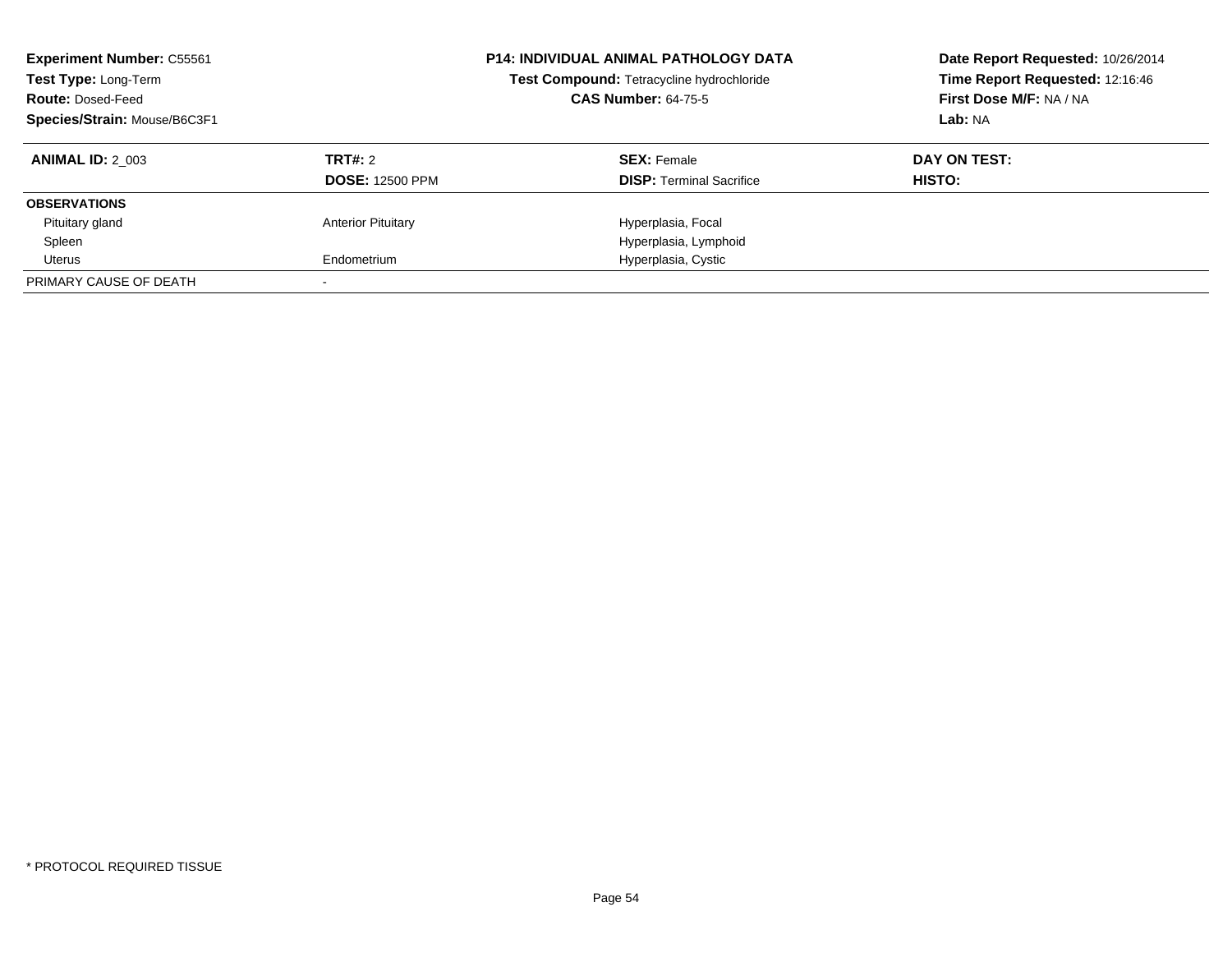| <b>Experiment Number: C55561</b><br>Test Type: Long-Term<br><b>Route: Dosed-Feed</b><br>Species/Strain: Mouse/B6C3F1 |                                   | <b>P14: INDIVIDUAL ANIMAL PATHOLOGY DATA</b><br>Test Compound: Tetracycline hydrochloride<br><b>CAS Number: 64-75-5</b> | Date Report Requested: 10/26/2014<br>Time Report Requested: 12:16:46<br>First Dose M/F: NA / NA<br>Lab: NA |
|----------------------------------------------------------------------------------------------------------------------|-----------------------------------|-------------------------------------------------------------------------------------------------------------------------|------------------------------------------------------------------------------------------------------------|
| <b>ANIMAL ID: 2 004</b>                                                                                              | TRT#: 2<br><b>DOSE: 12500 PPM</b> | <b>SEX: Female</b><br><b>DISP:</b> Terminal Sacrifice                                                                   | DAY ON TEST:<br><b>HISTO:</b>                                                                              |
| <b>OBSERVATIONS</b>                                                                                                  |                                   |                                                                                                                         |                                                                                                            |
| Liver                                                                                                                |                                   | Necrosis, Focal                                                                                                         |                                                                                                            |
| Pituitary gland                                                                                                      | <b>Anterior Pituitary</b>         | Hyperplasia, Focal                                                                                                      |                                                                                                            |
| Spleen                                                                                                               |                                   | Hyperplasia, Lymphoid                                                                                                   |                                                                                                            |
| Uterus                                                                                                               | Endometrium                       | Hyperplasia, Cystic                                                                                                     |                                                                                                            |
| PRIMARY CAUSE OF DEATH                                                                                               |                                   |                                                                                                                         |                                                                                                            |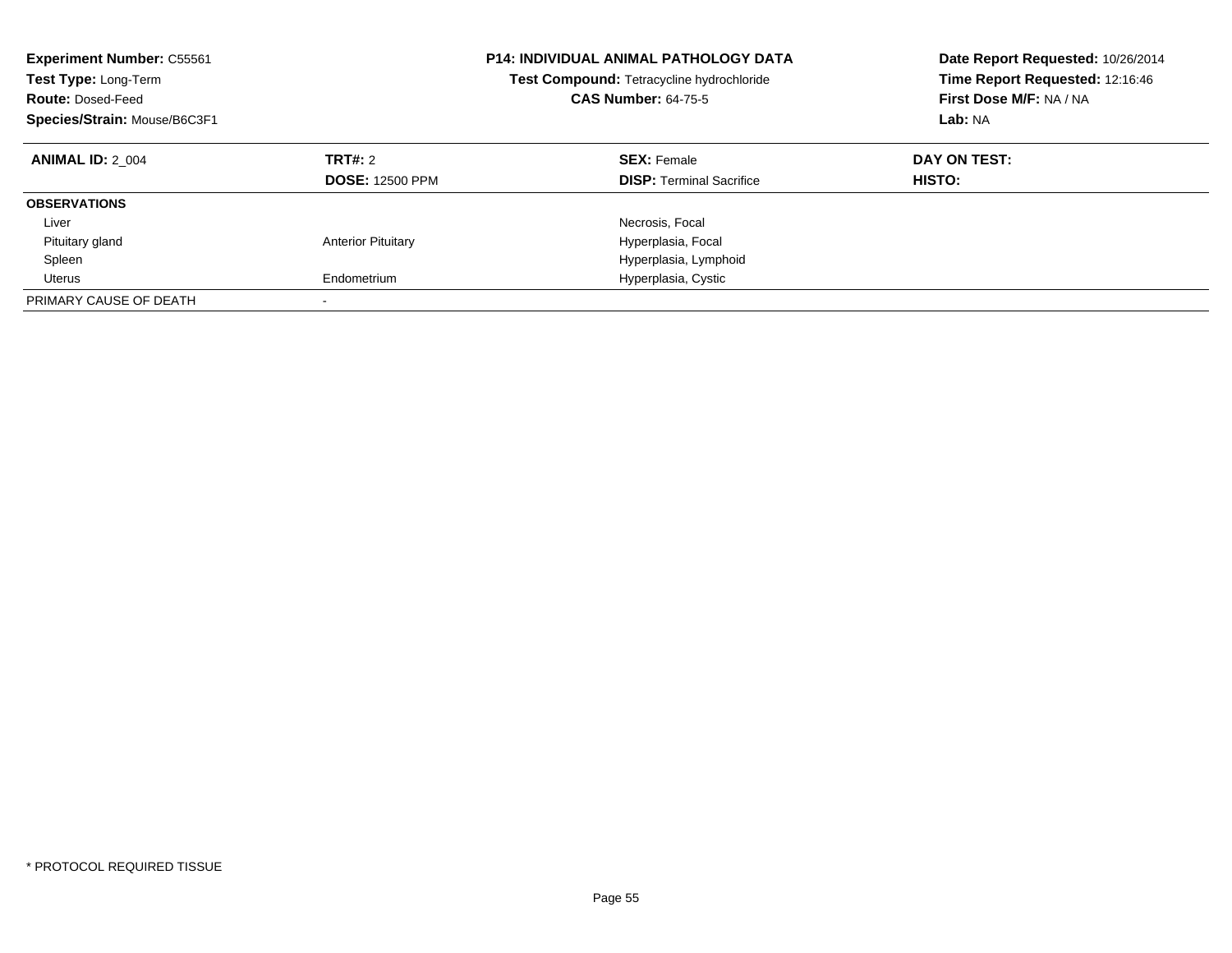| <b>Experiment Number: C55561</b><br>Test Type: Long-Term<br><b>Route: Dosed-Feed</b><br>Species/Strain: Mouse/B6C3F1 |                                   | <b>P14: INDIVIDUAL ANIMAL PATHOLOGY DATA</b><br>Test Compound: Tetracycline hydrochloride<br><b>CAS Number: 64-75-5</b> | Date Report Requested: 10/26/2014<br>Time Report Requested: 12:16:46<br>First Dose M/F: NA / NA<br>Lab: NA |
|----------------------------------------------------------------------------------------------------------------------|-----------------------------------|-------------------------------------------------------------------------------------------------------------------------|------------------------------------------------------------------------------------------------------------|
| <b>ANIMAL ID: 2 005</b>                                                                                              | TRT#: 2<br><b>DOSE: 12500 PPM</b> | <b>SEX: Female</b><br><b>DISP:</b> Terminal Sacrifice                                                                   | DAY ON TEST:<br><b>HISTO:</b>                                                                              |
| <b>OBSERVATIONS</b>                                                                                                  |                                   |                                                                                                                         |                                                                                                            |
| Pituitary gland                                                                                                      | <b>Anterior Pituitary</b>         | Adenoma, Nos                                                                                                            |                                                                                                            |
| Spleen                                                                                                               |                                   | Hyperplasia, Lymphoid                                                                                                   |                                                                                                            |
| Uterus                                                                                                               | Endometrium                       | Hyperplasia, Cystic                                                                                                     |                                                                                                            |
| PRIMARY CAUSE OF DEATH                                                                                               |                                   |                                                                                                                         |                                                                                                            |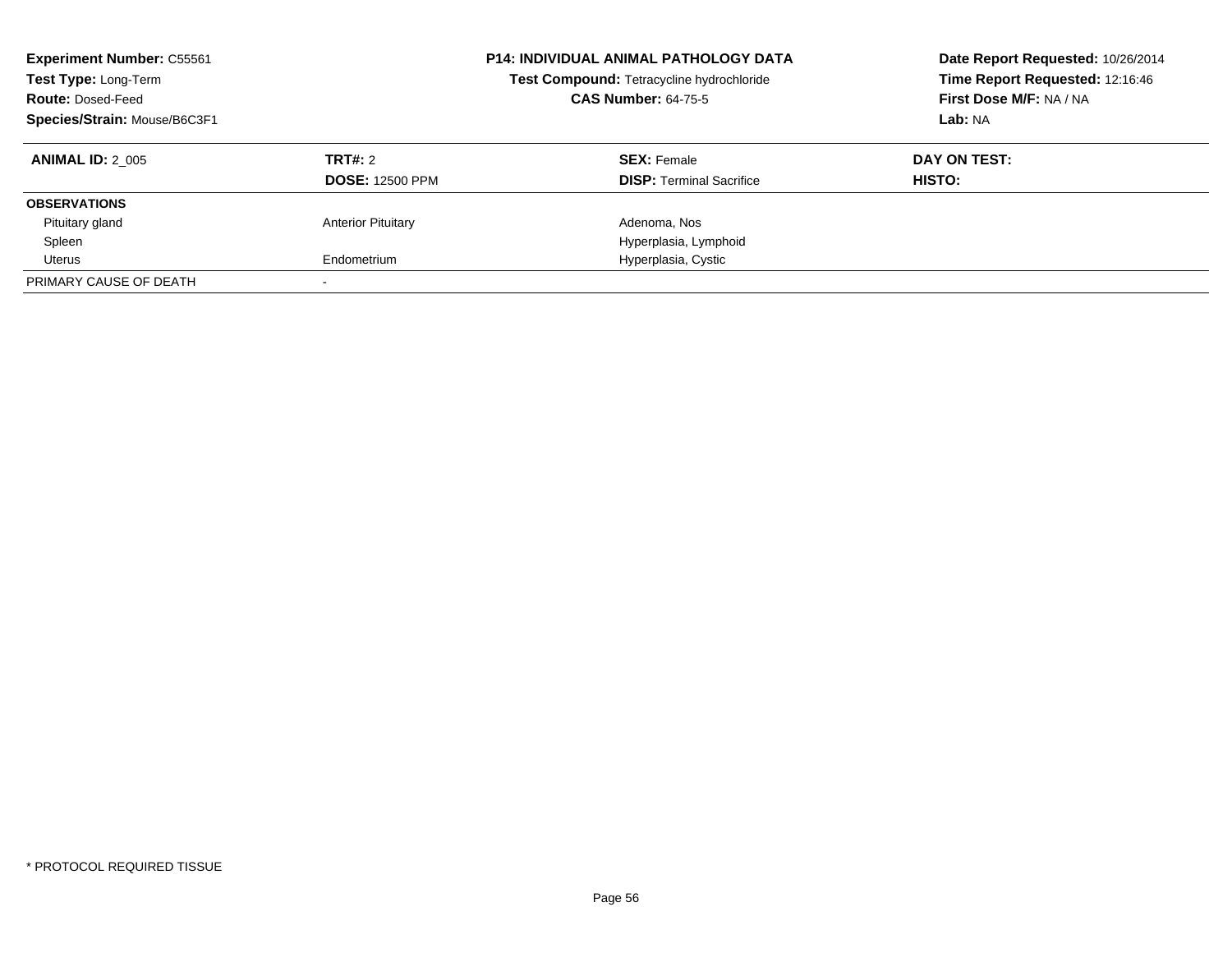| <b>Experiment Number: C55561</b><br>Test Type: Long-Term<br><b>Route: Dosed-Feed</b><br>Species/Strain: Mouse/B6C3F1 |                        | <b>P14: INDIVIDUAL ANIMAL PATHOLOGY DATA</b><br>Test Compound: Tetracycline hydrochloride<br><b>CAS Number: 64-75-5</b> | Date Report Requested: 10/26/2014<br>Time Report Requested: 12:16:46<br>First Dose M/F: NA / NA<br>Lab: NA |
|----------------------------------------------------------------------------------------------------------------------|------------------------|-------------------------------------------------------------------------------------------------------------------------|------------------------------------------------------------------------------------------------------------|
| <b>ANIMAL ID: 2 006</b>                                                                                              | TRT#: 2                | <b>SEX: Female</b>                                                                                                      | DAY ON TEST:                                                                                               |
|                                                                                                                      | <b>DOSE: 12500 PPM</b> | <b>DISP:</b> Moribund Sacrifice                                                                                         | HISTO:                                                                                                     |
| <b>OBSERVATIONS</b>                                                                                                  |                        |                                                                                                                         |                                                                                                            |
| Liver                                                                                                                |                        | Hyperplasia, Lymphoid                                                                                                   |                                                                                                            |
|                                                                                                                      |                        | Pigmentation, Nos                                                                                                       |                                                                                                            |
| Uterus                                                                                                               | Endometrium            | Hyperplasia, Cystic                                                                                                     |                                                                                                            |
| PRIMARY CAUSE OF DEATH                                                                                               |                        |                                                                                                                         |                                                                                                            |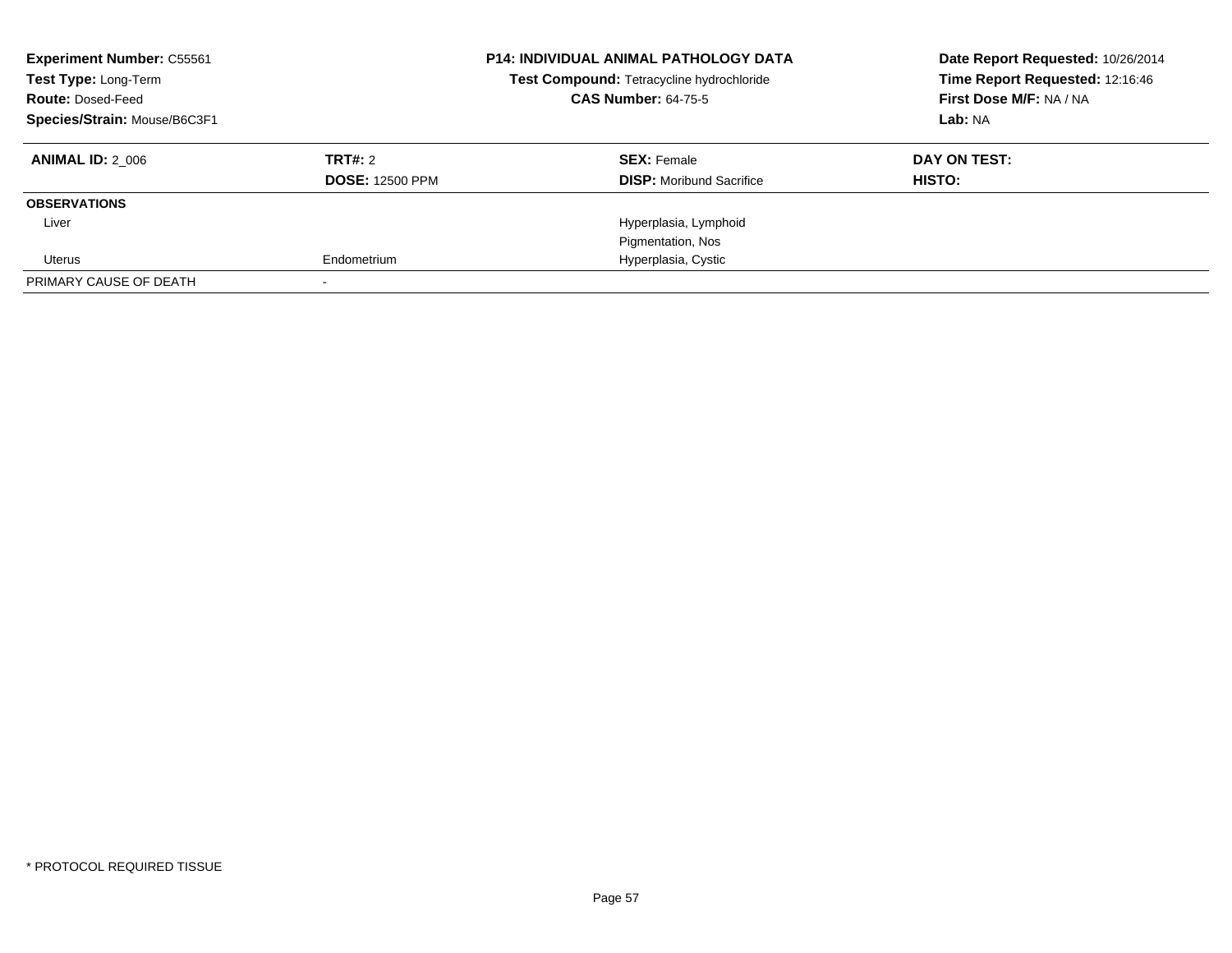| <b>Experiment Number: C55561</b><br>Test Type: Long-Term<br><b>Route: Dosed-Feed</b><br>Species/Strain: Mouse/B6C3F1 |                           | <b>P14: INDIVIDUAL ANIMAL PATHOLOGY DATA</b><br>Test Compound: Tetracycline hydrochloride<br><b>CAS Number: 64-75-5</b> | Date Report Requested: 10/26/2014<br>Time Report Requested: 12:16:46<br>First Dose M/F: NA / NA<br>Lab: NA |
|----------------------------------------------------------------------------------------------------------------------|---------------------------|-------------------------------------------------------------------------------------------------------------------------|------------------------------------------------------------------------------------------------------------|
| <b>ANIMAL ID: 2 007</b>                                                                                              | <b>TRT#: 2</b>            | <b>SEX: Female</b>                                                                                                      | DAY ON TEST:                                                                                               |
|                                                                                                                      | <b>DOSE: 12500 PPM</b>    | <b>DISP:</b> Terminal Sacrifice                                                                                         | HISTO:                                                                                                     |
| <b>OBSERVATIONS</b>                                                                                                  |                           |                                                                                                                         |                                                                                                            |
| Pituitary gland                                                                                                      | <b>Anterior Pituitary</b> | Hyperplasia, Focal                                                                                                      |                                                                                                            |
| Unspecified                                                                                                          | Multiple Organs Nos       | Lymphoma, Mixed-Malignant Type                                                                                          |                                                                                                            |
| Uterus                                                                                                               | Endometrium               | Hyperplasia, Cystic                                                                                                     |                                                                                                            |
| PRIMARY CAUSE OF DEATH                                                                                               |                           |                                                                                                                         |                                                                                                            |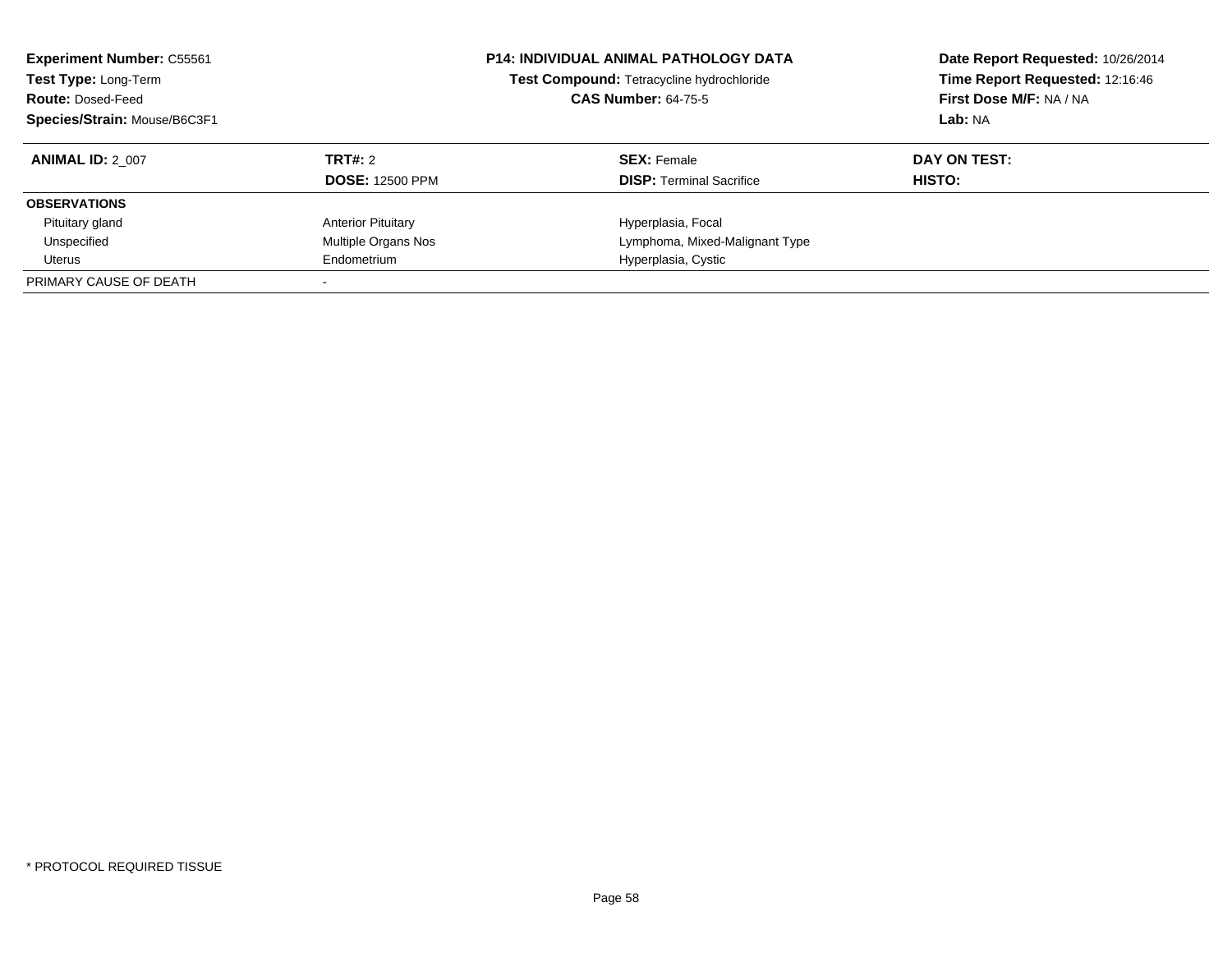| <b>Experiment Number: C55561</b><br>Test Type: Long-Term<br><b>Route: Dosed-Feed</b><br>Species/Strain: Mouse/B6C3F1 |                                   | <b>P14: INDIVIDUAL ANIMAL PATHOLOGY DATA</b><br>Test Compound: Tetracycline hydrochloride<br><b>CAS Number: 64-75-5</b> | Date Report Requested: 10/26/2014<br>Time Report Requested: 12:16:46<br>First Dose M/F: NA / NA<br>Lab: NA |
|----------------------------------------------------------------------------------------------------------------------|-----------------------------------|-------------------------------------------------------------------------------------------------------------------------|------------------------------------------------------------------------------------------------------------|
| <b>ANIMAL ID: 2 008</b>                                                                                              | TRT#: 2<br><b>DOSE: 12500 PPM</b> | <b>SEX: Female</b><br><b>DISP:</b> Moribund Sacrifice                                                                   | DAY ON TEST:<br><b>HISTO:</b>                                                                              |
| <b>OBSERVATIONS</b>                                                                                                  |                                   |                                                                                                                         |                                                                                                            |
| Spleen                                                                                                               |                                   | Hematopoiesis                                                                                                           |                                                                                                            |
| Unspecified                                                                                                          | <b>Back</b>                       | Fibrosarcoma                                                                                                            |                                                                                                            |
|                                                                                                                      | Multiple Organs Nos               | Lymphoma, Mixed-Malignant Type                                                                                          |                                                                                                            |
| Uterus                                                                                                               | Endometrium                       | Hyperplasia, Cystic                                                                                                     |                                                                                                            |
| PRIMARY CAUSE OF DEATH                                                                                               | $\overline{\phantom{a}}$          |                                                                                                                         |                                                                                                            |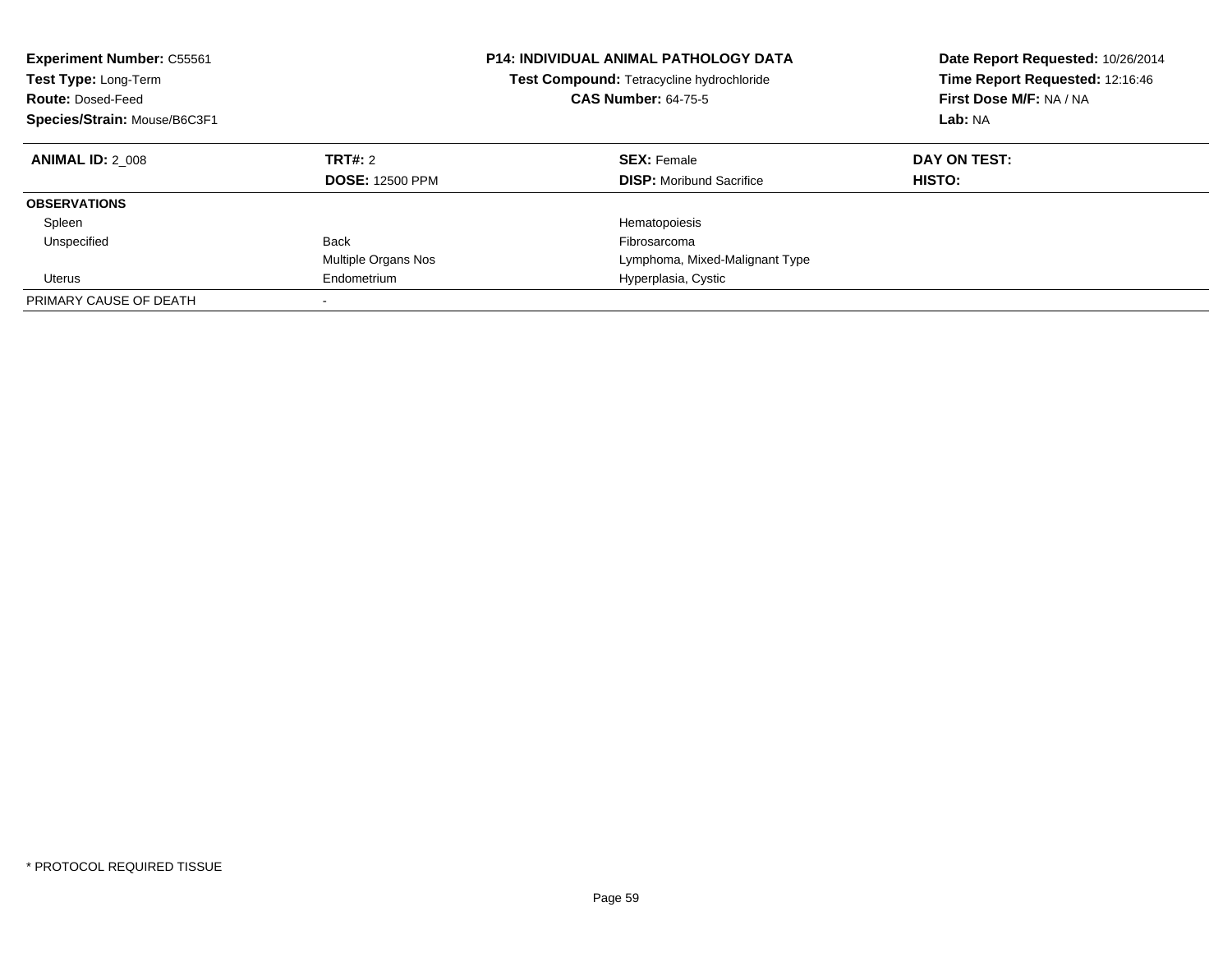| <b>Experiment Number: C55561</b><br>Test Type: Long-Term<br><b>Route: Dosed-Feed</b><br>Species/Strain: Mouse/B6C3F1 |                                   | <b>P14: INDIVIDUAL ANIMAL PATHOLOGY DATA</b><br>Test Compound: Tetracycline hydrochloride<br><b>CAS Number: 64-75-5</b> | Date Report Requested: 10/26/2014<br>Time Report Requested: 12:16:46<br>First Dose M/F: NA / NA<br>Lab: NA |
|----------------------------------------------------------------------------------------------------------------------|-----------------------------------|-------------------------------------------------------------------------------------------------------------------------|------------------------------------------------------------------------------------------------------------|
| <b>ANIMAL ID: 2 009</b>                                                                                              | TRT#: 2<br><b>DOSE: 12500 PPM</b> | <b>SEX: Female</b><br><b>DISP:</b> Terminal Sacrifice                                                                   | DAY ON TEST:<br><b>HISTO:</b>                                                                              |
| <b>OBSERVATIONS</b>                                                                                                  |                                   |                                                                                                                         |                                                                                                            |
| Lung                                                                                                                 |                                   | Alveolar/Bronchiolar Adenoma                                                                                            |                                                                                                            |
| Pituitary gland                                                                                                      | <b>Anterior Pituitary</b>         | Hyperplasia, Focal                                                                                                      |                                                                                                            |
| Spleen                                                                                                               |                                   | Hyperplasia, Lymphoid                                                                                                   |                                                                                                            |
| Uterus                                                                                                               | Endometrium                       | Hyperplasia, Cystic                                                                                                     |                                                                                                            |
| PRIMARY CAUSE OF DEATH                                                                                               |                                   |                                                                                                                         |                                                                                                            |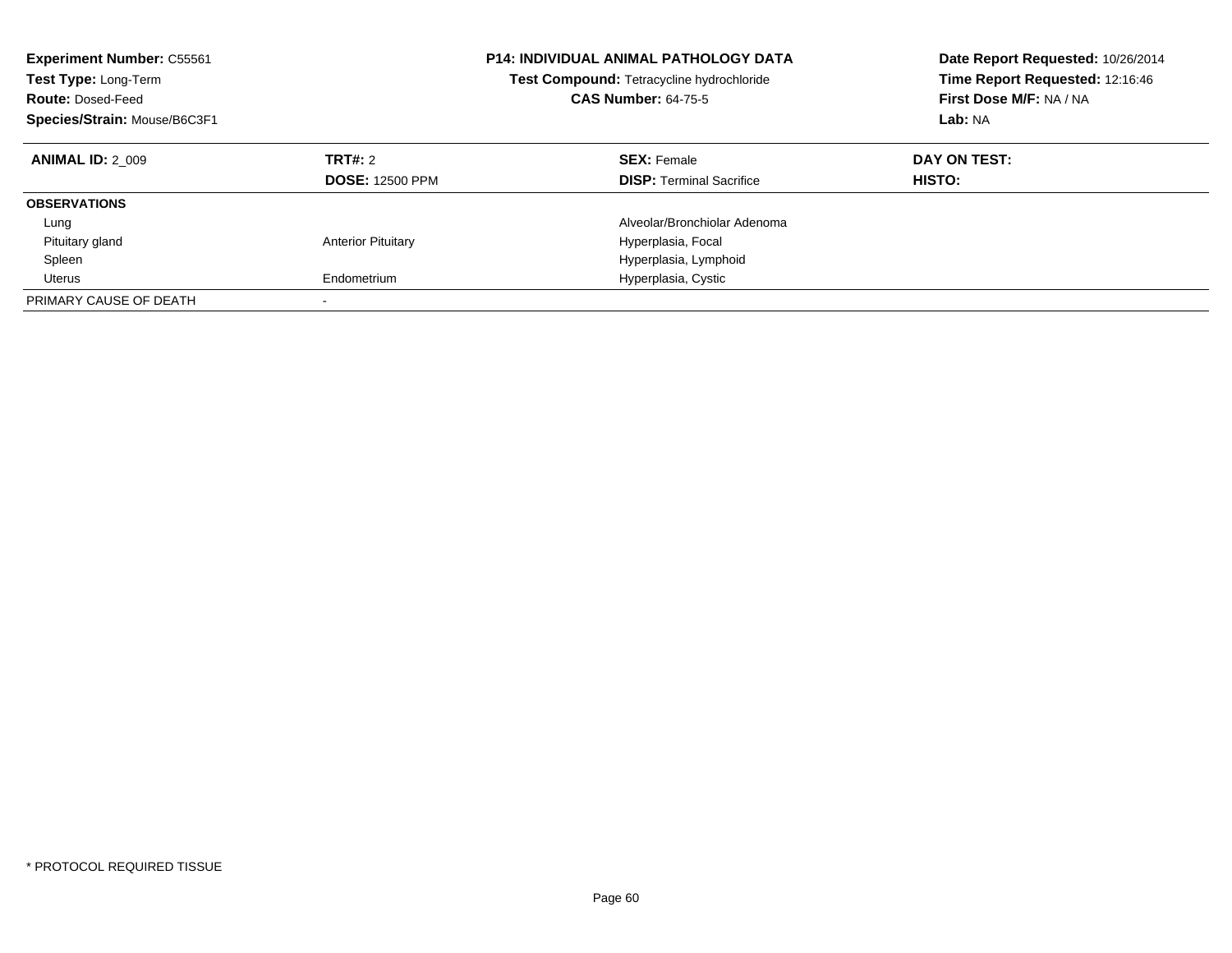| <b>Experiment Number: C55561</b><br><b>Test Type: Long-Term</b><br><b>Route: Dosed-Feed</b><br>Species/Strain: Mouse/B6C3F1 |                                   | <b>P14: INDIVIDUAL ANIMAL PATHOLOGY DATA</b><br>Test Compound: Tetracycline hydrochloride<br><b>CAS Number: 64-75-5</b> | Date Report Requested: 10/26/2014<br>Time Report Requested: 12:16:46<br>First Dose M/F: NA / NA<br>Lab: NA |
|-----------------------------------------------------------------------------------------------------------------------------|-----------------------------------|-------------------------------------------------------------------------------------------------------------------------|------------------------------------------------------------------------------------------------------------|
| <b>ANIMAL ID: 2 010</b>                                                                                                     | TRT#: 2<br><b>DOSE: 12500 PPM</b> | <b>SEX: Female</b><br><b>DISP:</b> Terminal Sacrifice                                                                   | DAY ON TEST:<br>HISTO:                                                                                     |
| <b>OBSERVATIONS</b>                                                                                                         |                                   |                                                                                                                         |                                                                                                            |
| Unspecified                                                                                                                 | Multiple Organs Nos               | Lymphoma, Nos-Malignant                                                                                                 |                                                                                                            |
| Uterus                                                                                                                      | Endometrium                       | Hyperplasia, Cystic                                                                                                     |                                                                                                            |
| PRIMARY CAUSE OF DEATH                                                                                                      |                                   |                                                                                                                         |                                                                                                            |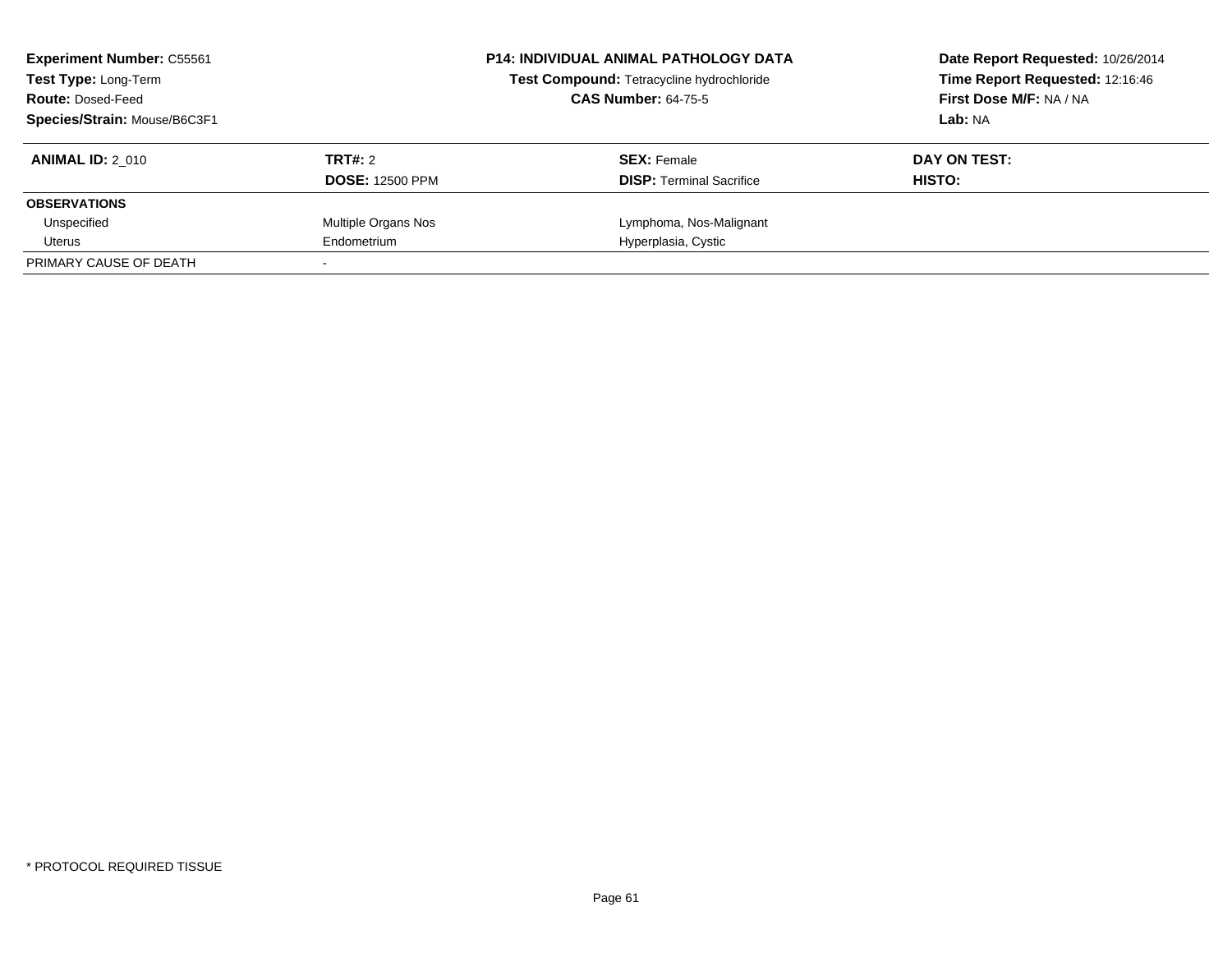| <b>Experiment Number: C55561</b><br>Test Type: Long-Term<br><b>Route: Dosed-Feed</b><br>Species/Strain: Mouse/B6C3F1 |                        | <b>P14: INDIVIDUAL ANIMAL PATHOLOGY DATA</b><br>Test Compound: Tetracycline hydrochloride<br><b>CAS Number: 64-75-5</b> | Date Report Requested: 10/26/2014<br>Time Report Requested: 12:16:46<br>First Dose M/F: NA / NA<br>Lab: NA |
|----------------------------------------------------------------------------------------------------------------------|------------------------|-------------------------------------------------------------------------------------------------------------------------|------------------------------------------------------------------------------------------------------------|
| <b>ANIMAL ID: 2 011</b>                                                                                              | TRT#: 2                | <b>SEX: Female</b>                                                                                                      | DAY ON TEST:                                                                                               |
|                                                                                                                      | <b>DOSE: 12500 PPM</b> | <b>DISP:</b> Terminal Sacrifice                                                                                         | HISTO:                                                                                                     |
| <b>OBSERVATIONS</b>                                                                                                  |                        |                                                                                                                         |                                                                                                            |
| Lung                                                                                                                 |                        | Pneumonia, Interstitial Chronic                                                                                         |                                                                                                            |
| Ovary                                                                                                                |                        | Cyst, Nos                                                                                                               |                                                                                                            |
| Spleen                                                                                                               |                        | Hyperplasia, Lymphoid                                                                                                   |                                                                                                            |
| Uterus                                                                                                               |                        | <b>Endometrial Stromal Polyp</b>                                                                                        |                                                                                                            |
|                                                                                                                      | Endometrium            | Hyperplasia, Cystic                                                                                                     |                                                                                                            |
| PRIMARY CAUSE OF DEATH                                                                                               |                        |                                                                                                                         |                                                                                                            |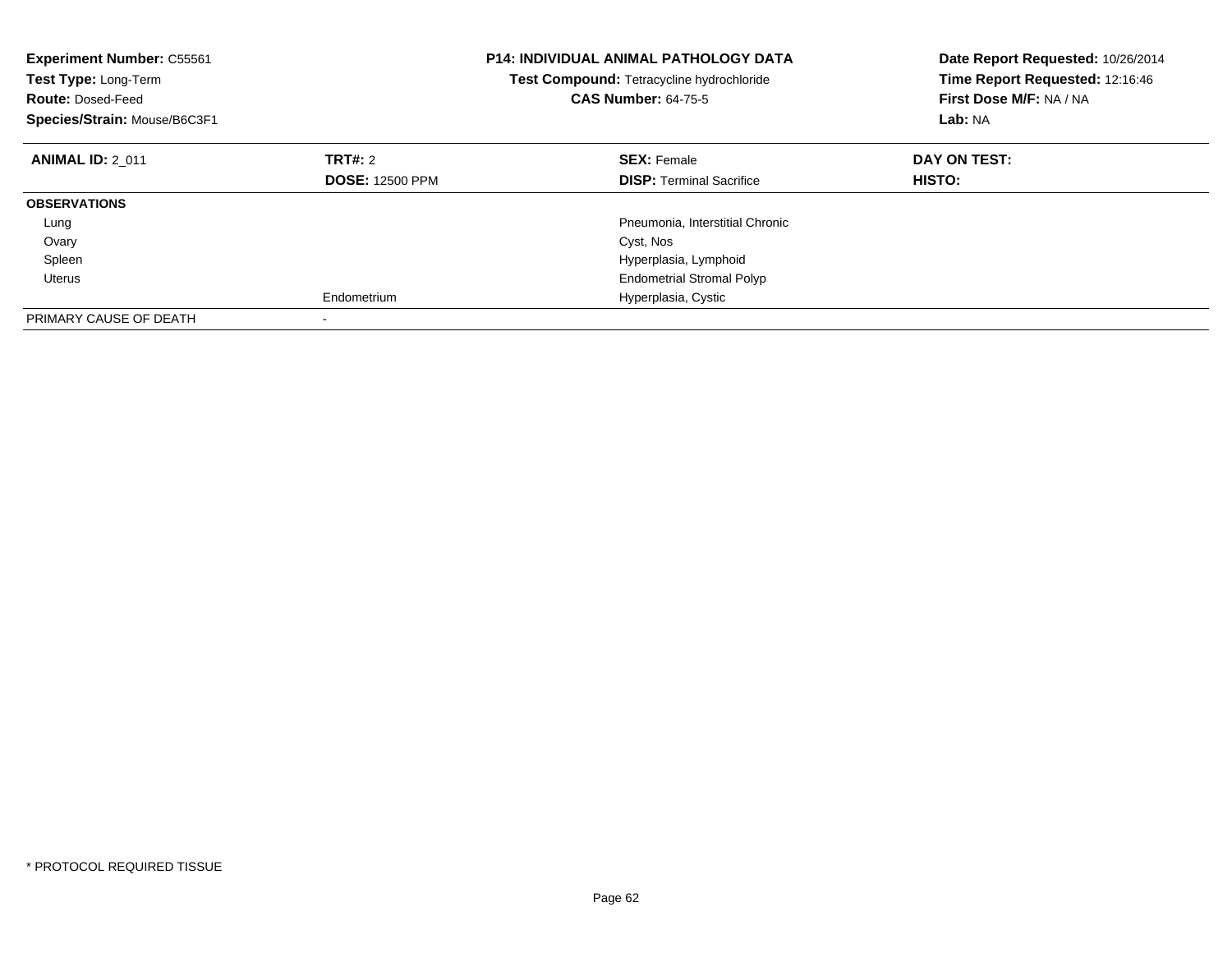| <b>Experiment Number: C55561</b><br>Test Type: Long-Term<br><b>Route: Dosed-Feed</b><br>Species/Strain: Mouse/B6C3F1 |                                   | <b>P14: INDIVIDUAL ANIMAL PATHOLOGY DATA</b><br>Test Compound: Tetracycline hydrochloride<br><b>CAS Number: 64-75-5</b> | Date Report Requested: 10/26/2014<br>Time Report Requested: 12:16:46<br>First Dose M/F: NA / NA<br>Lab: NA |
|----------------------------------------------------------------------------------------------------------------------|-----------------------------------|-------------------------------------------------------------------------------------------------------------------------|------------------------------------------------------------------------------------------------------------|
| <b>ANIMAL ID: 2 012</b>                                                                                              | TRT#: 2<br><b>DOSE: 12500 PPM</b> | <b>SEX: Female</b><br><b>DISP: Terminal Sacrifice</b>                                                                   | DAY ON TEST:<br>HISTO:                                                                                     |
| <b>OBSERVATIONS</b>                                                                                                  |                                   |                                                                                                                         |                                                                                                            |
| Uterus                                                                                                               | Endometrium                       | Hyperplasia, Cystic                                                                                                     |                                                                                                            |
| PRIMARY CAUSE OF DEATH                                                                                               |                                   |                                                                                                                         |                                                                                                            |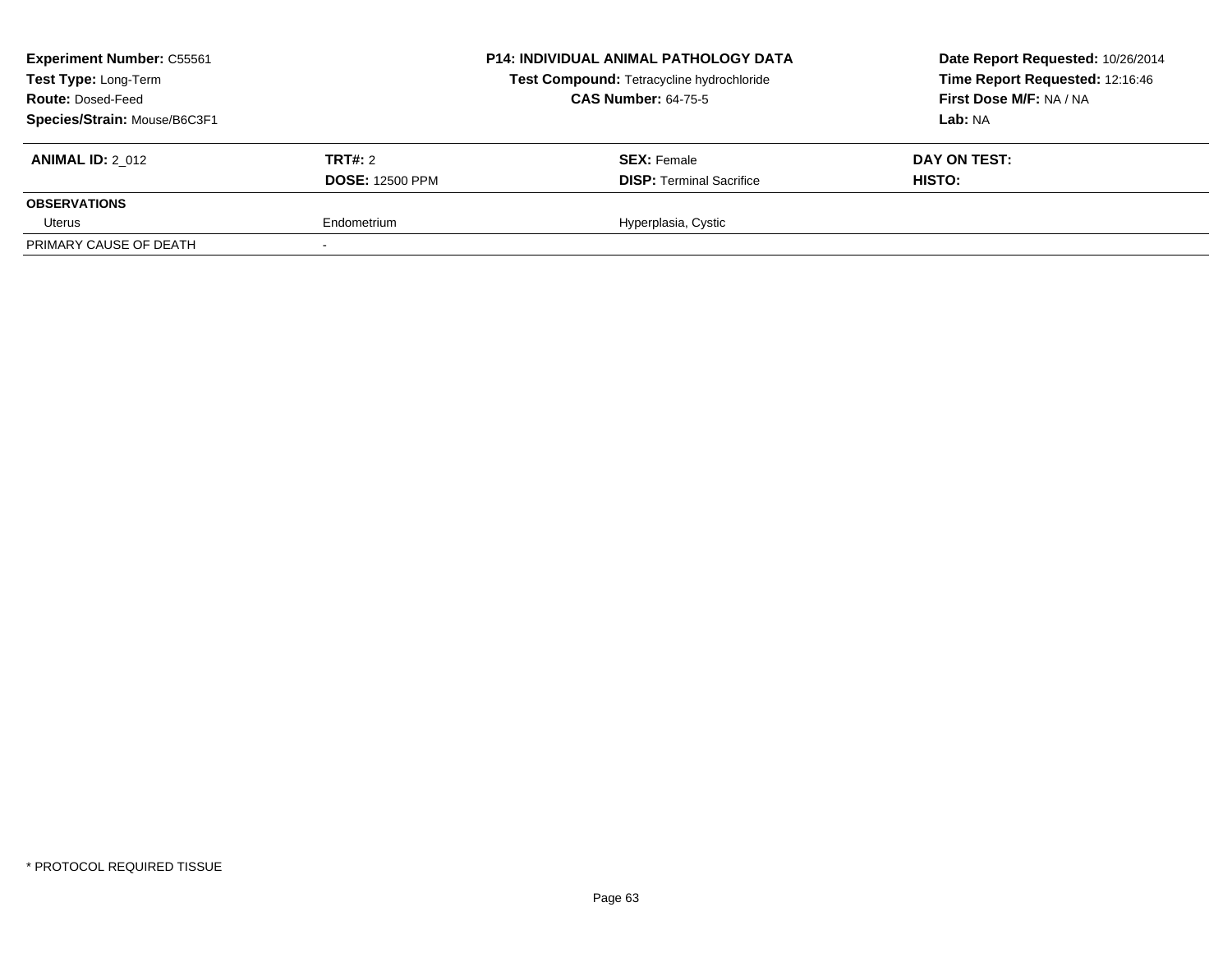| <b>Experiment Number: C55561</b><br><b>Test Type: Long-Term</b><br><b>Route: Dosed-Feed</b><br>Species/Strain: Mouse/B6C3F1 |                           | <b>P14: INDIVIDUAL ANIMAL PATHOLOGY DATA</b><br><b>Test Compound: Tetracycline hydrochloride</b><br><b>CAS Number: 64-75-5</b> | Date Report Requested: 10/26/2014<br>Time Report Requested: 12:16:46<br>First Dose M/F: NA / NA<br>Lab: NA |
|-----------------------------------------------------------------------------------------------------------------------------|---------------------------|--------------------------------------------------------------------------------------------------------------------------------|------------------------------------------------------------------------------------------------------------|
| <b>ANIMAL ID: 2 013</b>                                                                                                     | TRT#: 2                   | <b>SEX: Female</b>                                                                                                             | DAY ON TEST:                                                                                               |
|                                                                                                                             | <b>DOSE: 12500 PPM</b>    | <b>DISP:</b> Terminal Sacrifice                                                                                                | HISTO:                                                                                                     |
| <b>OBSERVATIONS</b>                                                                                                         |                           |                                                                                                                                |                                                                                                            |
| Liver                                                                                                                       |                           | Hyperplasia, Lymphoid                                                                                                          |                                                                                                            |
| Ovary                                                                                                                       |                           | Cyst, Nos                                                                                                                      |                                                                                                            |
| Pituitary gland                                                                                                             | <b>Anterior Pituitary</b> | Hyperplasia, Focal                                                                                                             |                                                                                                            |
| Spleen                                                                                                                      |                           | Hyperplasia, Lymphoid                                                                                                          |                                                                                                            |
| Uterus                                                                                                                      | Endometrium               | Hyperplasia, Cystic                                                                                                            |                                                                                                            |
| PRIMARY CAUSE OF DEATH                                                                                                      |                           |                                                                                                                                |                                                                                                            |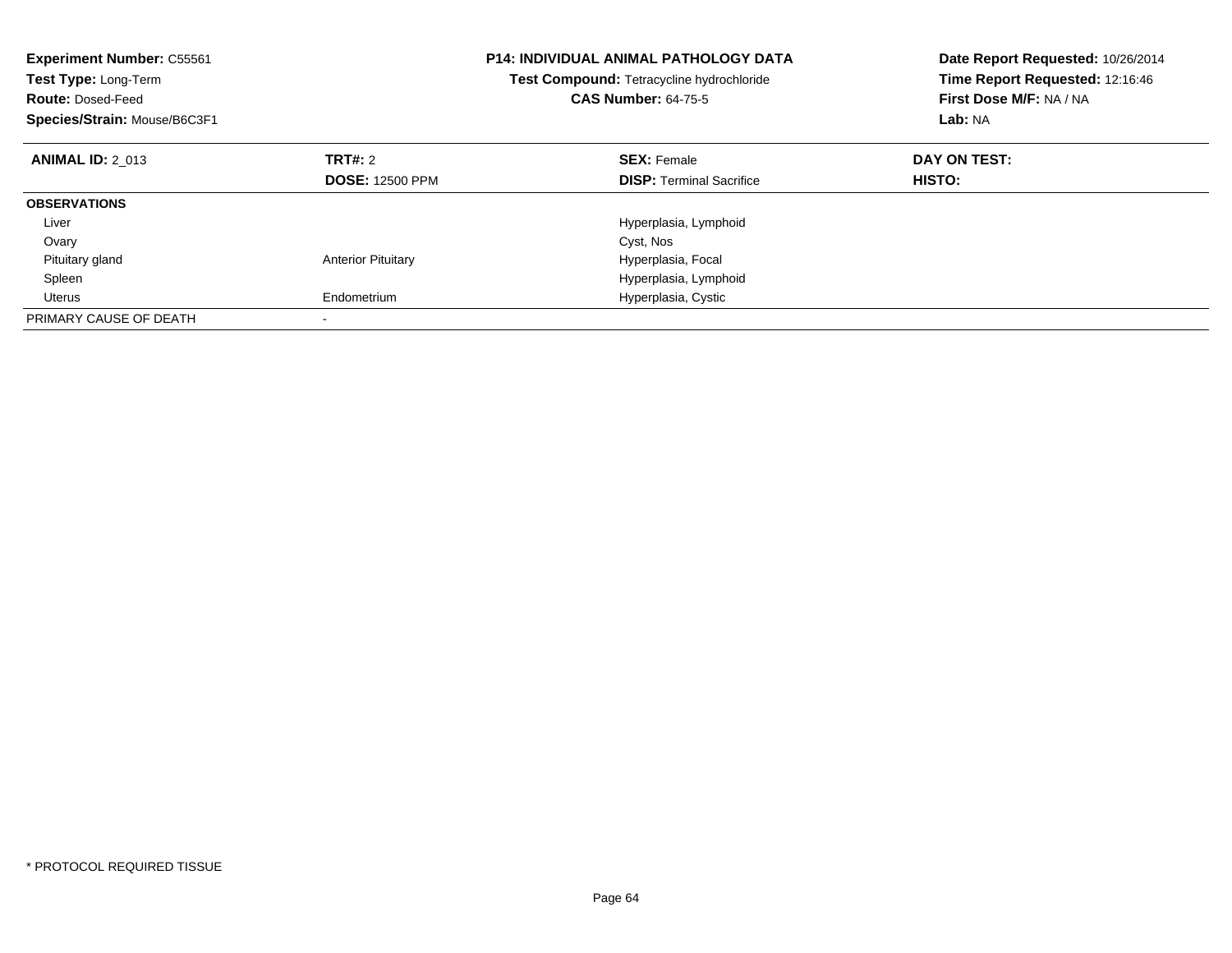| <b>Experiment Number: C55561</b><br>Test Type: Long-Term<br><b>Route: Dosed-Feed</b><br>Species/Strain: Mouse/B6C3F1 |                                          | <b>P14: INDIVIDUAL ANIMAL PATHOLOGY DATA</b><br>Test Compound: Tetracycline hydrochloride<br><b>CAS Number: 64-75-5</b> | Date Report Requested: 10/26/2014<br>Time Report Requested: 12:16:46<br>First Dose M/F: NA / NA<br>Lab: NA |
|----------------------------------------------------------------------------------------------------------------------|------------------------------------------|-------------------------------------------------------------------------------------------------------------------------|------------------------------------------------------------------------------------------------------------|
| <b>ANIMAL ID: 2 014</b>                                                                                              | <b>TRT#: 2</b><br><b>DOSE: 12500 PPM</b> | <b>SEX: Female</b><br><b>DISP:</b> Moribund Sacrifice                                                                   | DAY ON TEST:<br><b>HISTO:</b>                                                                              |
| <b>OBSERVATIONS</b>                                                                                                  |                                          |                                                                                                                         |                                                                                                            |
| Liver                                                                                                                |                                          | Hyperplasia, Lymphoid                                                                                                   |                                                                                                            |
| Lung                                                                                                                 |                                          | Hyperplasia, Lymphoid                                                                                                   |                                                                                                            |
| Ovary                                                                                                                |                                          | Hematoma, Organized                                                                                                     |                                                                                                            |
| Uterus                                                                                                               | Endometrium                              | Hyperplasia, Cystic                                                                                                     |                                                                                                            |
| PRIMARY CAUSE OF DEATH                                                                                               |                                          |                                                                                                                         |                                                                                                            |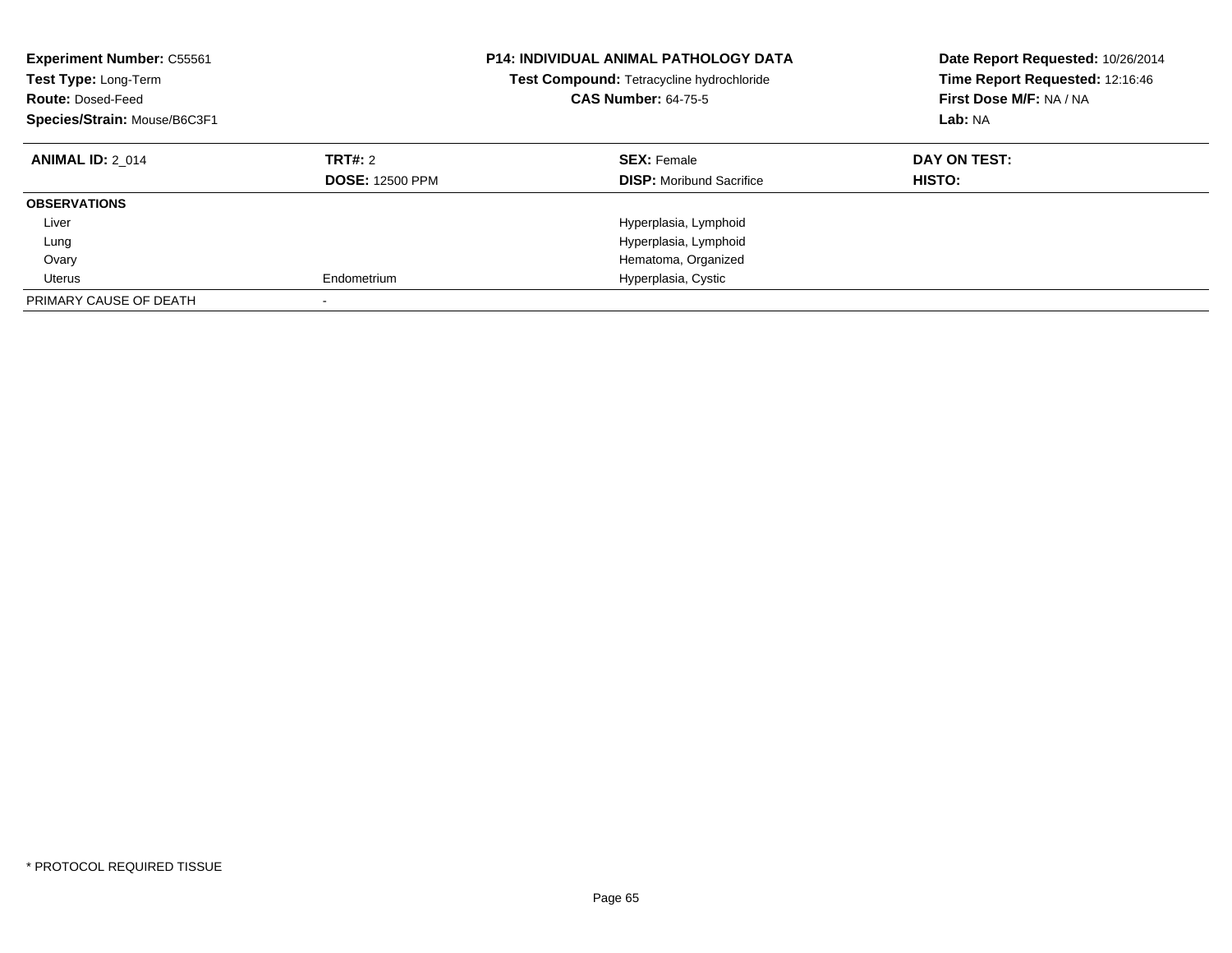| <b>Experiment Number: C55561</b><br>Test Type: Long-Term<br><b>Route: Dosed-Feed</b><br>Species/Strain: Mouse/B6C3F1 |                                   | <b>P14: INDIVIDUAL ANIMAL PATHOLOGY DATA</b><br>Test Compound: Tetracycline hydrochloride<br><b>CAS Number: 64-75-5</b> | Date Report Requested: 10/26/2014<br>Time Report Requested: 12:16:46<br>First Dose M/F: NA / NA<br>Lab: NA |
|----------------------------------------------------------------------------------------------------------------------|-----------------------------------|-------------------------------------------------------------------------------------------------------------------------|------------------------------------------------------------------------------------------------------------|
| <b>ANIMAL ID: 2 015</b>                                                                                              | TRT#: 2<br><b>DOSE: 12500 PPM</b> | <b>SEX: Female</b><br><b>DISP:</b> Terminal Sacrifice                                                                   | DAY ON TEST:<br><b>HISTO:</b>                                                                              |
| <b>OBSERVATIONS</b>                                                                                                  |                                   |                                                                                                                         |                                                                                                            |
| Pituitary gland                                                                                                      | <b>Anterior Pituitary</b>         | Adenoma, Nos                                                                                                            |                                                                                                            |
| Spleen                                                                                                               |                                   | Hyperplasia, Lymphoid                                                                                                   |                                                                                                            |
| Uterus                                                                                                               | Endometrium                       | Hyperplasia, Cystic                                                                                                     |                                                                                                            |
| PRIMARY CAUSE OF DEATH                                                                                               |                                   |                                                                                                                         |                                                                                                            |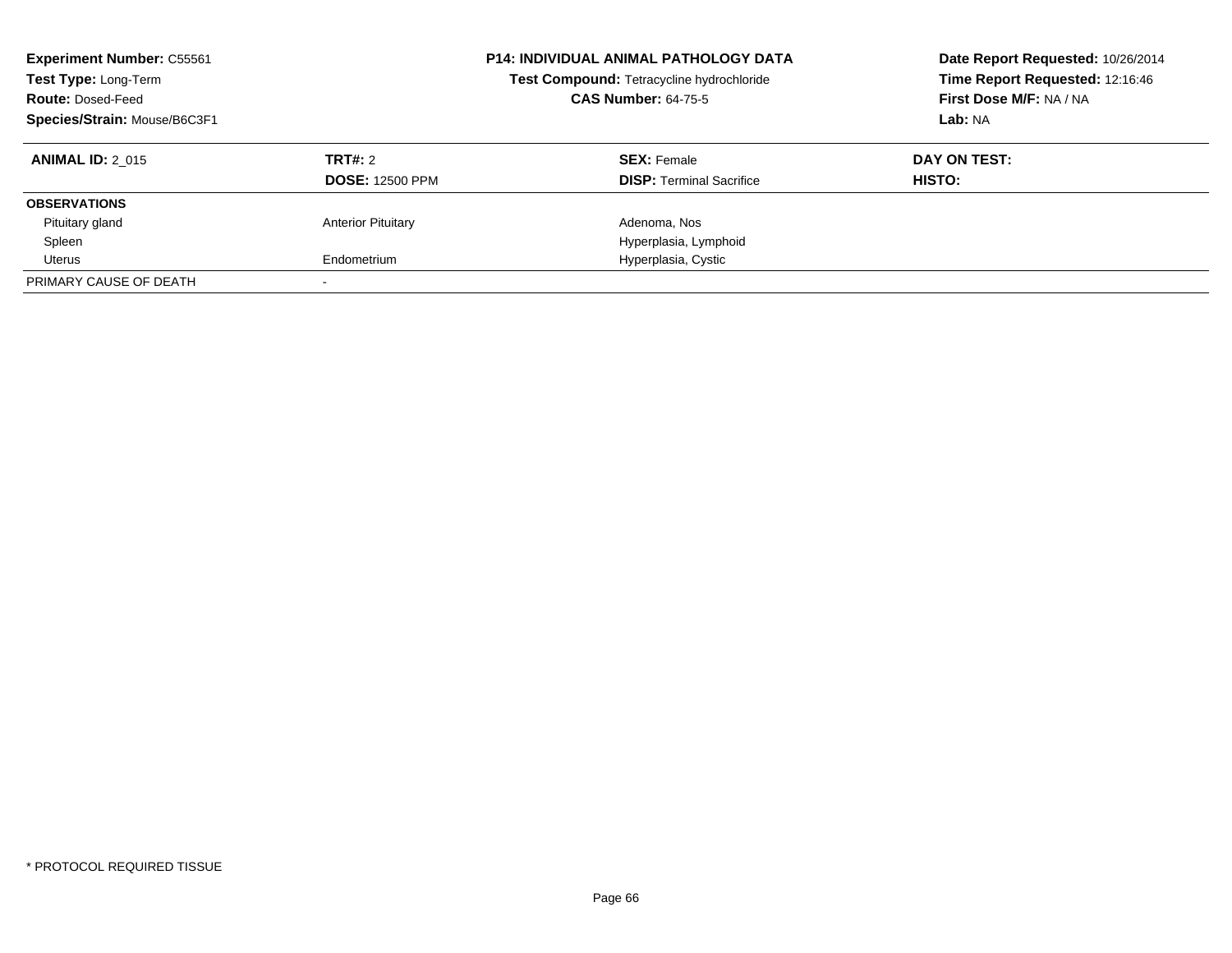| <b>Experiment Number: C55561</b><br>Test Type: Long-Term<br><b>Route: Dosed-Feed</b><br>Species/Strain: Mouse/B6C3F1 |                                   | <b>P14: INDIVIDUAL ANIMAL PATHOLOGY DATA</b><br>Test Compound: Tetracycline hydrochloride<br><b>CAS Number: 64-75-5</b> | Date Report Requested: 10/26/2014<br>Time Report Requested: 12:16:46<br>First Dose M/F: NA / NA<br>Lab: NA |
|----------------------------------------------------------------------------------------------------------------------|-----------------------------------|-------------------------------------------------------------------------------------------------------------------------|------------------------------------------------------------------------------------------------------------|
| <b>ANIMAL ID: 2 016</b>                                                                                              | TRT#: 2<br><b>DOSE: 12500 PPM</b> | <b>SEX: Female</b><br><b>DISP:</b> Natural Death                                                                        | DAY ON TEST:<br><b>HISTO:</b>                                                                              |
| <b>OBSERVATIONS</b>                                                                                                  |                                   |                                                                                                                         |                                                                                                            |
| Liver                                                                                                                |                                   | Necrosis, Nos                                                                                                           |                                                                                                            |
| Lung                                                                                                                 |                                   | Congestion, Nos                                                                                                         |                                                                                                            |
| Spleen                                                                                                               |                                   | Angiectasis                                                                                                             |                                                                                                            |
| Uterus                                                                                                               | Endometrium                       | Hyperplasia, Cystic                                                                                                     |                                                                                                            |
| PRIMARY CAUSE OF DEATH                                                                                               |                                   |                                                                                                                         |                                                                                                            |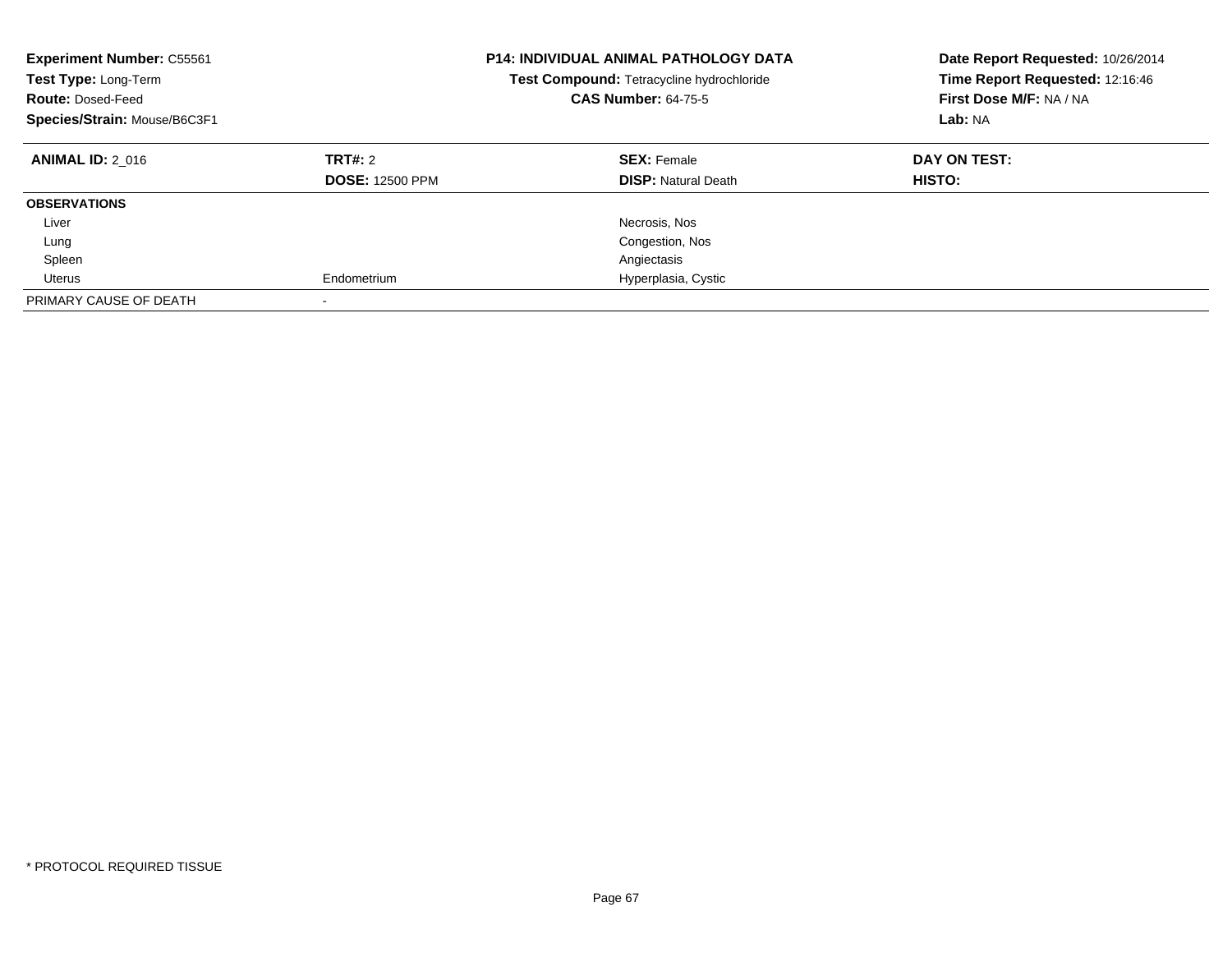| <b>Experiment Number: C55561</b><br>Test Type: Long-Term<br><b>Route: Dosed-Feed</b><br>Species/Strain: Mouse/B6C3F1 |                                   | <b>P14: INDIVIDUAL ANIMAL PATHOLOGY DATA</b><br>Test Compound: Tetracycline hydrochloride<br><b>CAS Number: 64-75-5</b> | Date Report Requested: 10/26/2014<br>Time Report Requested: 12:16:46<br>First Dose M/F: NA / NA<br>Lab: NA |
|----------------------------------------------------------------------------------------------------------------------|-----------------------------------|-------------------------------------------------------------------------------------------------------------------------|------------------------------------------------------------------------------------------------------------|
| <b>ANIMAL ID: 2 017</b>                                                                                              | TRT#: 2<br><b>DOSE: 12500 PPM</b> | <b>SEX: Female</b><br><b>DISP:</b> Terminal Sacrifice                                                                   | DAY ON TEST:<br><b>HISTO:</b>                                                                              |
| <b>OBSERVATIONS</b>                                                                                                  |                                   |                                                                                                                         |                                                                                                            |
| Lung                                                                                                                 |                                   | Pneumonia, Interstitial Chronic                                                                                         |                                                                                                            |
| Spleen                                                                                                               |                                   | Hyperplasia, Lymphoid                                                                                                   |                                                                                                            |
| Uterus                                                                                                               | Endometrium                       | Hyperplasia, Cystic                                                                                                     |                                                                                                            |
| PRIMARY CAUSE OF DEATH                                                                                               |                                   |                                                                                                                         |                                                                                                            |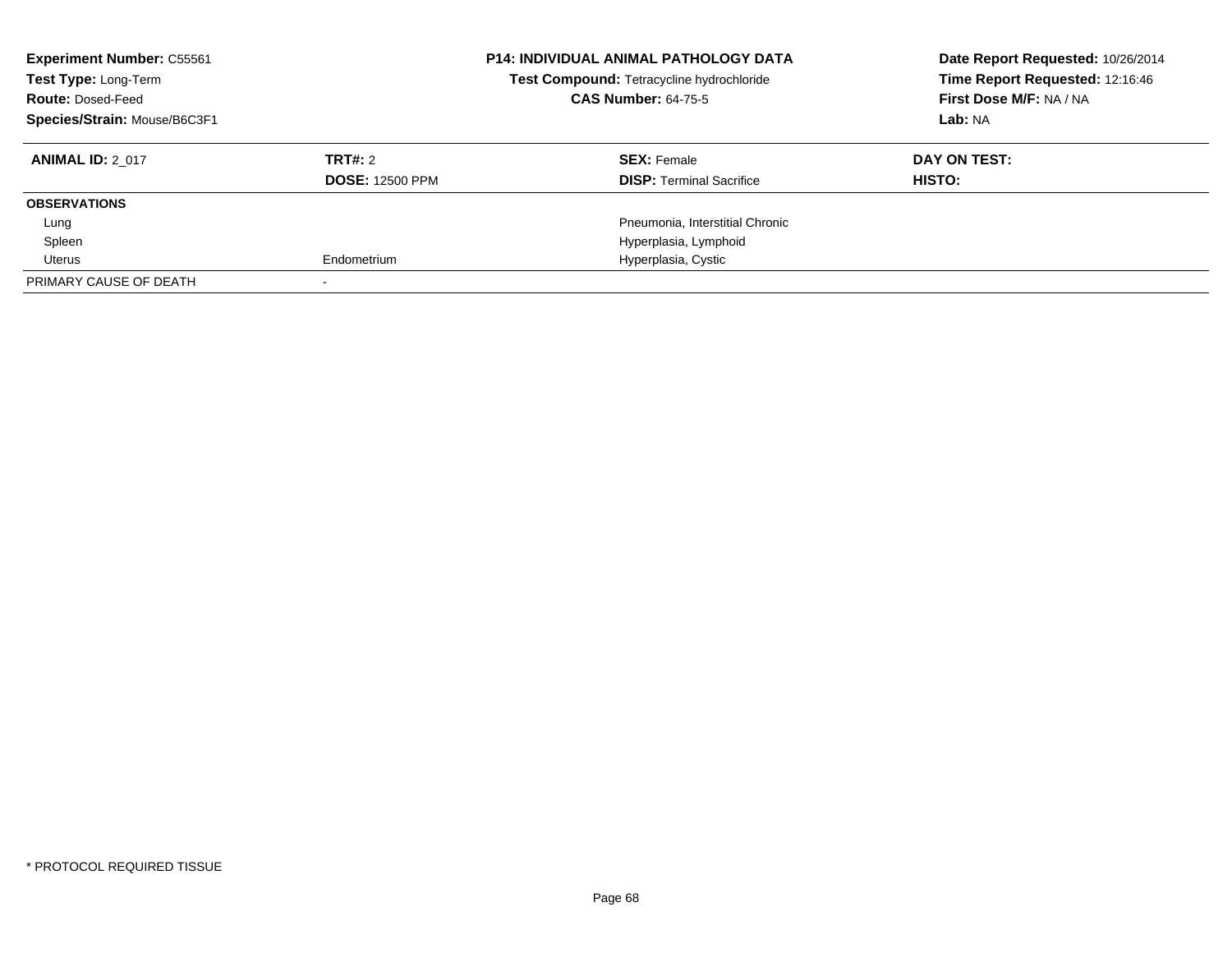| <b>Experiment Number: C55561</b><br><b>Test Type: Long-Term</b> |                        | <b>P14: INDIVIDUAL ANIMAL PATHOLOGY DATA</b><br>Test Compound: Tetracycline hydrochloride | Date Report Requested: 10/26/2014<br>Time Report Requested: 12:16:46 |
|-----------------------------------------------------------------|------------------------|-------------------------------------------------------------------------------------------|----------------------------------------------------------------------|
| <b>Route: Dosed-Feed</b>                                        |                        | <b>CAS Number: 64-75-5</b>                                                                | First Dose M/F: NA / NA                                              |
| Species/Strain: Mouse/B6C3F1                                    |                        |                                                                                           | Lab: NA                                                              |
| <b>ANIMAL ID: 2 018</b>                                         | TRT#: 2                | <b>SEX: Female</b>                                                                        | DAY ON TEST:                                                         |
|                                                                 | <b>DOSE: 12500 PPM</b> | <b>DISP:</b> Terminal Sacrifice                                                           | HISTO:                                                               |
| <b>OBSERVATIONS</b>                                             |                        |                                                                                           |                                                                      |
| Spleen                                                          |                        | Hyperplasia, Lymphoid                                                                     |                                                                      |
| Uterus                                                          | Endometrium            | Hyperplasia, Cystic                                                                       |                                                                      |
| PRIMARY CAUSE OF DEATH                                          |                        |                                                                                           |                                                                      |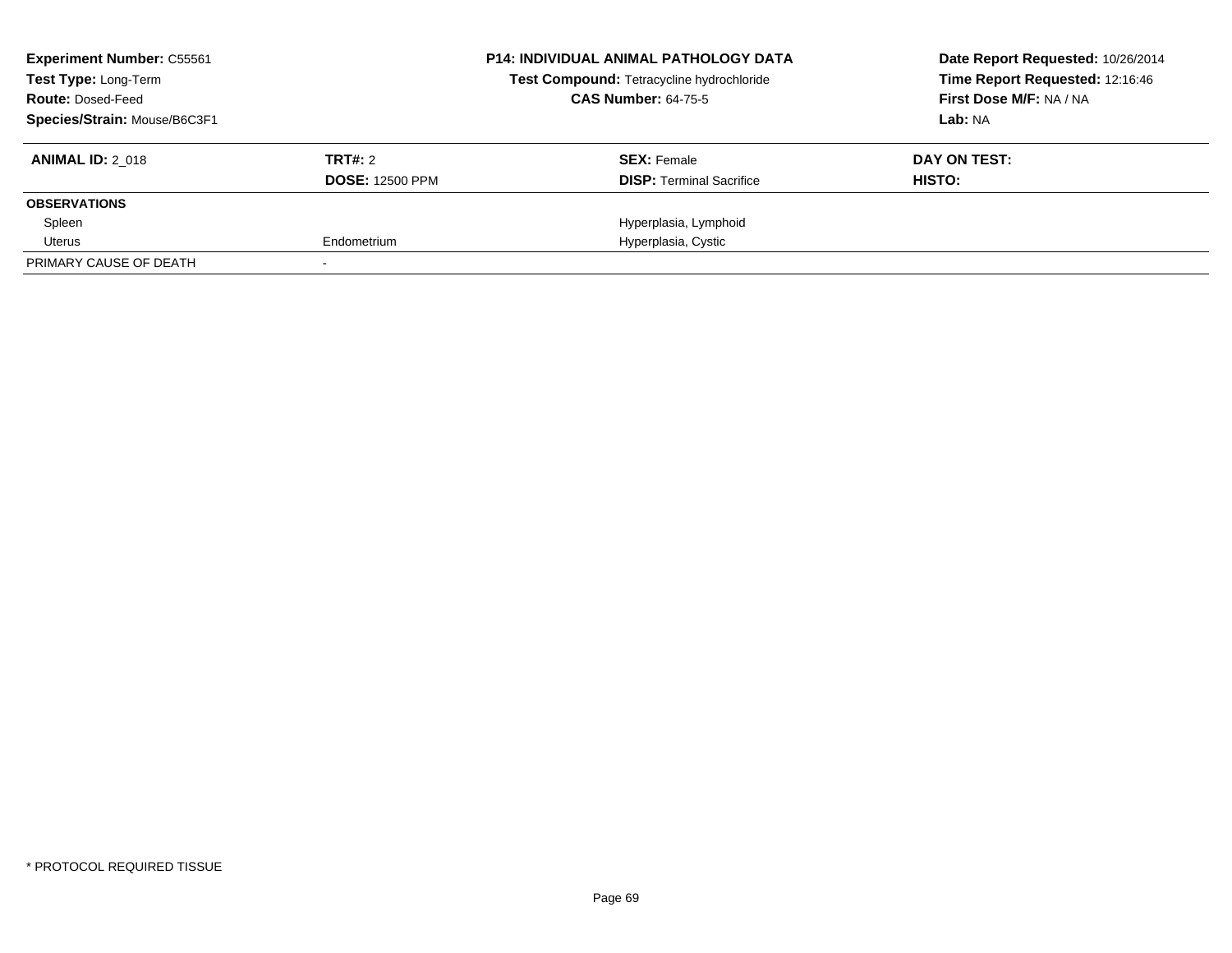| <b>Experiment Number: C55561</b><br>Test Type: Long-Term<br><b>Route: Dosed-Feed</b><br>Species/Strain: Mouse/B6C3F1 |                                          | <b>P14: INDIVIDUAL ANIMAL PATHOLOGY DATA</b><br>Test Compound: Tetracycline hydrochloride<br><b>CAS Number: 64-75-5</b> | Date Report Requested: 10/26/2014<br>Time Report Requested: 12:16:46<br>First Dose M/F: NA / NA<br>Lab: NA |
|----------------------------------------------------------------------------------------------------------------------|------------------------------------------|-------------------------------------------------------------------------------------------------------------------------|------------------------------------------------------------------------------------------------------------|
| <b>ANIMAL ID: 2 019</b>                                                                                              | <b>TRT#: 2</b><br><b>DOSE: 12500 PPM</b> | <b>SEX: Female</b><br><b>DISP:</b> Terminal Sacrifice                                                                   | DAY ON TEST:<br><b>HISTO:</b>                                                                              |
| <b>OBSERVATIONS</b>                                                                                                  |                                          |                                                                                                                         |                                                                                                            |
| Pituitary gland                                                                                                      | <b>Anterior Pituitary</b>                | Hyperplasia, Focal                                                                                                      |                                                                                                            |
| Spleen                                                                                                               |                                          | Hyperplasia, Lymphoid                                                                                                   |                                                                                                            |
| Thyroid                                                                                                              |                                          | Atrophy, Nos                                                                                                            |                                                                                                            |
| Uterus                                                                                                               | Endometrium                              | Hyperplasia, Cystic                                                                                                     |                                                                                                            |
| PRIMARY CAUSE OF DEATH                                                                                               |                                          |                                                                                                                         |                                                                                                            |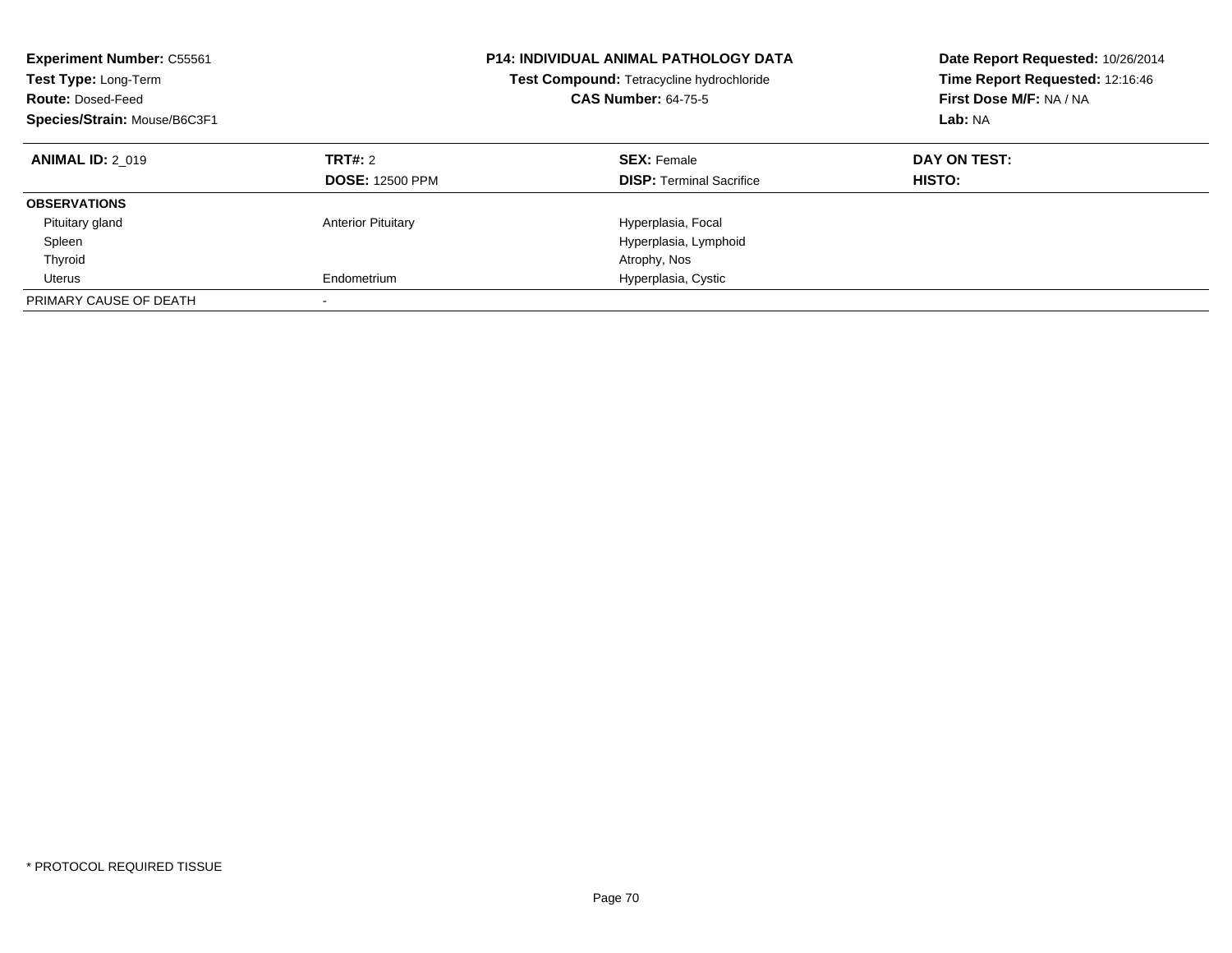| <b>Experiment Number: C55561</b><br>Test Type: Long-Term<br><b>Route: Dosed-Feed</b><br>Species/Strain: Mouse/B6C3F1 |                                   | <b>P14: INDIVIDUAL ANIMAL PATHOLOGY DATA</b><br>Test Compound: Tetracycline hydrochloride<br><b>CAS Number: 64-75-5</b> | Date Report Requested: 10/26/2014<br>Time Report Requested: 12:16:46<br>First Dose M/F: NA / NA<br>Lab: NA |
|----------------------------------------------------------------------------------------------------------------------|-----------------------------------|-------------------------------------------------------------------------------------------------------------------------|------------------------------------------------------------------------------------------------------------|
| <b>ANIMAL ID: 2 020</b>                                                                                              | TRT#: 2<br><b>DOSE: 12500 PPM</b> | <b>SEX: Female</b><br><b>DISP:</b> Terminal Sacrifice                                                                   | DAY ON TEST:<br><b>HISTO:</b>                                                                              |
| <b>OBSERVATIONS</b>                                                                                                  |                                   |                                                                                                                         |                                                                                                            |
| Pituitary gland                                                                                                      | <b>Anterior Pituitary</b>         | Cyst, Nos                                                                                                               |                                                                                                            |
| Spleen                                                                                                               |                                   | Lymphoma, Nos-Malignant                                                                                                 |                                                                                                            |
| Uterus                                                                                                               | Endometrium                       | Hyperplasia, Cystic                                                                                                     |                                                                                                            |
| PRIMARY CAUSE OF DEATH                                                                                               |                                   |                                                                                                                         |                                                                                                            |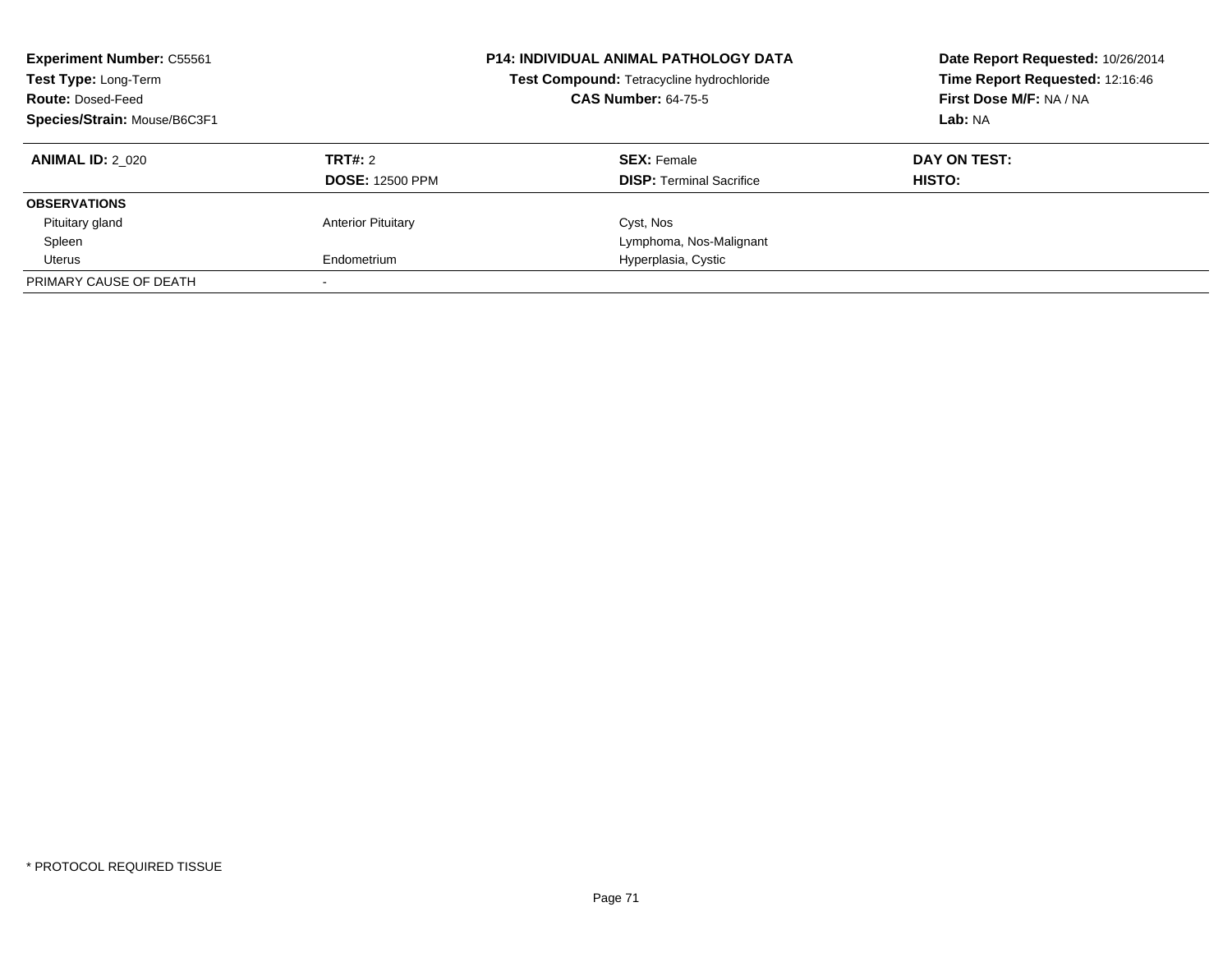| <b>Experiment Number: C55561</b><br>Test Type: Long-Term<br><b>Route: Dosed-Feed</b><br>Species/Strain: Mouse/B6C3F1 |                                   | <b>P14: INDIVIDUAL ANIMAL PATHOLOGY DATA</b><br>Test Compound: Tetracycline hydrochloride<br><b>CAS Number: 64-75-5</b> | Date Report Requested: 10/26/2014<br>Time Report Requested: 12:16:46<br>First Dose M/F: NA / NA<br>Lab: NA |
|----------------------------------------------------------------------------------------------------------------------|-----------------------------------|-------------------------------------------------------------------------------------------------------------------------|------------------------------------------------------------------------------------------------------------|
| <b>ANIMAL ID: 2 021</b>                                                                                              | TRT#: 2<br><b>DOSE: 12500 PPM</b> | <b>SEX:</b> Female<br><b>DISP:</b> Natural Death                                                                        | DAY ON TEST:<br><b>HISTO:</b>                                                                              |
| <b>OBSERVATIONS</b>                                                                                                  |                                   |                                                                                                                         |                                                                                                            |
| Heart                                                                                                                | Myocardium Nos                    | Inflammation, Chronic Focal                                                                                             |                                                                                                            |
| Kidney                                                                                                               |                                   | Amyloidosis                                                                                                             |                                                                                                            |
| Stomach                                                                                                              | Forestomach                       | Hyperkeratosis                                                                                                          |                                                                                                            |
| PRIMARY CAUSE OF DEATH                                                                                               |                                   |                                                                                                                         |                                                                                                            |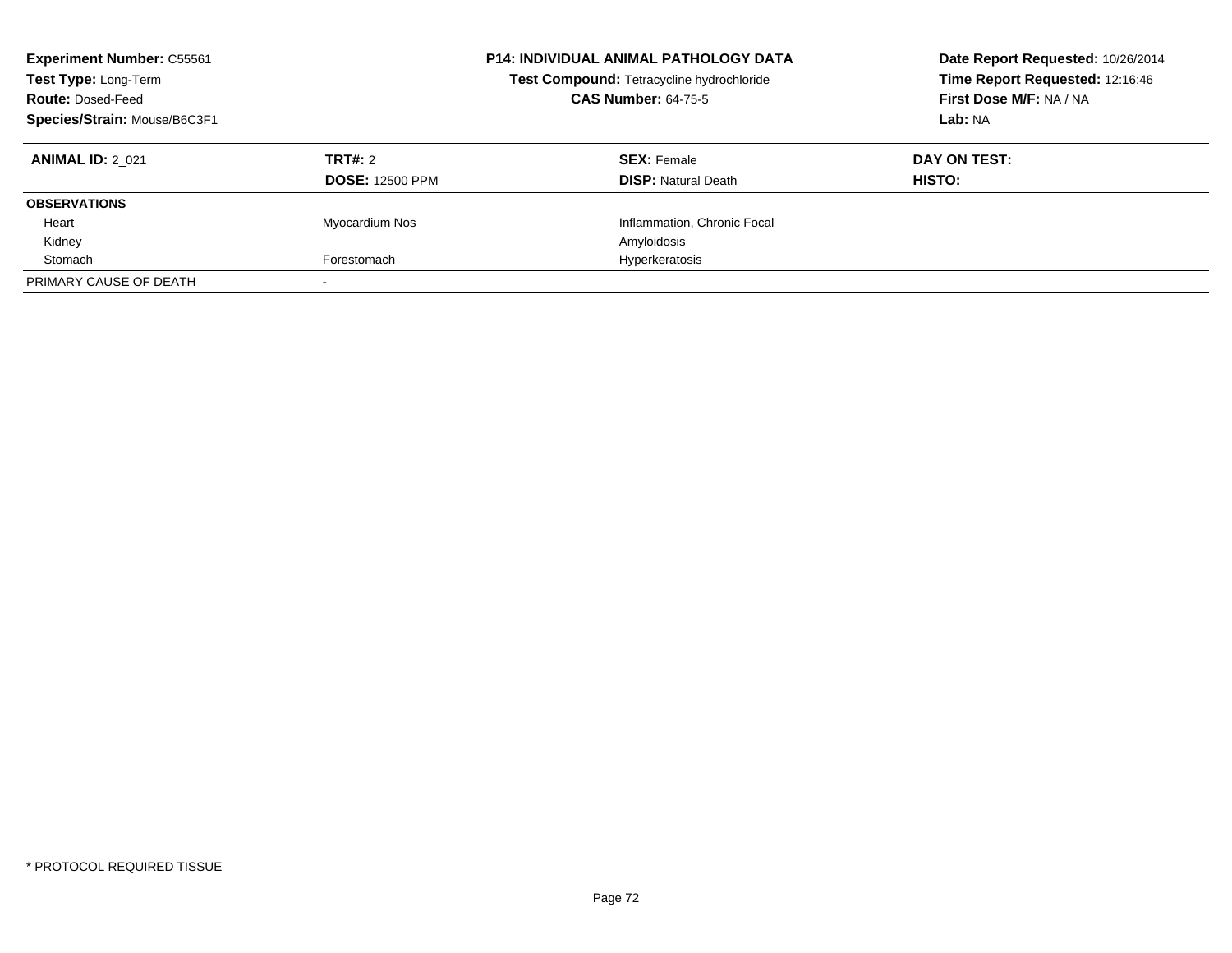| <b>Experiment Number: C55561</b><br>Test Type: Long-Term<br><b>Route: Dosed-Feed</b><br>Species/Strain: Mouse/B6C3F1 |                          | <b>P14: INDIVIDUAL ANIMAL PATHOLOGY DATA</b><br>Test Compound: Tetracycline hydrochloride<br><b>CAS Number: 64-75-5</b> | Date Report Requested: 10/26/2014<br>Time Report Requested: 12:16:46<br>First Dose M/F: NA / NA<br>Lab: NA |
|----------------------------------------------------------------------------------------------------------------------|--------------------------|-------------------------------------------------------------------------------------------------------------------------|------------------------------------------------------------------------------------------------------------|
| <b>ANIMAL ID: 2 022</b>                                                                                              | TRT#: 2                  | <b>SEX: Female</b>                                                                                                      | DAY ON TEST:                                                                                               |
|                                                                                                                      | <b>DOSE: 12500 PPM</b>   | <b>DISP:</b> Natural Death                                                                                              | HISTO:                                                                                                     |
| <b>OBSERVATIONS</b>                                                                                                  |                          |                                                                                                                         |                                                                                                            |
| Kidney                                                                                                               |                          | Amyloidosis                                                                                                             |                                                                                                            |
| Liver                                                                                                                |                          | Cytoplasmic Vacuolization                                                                                               |                                                                                                            |
| Lung                                                                                                                 |                          | Amyloidosis                                                                                                             |                                                                                                            |
|                                                                                                                      |                          | Calcification, Focal                                                                                                    |                                                                                                            |
| Lymph node                                                                                                           |                          | Amyloidosis                                                                                                             |                                                                                                            |
| Stomach                                                                                                              | <b>Glandular Stomach</b> | Calcification, Nos                                                                                                      |                                                                                                            |
| PRIMARY CAUSE OF DEATH                                                                                               |                          |                                                                                                                         |                                                                                                            |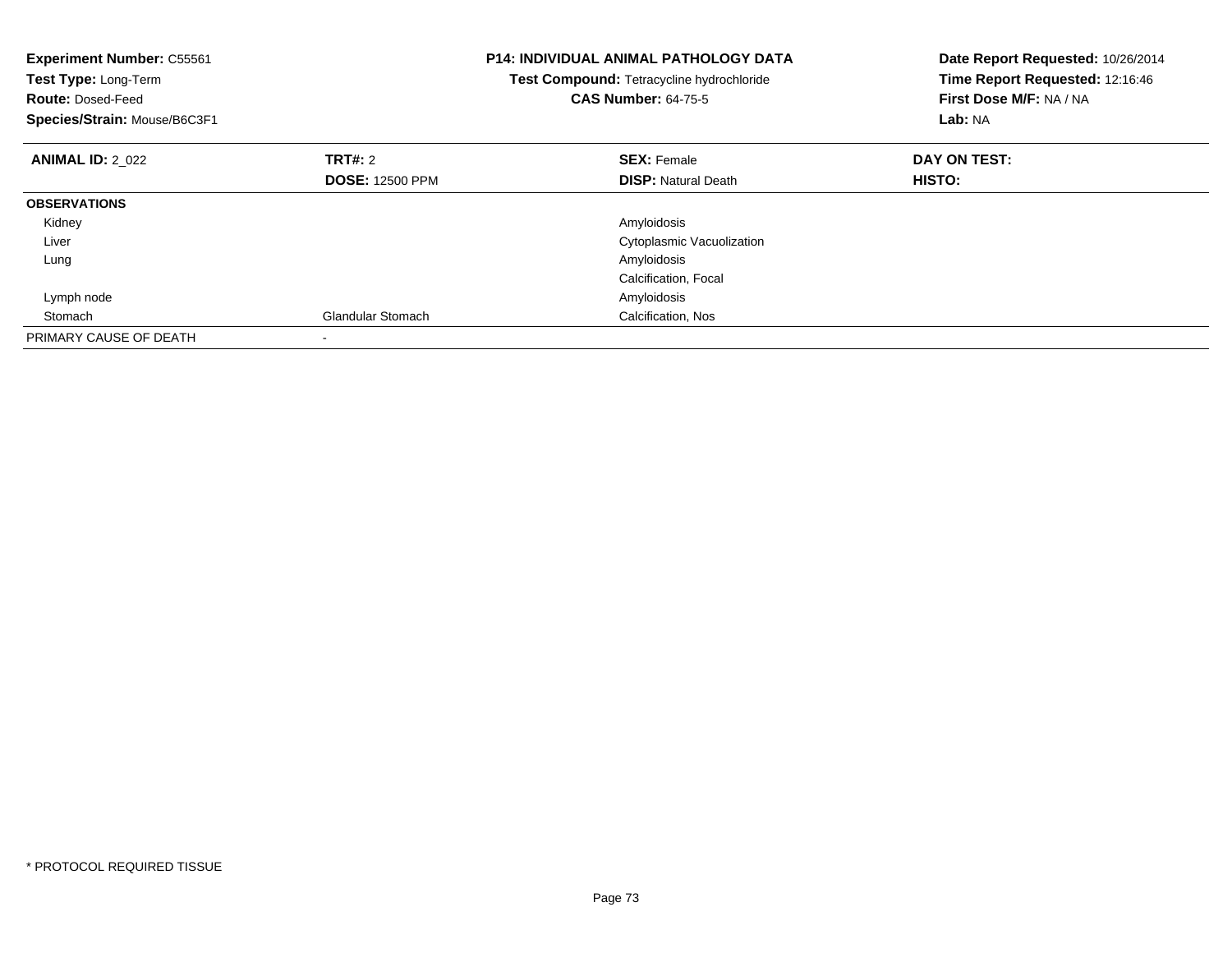| <b>Experiment Number: C55561</b><br>Test Type: Long-Term<br><b>Route: Dosed-Feed</b><br>Species/Strain: Mouse/B6C3F1 |                        | <b>P14: INDIVIDUAL ANIMAL PATHOLOGY DATA</b><br>Test Compound: Tetracycline hydrochloride<br><b>CAS Number: 64-75-5</b> | Date Report Requested: 10/26/2014<br>Time Report Requested: 12:16:46<br>First Dose M/F: NA / NA<br>Lab: NA |
|----------------------------------------------------------------------------------------------------------------------|------------------------|-------------------------------------------------------------------------------------------------------------------------|------------------------------------------------------------------------------------------------------------|
| <b>ANIMAL ID: 2 023</b>                                                                                              | TRT#: 2                | <b>SEX: Female</b>                                                                                                      | DAY ON TEST:                                                                                               |
|                                                                                                                      | <b>DOSE: 12500 PPM</b> | <b>DISP:</b> Terminal Sacrifice                                                                                         | <b>HISTO:</b>                                                                                              |
| <b>OBSERVATIONS</b>                                                                                                  |                        |                                                                                                                         |                                                                                                            |
| Pancreas                                                                                                             |                        | <b>Cystic Ducts</b>                                                                                                     |                                                                                                            |
| Spleen                                                                                                               |                        | Hyperplasia, Lymphoid                                                                                                   |                                                                                                            |
| Uterus                                                                                                               | Endometrium            | Hyperplasia, Cystic                                                                                                     |                                                                                                            |
| PRIMARY CAUSE OF DEATH                                                                                               |                        |                                                                                                                         |                                                                                                            |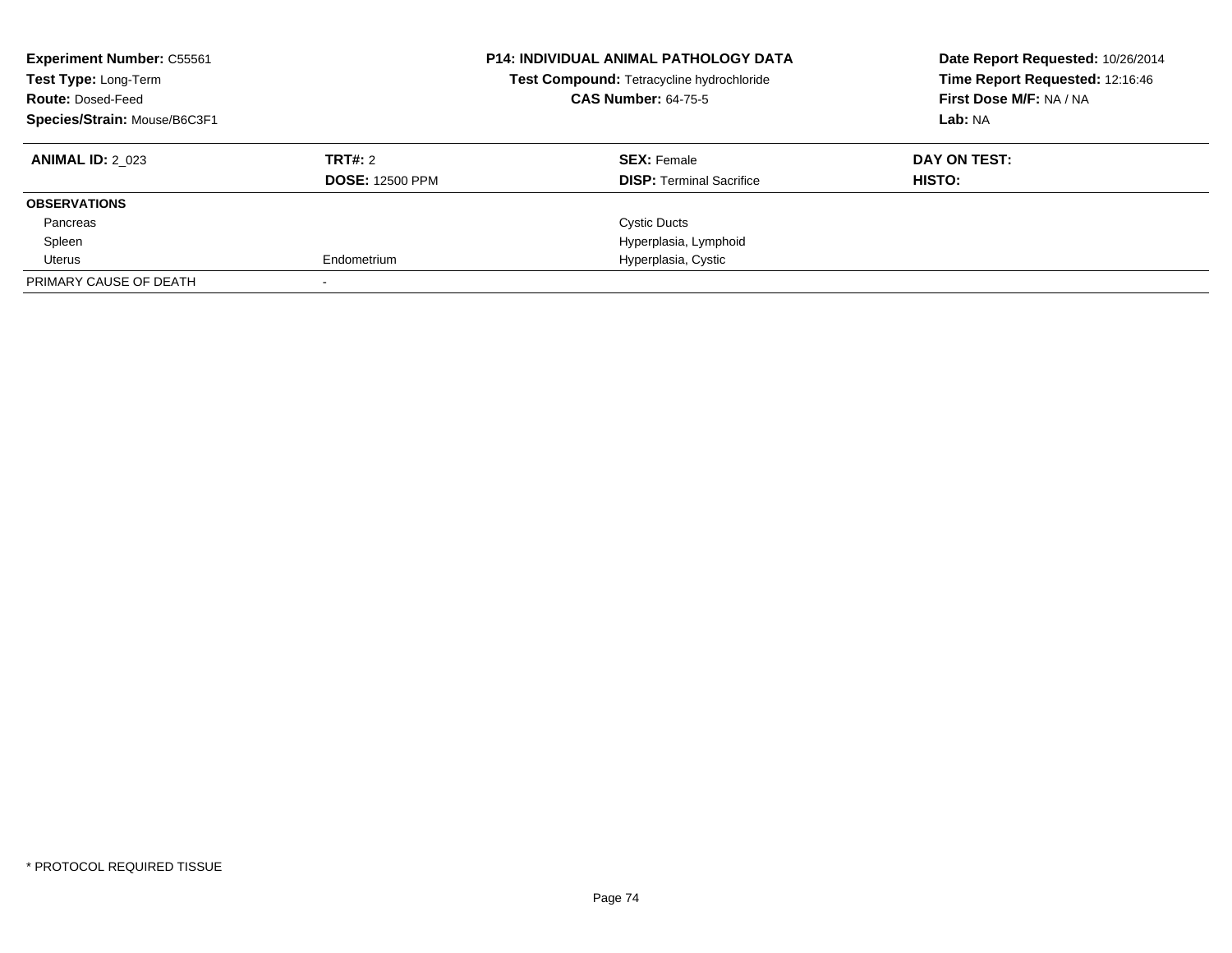| <b>Experiment Number: C55561</b><br>Test Type: Long-Term<br><b>Route: Dosed-Feed</b><br>Species/Strain: Mouse/B6C3F1 |                        | <b>P14: INDIVIDUAL ANIMAL PATHOLOGY DATA</b><br>Test Compound: Tetracycline hydrochloride<br><b>CAS Number: 64-75-5</b> | Date Report Requested: 10/26/2014<br>Time Report Requested: 12:16:46<br>First Dose M/F: NA / NA<br>Lab: NA |
|----------------------------------------------------------------------------------------------------------------------|------------------------|-------------------------------------------------------------------------------------------------------------------------|------------------------------------------------------------------------------------------------------------|
| <b>ANIMAL ID: 2 024</b>                                                                                              | TRT#: 2                | <b>SEX:</b> Female                                                                                                      | DAY ON TEST:                                                                                               |
|                                                                                                                      | <b>DOSE: 12500 PPM</b> | <b>DISP:</b> Natural Death                                                                                              | HISTO:                                                                                                     |
| <b>OBSERVATIONS</b>                                                                                                  |                        |                                                                                                                         |                                                                                                            |
| <b>Brain</b>                                                                                                         |                        | Spongiosis                                                                                                              |                                                                                                            |
| Unspecified                                                                                                          | Multiple Organs Nos    | Osteosarcoma                                                                                                            |                                                                                                            |
| Uterus                                                                                                               |                        | Dilatation, Nos                                                                                                         |                                                                                                            |
| PRIMARY CAUSE OF DEATH                                                                                               |                        |                                                                                                                         |                                                                                                            |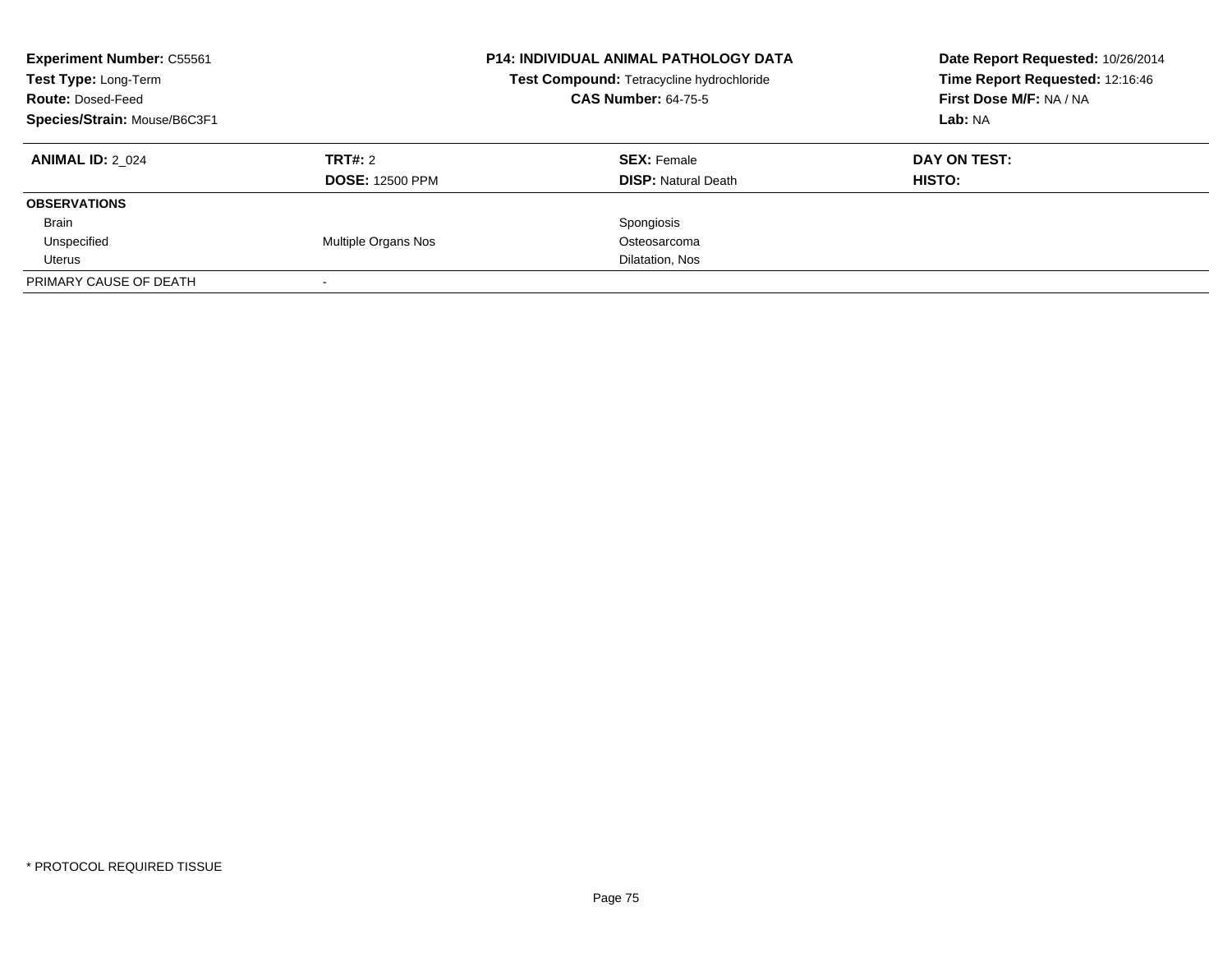| <b>Experiment Number: C55561</b><br>Test Type: Long-Term<br><b>Route: Dosed-Feed</b><br>Species/Strain: Mouse/B6C3F1 |                                   | <b>P14: INDIVIDUAL ANIMAL PATHOLOGY DATA</b><br>Test Compound: Tetracycline hydrochloride<br><b>CAS Number: 64-75-5</b> | Date Report Requested: 10/26/2014<br>Time Report Requested: 12:16:46<br>First Dose M/F: NA / NA<br>Lab: NA |
|----------------------------------------------------------------------------------------------------------------------|-----------------------------------|-------------------------------------------------------------------------------------------------------------------------|------------------------------------------------------------------------------------------------------------|
| <b>ANIMAL ID: 2 025</b>                                                                                              | TRT#: 2<br><b>DOSE: 12500 PPM</b> | <b>SEX: Female</b><br><b>DISP: Terminal Sacrifice</b>                                                                   | DAY ON TEST:<br>HISTO:                                                                                     |
| <b>OBSERVATIONS</b>                                                                                                  |                                   |                                                                                                                         |                                                                                                            |
| Uterus                                                                                                               | Endometrium                       | Hyperplasia, Cystic                                                                                                     |                                                                                                            |
| PRIMARY CAUSE OF DEATH                                                                                               |                                   |                                                                                                                         |                                                                                                            |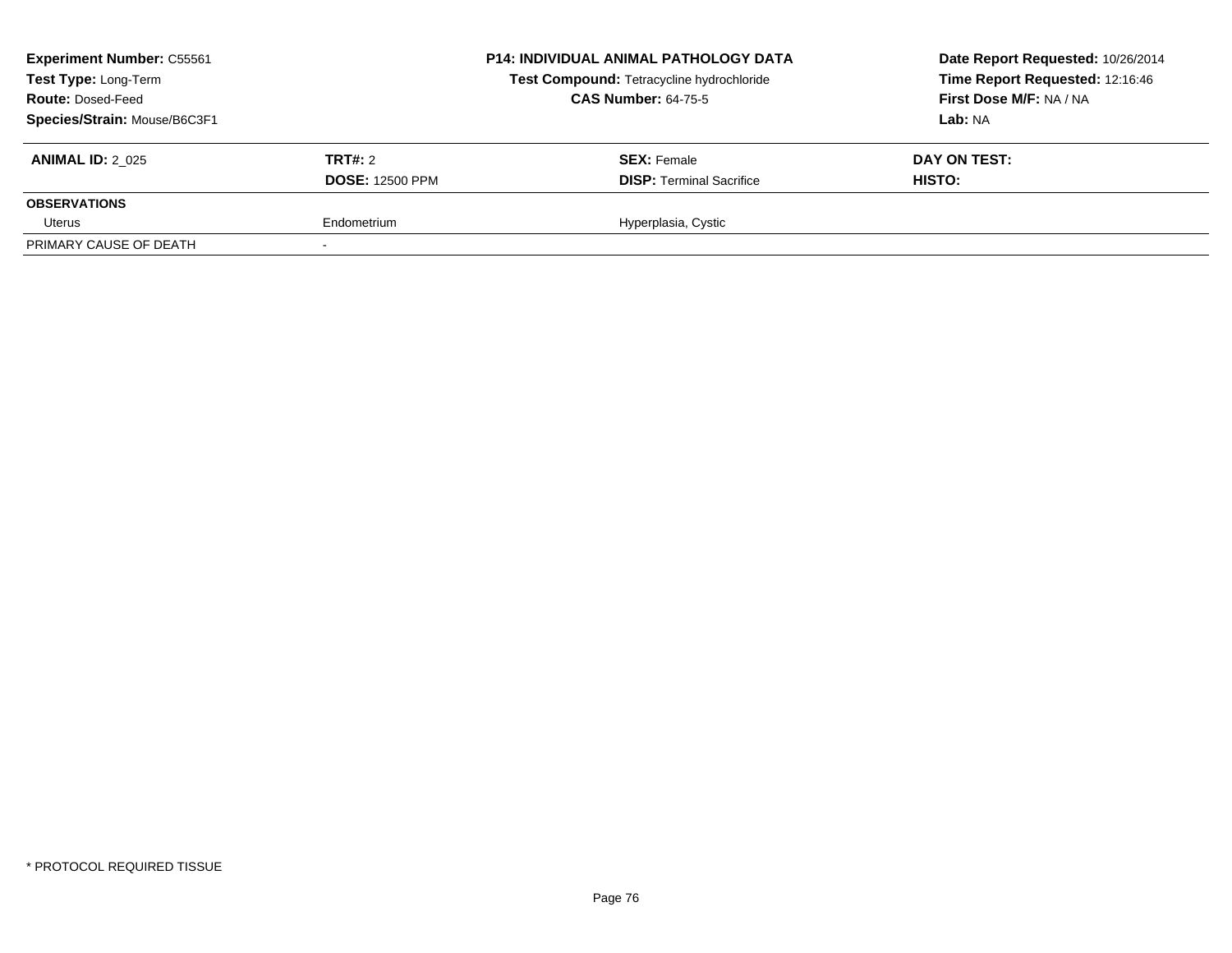| <b>Experiment Number: C55561</b><br><b>Test Type: Long-Term</b> |                        | <b>P14: INDIVIDUAL ANIMAL PATHOLOGY DATA</b><br>Test Compound: Tetracycline hydrochloride | Date Report Requested: 10/26/2014<br>Time Report Requested: 12:16:46 |
|-----------------------------------------------------------------|------------------------|-------------------------------------------------------------------------------------------|----------------------------------------------------------------------|
| <b>Route: Dosed-Feed</b>                                        |                        | <b>CAS Number: 64-75-5</b>                                                                | First Dose M/F: NA / NA                                              |
| Species/Strain: Mouse/B6C3F1                                    |                        |                                                                                           | Lab: NA                                                              |
| <b>ANIMAL ID: 2 026</b>                                         | TRT#: 2                | <b>SEX: Female</b>                                                                        | DAY ON TEST:                                                         |
|                                                                 | <b>DOSE: 12500 PPM</b> | <b>DISP:</b> Terminal Sacrifice                                                           | HISTO:                                                               |
| <b>OBSERVATIONS</b>                                             |                        |                                                                                           |                                                                      |
| Spleen                                                          |                        | Hyperplasia, Lymphoid                                                                     |                                                                      |
| Uterus                                                          | Endometrium            | Hyperplasia, Cystic                                                                       |                                                                      |
| PRIMARY CAUSE OF DEATH                                          |                        |                                                                                           |                                                                      |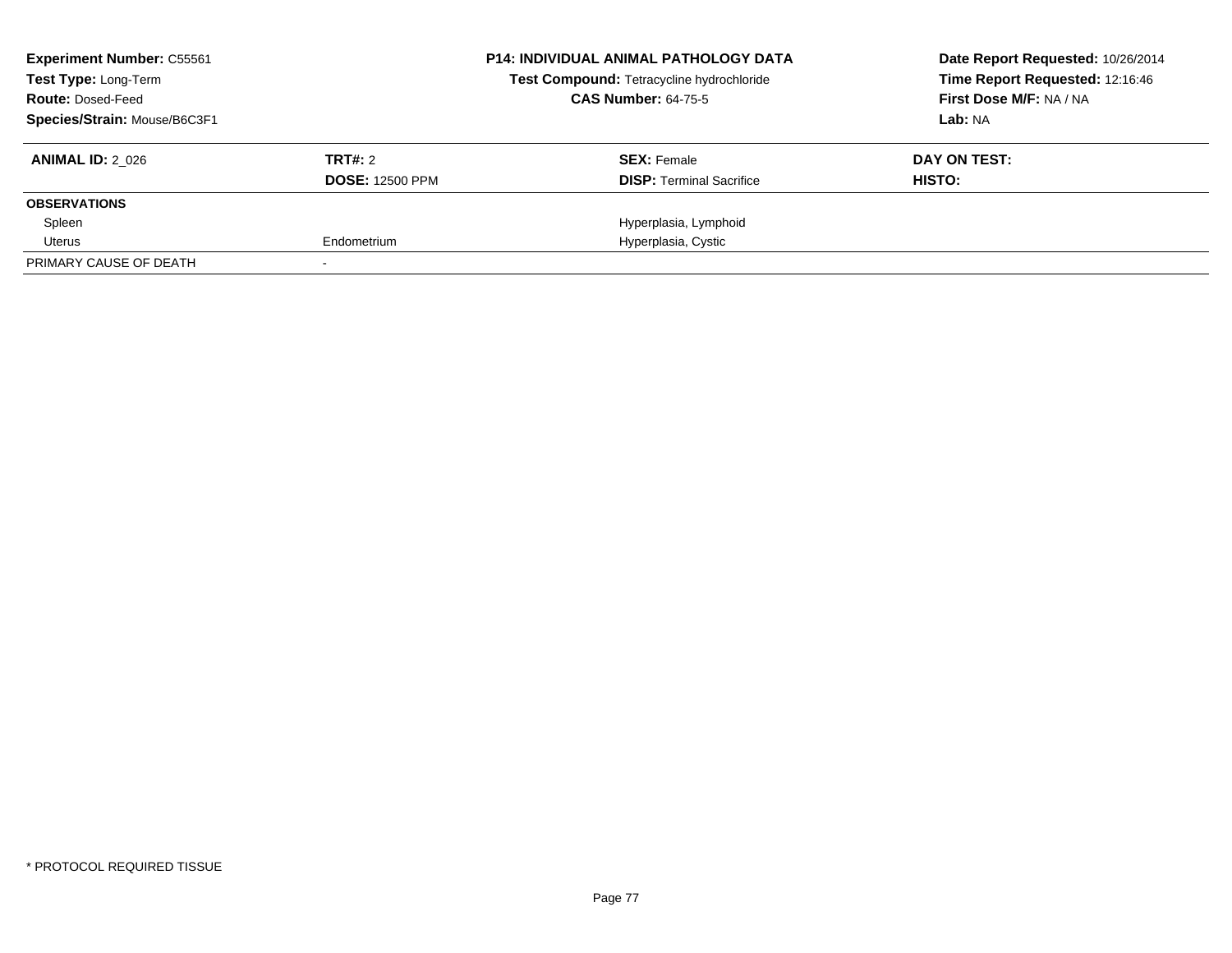| <b>Experiment Number: C55561</b><br>Test Type: Long-Term<br><b>Route: Dosed-Feed</b><br>Species/Strain: Mouse/B6C3F1 |                                          | <b>P14: INDIVIDUAL ANIMAL PATHOLOGY DATA</b><br>Test Compound: Tetracycline hydrochloride<br><b>CAS Number: 64-75-5</b> | Date Report Requested: 10/26/2014<br>Time Report Requested: 12:16:46<br>First Dose M/F: NA / NA<br>Lab: NA |
|----------------------------------------------------------------------------------------------------------------------|------------------------------------------|-------------------------------------------------------------------------------------------------------------------------|------------------------------------------------------------------------------------------------------------|
| <b>ANIMAL ID: 2 027</b>                                                                                              | <b>TRT#: 2</b><br><b>DOSE: 12500 PPM</b> | <b>SEX: Female</b><br><b>DISP:</b> Terminal Sacrifice                                                                   | DAY ON TEST:<br>HISTO:                                                                                     |
| <b>OBSERVATIONS</b>                                                                                                  |                                          |                                                                                                                         |                                                                                                            |
| Liver                                                                                                                |                                          | Hemangiosarcoma                                                                                                         |                                                                                                            |
| Pituitary gland                                                                                                      | <b>Anterior Pituitary</b>                | Hyperplasia, Focal                                                                                                      |                                                                                                            |
| Spleen                                                                                                               |                                          | Hematopoiesis                                                                                                           |                                                                                                            |
|                                                                                                                      |                                          | Hyperplasia, Lymphoid                                                                                                   |                                                                                                            |
| PRIMARY CAUSE OF DEATH                                                                                               |                                          |                                                                                                                         |                                                                                                            |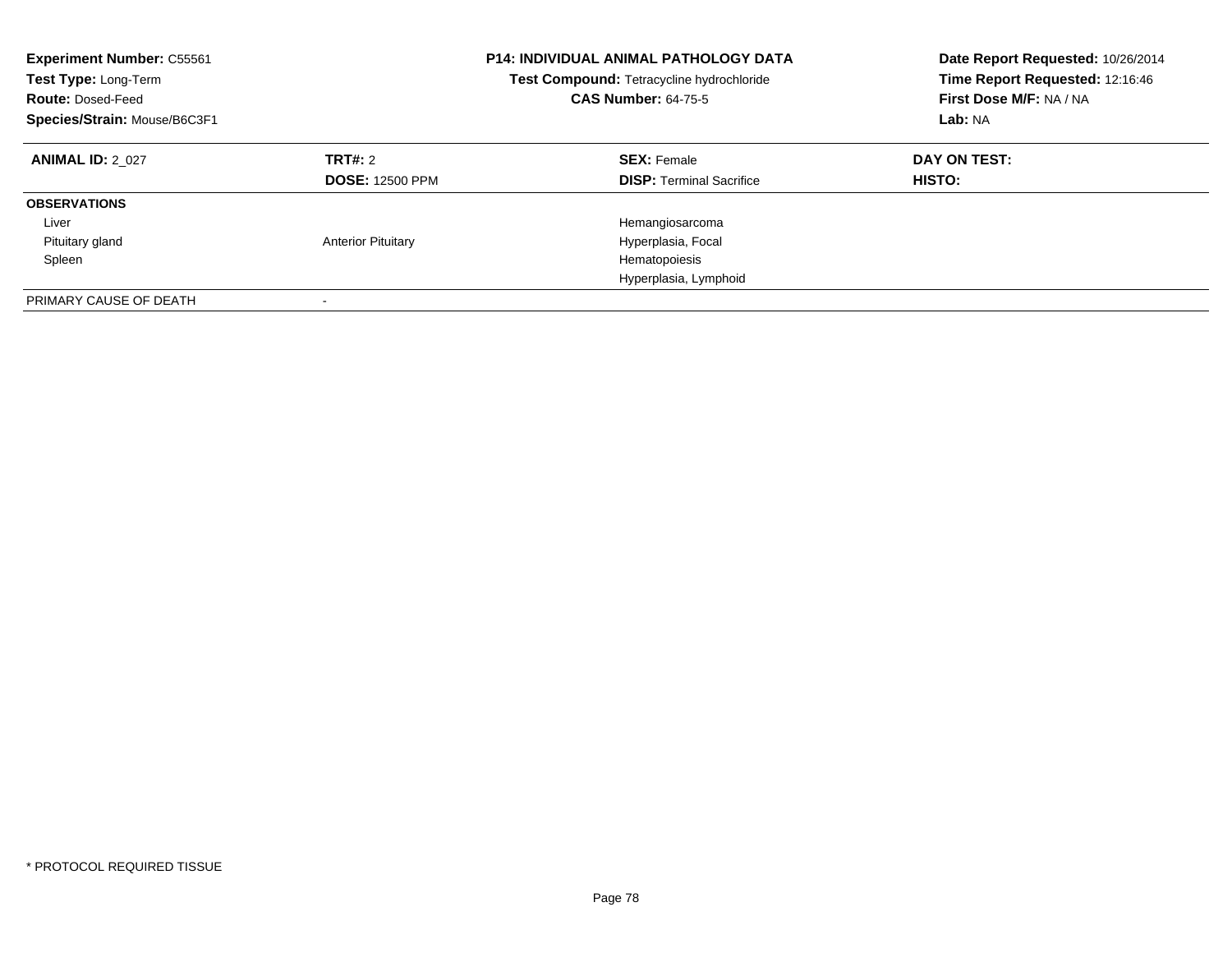| <b>Experiment Number: C55561</b><br>Test Type: Long-Term<br><b>Route: Dosed-Feed</b><br>Species/Strain: Mouse/B6C3F1 |                                   | <b>P14: INDIVIDUAL ANIMAL PATHOLOGY DATA</b><br>Test Compound: Tetracycline hydrochloride<br><b>CAS Number: 64-75-5</b> | Date Report Requested: 10/26/2014<br>Time Report Requested: 12:16:46<br>First Dose M/F: NA / NA<br>Lab: NA |
|----------------------------------------------------------------------------------------------------------------------|-----------------------------------|-------------------------------------------------------------------------------------------------------------------------|------------------------------------------------------------------------------------------------------------|
| <b>ANIMAL ID: 2 028</b>                                                                                              | TRT#: 2<br><b>DOSE: 12500 PPM</b> | <b>SEX: Female</b><br><b>DISP: Natural Death</b>                                                                        | DAY ON TEST:<br>HISTO:                                                                                     |
| <b>OBSERVATIONS</b>                                                                                                  |                                   |                                                                                                                         |                                                                                                            |
| Ovary                                                                                                                |                                   | Choriocarcinoma                                                                                                         |                                                                                                            |
| Salivary gland                                                                                                       |                                   | Hyperplasia, Lymphoid                                                                                                   |                                                                                                            |
| PRIMARY CAUSE OF DEATH                                                                                               |                                   |                                                                                                                         |                                                                                                            |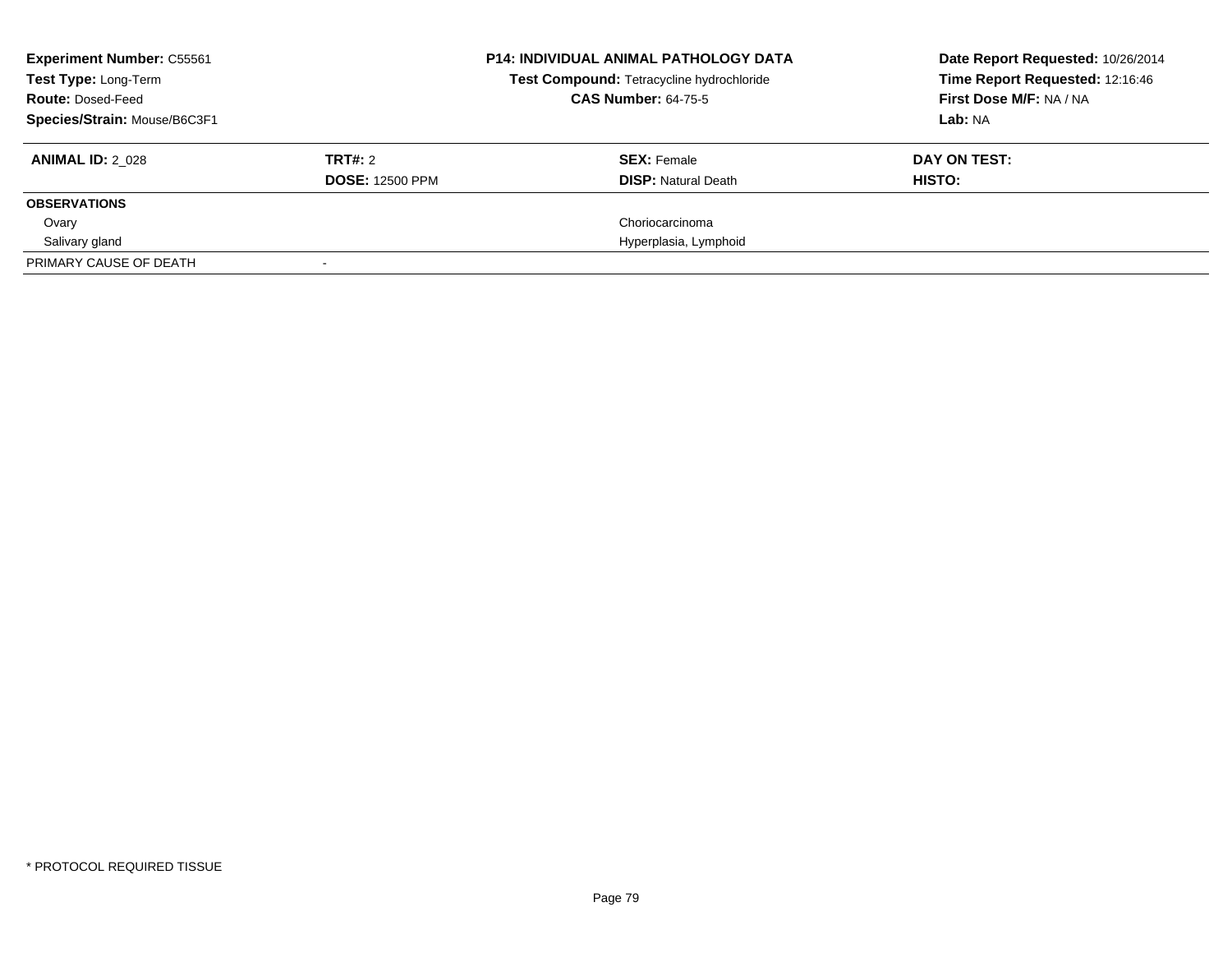| <b>Experiment Number: C55561</b><br><b>Test Type: Long-Term</b> |                        | <b>P14: INDIVIDUAL ANIMAL PATHOLOGY DATA</b><br>Test Compound: Tetracycline hydrochloride | Date Report Requested: 10/26/2014<br>Time Report Requested: 12:16:46 |
|-----------------------------------------------------------------|------------------------|-------------------------------------------------------------------------------------------|----------------------------------------------------------------------|
| <b>Route: Dosed-Feed</b>                                        |                        | <b>CAS Number: 64-75-5</b>                                                                | First Dose M/F: NA / NA                                              |
| Species/Strain: Mouse/B6C3F1                                    |                        |                                                                                           | Lab: NA                                                              |
| <b>ANIMAL ID: 2 029</b>                                         | TRT#: 2                | <b>SEX: Female</b>                                                                        | DAY ON TEST:                                                         |
|                                                                 | <b>DOSE: 12500 PPM</b> | <b>DISP:</b> Terminal Sacrifice                                                           | HISTO:                                                               |
| <b>OBSERVATIONS</b>                                             |                        |                                                                                           |                                                                      |
| Lung                                                            |                        | Hyperplasia, Lymphoid                                                                     |                                                                      |
| Uterus                                                          | Endometrium            | Hyperplasia, Cystic                                                                       |                                                                      |
| PRIMARY CAUSE OF DEATH                                          |                        |                                                                                           |                                                                      |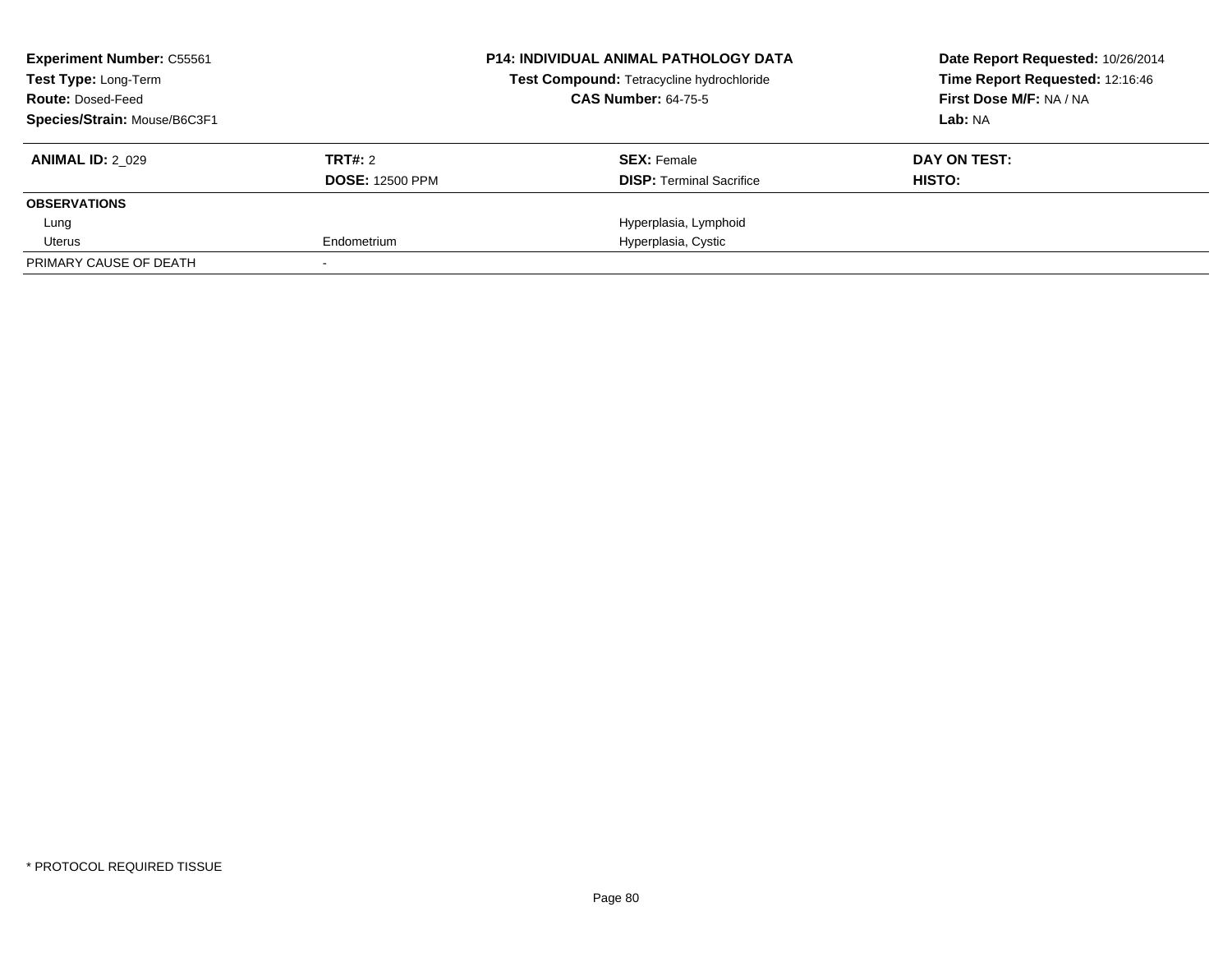| <b>Experiment Number: C55561</b><br>Test Type: Long-Term<br><b>Route: Dosed-Feed</b><br>Species/Strain: Mouse/B6C3F1 |                        | <b>P14: INDIVIDUAL ANIMAL PATHOLOGY DATA</b><br>Test Compound: Tetracycline hydrochloride<br><b>CAS Number: 64-75-5</b> | Date Report Requested: 10/26/2014<br>Time Report Requested: 12:16:46<br>First Dose M/F: NA / NA<br>Lab: NA |
|----------------------------------------------------------------------------------------------------------------------|------------------------|-------------------------------------------------------------------------------------------------------------------------|------------------------------------------------------------------------------------------------------------|
| <b>ANIMAL ID: 2 030</b>                                                                                              | TRT#: 2                | <b>SEX: Female</b>                                                                                                      | DAY ON TEST:                                                                                               |
|                                                                                                                      | <b>DOSE: 12500 PPM</b> | <b>DISP: Terminal Sacrifice</b>                                                                                         | <b>HISTO:</b>                                                                                              |
| <b>OBSERVATIONS</b>                                                                                                  |                        |                                                                                                                         |                                                                                                            |
| Ovary                                                                                                                |                        | Cyst, Nos                                                                                                               |                                                                                                            |
| Unspecified                                                                                                          | Multiple Organs Nos    | Lymphoma, Undifferentiated-Malignant Type                                                                               |                                                                                                            |
| Uterus                                                                                                               | Endometrium            | Hyperplasia, Cystic                                                                                                     |                                                                                                            |
| PRIMARY CAUSE OF DEATH                                                                                               |                        |                                                                                                                         |                                                                                                            |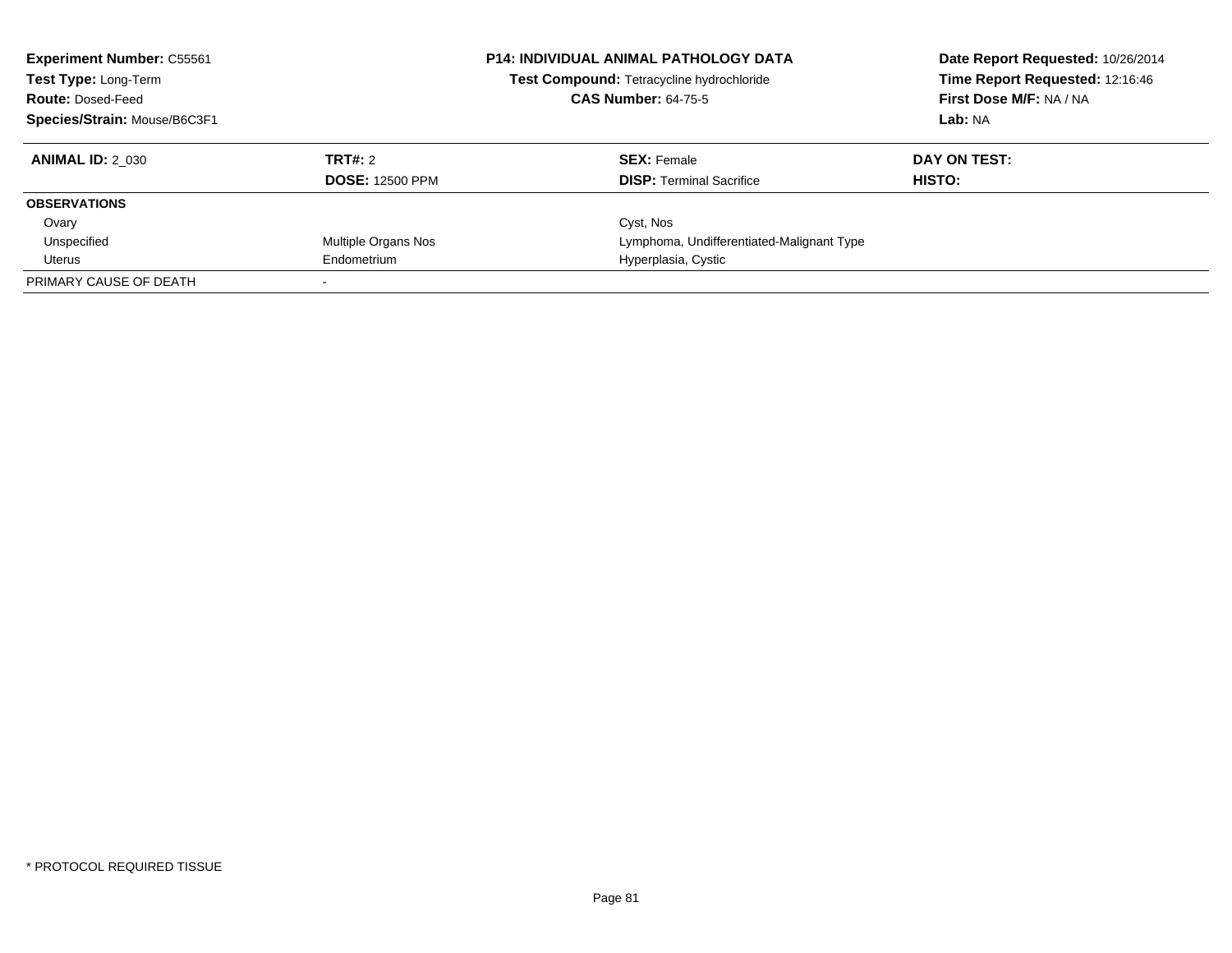| <b>Experiment Number: C55561</b><br>Test Type: Long-Term<br><b>Route: Dosed-Feed</b><br>Species/Strain: Mouse/B6C3F1 |                        | <b>P14: INDIVIDUAL ANIMAL PATHOLOGY DATA</b><br>Test Compound: Tetracycline hydrochloride<br><b>CAS Number: 64-75-5</b> | Date Report Requested: 10/26/2014<br>Time Report Requested: 12:16:46<br>First Dose M/F: NA / NA<br>Lab: NA |
|----------------------------------------------------------------------------------------------------------------------|------------------------|-------------------------------------------------------------------------------------------------------------------------|------------------------------------------------------------------------------------------------------------|
| <b>ANIMAL ID: 2 031</b>                                                                                              | TRT#: 2                | <b>SEX: Female</b>                                                                                                      | DAY ON TEST:                                                                                               |
|                                                                                                                      | <b>DOSE: 12500 PPM</b> | <b>DISP: Natural Death</b>                                                                                              | <b>HISTO:</b>                                                                                              |
| <b>OBSERVATIONS</b>                                                                                                  |                        |                                                                                                                         |                                                                                                            |
| Adrenal gland                                                                                                        | Capsule                | Hyperplasia, Stromal                                                                                                    |                                                                                                            |
| <b>Brain</b>                                                                                                         |                        | Calcification, Focal                                                                                                    |                                                                                                            |
| Ovary                                                                                                                |                        | Cyst, Hemorrhagic                                                                                                       |                                                                                                            |
|                                                                                                                      |                        | Inflammation, Necrotizing                                                                                               |                                                                                                            |
| Thymus                                                                                                               |                        | Necrosis, Nos                                                                                                           |                                                                                                            |
| Uterus                                                                                                               | Endometrium            | Hyperplasia, Cystic                                                                                                     |                                                                                                            |
| PRIMARY CAUSE OF DEATH                                                                                               |                        |                                                                                                                         |                                                                                                            |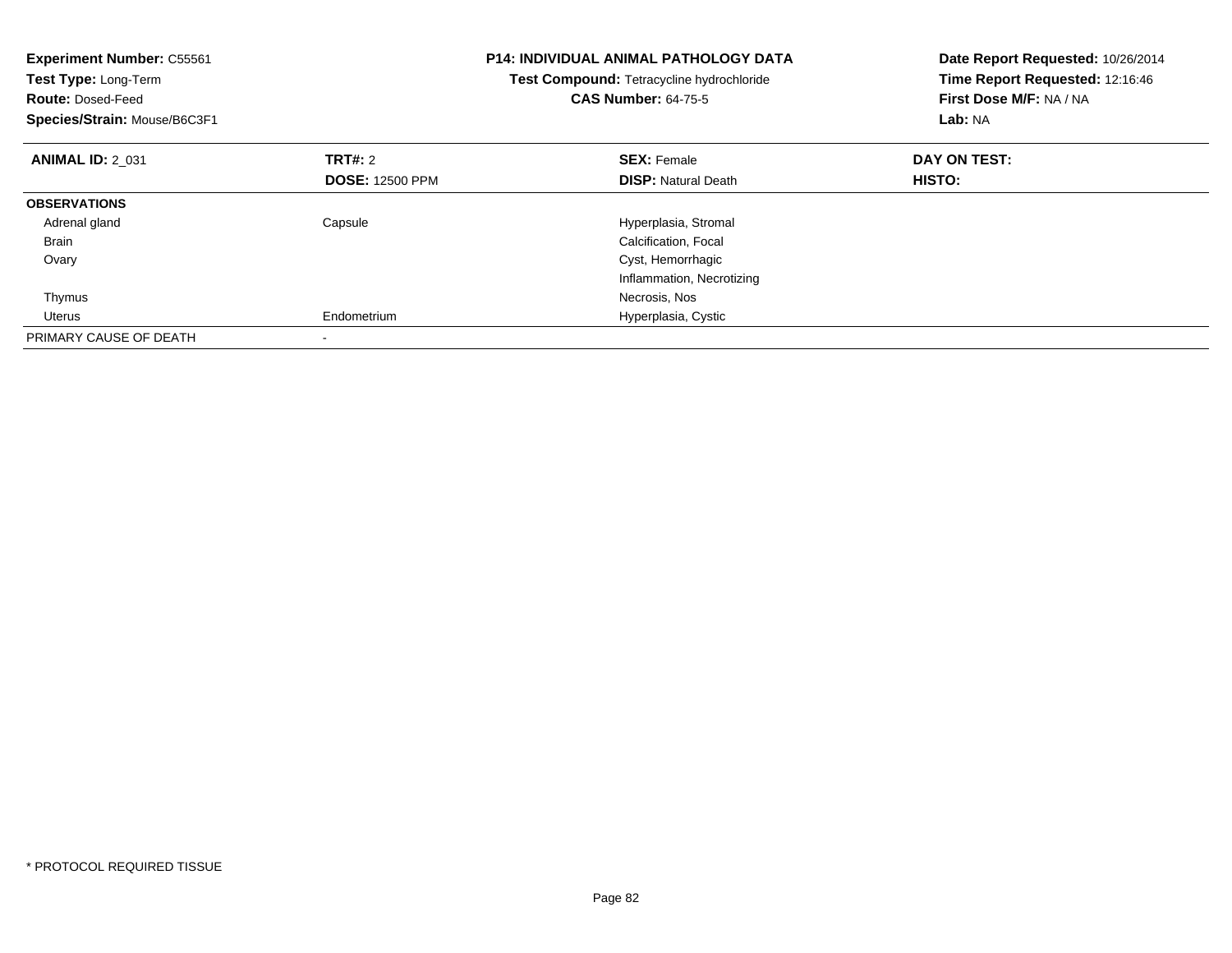| <b>Experiment Number: C55561</b><br>Test Type: Long-Term<br><b>Route: Dosed-Feed</b><br>Species/Strain: Mouse/B6C3F1 |                                   | <b>P14: INDIVIDUAL ANIMAL PATHOLOGY DATA</b><br>Test Compound: Tetracycline hydrochloride<br><b>CAS Number: 64-75-5</b> | Date Report Requested: 10/26/2014<br>Time Report Requested: 12:16:46<br>First Dose M/F: NA / NA<br>Lab: NA |
|----------------------------------------------------------------------------------------------------------------------|-----------------------------------|-------------------------------------------------------------------------------------------------------------------------|------------------------------------------------------------------------------------------------------------|
| <b>ANIMAL ID: 2 032</b>                                                                                              | TRT#: 2<br><b>DOSE: 12500 PPM</b> | <b>SEX: Female</b><br><b>DISP:</b> Terminal Sacrifice                                                                   | DAY ON TEST:<br><b>HISTO:</b>                                                                              |
| <b>OBSERVATIONS</b>                                                                                                  |                                   |                                                                                                                         |                                                                                                            |
| Pituitary gland                                                                                                      | <b>Anterior Pituitary</b>         | Cyst, Nos                                                                                                               |                                                                                                            |
| Spleen                                                                                                               |                                   | Hyperplasia, Lymphoid                                                                                                   |                                                                                                            |
| Uterus                                                                                                               | Endometrium                       | Hyperplasia, Cystic                                                                                                     |                                                                                                            |
| PRIMARY CAUSE OF DEATH                                                                                               |                                   |                                                                                                                         |                                                                                                            |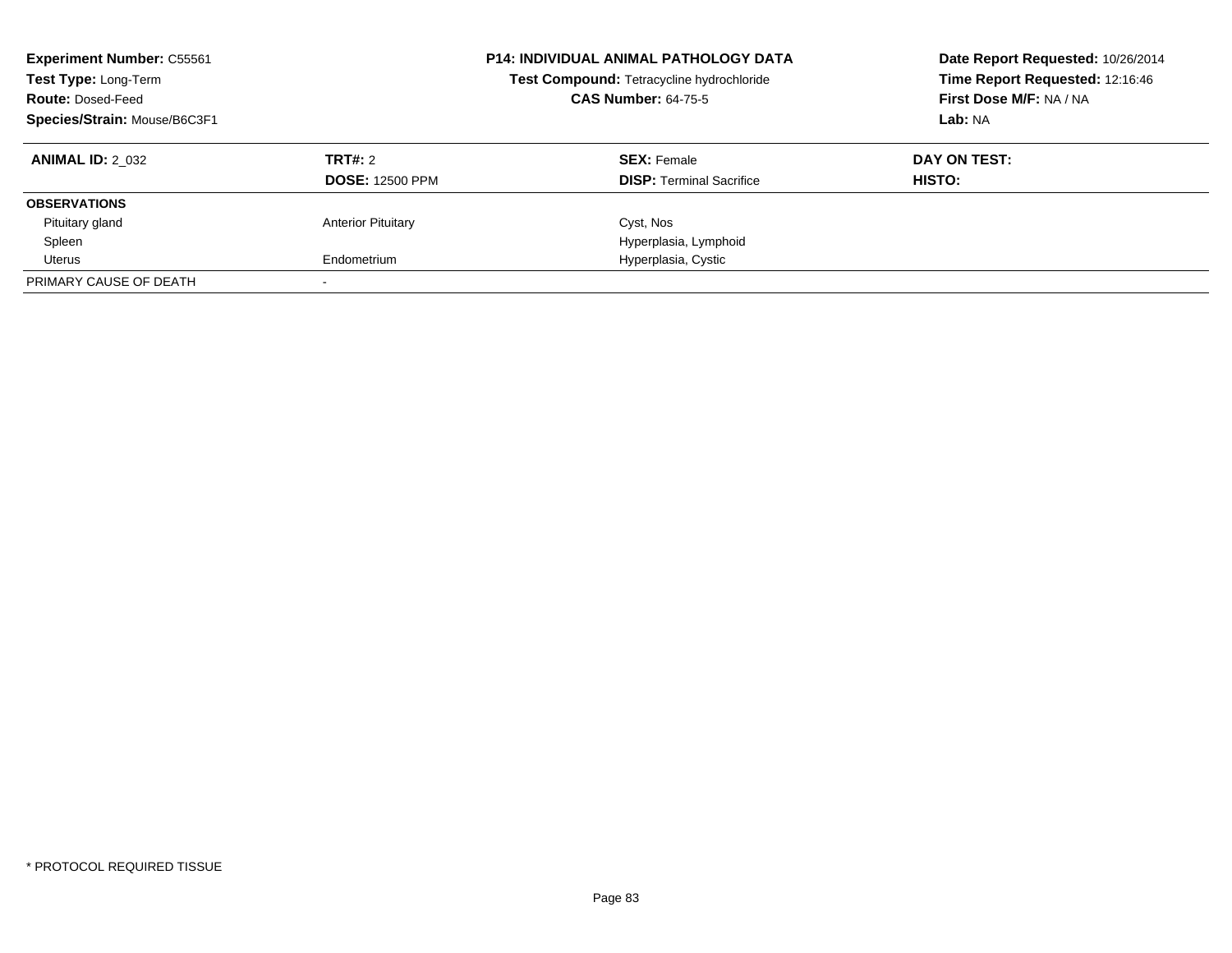| <b>Experiment Number: C55561</b><br>Test Type: Long-Term<br><b>Route: Dosed-Feed</b><br>Species/Strain: Mouse/B6C3F1 |                        | <b>P14: INDIVIDUAL ANIMAL PATHOLOGY DATA</b><br>Test Compound: Tetracycline hydrochloride<br><b>CAS Number: 64-75-5</b> | Date Report Requested: 10/26/2014<br>Time Report Requested: 12:16:46<br>First Dose M/F: NA / NA<br>Lab: NA |
|----------------------------------------------------------------------------------------------------------------------|------------------------|-------------------------------------------------------------------------------------------------------------------------|------------------------------------------------------------------------------------------------------------|
| <b>ANIMAL ID: 2 033</b>                                                                                              | TRT#: 2                | <b>SEX: Female</b>                                                                                                      | DAY ON TEST:                                                                                               |
|                                                                                                                      | <b>DOSE: 12500 PPM</b> | <b>DISP:</b> Terminal Sacrifice                                                                                         | <b>HISTO:</b>                                                                                              |
| <b>OBSERVATIONS</b>                                                                                                  |                        |                                                                                                                         |                                                                                                            |
| Lung                                                                                                                 |                        | Hyperplasia, Lymphoid                                                                                                   |                                                                                                            |
| Spleen                                                                                                               |                        | Hyperplasia, Lymphoid                                                                                                   |                                                                                                            |
| Uterus                                                                                                               | Endometrium            | Hyperplasia, Cystic                                                                                                     |                                                                                                            |
| PRIMARY CAUSE OF DEATH                                                                                               |                        |                                                                                                                         |                                                                                                            |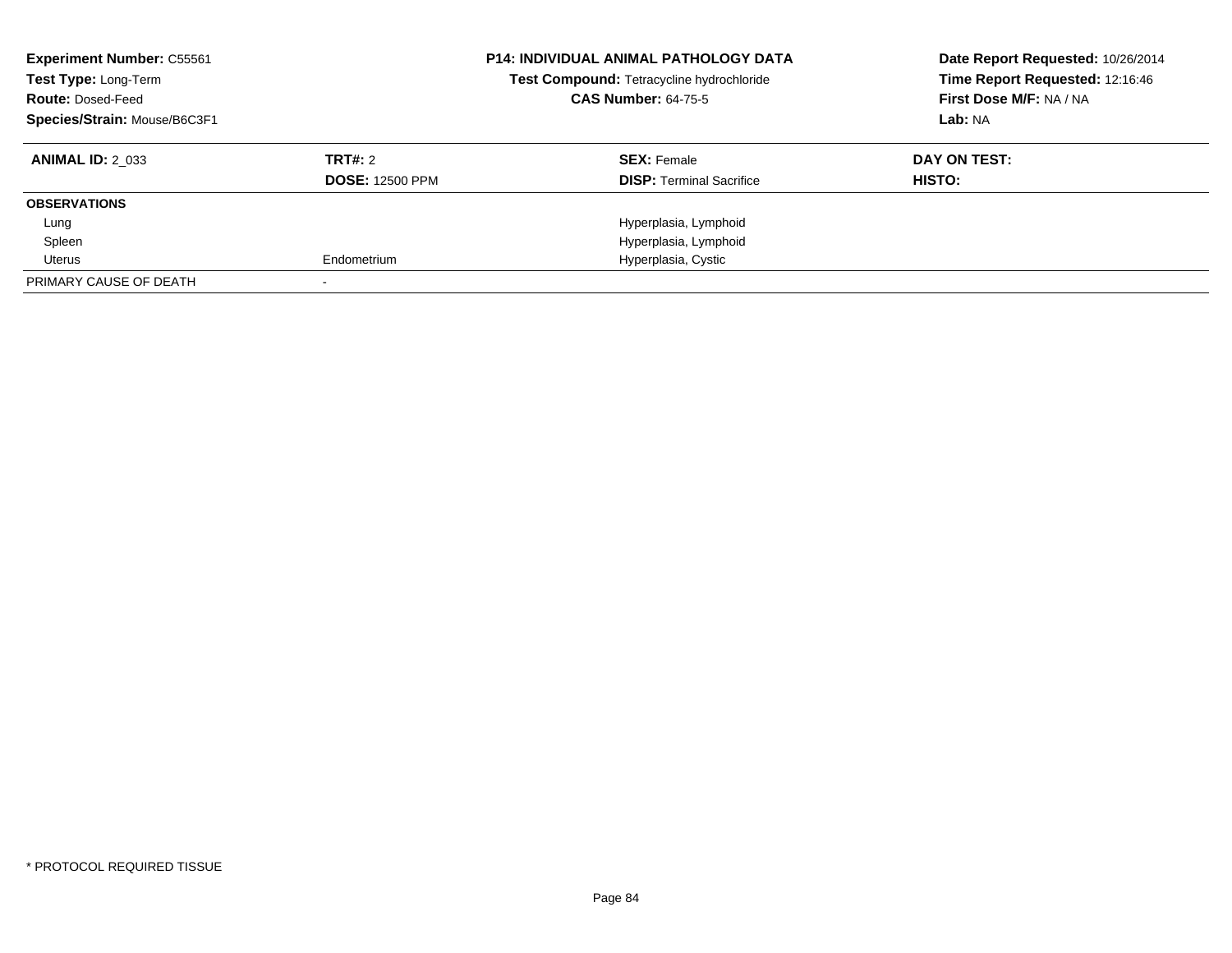| <b>Experiment Number: C55561</b><br>Test Type: Long-Term<br><b>Route: Dosed-Feed</b><br>Species/Strain: Mouse/B6C3F1 |                                   | <b>P14: INDIVIDUAL ANIMAL PATHOLOGY DATA</b><br>Test Compound: Tetracycline hydrochloride<br><b>CAS Number: 64-75-5</b> | Date Report Requested: 10/26/2014<br>Time Report Requested: 12:16:46<br>First Dose M/F: NA / NA<br>Lab: NA |
|----------------------------------------------------------------------------------------------------------------------|-----------------------------------|-------------------------------------------------------------------------------------------------------------------------|------------------------------------------------------------------------------------------------------------|
| <b>ANIMAL ID: 2 034</b>                                                                                              | TRT#: 2<br><b>DOSE: 12500 PPM</b> | <b>SEX: Female</b><br><b>DISP:</b> Terminal Sacrifice                                                                   | DAY ON TEST:<br><b>HISTO:</b>                                                                              |
| <b>OBSERVATIONS</b>                                                                                                  |                                   |                                                                                                                         |                                                                                                            |
| Ovary                                                                                                                |                                   | Cyst, Nos                                                                                                               |                                                                                                            |
| Pituitary gland                                                                                                      | <b>Anterior Pituitary</b>         | Hyperplasia, Focal                                                                                                      |                                                                                                            |
| Uterus                                                                                                               |                                   | Leiomyosarcoma                                                                                                          |                                                                                                            |
| PRIMARY CAUSE OF DEATH                                                                                               |                                   |                                                                                                                         |                                                                                                            |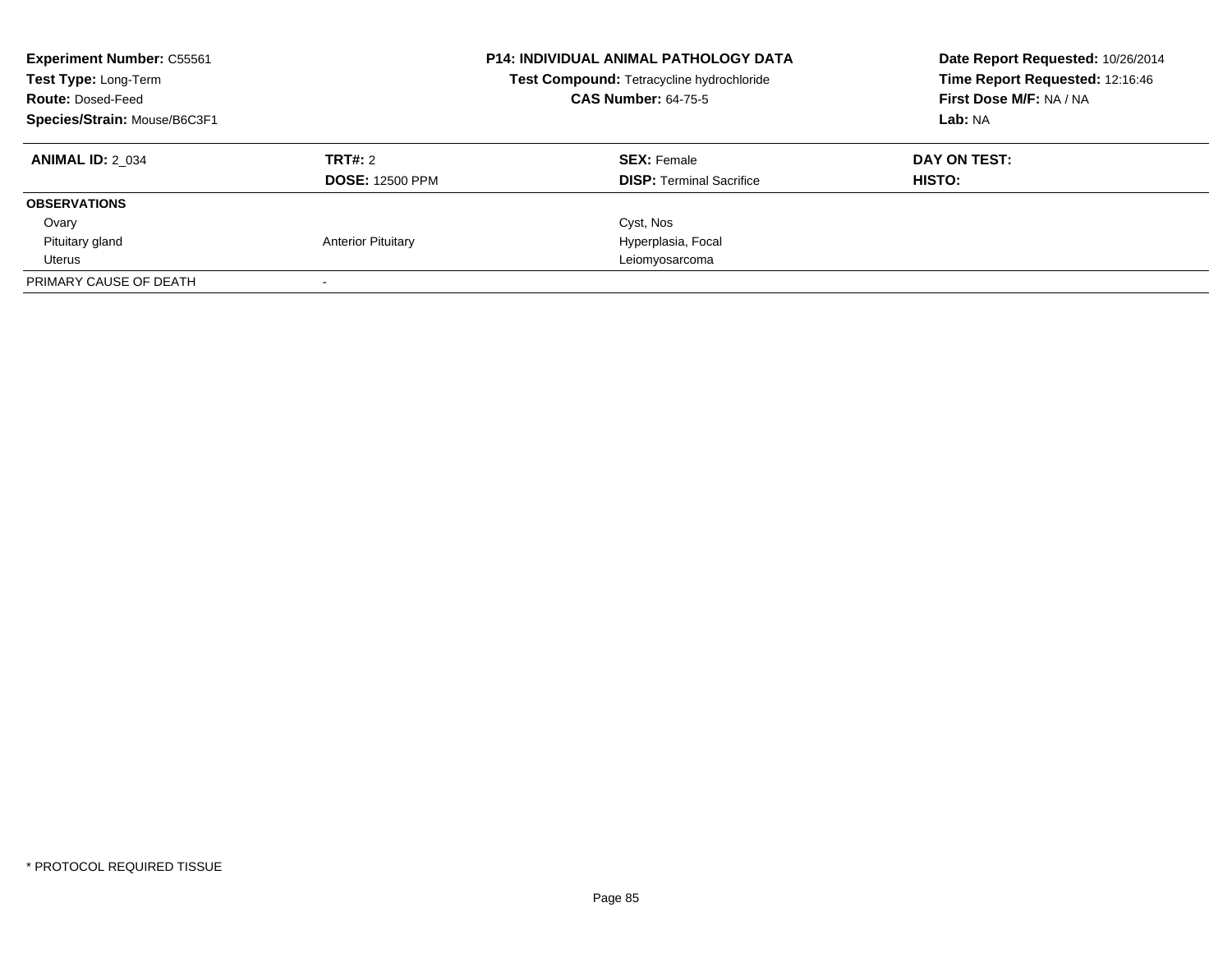| <b>Experiment Number: C55561</b><br>Test Type: Long-Term<br><b>Route: Dosed-Feed</b><br>Species/Strain: Mouse/B6C3F1 |                           | <b>P14: INDIVIDUAL ANIMAL PATHOLOGY DATA</b><br>Test Compound: Tetracycline hydrochloride<br><b>CAS Number: 64-75-5</b> | Date Report Requested: 10/26/2014<br>Time Report Requested: 12:16:46<br>First Dose M/F: NA / NA<br>Lab: NA |
|----------------------------------------------------------------------------------------------------------------------|---------------------------|-------------------------------------------------------------------------------------------------------------------------|------------------------------------------------------------------------------------------------------------|
| <b>ANIMAL ID: 2 035</b>                                                                                              | TRT#: 2                   | <b>SEX: Female</b>                                                                                                      | DAY ON TEST:                                                                                               |
|                                                                                                                      | <b>DOSE: 12500 PPM</b>    | <b>DISP:</b> Terminal Sacrifice                                                                                         | <b>HISTO:</b>                                                                                              |
| <b>OBSERVATIONS</b>                                                                                                  |                           |                                                                                                                         |                                                                                                            |
| Clitoral gland                                                                                                       |                           | <b>Cystic Ducts</b>                                                                                                     |                                                                                                            |
| Liver                                                                                                                |                           | Hyperplasia, Lymphoid                                                                                                   |                                                                                                            |
| Lung                                                                                                                 |                           | Hyperplasia, Lymphoid                                                                                                   |                                                                                                            |
| Pituitary gland                                                                                                      | <b>Anterior Pituitary</b> | Hyperplasia, Focal                                                                                                      |                                                                                                            |
| Spleen                                                                                                               |                           | Hyperplasia, Lymphoid                                                                                                   |                                                                                                            |
| Uterus                                                                                                               | Endometrium               | Hyperplasia, Cystic                                                                                                     |                                                                                                            |
| PRIMARY CAUSE OF DEATH                                                                                               |                           |                                                                                                                         |                                                                                                            |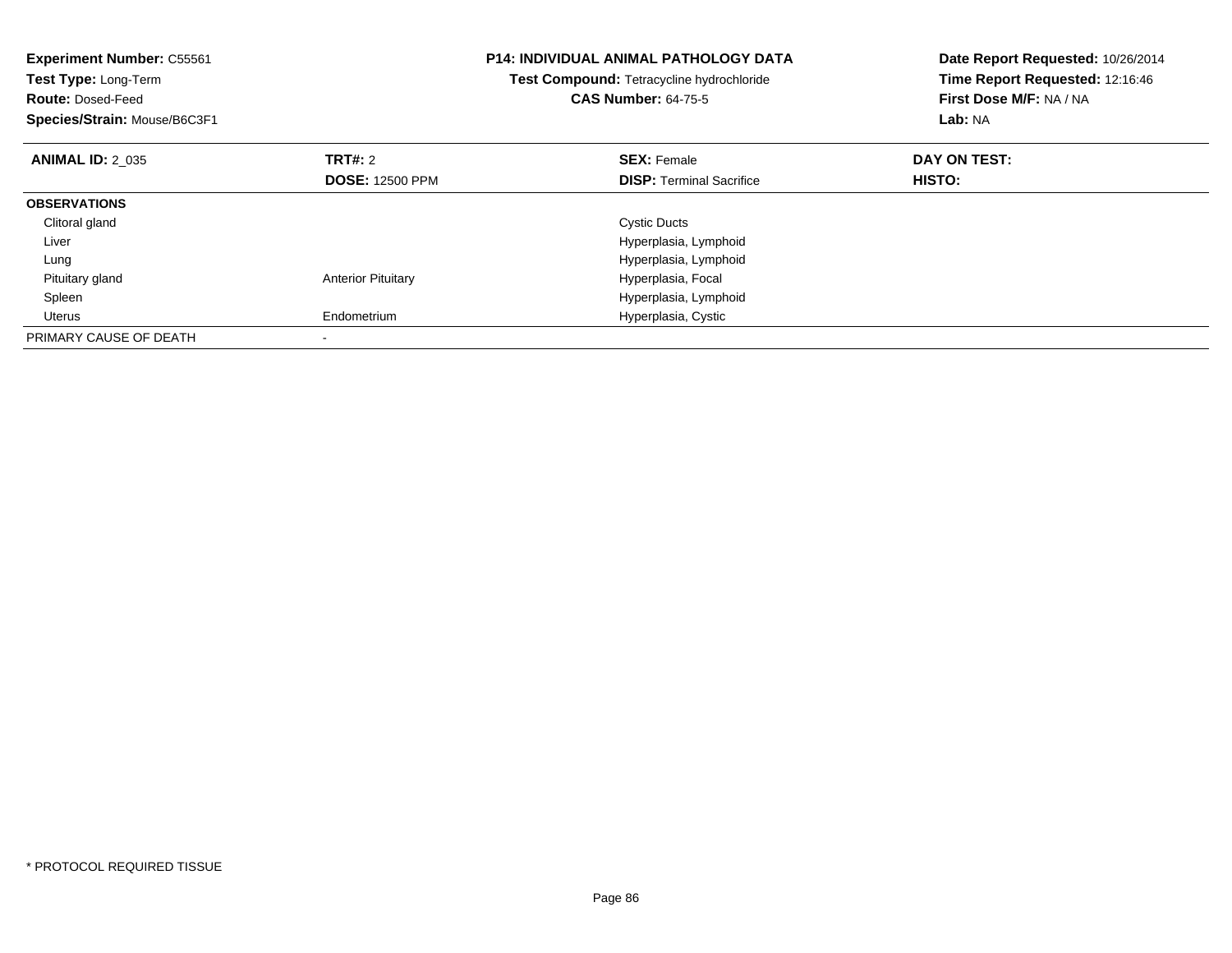| <b>Experiment Number: C55561</b><br><b>Test Type: Long-Term</b> |                        | <b>P14: INDIVIDUAL ANIMAL PATHOLOGY DATA</b><br>Test Compound: Tetracycline hydrochloride | Date Report Requested: 10/26/2014<br>Time Report Requested: 12:16:46 |
|-----------------------------------------------------------------|------------------------|-------------------------------------------------------------------------------------------|----------------------------------------------------------------------|
| <b>Route: Dosed-Feed</b>                                        |                        | <b>CAS Number: 64-75-5</b>                                                                | First Dose M/F: NA / NA                                              |
| Species/Strain: Mouse/B6C3F1                                    |                        |                                                                                           | Lab: NA                                                              |
| <b>ANIMAL ID: 2 037</b>                                         | TRT#: 2                | <b>SEX: Female</b>                                                                        | DAY ON TEST:                                                         |
|                                                                 | <b>DOSE: 12500 PPM</b> | <b>DISP:</b> Terminal Sacrifice                                                           | HISTO:                                                               |
| <b>OBSERVATIONS</b>                                             |                        |                                                                                           |                                                                      |
| Spleen                                                          |                        | Hyperplasia, Lymphoid                                                                     |                                                                      |
| Uterus                                                          | Endometrium            | Hyperplasia, Cystic                                                                       |                                                                      |
| PRIMARY CAUSE OF DEATH                                          |                        |                                                                                           |                                                                      |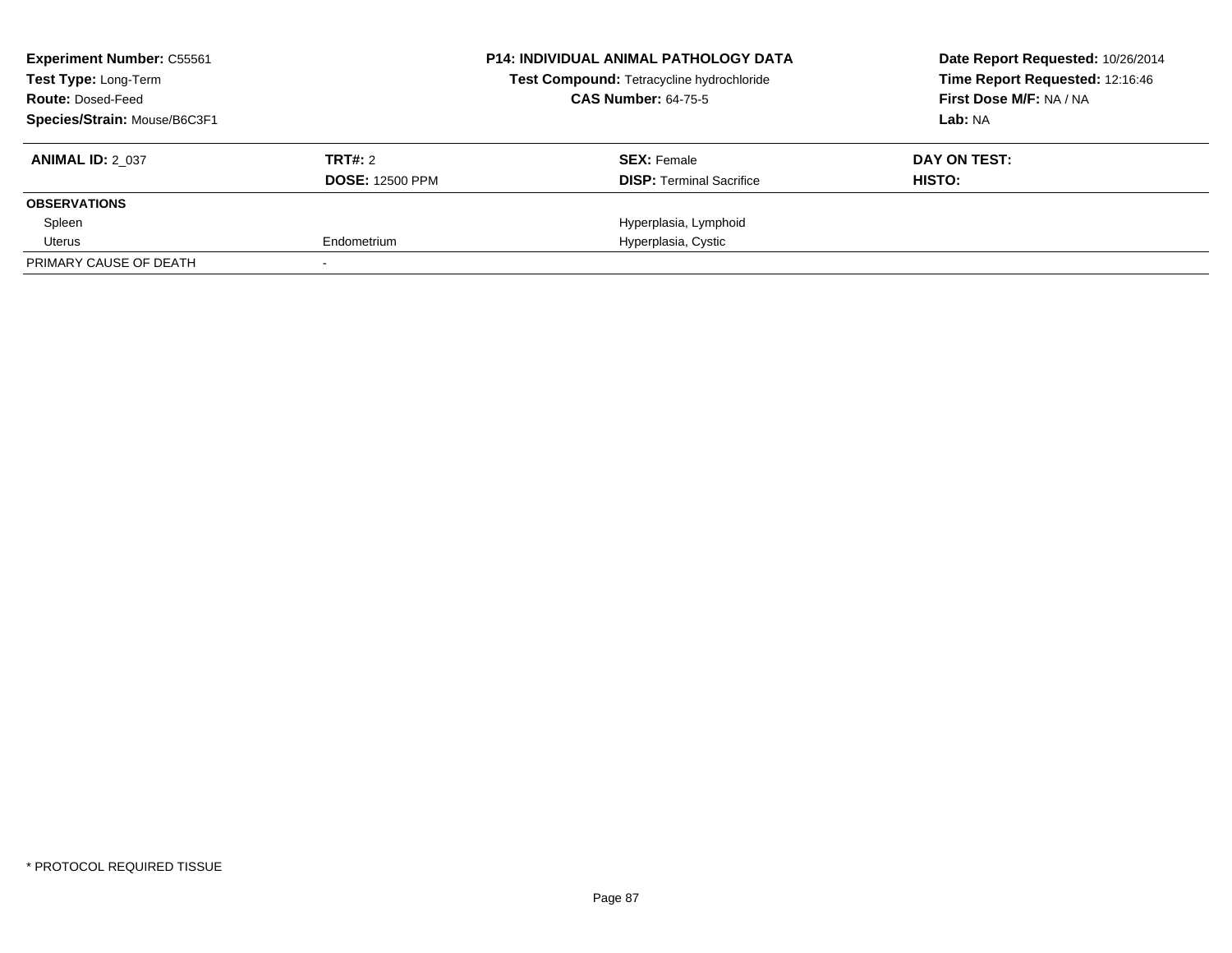| <b>Experiment Number: C55561</b><br><b>Test Type: Long-Term</b><br><b>Route: Dosed-Feed</b><br>Species/Strain: Mouse/B6C3F1 |                                   | <b>P14: INDIVIDUAL ANIMAL PATHOLOGY DATA</b><br>Test Compound: Tetracycline hydrochloride<br><b>CAS Number: 64-75-5</b> | Date Report Requested: 10/26/2014<br>Time Report Requested: 12:16:46<br>First Dose M/F: NA / NA<br>Lab: NA |
|-----------------------------------------------------------------------------------------------------------------------------|-----------------------------------|-------------------------------------------------------------------------------------------------------------------------|------------------------------------------------------------------------------------------------------------|
| <b>ANIMAL ID: 2 038</b>                                                                                                     | TRT#: 2<br><b>DOSE: 12500 PPM</b> | <b>SEX: Female</b><br><b>DISP: Terminal Sacrifice</b>                                                                   | DAY ON TEST:<br>HISTO:                                                                                     |
| <b>OBSERVATIONS</b><br>Unspecified                                                                                          | Multiple Organs Nos               | Lymphoma, Histiocytic-Malignant Type                                                                                    |                                                                                                            |
| PRIMARY CAUSE OF DEATH                                                                                                      |                                   |                                                                                                                         |                                                                                                            |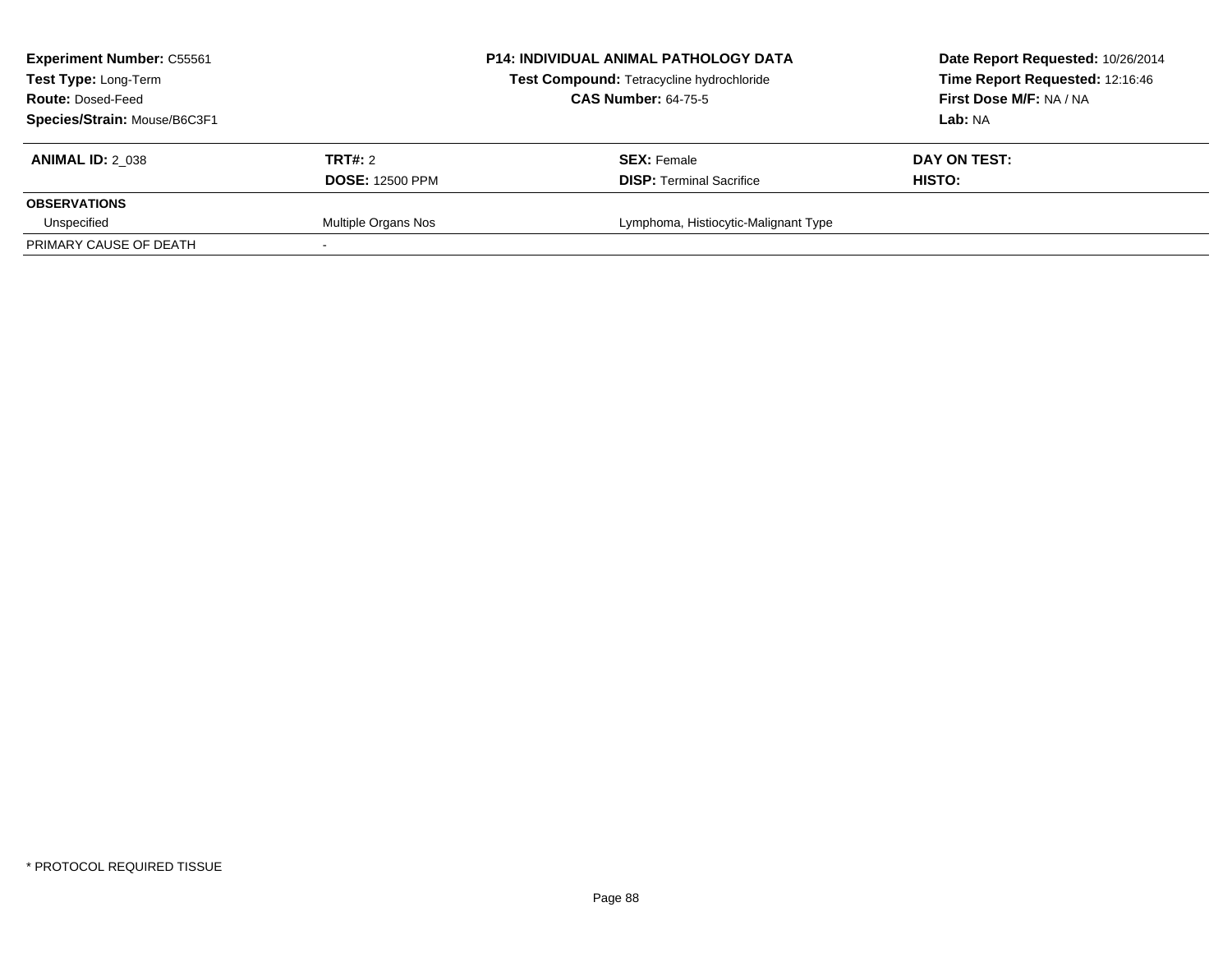| <b>Experiment Number: C55561</b><br>Test Type: Long-Term<br><b>Route: Dosed-Feed</b><br>Species/Strain: Mouse/B6C3F1 |                           | <b>P14: INDIVIDUAL ANIMAL PATHOLOGY DATA</b><br><b>Test Compound: Tetracycline hydrochloride</b><br><b>CAS Number: 64-75-5</b> | Date Report Requested: 10/26/2014<br>Time Report Requested: 12:16:46<br>First Dose M/F: NA / NA<br>Lab: NA |
|----------------------------------------------------------------------------------------------------------------------|---------------------------|--------------------------------------------------------------------------------------------------------------------------------|------------------------------------------------------------------------------------------------------------|
| <b>ANIMAL ID: 2 039</b>                                                                                              | TRT#: 2                   | <b>SEX: Female</b>                                                                                                             | DAY ON TEST:                                                                                               |
|                                                                                                                      | <b>DOSE: 12500 PPM</b>    | <b>DISP:</b> Terminal Sacrifice                                                                                                | HISTO:                                                                                                     |
| <b>OBSERVATIONS</b>                                                                                                  |                           |                                                                                                                                |                                                                                                            |
| Liver                                                                                                                |                           | Hyperplasia, Lymphoid                                                                                                          |                                                                                                            |
| Ovary                                                                                                                |                           | Granulosa-Cell Tumor                                                                                                           |                                                                                                            |
| Pituitary gland                                                                                                      | <b>Anterior Pituitary</b> | Hyperplasia, Focal                                                                                                             |                                                                                                            |
| Unspecified                                                                                                          | Multiple Organs Nos       | Lymphoma, Mixed-Malignant Type                                                                                                 |                                                                                                            |
| Uterus                                                                                                               | Endometrium               | Hyperplasia, Cystic                                                                                                            |                                                                                                            |
| PRIMARY CAUSE OF DEATH                                                                                               |                           |                                                                                                                                |                                                                                                            |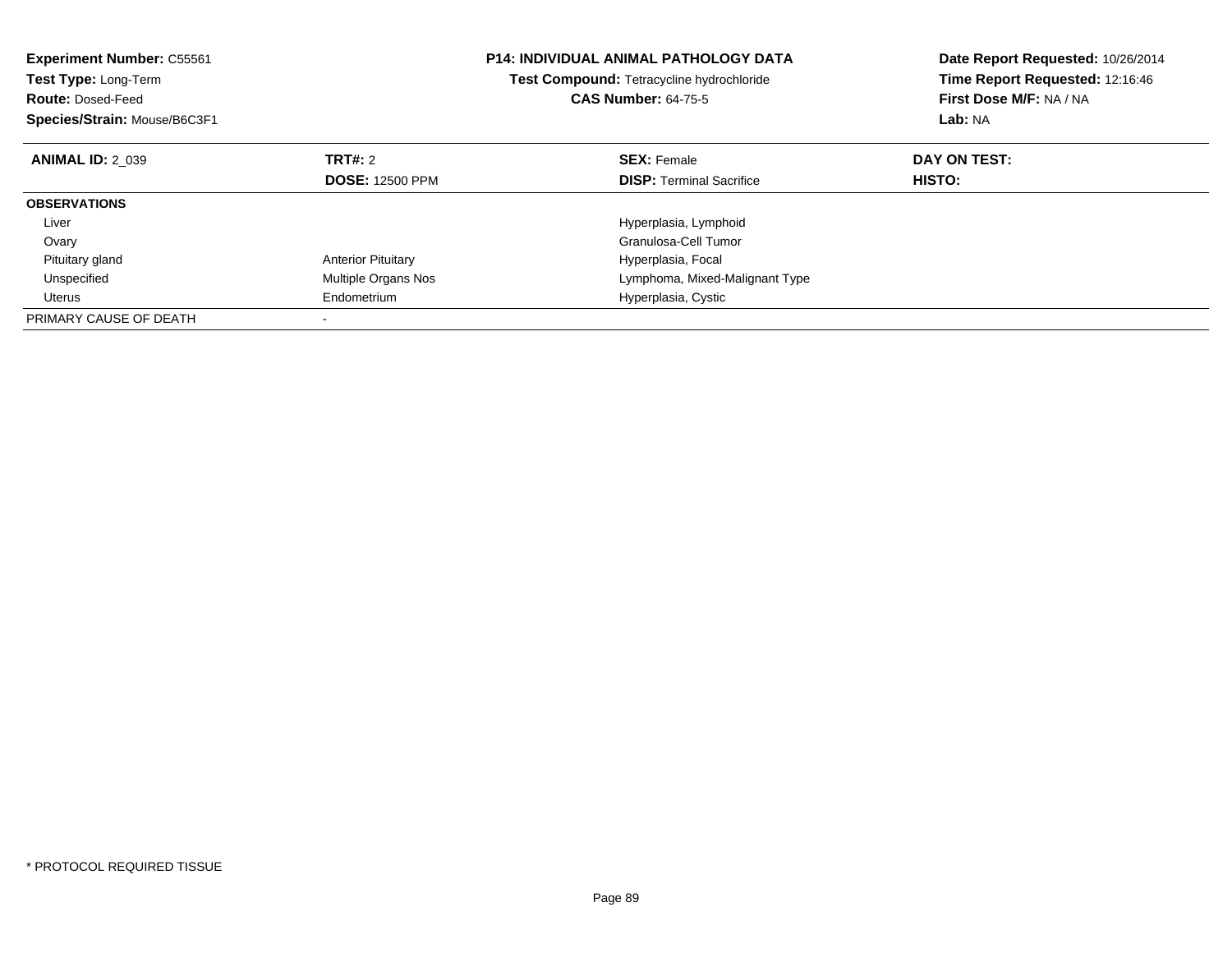| <b>Experiment Number: C55561</b><br>Test Type: Long-Term<br><b>Route: Dosed-Feed</b><br>Species/Strain: Mouse/B6C3F1 |                                          | <b>P14: INDIVIDUAL ANIMAL PATHOLOGY DATA</b><br>Test Compound: Tetracycline hydrochloride<br><b>CAS Number: 64-75-5</b> | Date Report Requested: 10/26/2014<br>Time Report Requested: 12:16:46<br>First Dose M/F: NA / NA<br>Lab: NA |
|----------------------------------------------------------------------------------------------------------------------|------------------------------------------|-------------------------------------------------------------------------------------------------------------------------|------------------------------------------------------------------------------------------------------------|
| <b>ANIMAL ID: 2 040</b>                                                                                              | <b>TRT#: 2</b><br><b>DOSE: 12500 PPM</b> | <b>SEX: Female</b><br><b>DISP:</b> Terminal Sacrifice                                                                   | DAY ON TEST:<br>HISTO:                                                                                     |
| <b>OBSERVATIONS</b>                                                                                                  |                                          |                                                                                                                         |                                                                                                            |
| Lung                                                                                                                 |                                          | Pneumonia, Interstitial Chronic                                                                                         |                                                                                                            |
| Pituitary gland                                                                                                      | <b>Anterior Pituitary</b>                | Hyperplasia, Focal                                                                                                      |                                                                                                            |
| Spleen                                                                                                               |                                          | Hyperplasia, Lymphoid                                                                                                   |                                                                                                            |
| Uterus                                                                                                               | Endometrium                              | Hyperplasia, Cystic                                                                                                     |                                                                                                            |
| PRIMARY CAUSE OF DEATH                                                                                               |                                          |                                                                                                                         |                                                                                                            |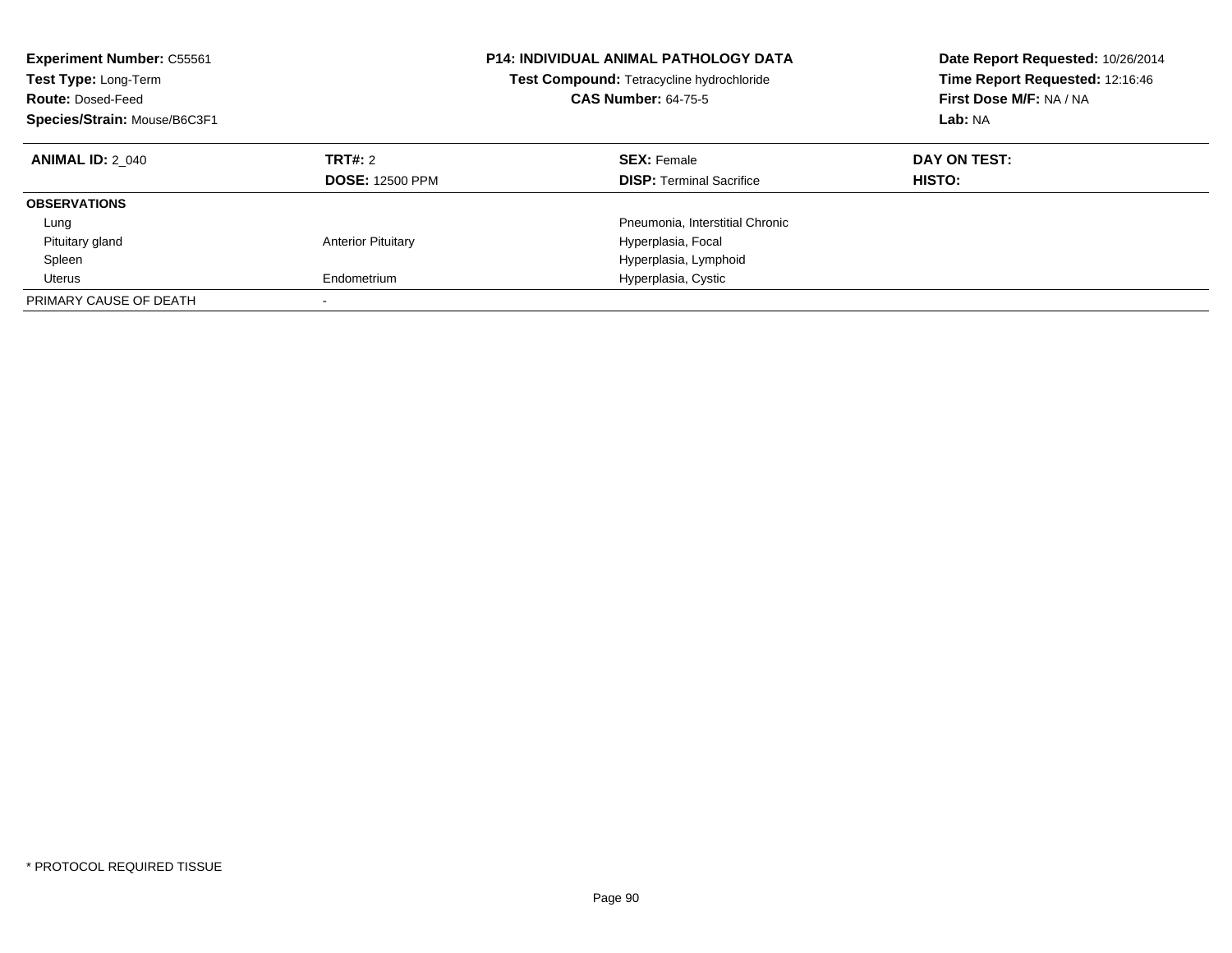| <b>Experiment Number: C55561</b><br>Test Type: Long-Term<br><b>Route: Dosed-Feed</b><br>Species/Strain: Mouse/B6C3F1 |                           | <b>P14: INDIVIDUAL ANIMAL PATHOLOGY DATA</b><br>Test Compound: Tetracycline hydrochloride<br><b>CAS Number: 64-75-5</b> | Date Report Requested: 10/26/2014<br>Time Report Requested: 12:16:46<br>First Dose M/F: NA / NA<br>Lab: NA |
|----------------------------------------------------------------------------------------------------------------------|---------------------------|-------------------------------------------------------------------------------------------------------------------------|------------------------------------------------------------------------------------------------------------|
| <b>ANIMAL ID: 2 041</b>                                                                                              | TRT#: 2                   | <b>SEX: Female</b>                                                                                                      | DAY ON TEST:                                                                                               |
|                                                                                                                      | <b>DOSE: 12500 PPM</b>    | <b>DISP:</b> Terminal Sacrifice                                                                                         | <b>HISTO:</b>                                                                                              |
| <b>OBSERVATIONS</b>                                                                                                  |                           |                                                                                                                         |                                                                                                            |
| Liver                                                                                                                |                           | Hyperplasia, Lymphoid                                                                                                   |                                                                                                            |
| Pituitary gland                                                                                                      | <b>Anterior Pituitary</b> | Hyperplasia, Focal                                                                                                      |                                                                                                            |
| Uterus                                                                                                               | Endometrium               | Hyperplasia, Cystic                                                                                                     |                                                                                                            |
| PRIMARY CAUSE OF DEATH                                                                                               |                           |                                                                                                                         |                                                                                                            |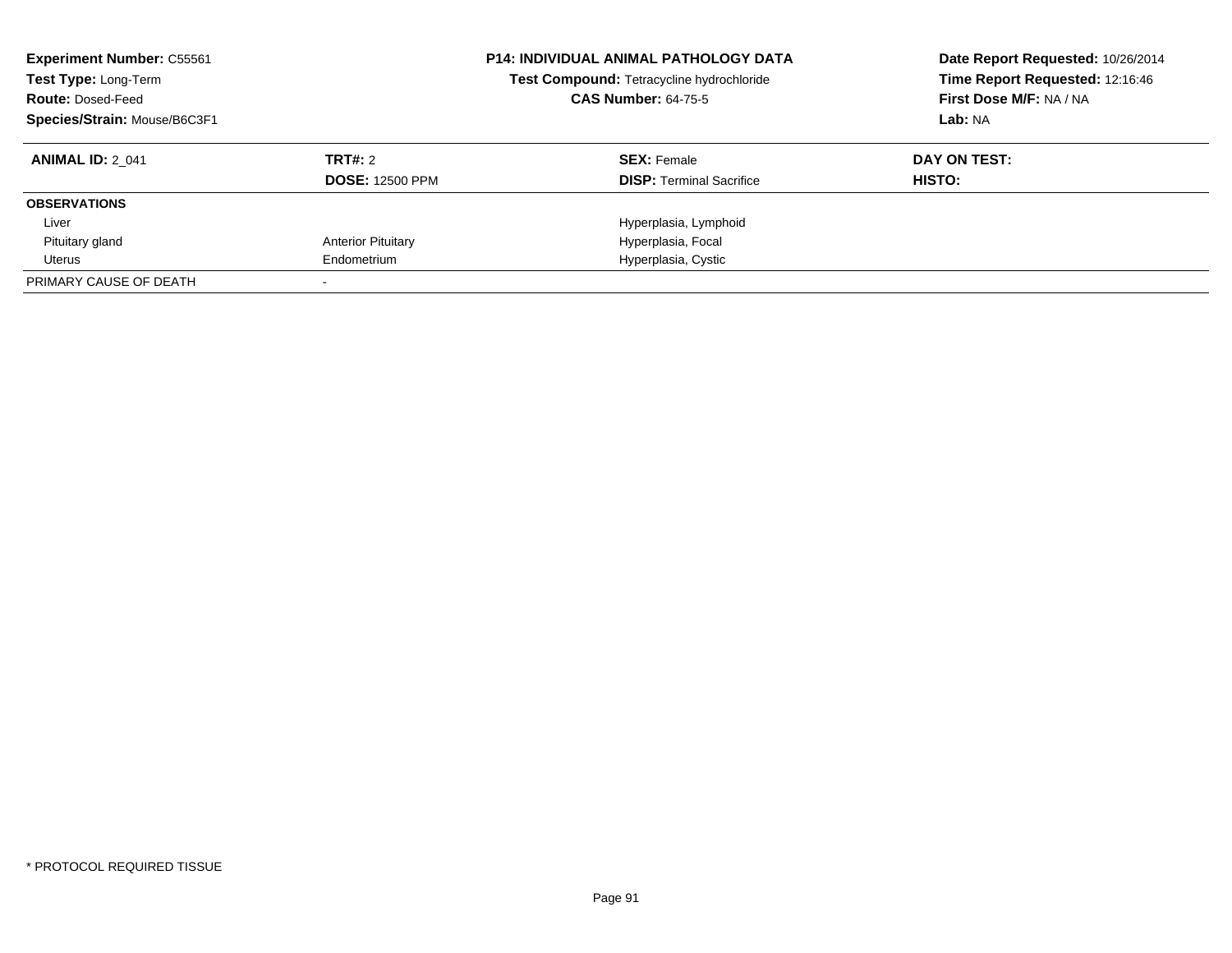| <b>Experiment Number: C55561</b><br>Test Type: Long-Term<br><b>Route: Dosed-Feed</b><br>Species/Strain: Mouse/B6C3F1 |                           | <b>P14: INDIVIDUAL ANIMAL PATHOLOGY DATA</b><br>Test Compound: Tetracycline hydrochloride<br><b>CAS Number: 64-75-5</b> | Date Report Requested: 10/26/2014<br>Time Report Requested: 12:16:46<br>First Dose M/F: NA / NA<br>Lab: NA |
|----------------------------------------------------------------------------------------------------------------------|---------------------------|-------------------------------------------------------------------------------------------------------------------------|------------------------------------------------------------------------------------------------------------|
| <b>ANIMAL ID: 2 043</b>                                                                                              | TRT#: 2                   | <b>SEX: Female</b>                                                                                                      | DAY ON TEST:                                                                                               |
|                                                                                                                      | <b>DOSE: 12500 PPM</b>    | <b>DISP:</b> Terminal Sacrifice                                                                                         | HISTO:                                                                                                     |
| <b>OBSERVATIONS</b>                                                                                                  |                           |                                                                                                                         |                                                                                                            |
| Liver                                                                                                                |                           | Hyperplasia, Lymphoid                                                                                                   |                                                                                                            |
| Ovary                                                                                                                |                           | Cyst, Nos                                                                                                               |                                                                                                            |
| Pituitary gland                                                                                                      | <b>Anterior Pituitary</b> | Hyperplasia, Focal                                                                                                      |                                                                                                            |
| Spleen                                                                                                               |                           | Hyperplasia, Lymphoid                                                                                                   |                                                                                                            |
| Uterus                                                                                                               | Endometrium               | Hyperplasia, Cystic                                                                                                     |                                                                                                            |
| PRIMARY CAUSE OF DEATH                                                                                               |                           |                                                                                                                         |                                                                                                            |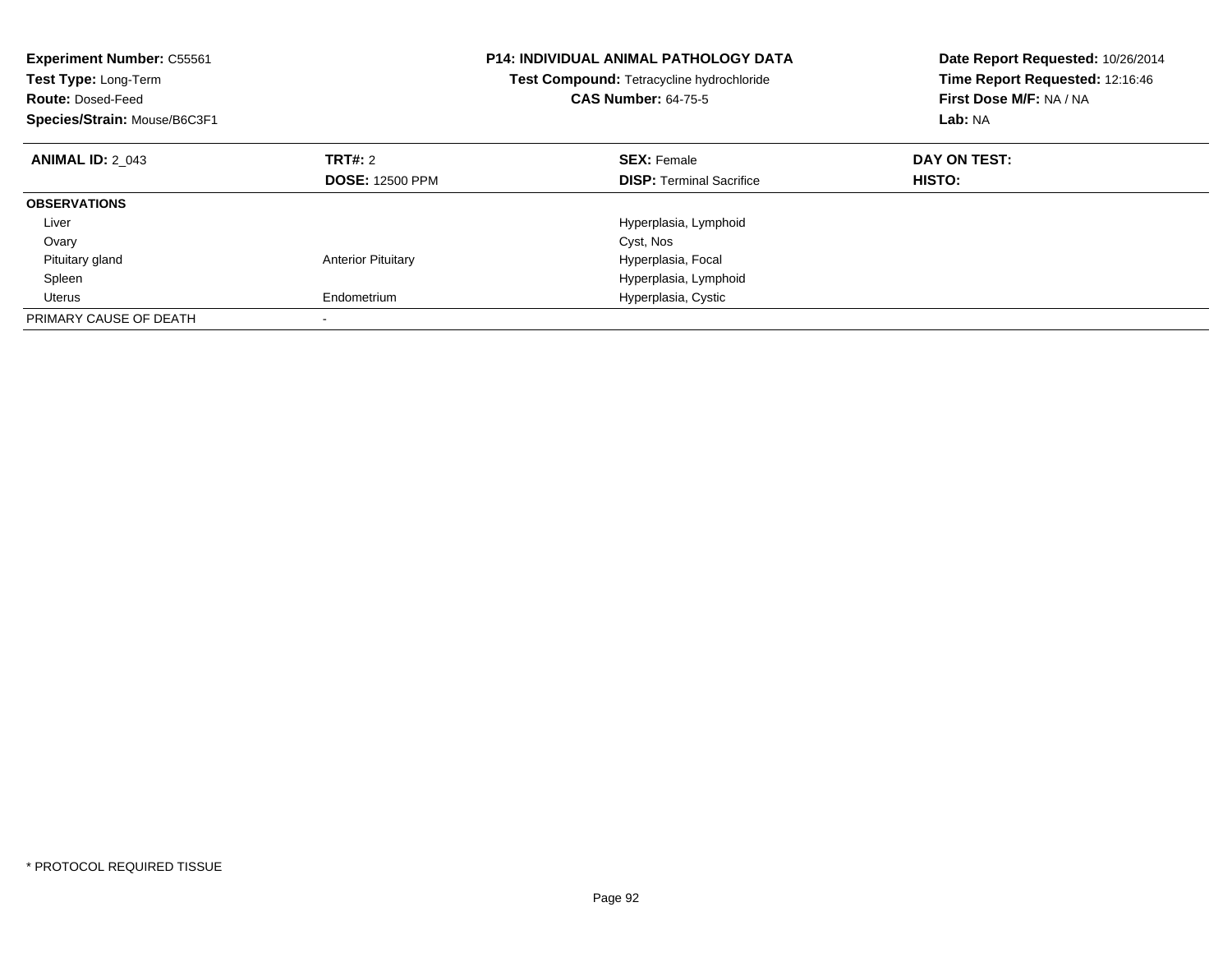| <b>Experiment Number: C55561</b><br>Test Type: Long-Term<br><b>Route: Dosed-Feed</b><br>Species/Strain: Mouse/B6C3F1 |                                   | <b>P14: INDIVIDUAL ANIMAL PATHOLOGY DATA</b><br>Test Compound: Tetracycline hydrochloride<br><b>CAS Number: 64-75-5</b> | Date Report Requested: 10/26/2014<br>Time Report Requested: 12:16:46<br>First Dose M/F: NA / NA<br>Lab: NA |
|----------------------------------------------------------------------------------------------------------------------|-----------------------------------|-------------------------------------------------------------------------------------------------------------------------|------------------------------------------------------------------------------------------------------------|
| <b>ANIMAL ID: 2 044</b>                                                                                              | TRT#: 2<br><b>DOSE: 12500 PPM</b> | <b>SEX: Female</b><br><b>DISP:</b> Terminal Sacrifice                                                                   | DAY ON TEST:<br><b>HISTO:</b>                                                                              |
| <b>OBSERVATIONS</b>                                                                                                  |                                   |                                                                                                                         |                                                                                                            |
| Ovary                                                                                                                |                                   | Papillary Adenoma                                                                                                       |                                                                                                            |
| Pituitary gland                                                                                                      | <b>Anterior Pituitary</b>         | Cyst, Nos                                                                                                               |                                                                                                            |
| Spleen                                                                                                               |                                   | Lymphoma, Mixed-Malignant Type                                                                                          |                                                                                                            |
| Uterus                                                                                                               | Endometrium                       | Hyperplasia, Cystic                                                                                                     |                                                                                                            |
| PRIMARY CAUSE OF DEATH                                                                                               |                                   |                                                                                                                         |                                                                                                            |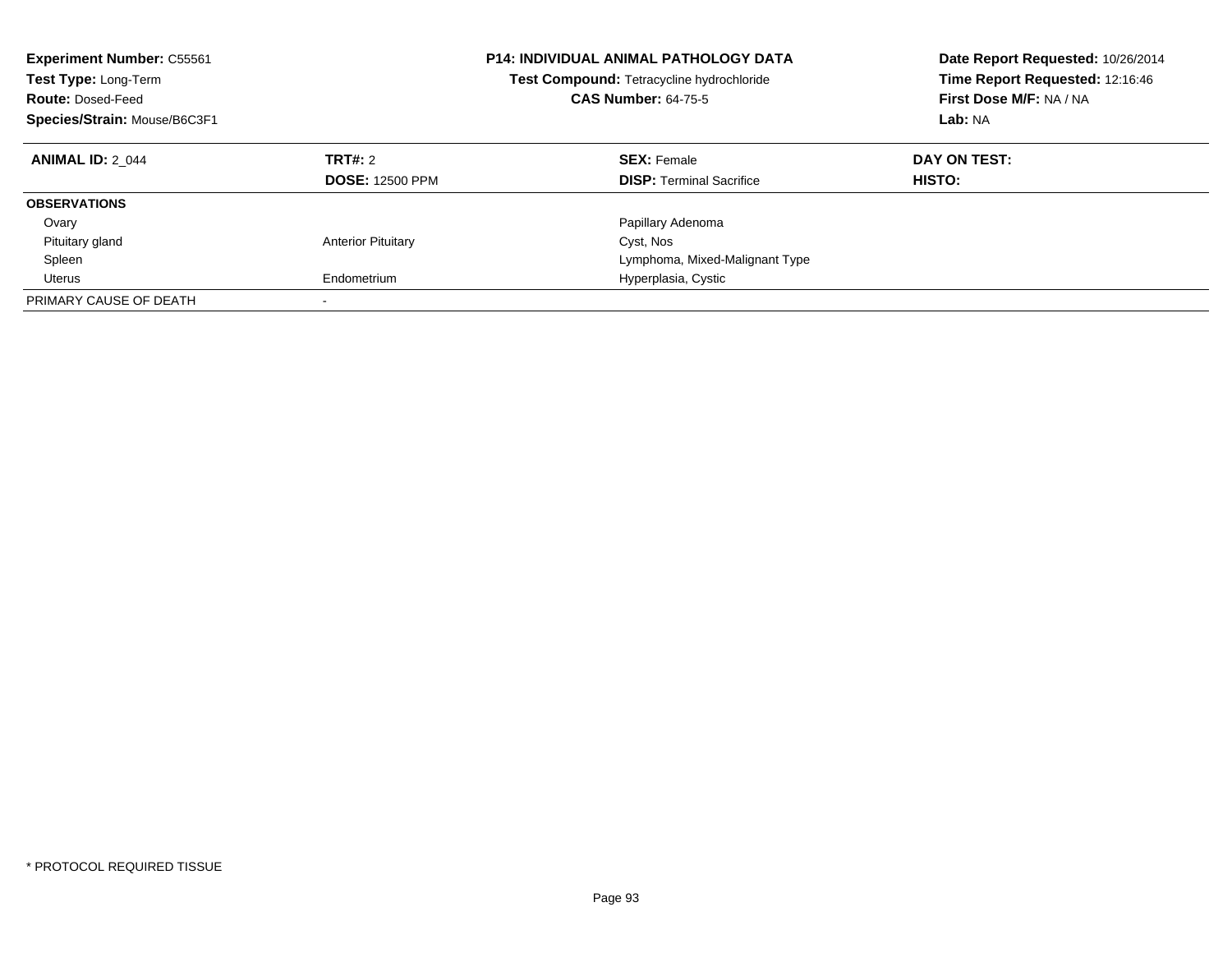| <b>Experiment Number: C55561</b><br>Test Type: Long-Term<br><b>Route: Dosed-Feed</b><br>Species/Strain: Mouse/B6C3F1 |                                          | <b>P14: INDIVIDUAL ANIMAL PATHOLOGY DATA</b><br><b>Test Compound: Tetracycline hydrochloride</b><br><b>CAS Number: 64-75-5</b> | Date Report Requested: 10/26/2014<br>Time Report Requested: 12:16:46<br>First Dose M/F: NA / NA<br>Lab: NA |
|----------------------------------------------------------------------------------------------------------------------|------------------------------------------|--------------------------------------------------------------------------------------------------------------------------------|------------------------------------------------------------------------------------------------------------|
| <b>ANIMAL ID: 2 045</b>                                                                                              | <b>TRT#: 2</b><br><b>DOSE: 12500 PPM</b> | <b>SEX: Female</b><br><b>DISP:</b> Moribund Sacrifice                                                                          | DAY ON TEST:<br>HISTO:                                                                                     |
| <b>OBSERVATIONS</b>                                                                                                  |                                          |                                                                                                                                |                                                                                                            |
| Kidney                                                                                                               |                                          | Glomerulonephritis, Nos                                                                                                        |                                                                                                            |
| Liver                                                                                                                |                                          | Cytoplasmic Vacuolization                                                                                                      |                                                                                                            |
| Pancreas                                                                                                             |                                          | Atrophy, Nos                                                                                                                   |                                                                                                            |
| Unspecified                                                                                                          | Multiple Organs Nos                      | Lymphoma, Mixed-Malignant Type                                                                                                 |                                                                                                            |
| PRIMARY CAUSE OF DEATH                                                                                               |                                          |                                                                                                                                |                                                                                                            |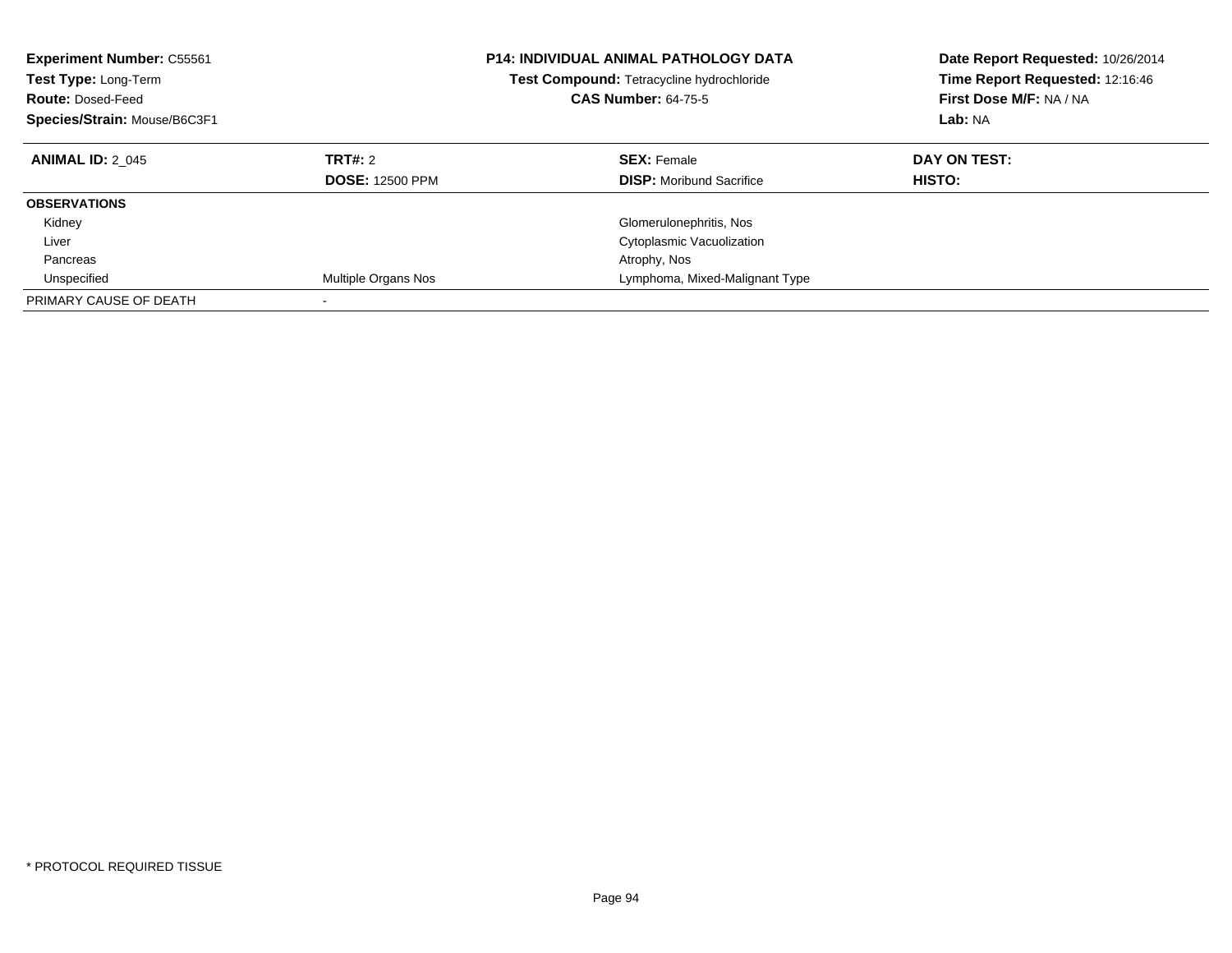| <b>Experiment Number: C55561</b><br>Test Type: Long-Term<br><b>Route: Dosed-Feed</b><br>Species/Strain: Mouse/B6C3F1 |                                   | <b>P14: INDIVIDUAL ANIMAL PATHOLOGY DATA</b><br>Test Compound: Tetracycline hydrochloride<br><b>CAS Number: 64-75-5</b> | Date Report Requested: 10/26/2014<br>Time Report Requested: 12:16:46<br>First Dose M/F: NA / NA<br>Lab: NA |
|----------------------------------------------------------------------------------------------------------------------|-----------------------------------|-------------------------------------------------------------------------------------------------------------------------|------------------------------------------------------------------------------------------------------------|
| <b>ANIMAL ID: 2 046</b>                                                                                              | TRT#: 2<br><b>DOSE: 12500 PPM</b> | <b>SEX: Female</b><br><b>DISP:</b> Natural Death                                                                        | DAY ON TEST:<br><b>HISTO:</b>                                                                              |
| <b>OBSERVATIONS</b>                                                                                                  |                                   |                                                                                                                         |                                                                                                            |
| Kidney                                                                                                               |                                   | Hyperplasia, Lymphoid                                                                                                   |                                                                                                            |
| Lung                                                                                                                 |                                   | Pneumonia, Interstitial Chronic                                                                                         |                                                                                                            |
| Unspecified                                                                                                          | Multiple Organs Nos               | Osteosarcoma, Metastatic                                                                                                |                                                                                                            |
| Uterus                                                                                                               | Endometrium                       | Hyperplasia, Cystic                                                                                                     |                                                                                                            |
| PRIMARY CAUSE OF DEATH                                                                                               |                                   |                                                                                                                         |                                                                                                            |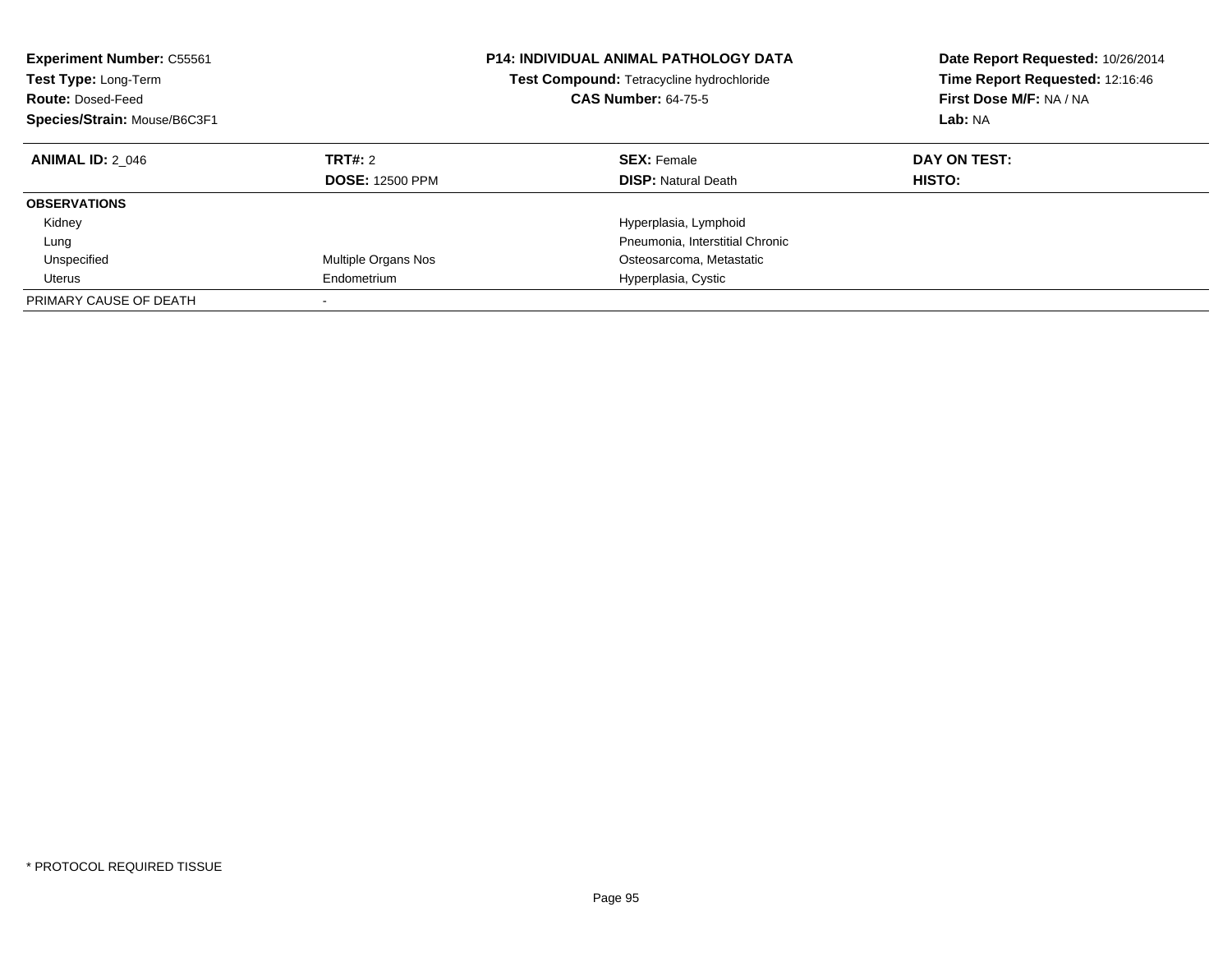| <b>Experiment Number: C55561</b><br><b>Test Type: Long-Term</b><br><b>Route: Dosed-Feed</b><br>Species/Strain: Mouse/B6C3F1 |                           | <b>P14: INDIVIDUAL ANIMAL PATHOLOGY DATA</b><br><b>Test Compound: Tetracycline hydrochloride</b><br><b>CAS Number: 64-75-5</b> | Date Report Requested: 10/26/2014<br>Time Report Requested: 12:16:46<br>First Dose M/F: NA / NA<br>Lab: NA |
|-----------------------------------------------------------------------------------------------------------------------------|---------------------------|--------------------------------------------------------------------------------------------------------------------------------|------------------------------------------------------------------------------------------------------------|
| <b>ANIMAL ID: 2 047</b>                                                                                                     | TRT#: 2                   | <b>SEX: Female</b>                                                                                                             | DAY ON TEST:                                                                                               |
|                                                                                                                             | <b>DOSE: 12500 PPM</b>    | <b>DISP:</b> Terminal Sacrifice                                                                                                | HISTO:                                                                                                     |
| <b>OBSERVATIONS</b>                                                                                                         |                           |                                                                                                                                |                                                                                                            |
| Liver                                                                                                                       |                           | Hyperplasia, Lymphoid                                                                                                          |                                                                                                            |
| Pituitary gland                                                                                                             | <b>Anterior Pituitary</b> | Hyperplasia, Focal                                                                                                             |                                                                                                            |
| Spleen                                                                                                                      |                           | Hyperplasia, Lymphoid                                                                                                          |                                                                                                            |
| Thyroid                                                                                                                     |                           | <b>Cystic Follicles</b>                                                                                                        |                                                                                                            |
| Uterus                                                                                                                      | Endometrium               | Hyperplasia, Cystic                                                                                                            |                                                                                                            |
| PRIMARY CAUSE OF DEATH                                                                                                      |                           |                                                                                                                                |                                                                                                            |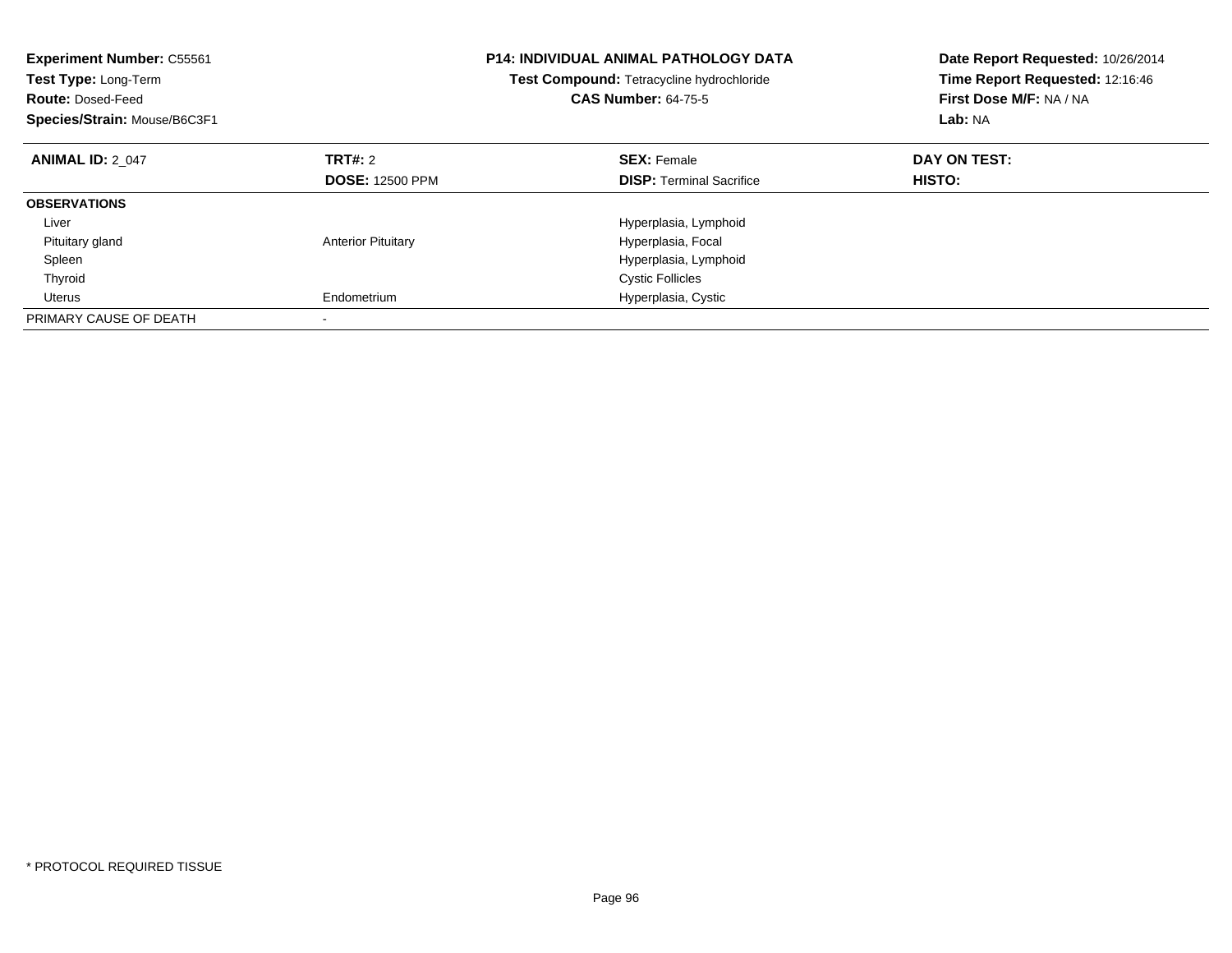| <b>Experiment Number: C55561</b><br>Test Type: Long-Term<br><b>Route: Dosed-Feed</b><br>Species/Strain: Mouse/B6C3F1 |                           | <b>P14: INDIVIDUAL ANIMAL PATHOLOGY DATA</b><br>Test Compound: Tetracycline hydrochloride<br><b>CAS Number: 64-75-5</b> | Date Report Requested: 10/26/2014<br>Time Report Requested: 12:16:46<br>First Dose M/F: NA / NA<br>Lab: NA |
|----------------------------------------------------------------------------------------------------------------------|---------------------------|-------------------------------------------------------------------------------------------------------------------------|------------------------------------------------------------------------------------------------------------|
| <b>ANIMAL ID: 2 048</b>                                                                                              | TRT#: 2                   | <b>SEX: Female</b>                                                                                                      | DAY ON TEST:                                                                                               |
|                                                                                                                      | <b>DOSE: 12500 PPM</b>    | <b>DISP:</b> Terminal Sacrifice                                                                                         | <b>HISTO:</b>                                                                                              |
| <b>OBSERVATIONS</b>                                                                                                  |                           |                                                                                                                         |                                                                                                            |
| Lung                                                                                                                 |                           | Pneumonia. Interstitial Chronic                                                                                         |                                                                                                            |
| Pituitary gland                                                                                                      | <b>Anterior Pituitary</b> | Hyperplasia, Focal                                                                                                      |                                                                                                            |
| Uterus                                                                                                               | Endometrium               | Hyperplasia, Cystic                                                                                                     |                                                                                                            |
| PRIMARY CAUSE OF DEATH                                                                                               |                           |                                                                                                                         |                                                                                                            |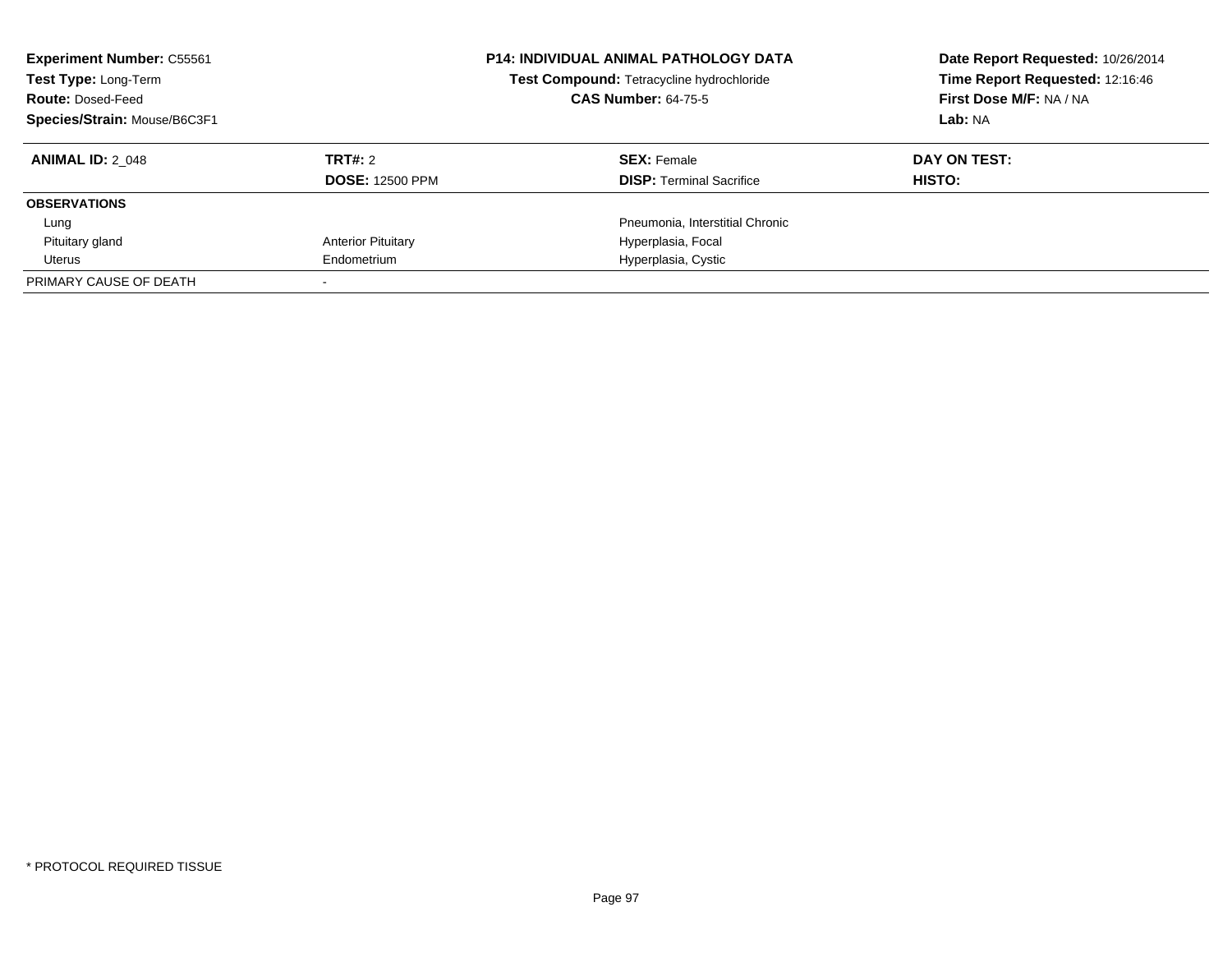| <b>Experiment Number: C55561</b><br>Test Type: Long-Term<br><b>Route: Dosed-Feed</b><br>Species/Strain: Mouse/B6C3F1 |                        | <b>P14: INDIVIDUAL ANIMAL PATHOLOGY DATA</b><br>Test Compound: Tetracycline hydrochloride<br><b>CAS Number: 64-75-5</b> | Date Report Requested: 10/26/2014<br>Time Report Requested: 12:16:46<br>First Dose M/F: NA / NA<br>Lab: NA |
|----------------------------------------------------------------------------------------------------------------------|------------------------|-------------------------------------------------------------------------------------------------------------------------|------------------------------------------------------------------------------------------------------------|
| <b>ANIMAL ID: 2 049</b>                                                                                              | TRT#: 2                | <b>SEX: Female</b>                                                                                                      | DAY ON TEST:                                                                                               |
|                                                                                                                      | <b>DOSE: 12500 PPM</b> | <b>DISP:</b> Moribund Sacrifice                                                                                         | HISTO:                                                                                                     |
| <b>OBSERVATIONS</b>                                                                                                  |                        |                                                                                                                         |                                                                                                            |
| Lung                                                                                                                 |                        | Hyperplasia, Lymphoid                                                                                                   |                                                                                                            |
| Unspecified                                                                                                          | Multiple Organs Nos    | Lymphoma, Undifferentiated-Malignant Type                                                                               |                                                                                                            |
| Uterus                                                                                                               | Endometrium            | Hyperplasia, Cystic                                                                                                     |                                                                                                            |
| PRIMARY CAUSE OF DEATH                                                                                               |                        |                                                                                                                         |                                                                                                            |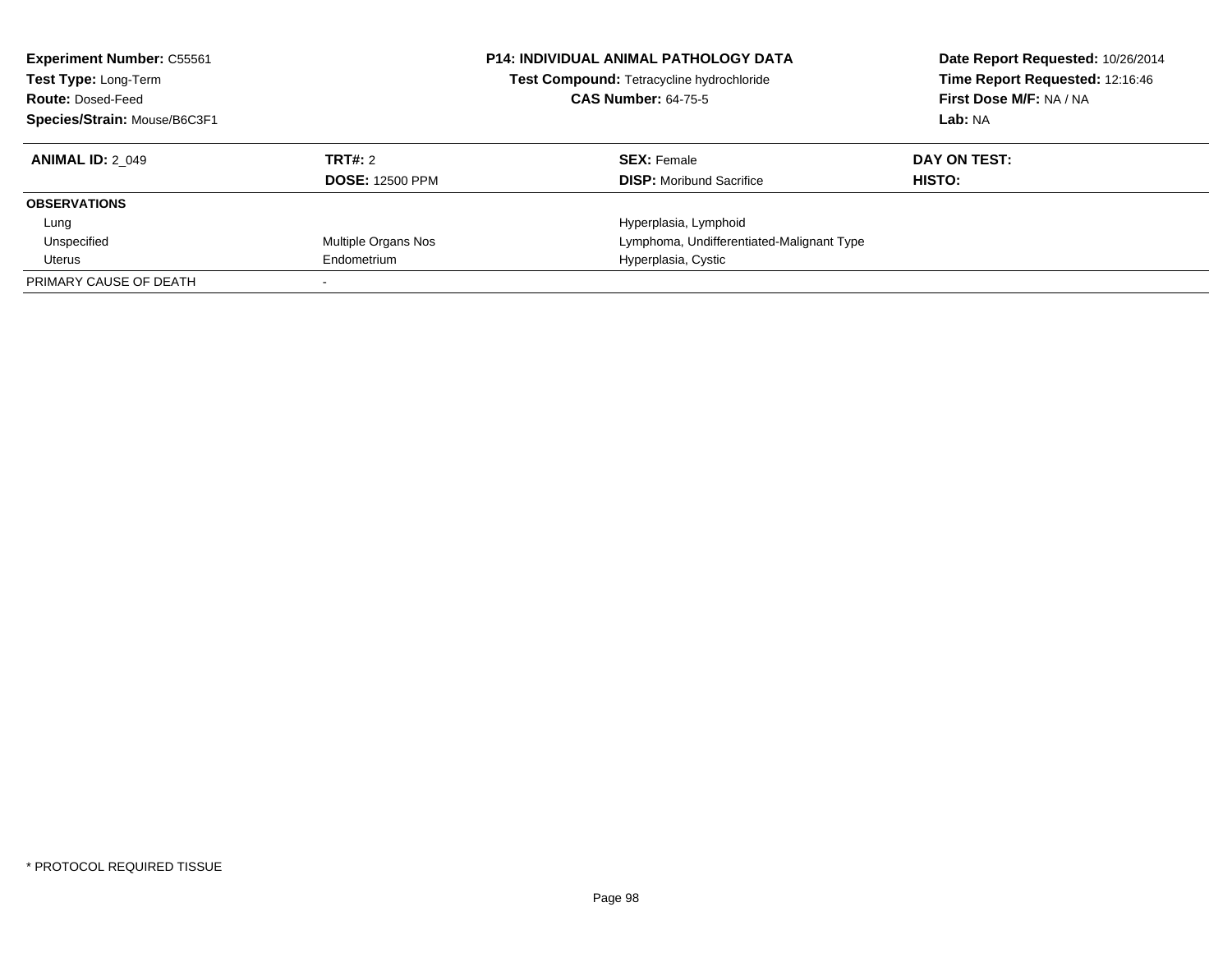| <b>Experiment Number: C55561</b><br>Test Type: Long-Term<br><b>Route: Dosed-Feed</b><br>Species/Strain: Mouse/B6C3F1 |                        | <b>P14: INDIVIDUAL ANIMAL PATHOLOGY DATA</b><br>Test Compound: Tetracycline hydrochloride<br><b>CAS Number: 64-75-5</b> | Date Report Requested: 10/26/2014<br>Time Report Requested: 12:16:46<br>First Dose M/F: NA / NA<br>Lab: NA |
|----------------------------------------------------------------------------------------------------------------------|------------------------|-------------------------------------------------------------------------------------------------------------------------|------------------------------------------------------------------------------------------------------------|
| <b>ANIMAL ID: 2_050</b>                                                                                              | TRT#: 2                | <b>SEX: Female</b>                                                                                                      | DAY ON TEST:                                                                                               |
|                                                                                                                      | <b>DOSE: 12500 PPM</b> | <b>DISP:</b> Natural Death                                                                                              | HISTO:                                                                                                     |
| <b>OBSERVATIONS</b>                                                                                                  |                        |                                                                                                                         |                                                                                                            |
| Adrenal gland                                                                                                        | Capsule                | Hyperplasia, Stromal                                                                                                    |                                                                                                            |
| Heart                                                                                                                |                        | Endocarditis, Bacterial                                                                                                 |                                                                                                            |
| Kidney                                                                                                               | Medulla                | Inflammation, Acute                                                                                                     |                                                                                                            |
|                                                                                                                      |                        | Inflammation, Chronic                                                                                                   |                                                                                                            |
| Stomach                                                                                                              | Forestomach            | Hyperkeratosis                                                                                                          |                                                                                                            |
| Uterus                                                                                                               |                        | Hyperplasia, Stromal                                                                                                    |                                                                                                            |
| PRIMARY CAUSE OF DEATH                                                                                               |                        |                                                                                                                         |                                                                                                            |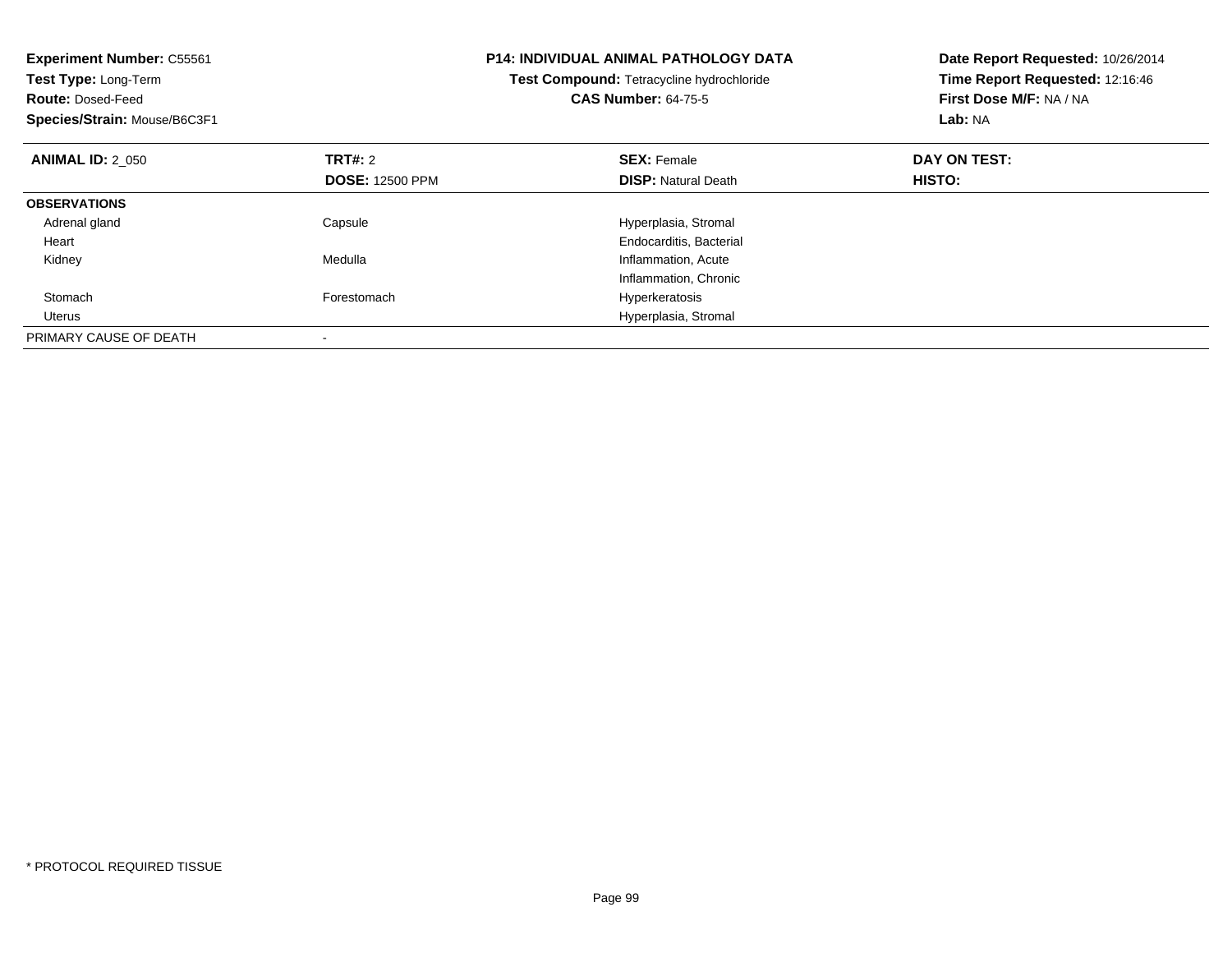| <b>Experiment Number: C55561</b><br>Test Type: Long-Term<br><b>Route: Dosed-Feed</b><br>Species/Strain: Mouse/B6C3F1 |                       | <b>P14: INDIVIDUAL ANIMAL PATHOLOGY DATA</b><br>Test Compound: Tetracycline hydrochloride<br><b>CAS Number: 64-75-5</b> | Date Report Requested: 10/26/2014<br>Time Report Requested: 12:16:46<br>First Dose M/F: NA / NA<br>Lab: NA |
|----------------------------------------------------------------------------------------------------------------------|-----------------------|-------------------------------------------------------------------------------------------------------------------------|------------------------------------------------------------------------------------------------------------|
| <b>ANIMAL ID: 3 101</b>                                                                                              | <b>TRT#: 3</b>        | <b>SEX: Female</b>                                                                                                      | DAY ON TEST:                                                                                               |
|                                                                                                                      | <b>DOSE: 0</b>        | <b>DISP:</b> Terminal Sacrifice                                                                                         | HISTO:                                                                                                     |
| <b>OBSERVATIONS</b>                                                                                                  |                       |                                                                                                                         |                                                                                                            |
| Adrenal gland                                                                                                        | Capsule               | Hyperplasia, Stromal                                                                                                    |                                                                                                            |
| Lymph node                                                                                                           | Mandibular Lymph Node | Hyperplasia, Lymphoid                                                                                                   |                                                                                                            |
| Ovary                                                                                                                |                       | Cyst, Nos                                                                                                               |                                                                                                            |
| Salivary gland                                                                                                       |                       | Hyperplasia, Lymphoid                                                                                                   |                                                                                                            |
| Spleen                                                                                                               |                       | Hyperplasia, Lymphoid                                                                                                   |                                                                                                            |
| Thymus                                                                                                               |                       | Hyperplasia, Lymphoid                                                                                                   |                                                                                                            |
| Uterus                                                                                                               | Endometrium           | Hyperplasia, Cystic                                                                                                     |                                                                                                            |
| PRIMARY CAUSE OF DEATH                                                                                               |                       |                                                                                                                         |                                                                                                            |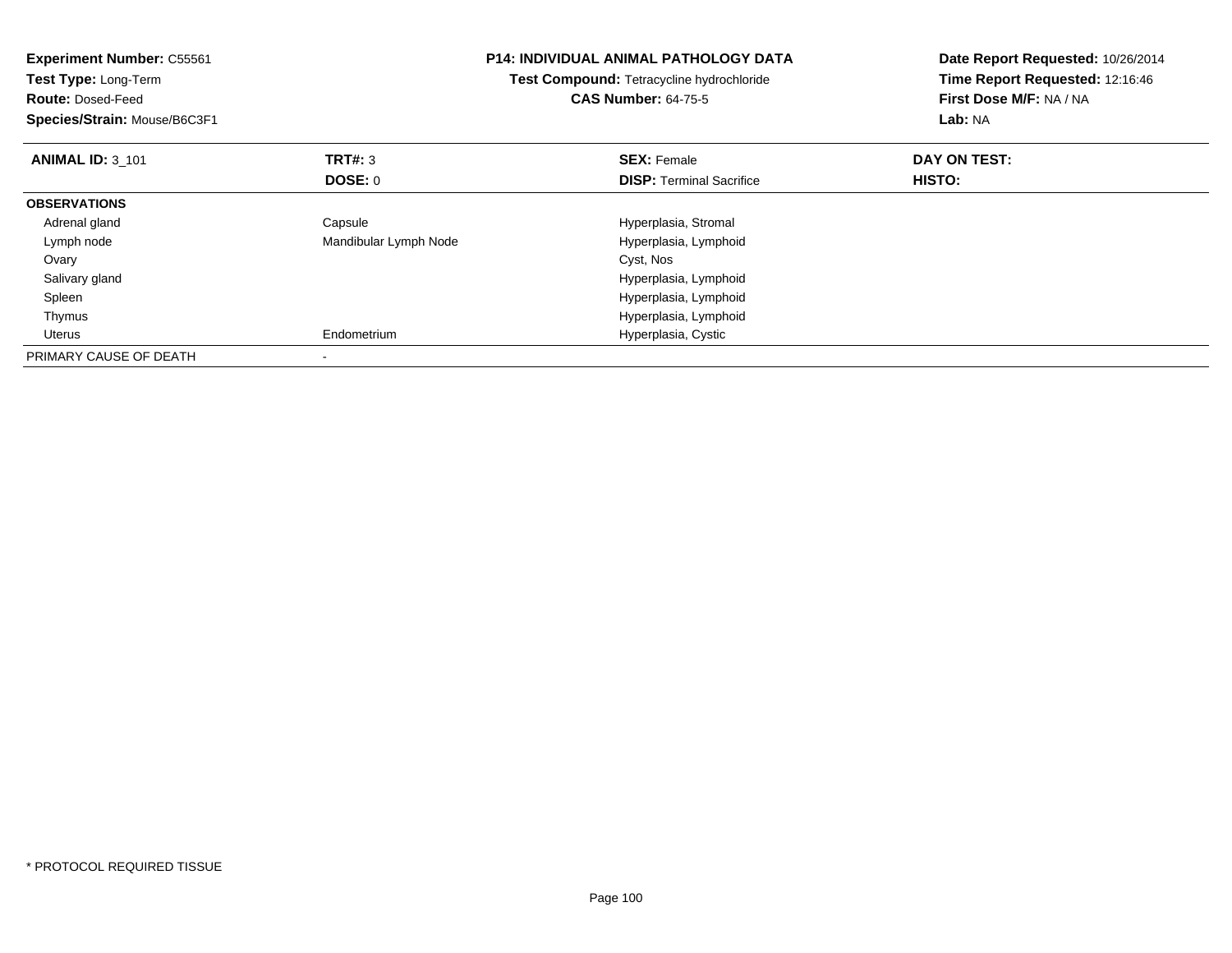| <b>Experiment Number: C55561</b> |                           | <b>P14: INDIVIDUAL ANIMAL PATHOLOGY DATA</b> | Date Report Requested: 10/26/2014<br>Time Report Requested: 12:16:46 |
|----------------------------------|---------------------------|----------------------------------------------|----------------------------------------------------------------------|
| Test Type: Long-Term             |                           | Test Compound: Tetracycline hydrochloride    |                                                                      |
| <b>Route: Dosed-Feed</b>         |                           | <b>CAS Number: 64-75-5</b>                   | First Dose M/F: NA / NA                                              |
| Species/Strain: Mouse/B6C3F1     |                           |                                              | Lab: NA                                                              |
| <b>ANIMAL ID: 3 102</b>          | TRT#: 3                   | <b>SEX: Female</b>                           | DAY ON TEST:                                                         |
|                                  | DOSE: 0                   | <b>DISP: Terminal Sacrifice</b>              | HISTO:                                                               |
| <b>OBSERVATIONS</b>              |                           |                                              |                                                                      |
| Adrenal gland                    | Capsule                   | Hyperplasia, Stromal                         |                                                                      |
| Brain                            |                           | Calcification, Focal                         |                                                                      |
| Kidney                           |                           | Hyperplasia, Lymphoid                        |                                                                      |
| Pituitary gland                  | <b>Anterior Pituitary</b> | Adenoma, Nos                                 |                                                                      |
| Spleen                           |                           | Lymphoma, Nos-Malignant                      |                                                                      |
| Stomach                          | Forestomach               | Foreign Body, Reaction                       |                                                                      |
|                                  | Forestomach               | Hyperplasia, Epithelial                      |                                                                      |
| Uterus                           | Endometrium               | Hyperplasia, Cystic                          |                                                                      |
| PRIMARY CAUSE OF DEATH           |                           |                                              |                                                                      |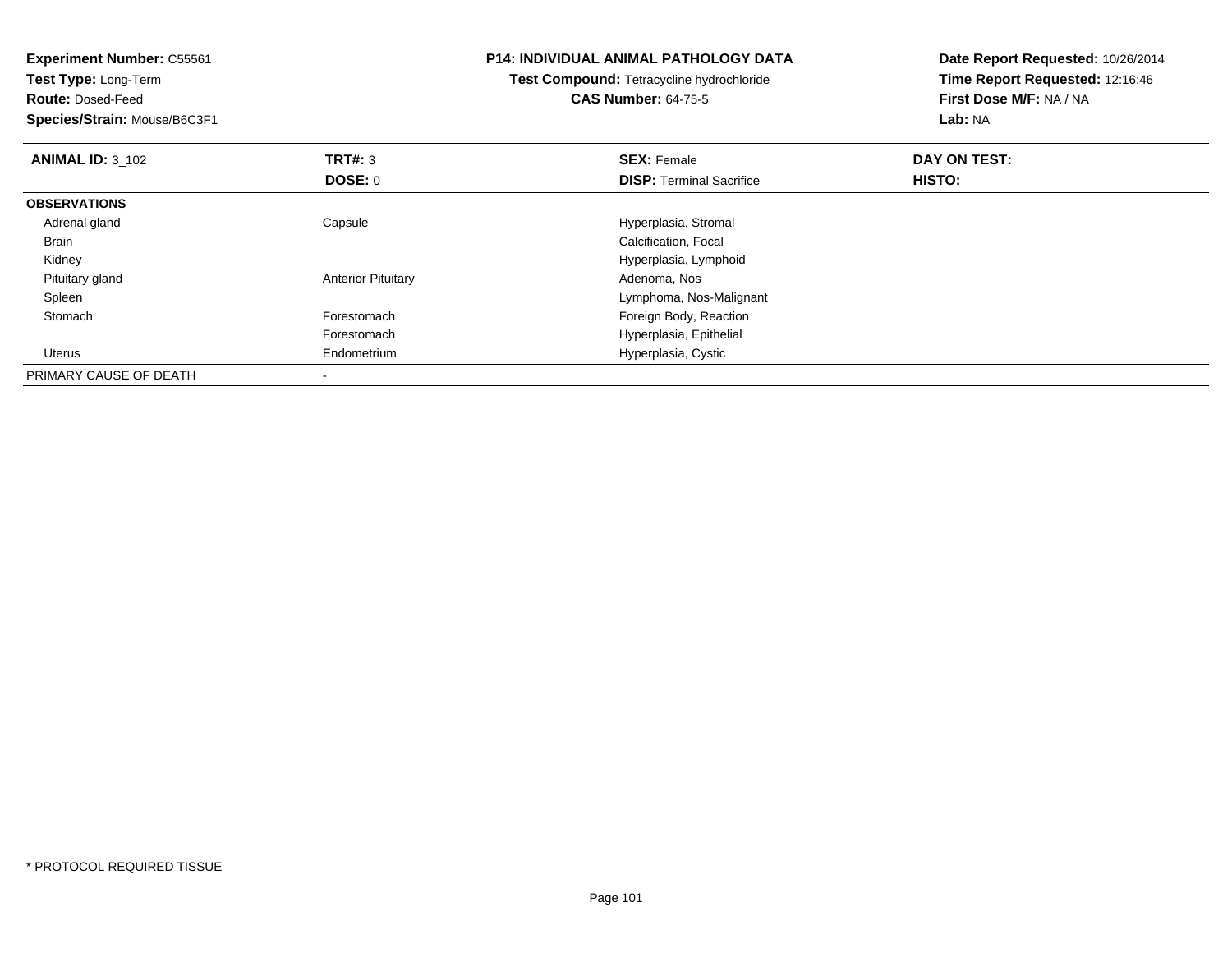| <b>Experiment Number: C55561</b> | <b>P14: INDIVIDUAL ANIMAL PATHOLOGY DATA</b><br>Test Compound: Tetracycline hydrochloride |                                 | Date Report Requested: 10/26/2014<br>Time Report Requested: 12:16:46 |
|----------------------------------|-------------------------------------------------------------------------------------------|---------------------------------|----------------------------------------------------------------------|
| <b>Test Type: Long-Term</b>      |                                                                                           |                                 |                                                                      |
| <b>Route: Dosed-Feed</b>         |                                                                                           | <b>CAS Number: 64-75-5</b>      | First Dose M/F: NA / NA                                              |
| Species/Strain: Mouse/B6C3F1     |                                                                                           |                                 | Lab: NA                                                              |
| <b>ANIMAL ID: 3 104</b>          | <b>TRT#:</b> 3                                                                            | <b>SEX: Female</b>              | DAY ON TEST:                                                         |
|                                  | <b>DOSE: 0</b>                                                                            | <b>DISP:</b> Terminal Sacrifice | HISTO:                                                               |
| <b>OBSERVATIONS</b>              |                                                                                           |                                 |                                                                      |
| Adrenal gland                    | Cortex Nos                                                                                | Degeneration, Lipoid            |                                                                      |
|                                  | Capsule                                                                                   | Hyperplasia, Stromal            |                                                                      |
| Brain                            | Meninges                                                                                  | Perivascular Cuffing            |                                                                      |
| Lymph node                       | Mesenteric Lymph Node                                                                     | Hyperplasia, Lymphoid           |                                                                      |
| Ovary                            |                                                                                           | Granulosa-Cell Tumor            |                                                                      |
| Pituitary gland                  | <b>Anterior Pituitary</b>                                                                 | Adenoma, Nos                    |                                                                      |
| Salivary gland                   |                                                                                           | Hyperplasia, Lymphoid           |                                                                      |
| Spleen                           |                                                                                           | Hyperplasia, Lymphoid           |                                                                      |
| Uterus                           | Endometrium                                                                               | Hyperplasia, Cystic             |                                                                      |
| PRIMARY CAUSE OF DEATH           |                                                                                           |                                 |                                                                      |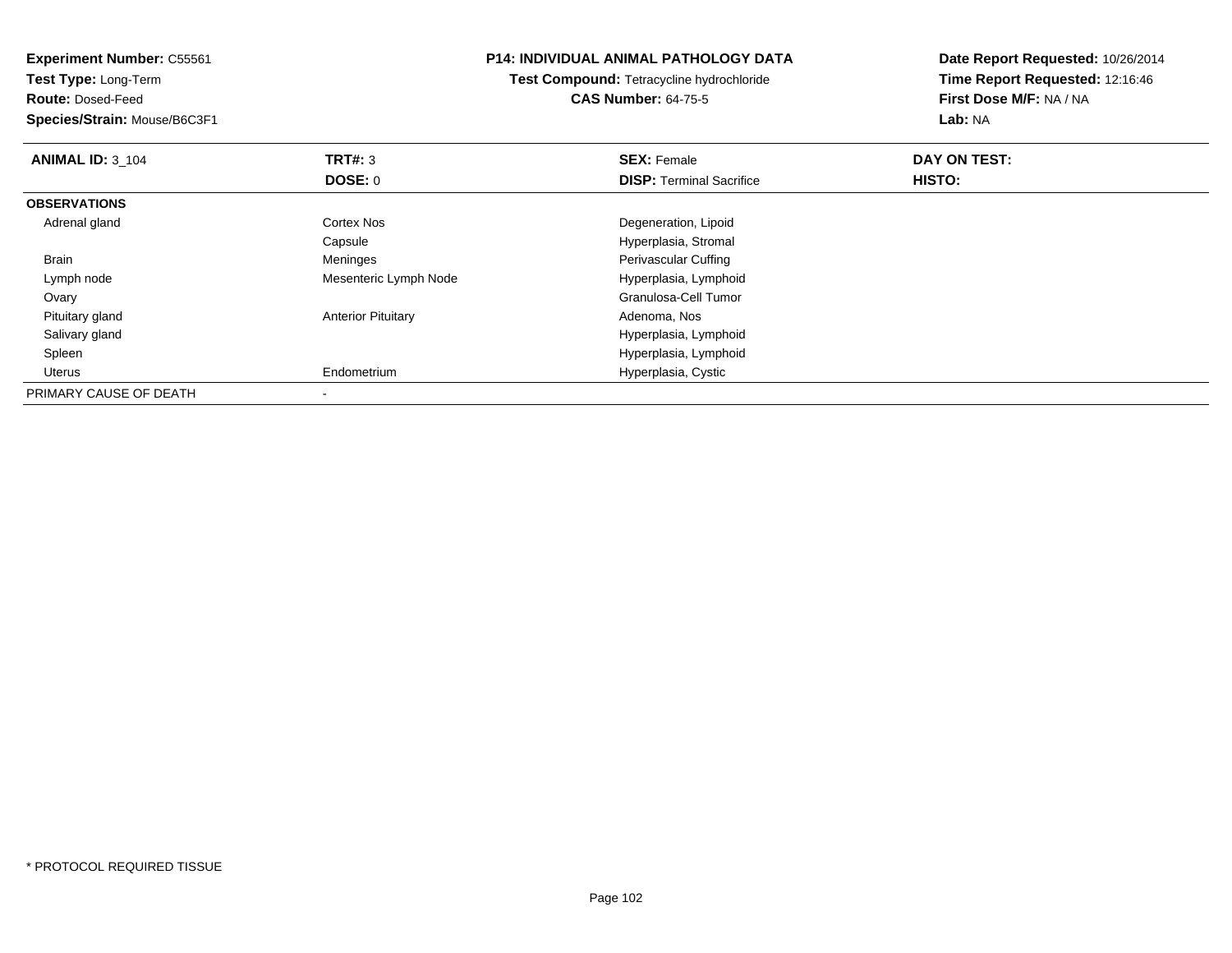| <b>Experiment Number: C55561</b><br>Test Type: Long-Term<br><b>Route: Dosed-Feed</b><br>Species/Strain: Mouse/B6C3F1 |                     | <b>P14: INDIVIDUAL ANIMAL PATHOLOGY DATA</b><br>Test Compound: Tetracycline hydrochloride<br><b>CAS Number: 64-75-5</b> | Date Report Requested: 10/26/2014<br>Time Report Requested: 12:16:46<br>First Dose M/F: NA / NA<br>Lab: NA |
|----------------------------------------------------------------------------------------------------------------------|---------------------|-------------------------------------------------------------------------------------------------------------------------|------------------------------------------------------------------------------------------------------------|
| <b>ANIMAL ID: 3 105</b>                                                                                              | TRT#: 3             | <b>SEX: Female</b>                                                                                                      | DAY ON TEST:                                                                                               |
|                                                                                                                      | <b>DOSE: 0</b>      | <b>DISP:</b> Terminal Sacrifice                                                                                         | HISTO:                                                                                                     |
| <b>OBSERVATIONS</b>                                                                                                  |                     |                                                                                                                         |                                                                                                            |
| Adrenal gland                                                                                                        | Capsule             | Hyperplasia, Stromal                                                                                                    |                                                                                                            |
| Unspecified                                                                                                          | Multiple Organs Nos | Lymphoma, Mixed-Malignant Type                                                                                          |                                                                                                            |
| Urinary bladder                                                                                                      |                     | Hyperplasia, Lymphoid                                                                                                   |                                                                                                            |
| Uterus                                                                                                               | Endometrium         | Hyperplasia, Cystic                                                                                                     |                                                                                                            |
| PRIMARY CAUSE OF DEATH                                                                                               |                     |                                                                                                                         |                                                                                                            |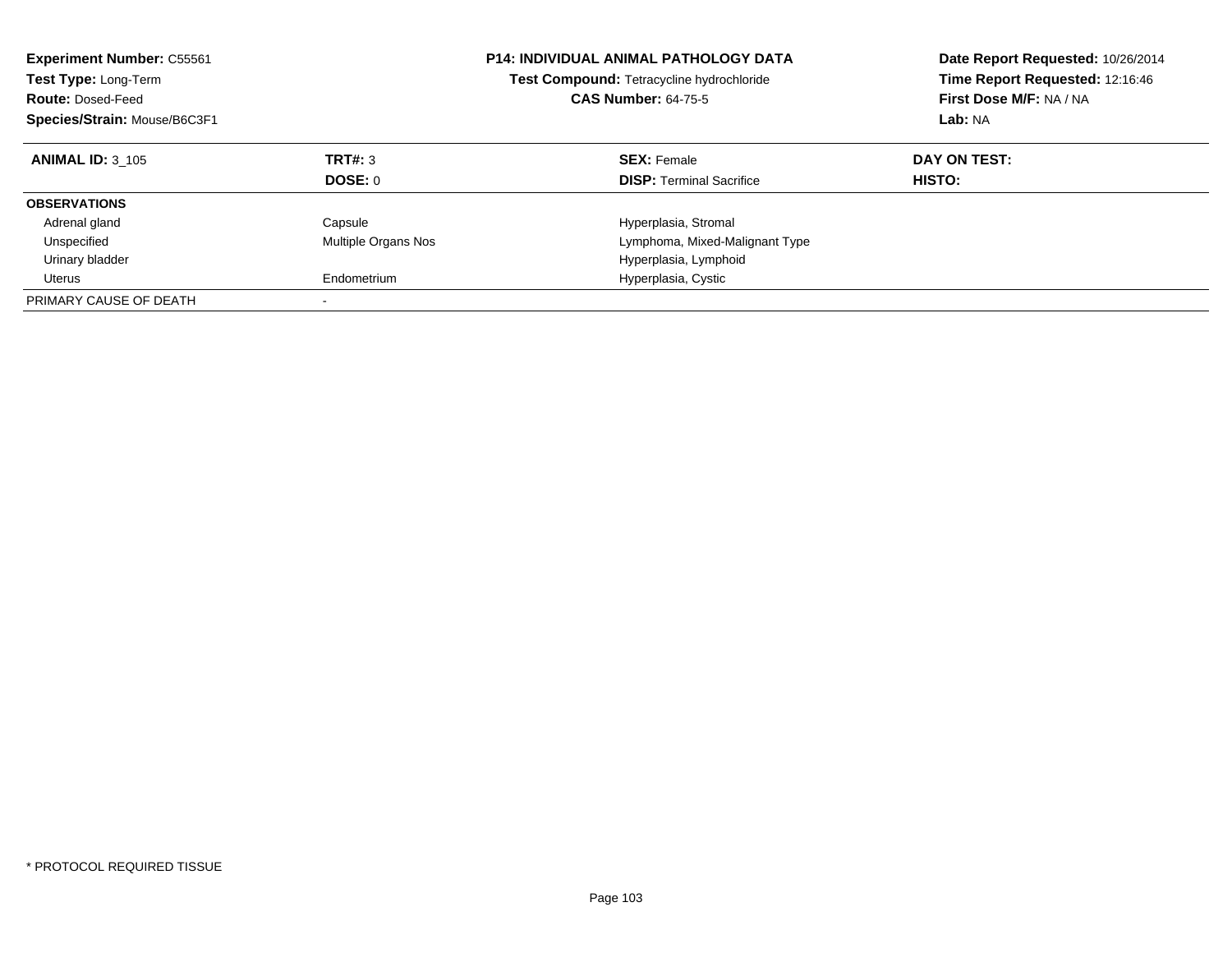| <b>Experiment Number: C55561</b><br><b>Test Type: Long-Term</b><br><b>Route: Dosed-Feed</b><br>Species/Strain: Mouse/B6C3F1 |                           | <b>P14: INDIVIDUAL ANIMAL PATHOLOGY DATA</b><br><b>Test Compound: Tetracycline hydrochloride</b><br><b>CAS Number: 64-75-5</b> | Date Report Requested: 10/26/2014<br>Time Report Requested: 12:16:46<br>First Dose M/F: NA / NA<br>Lab: NA |
|-----------------------------------------------------------------------------------------------------------------------------|---------------------------|--------------------------------------------------------------------------------------------------------------------------------|------------------------------------------------------------------------------------------------------------|
| <b>ANIMAL ID: 3 106</b>                                                                                                     | TRT#: 3<br>DOSE: 0        | <b>SEX: Female</b><br><b>DISP:</b> Terminal Sacrifice                                                                          | DAY ON TEST:<br><b>HISTO:</b>                                                                              |
|                                                                                                                             |                           |                                                                                                                                |                                                                                                            |
| <b>OBSERVATIONS</b>                                                                                                         |                           |                                                                                                                                |                                                                                                            |
| Adrenal gland                                                                                                               | Capsule                   | Hyperplasia, Stromal                                                                                                           |                                                                                                            |
| Pituitary gland                                                                                                             | <b>Anterior Pituitary</b> | Adenoma, Nos                                                                                                                   |                                                                                                            |
| Unspecified                                                                                                                 | Multiple Organs Nos       | Lymphoma, Undifferentiated-Malignant Type                                                                                      |                                                                                                            |
| Uterus                                                                                                                      | Endometrium               | Hyperplasia, Cystic                                                                                                            |                                                                                                            |
| PRIMARY CAUSE OF DEATH                                                                                                      |                           |                                                                                                                                |                                                                                                            |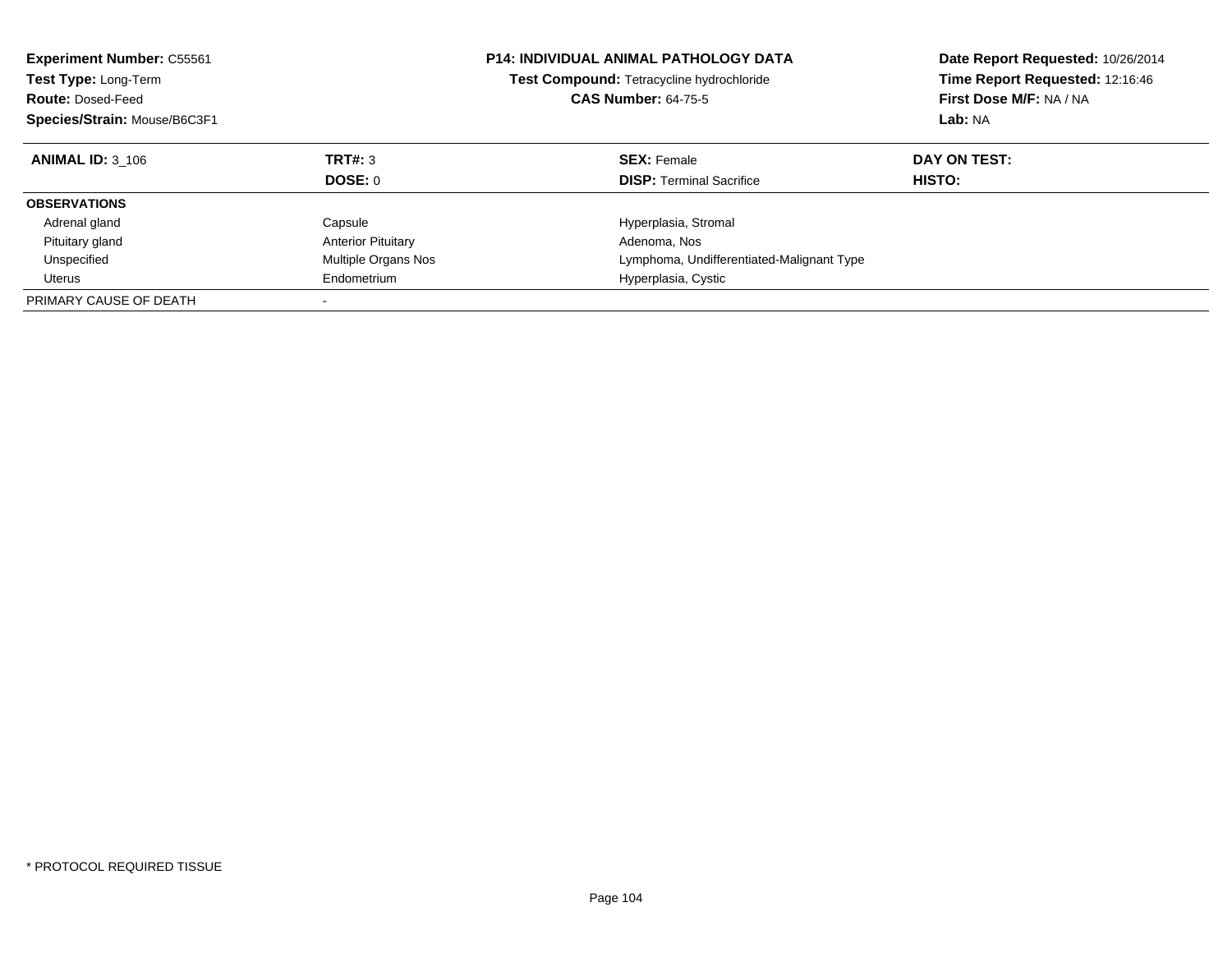| <b>Experiment Number: C55561</b><br>Test Type: Long-Term<br><b>Route: Dosed-Feed</b><br>Species/Strain: Mouse/B6C3F1 |                     | <b>P14: INDIVIDUAL ANIMAL PATHOLOGY DATA</b><br><b>Test Compound: Tetracycline hydrochloride</b><br><b>CAS Number: 64-75-5</b> | Date Report Requested: 10/26/2014<br>Time Report Requested: 12:16:46<br>First Dose M/F: NA / NA<br>Lab: NA |
|----------------------------------------------------------------------------------------------------------------------|---------------------|--------------------------------------------------------------------------------------------------------------------------------|------------------------------------------------------------------------------------------------------------|
| <b>ANIMAL ID: 3 107</b>                                                                                              | TRT#: 3             | <b>SEX: Female</b>                                                                                                             | DAY ON TEST:                                                                                               |
|                                                                                                                      | DOSE: 0             | <b>DISP:</b> Terminal Sacrifice                                                                                                | HISTO:                                                                                                     |
| <b>OBSERVATIONS</b>                                                                                                  |                     |                                                                                                                                |                                                                                                            |
| Adrenal gland                                                                                                        | Capsule             | Hyperplasia, Stromal                                                                                                           |                                                                                                            |
| <b>Brain</b>                                                                                                         |                     | Calcification, Focal                                                                                                           |                                                                                                            |
| Liver                                                                                                                |                     | Hyperplasia, Lymphoid                                                                                                          |                                                                                                            |
| Unspecified                                                                                                          | Multiple Organs Nos | Lymphoma, Mixed-Malignant Type                                                                                                 |                                                                                                            |
| Uterus                                                                                                               | Endometrium         | Hyperplasia, Cystic                                                                                                            |                                                                                                            |
| PRIMARY CAUSE OF DEATH                                                                                               |                     |                                                                                                                                |                                                                                                            |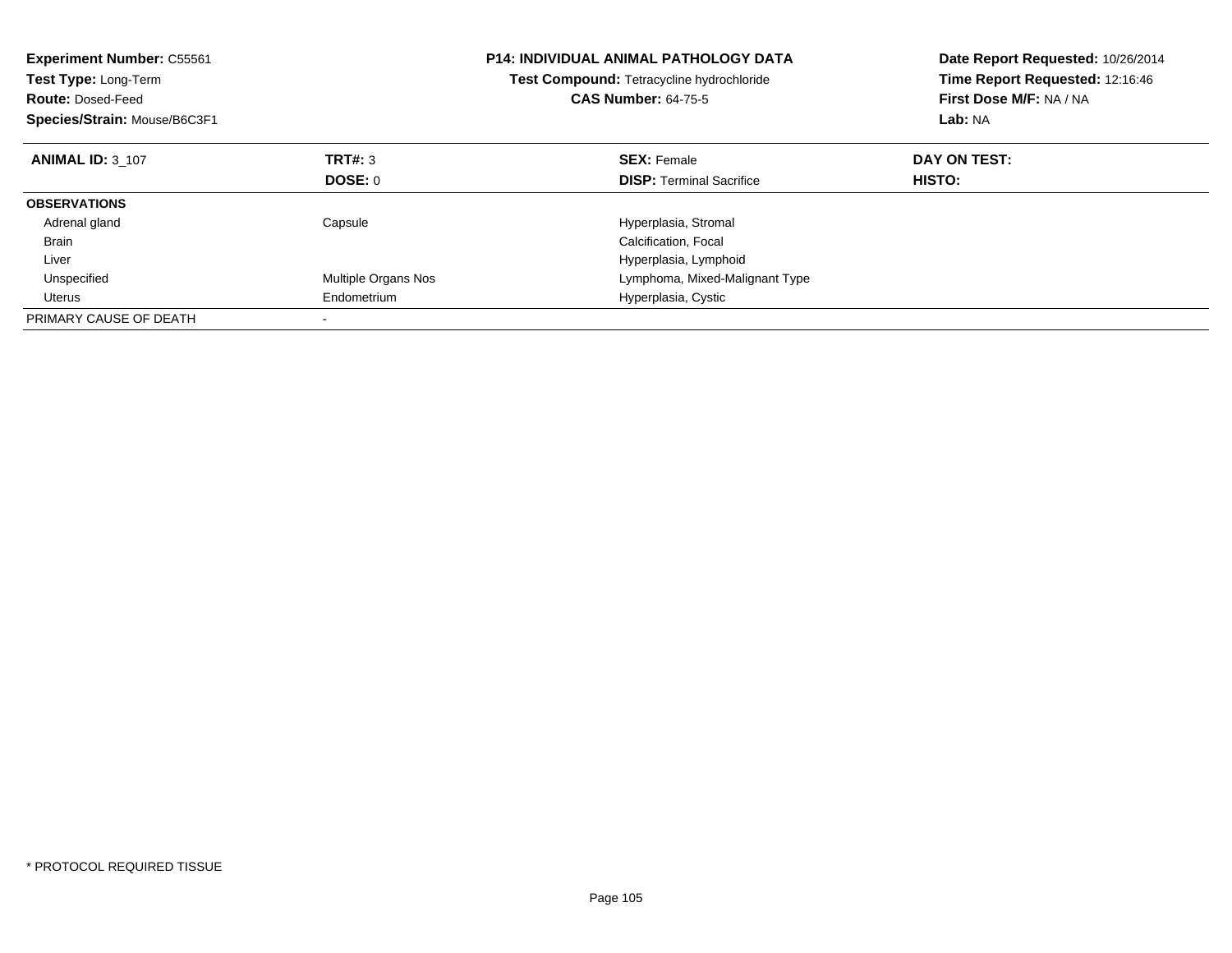| <b>Experiment Number: C55561</b><br>Test Type: Long-Term<br><b>Route: Dosed-Feed</b><br>Species/Strain: Mouse/B6C3F1 |                           | <b>P14: INDIVIDUAL ANIMAL PATHOLOGY DATA</b><br>Test Compound: Tetracycline hydrochloride<br><b>CAS Number: 64-75-5</b> | Date Report Requested: 10/26/2014<br>Time Report Requested: 12:16:46<br>First Dose M/F: NA / NA<br>Lab: NA |
|----------------------------------------------------------------------------------------------------------------------|---------------------------|-------------------------------------------------------------------------------------------------------------------------|------------------------------------------------------------------------------------------------------------|
| <b>ANIMAL ID: 3 108</b>                                                                                              | TRT#: 3                   | <b>SEX: Female</b>                                                                                                      | DAY ON TEST:                                                                                               |
|                                                                                                                      | <b>DOSE: 0</b>            | <b>DISP:</b> Terminal Sacrifice                                                                                         | HISTO:                                                                                                     |
| <b>OBSERVATIONS</b>                                                                                                  |                           |                                                                                                                         |                                                                                                            |
| Adrenal gland                                                                                                        | Capsule                   | Hyperplasia, Stromal                                                                                                    |                                                                                                            |
| Liver                                                                                                                |                           | Hyperplasia, Lymphoid                                                                                                   |                                                                                                            |
| Ovary                                                                                                                |                           | Cyst, Nos                                                                                                               |                                                                                                            |
| Pituitary gland                                                                                                      | <b>Anterior Pituitary</b> | Adenoma, Nos                                                                                                            |                                                                                                            |
| Unspecified                                                                                                          | Multiple Organs Nos       | Lymphoma, Mixed-Malignant Type                                                                                          |                                                                                                            |
| Uterus                                                                                                               | Endometrium               | Hyperplasia, Cystic                                                                                                     |                                                                                                            |
| PRIMARY CAUSE OF DEATH                                                                                               |                           |                                                                                                                         |                                                                                                            |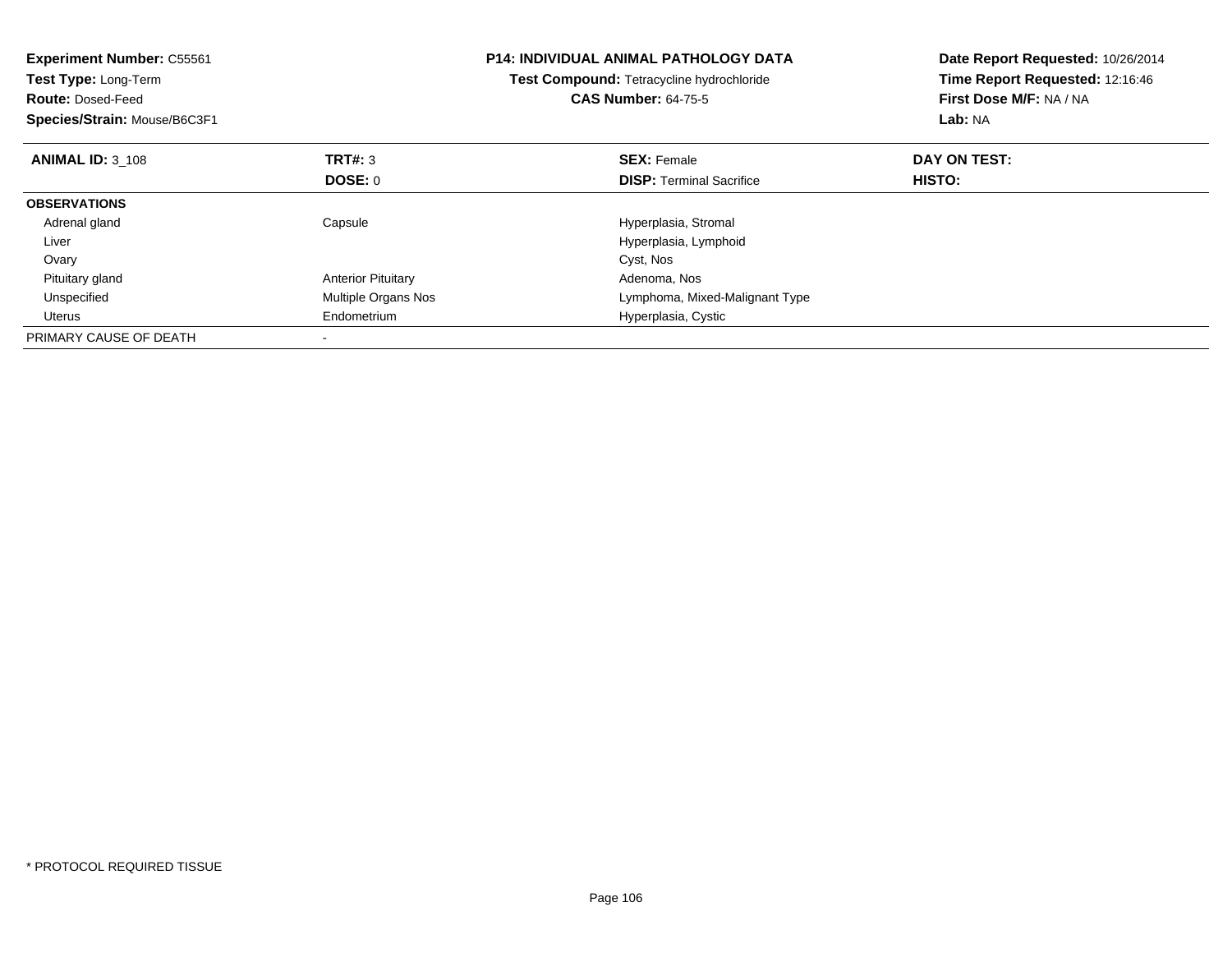| <b>Experiment Number: C55561</b><br><b>Test Type: Long-Term</b><br><b>Route: Dosed-Feed</b> |                       | <b>P14: INDIVIDUAL ANIMAL PATHOLOGY DATA</b><br>Test Compound: Tetracycline hydrochloride<br><b>CAS Number: 64-75-5</b> | Date Report Requested: 10/26/2014<br>Time Report Requested: 12:16:46<br>First Dose M/F: NA / NA |
|---------------------------------------------------------------------------------------------|-----------------------|-------------------------------------------------------------------------------------------------------------------------|-------------------------------------------------------------------------------------------------|
| Species/Strain: Mouse/B6C3F1                                                                |                       |                                                                                                                         | Lab: NA                                                                                         |
| <b>ANIMAL ID: 3 109</b>                                                                     | <b>TRT#: 3</b>        | <b>SEX: Female</b>                                                                                                      | DAY ON TEST:                                                                                    |
|                                                                                             | DOSE: 0               | <b>DISP:</b> Terminal Sacrifice                                                                                         | HISTO:                                                                                          |
| <b>OBSERVATIONS</b>                                                                         |                       |                                                                                                                         |                                                                                                 |
| Adrenal gland                                                                               | Capsule               | Hyperplasia, Stromal                                                                                                    |                                                                                                 |
| Brain                                                                                       |                       | Calcification, Focal                                                                                                    |                                                                                                 |
| Intestine Small                                                                             | <b>Ileum</b>          | Lymphoma, Mixed-Malignant Type                                                                                          |                                                                                                 |
| Lymph node                                                                                  | Mesenteric Lymph Node | Hyperplasia, Lymphoid                                                                                                   |                                                                                                 |
| Ovary                                                                                       |                       | Cyst, Nos                                                                                                               |                                                                                                 |
| Salivary gland                                                                              |                       | Hyperplasia, Lymphoid                                                                                                   |                                                                                                 |
| Uterus                                                                                      | Endometrium           | Hyperplasia, Cystic                                                                                                     |                                                                                                 |
| PRIMARY CAUSE OF DEATH                                                                      |                       |                                                                                                                         |                                                                                                 |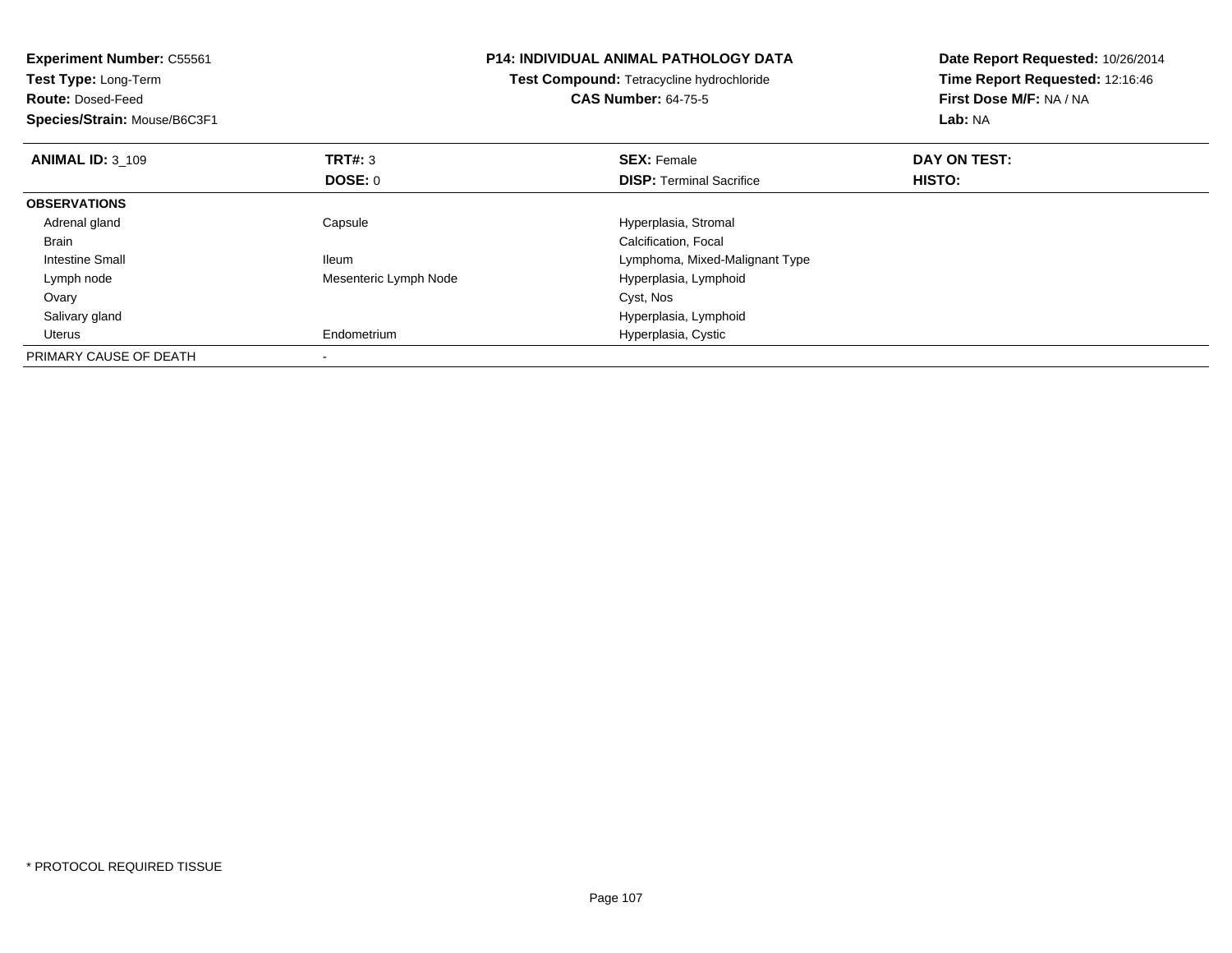| <b>Experiment Number: C55561</b><br><b>Test Type: Long-Term</b><br><b>Route: Dosed-Feed</b><br>Species/Strain: Mouse/B6C3F1 |                           | <b>P14: INDIVIDUAL ANIMAL PATHOLOGY DATA</b><br><b>Test Compound: Tetracycline hydrochloride</b><br><b>CAS Number: 64-75-5</b> | Date Report Requested: 10/26/2014<br>Time Report Requested: 12:16:46<br>First Dose M/F: NA / NA<br>Lab: NA |
|-----------------------------------------------------------------------------------------------------------------------------|---------------------------|--------------------------------------------------------------------------------------------------------------------------------|------------------------------------------------------------------------------------------------------------|
| <b>ANIMAL ID: 3 110</b>                                                                                                     | <b>TRT#: 3</b><br>DOSE: 0 | <b>SEX: Female</b><br><b>DISP:</b> Terminal Sacrifice                                                                          | DAY ON TEST:<br>HISTO:                                                                                     |
| <b>OBSERVATIONS</b>                                                                                                         |                           |                                                                                                                                |                                                                                                            |
| Adrenal gland                                                                                                               | Capsule                   | Hyperplasia, Stromal                                                                                                           |                                                                                                            |
| Pituitary gland                                                                                                             | <b>Anterior Pituitary</b> | Hyperplasia, Focal                                                                                                             |                                                                                                            |
| Unspecified                                                                                                                 | Multiple Organs Nos       | Lymphoma, Mixed-Malignant Type                                                                                                 |                                                                                                            |
| Uterus                                                                                                                      | Endometrium               | Hyperplasia, Cystic                                                                                                            |                                                                                                            |
| PRIMARY CAUSE OF DEATH                                                                                                      |                           |                                                                                                                                |                                                                                                            |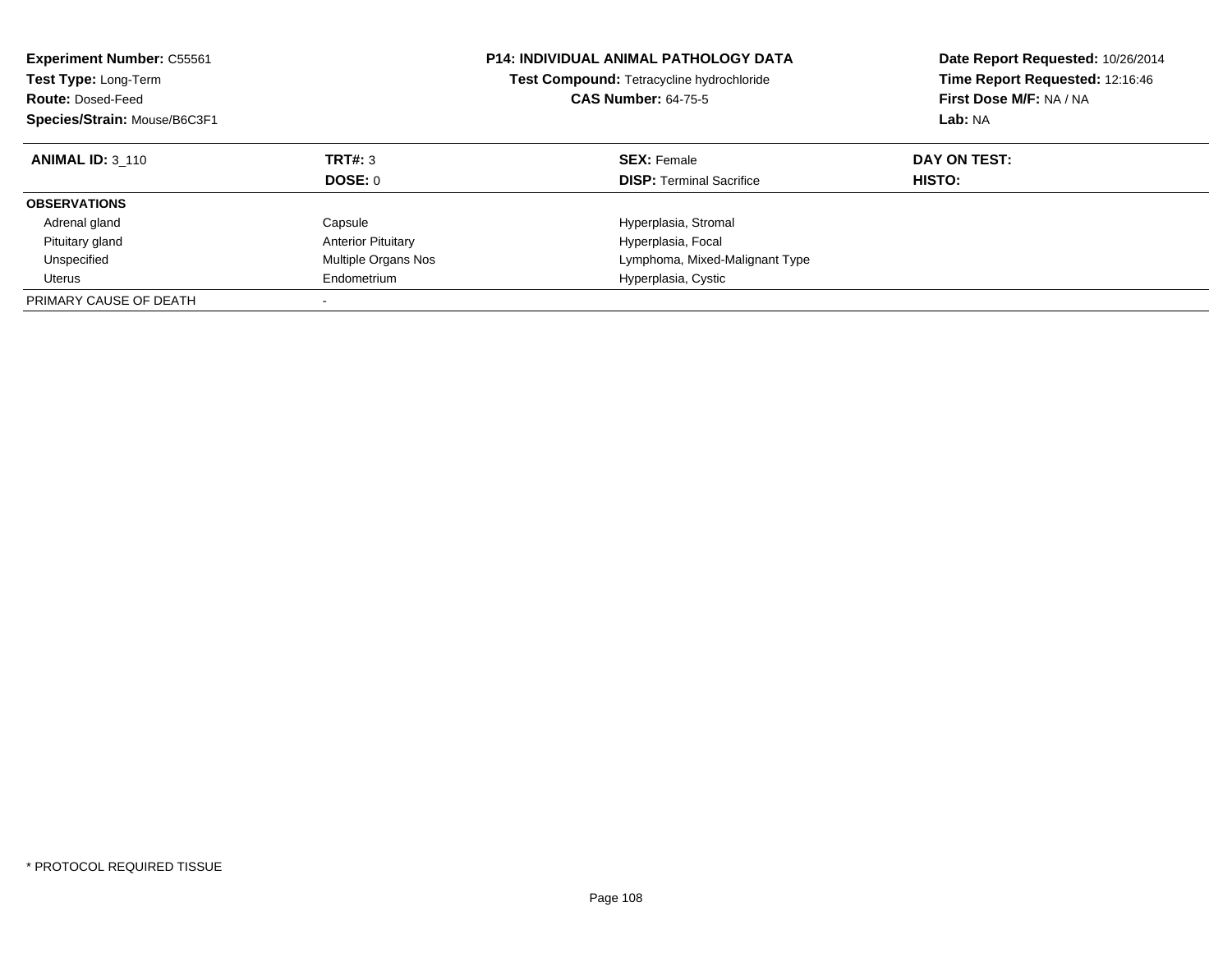| <b>Experiment Number: C55561</b><br>Test Type: Long-Term<br><b>Route: Dosed-Feed</b><br>Species/Strain: Mouse/B6C3F1 |                                  | <b>P14: INDIVIDUAL ANIMAL PATHOLOGY DATA</b><br>Test Compound: Tetracycline hydrochloride<br><b>CAS Number: 64-75-5</b> | Date Report Requested: 10/26/2014<br>Time Report Requested: 12:16:46<br>First Dose M/F: NA / NA<br>Lab: NA |
|----------------------------------------------------------------------------------------------------------------------|----------------------------------|-------------------------------------------------------------------------------------------------------------------------|------------------------------------------------------------------------------------------------------------|
| <b>ANIMAL ID: 3 111</b>                                                                                              | <b>TRT#: 3</b><br><b>DOSE: 0</b> | <b>SEX: Female</b><br><b>DISP:</b> Terminal Sacrifice                                                                   | DAY ON TEST:<br>HISTO:                                                                                     |
| <b>OBSERVATIONS</b>                                                                                                  |                                  |                                                                                                                         |                                                                                                            |
| Adrenal gland                                                                                                        | Capsule                          | Hyperplasia, Stromal                                                                                                    |                                                                                                            |
| <b>Brain</b>                                                                                                         |                                  | Calcification, Focal                                                                                                    |                                                                                                            |
| Spleen                                                                                                               |                                  | Hematopoiesis                                                                                                           |                                                                                                            |
|                                                                                                                      |                                  | Hyperplasia, Lymphoid                                                                                                   |                                                                                                            |
| Unspecified                                                                                                          |                                  | Fibrosarcoma                                                                                                            |                                                                                                            |
| Uterus                                                                                                               |                                  | Hemorrhage, Chronic                                                                                                     |                                                                                                            |
|                                                                                                                      | Endometrium                      | Hyperplasia, Cystic                                                                                                     |                                                                                                            |
| PRIMARY CAUSE OF DEATH                                                                                               | $\overline{\phantom{a}}$         |                                                                                                                         |                                                                                                            |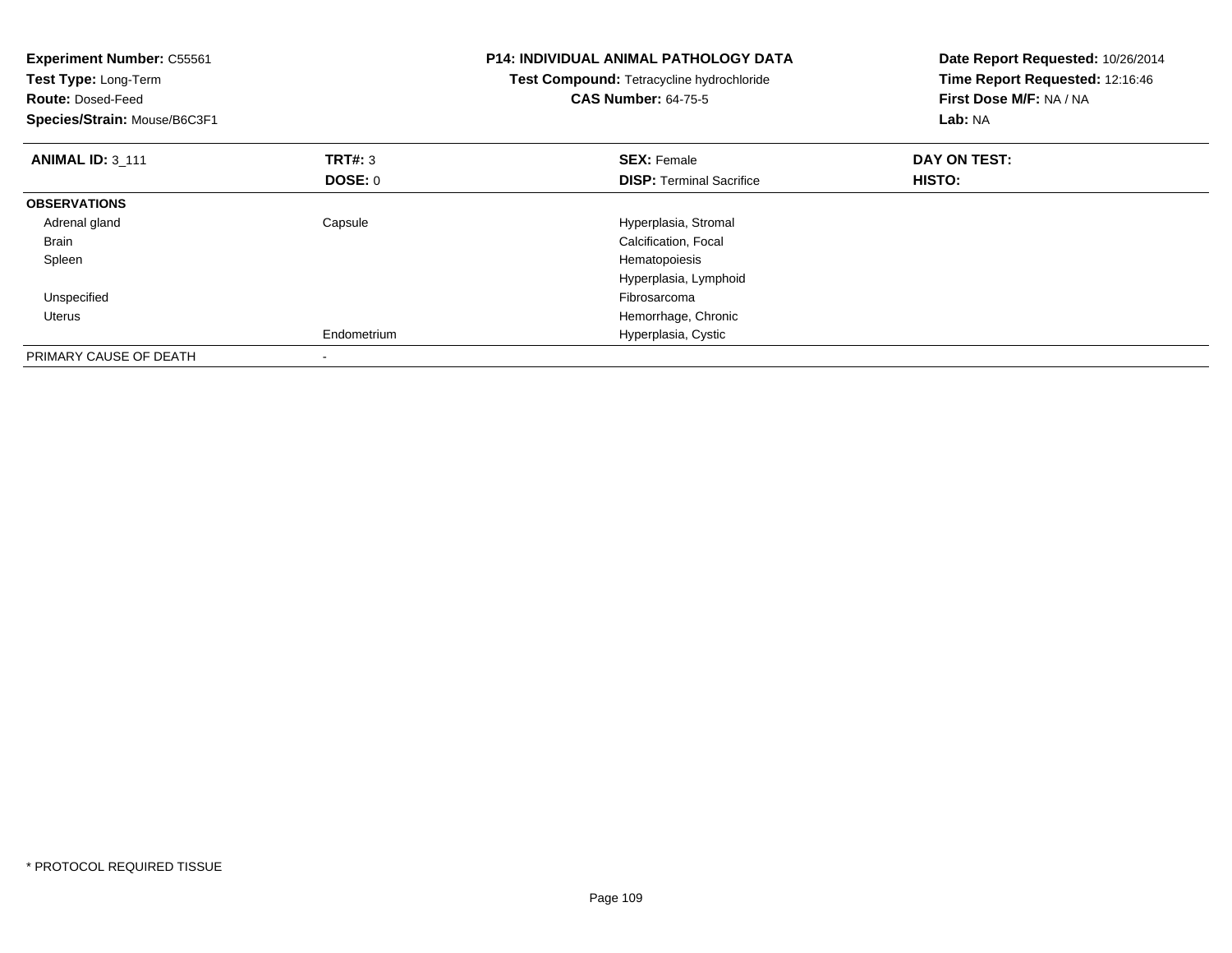**Experiment Number:** C55561**Test Type:** Long-Term**Route:** Dosed-Feed **Species/Strain:** Mouse/B6C3F1**P14: INDIVIDUAL ANIMAL PATHOLOGY DATATest Compound:** Tetracycline hydrochloride**CAS Number:** 64-75-5**Date Report Requested:** 10/26/2014**Time Report Requested:** 12:16:46**First Dose M/F:** NA / NA**Lab:** NA**ANIMAL ID: 3 112 TRT#:** <sup>3</sup> **SEX:** Female **DAY ON TEST: DOSE:** 0**DISP:** Moribund Sacrifice **HISTO: OBSERVATIONS** Adrenal glandCortex Nos **Degeneration**, Lipoid Capsule Hyperplasia, Stromal Brain Calcification, Focal Liver Hyperplasia, Lymphoid Pituitary glandAnterior Pituitary **Anterior Pituitary** Hyperplasia, Focal Trunk Skinn and the control of the control of the control of the control of the control of the control of the control of the control of the control of the control of the control of the control of the control of the control of the co SpleenHyperplasia, Lymphoid<br>
Glandular Stomach<br>
Figmentation, Nos StomachPigmentation, Nos Uterus Endometrium Hyperplasia, Cystic PRIMARY CAUSE OF DEATH-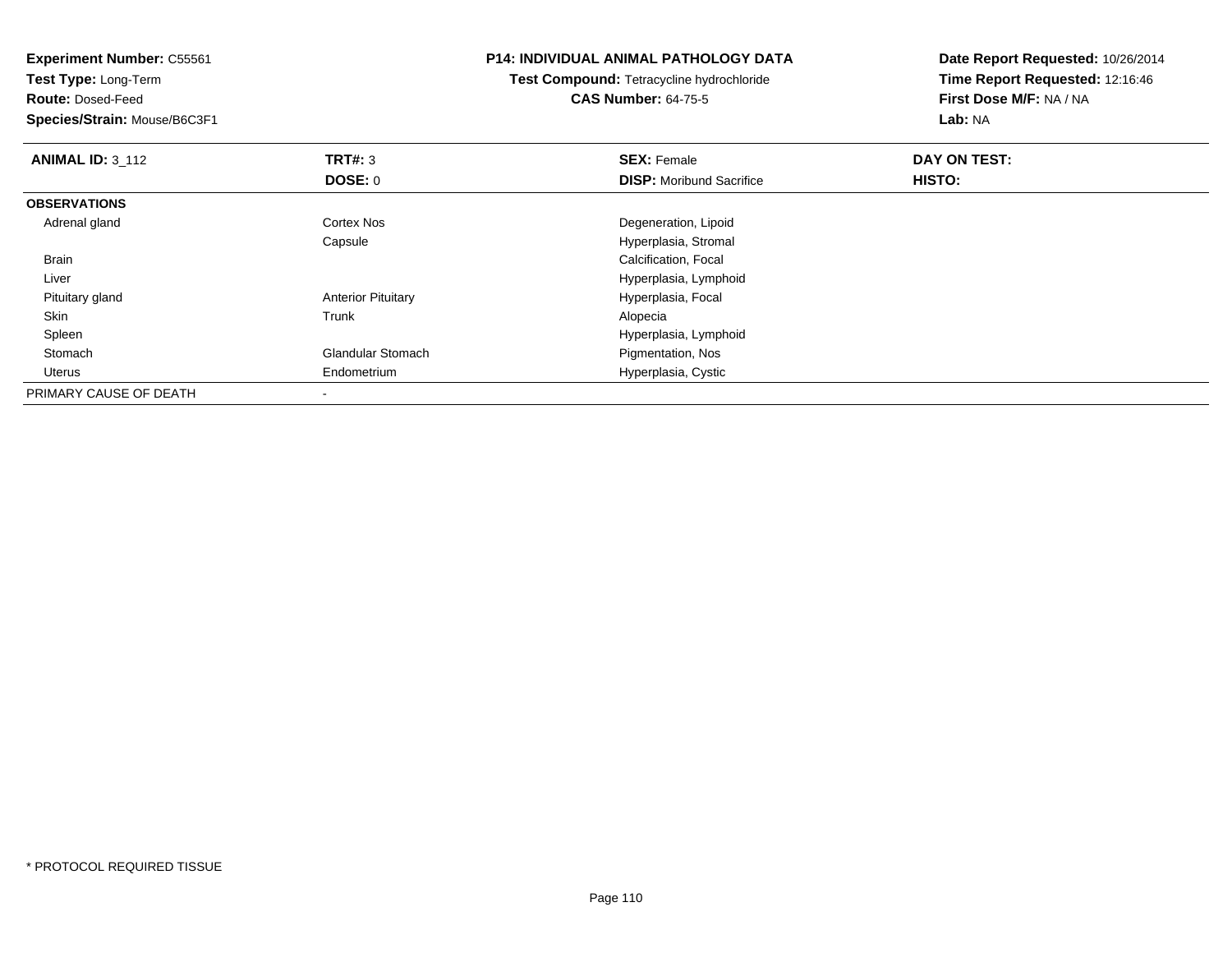| <b>Experiment Number: C55561</b><br>Test Type: Long-Term<br><b>Route: Dosed-Feed</b><br>Species/Strain: Mouse/B6C3F1 |                     | <b>P14: INDIVIDUAL ANIMAL PATHOLOGY DATA</b><br>Test Compound: Tetracycline hydrochloride<br><b>CAS Number: 64-75-5</b> | Date Report Requested: 10/26/2014<br>Time Report Requested: 12:16:46<br>First Dose M/F: NA / NA<br>Lab: NA |
|----------------------------------------------------------------------------------------------------------------------|---------------------|-------------------------------------------------------------------------------------------------------------------------|------------------------------------------------------------------------------------------------------------|
| <b>ANIMAL ID: 3 113</b>                                                                                              | TRT#: 3             | <b>SEX: Female</b>                                                                                                      | DAY ON TEST:                                                                                               |
|                                                                                                                      | DOSE: 0             | <b>DISP:</b> Natural Death                                                                                              | <b>HISTO:</b>                                                                                              |
| <b>OBSERVATIONS</b>                                                                                                  |                     |                                                                                                                         |                                                                                                            |
| Adrenal gland                                                                                                        | Capsule             | Hyperplasia, Stromal                                                                                                    |                                                                                                            |
| <b>Brain</b>                                                                                                         |                     | Calcification, Focal                                                                                                    |                                                                                                            |
| Unspecified                                                                                                          | Multiple Organs Nos | Lymphoma, Nos-Malignant                                                                                                 |                                                                                                            |
| PRIMARY CAUSE OF DEATH                                                                                               |                     |                                                                                                                         |                                                                                                            |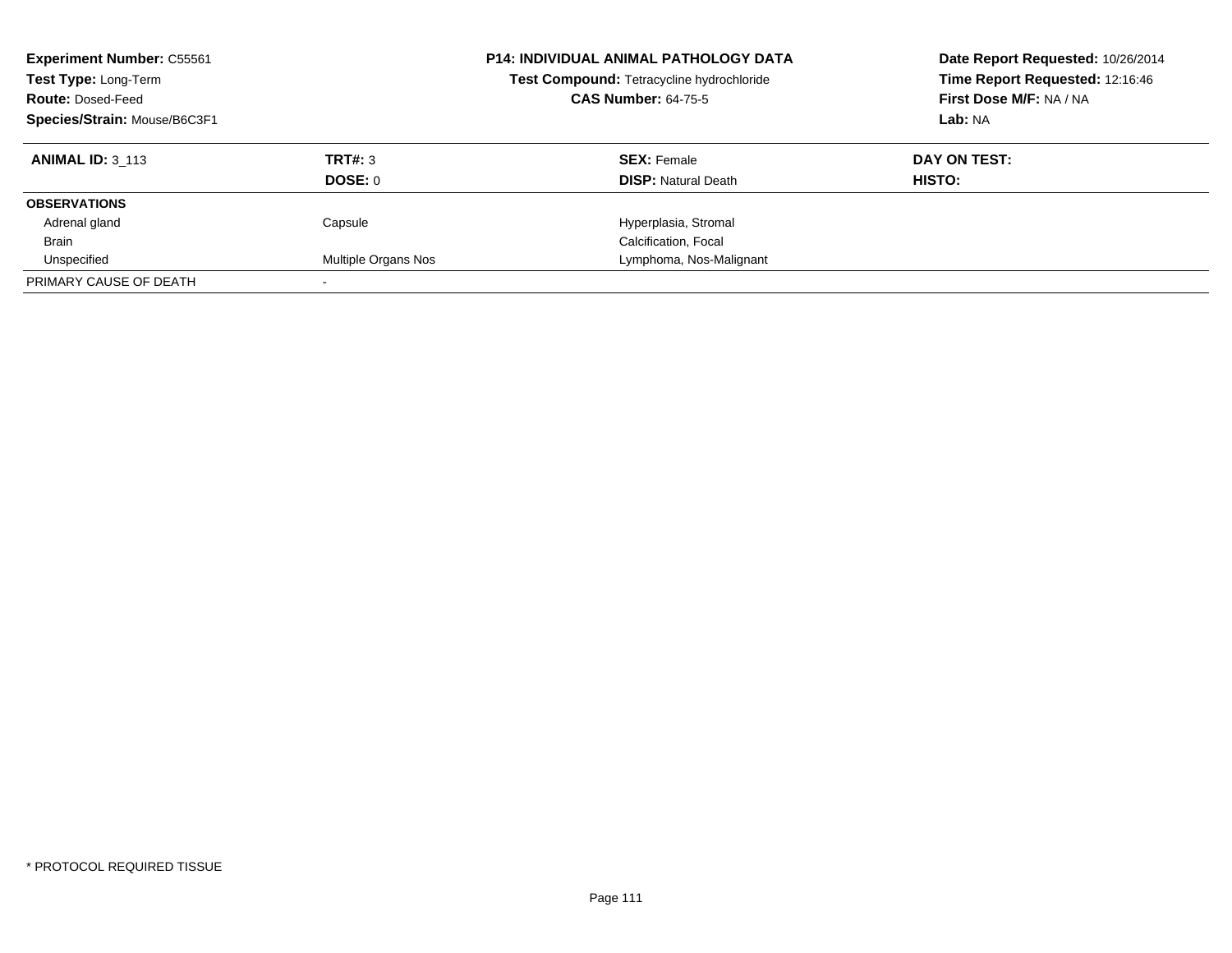**Test Type:** Long-Term

**Route:** Dosed-Feed

**Species/Strain:** Mouse/B6C3F1

## **P14: INDIVIDUAL ANIMAL PATHOLOGY DATA**

**Test Compound:** Tetracycline hydrochloride**CAS Number:** 64-75-5

| <b>ANIMAL ID: 3_114</b> | TRT#: 3                   | <b>SEX: Female</b>                 | DAY ON TEST: |  |
|-------------------------|---------------------------|------------------------------------|--------------|--|
|                         | <b>DOSE: 0</b>            | <b>DISP: Terminal Sacrifice</b>    | HISTO:       |  |
| <b>OBSERVATIONS</b>     |                           |                                    |              |  |
| Adrenal gland           | Capsule                   | Hyperplasia, Stromal               |              |  |
| Brain                   |                           | Calcification, Focal               |              |  |
| Harderian gland         | Hardarian Gland           | Adenoma, Nos                       |              |  |
| Kidney                  | Tubule                    | Regeneration, Nos                  |              |  |
| Liver                   |                           | Hepatocellular Adenoma             |              |  |
| Lung                    |                           | Alveolar/Bronchiolar Adenoma       |              |  |
| Lymph node              | Mesenteric Lymph Node     | Hyperplasia, Lymphoid              |              |  |
| Pituitary gland         | <b>Anterior Pituitary</b> | Hyperplasia, Focal                 |              |  |
| Spleen                  |                           | Hematopoiesis                      |              |  |
|                         |                           | Hyperplasia, Lymphoid              |              |  |
| Stomach                 | <b>Glandular Stomach</b>  | Eosinophilic Leukocytic Infiltrate |              |  |
| Uterus                  | Endometrium               | Hyperplasia, Cystic                |              |  |
| PRIMARY CAUSE OF DEATH  |                           |                                    |              |  |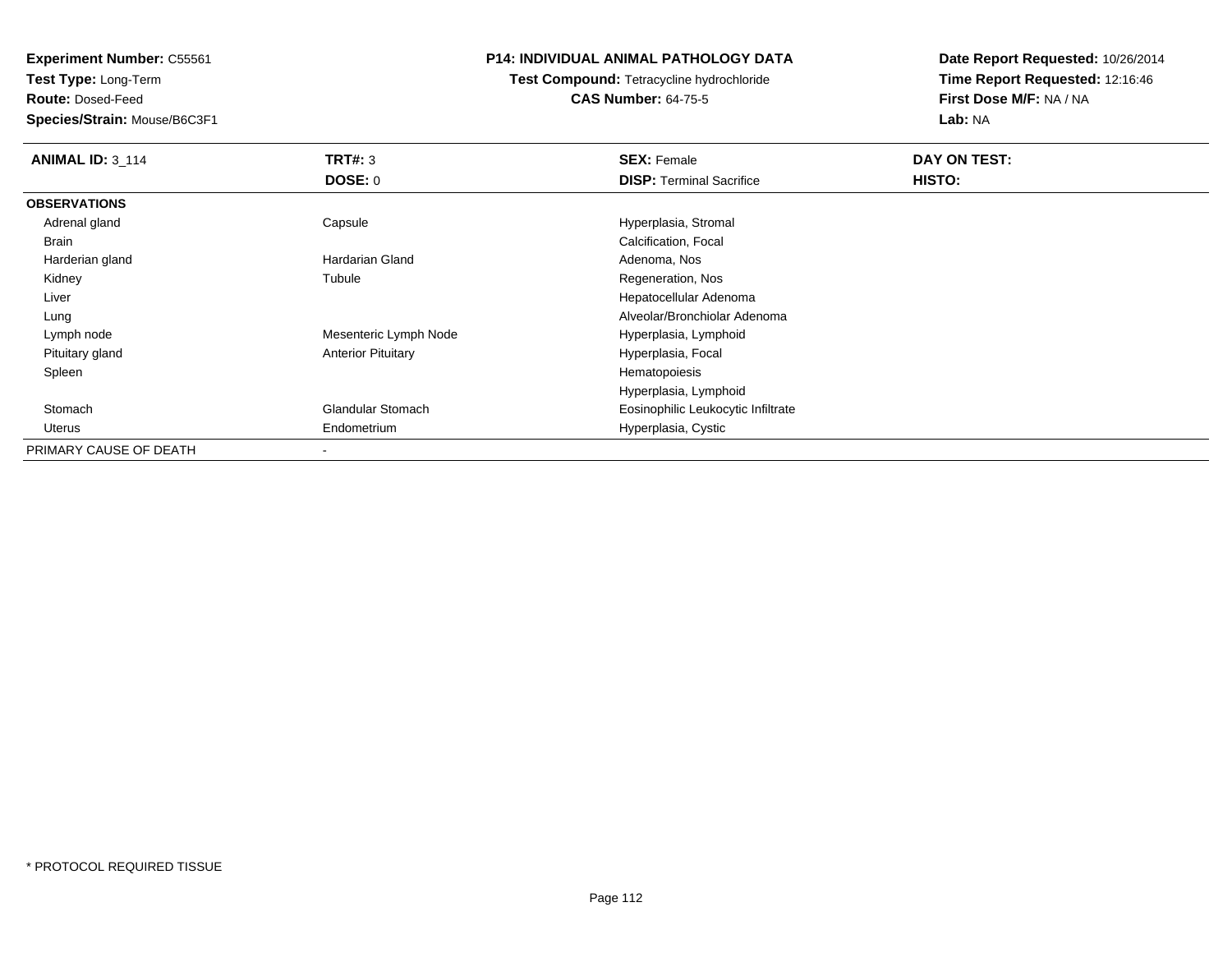| <b>Experiment Number: C55561</b><br>Test Type: Long-Term<br><b>Route: Dosed-Feed</b><br>Species/Strain: Mouse/B6C3F1 |                           | <b>P14: INDIVIDUAL ANIMAL PATHOLOGY DATA</b><br>Test Compound: Tetracycline hydrochloride<br><b>CAS Number: 64-75-5</b> | Date Report Requested: 10/26/2014<br>Time Report Requested: 12:16:46<br>First Dose M/F: NA / NA<br>Lab: NA |
|----------------------------------------------------------------------------------------------------------------------|---------------------------|-------------------------------------------------------------------------------------------------------------------------|------------------------------------------------------------------------------------------------------------|
| <b>ANIMAL ID: 3 115</b>                                                                                              | TRT#: 3                   | <b>SEX: Female</b>                                                                                                      | DAY ON TEST:                                                                                               |
|                                                                                                                      | DOSE: 0                   | <b>DISP:</b> Terminal Sacrifice                                                                                         | <b>HISTO:</b>                                                                                              |
| <b>OBSERVATIONS</b>                                                                                                  |                           |                                                                                                                         |                                                                                                            |
| Adrenal gland                                                                                                        | Capsule                   | Hyperplasia, Stromal                                                                                                    |                                                                                                            |
| Kidney                                                                                                               |                           | Hyperplasia, Lymphoid                                                                                                   |                                                                                                            |
| Pituitary gland                                                                                                      | <b>Anterior Pituitary</b> | Angiectasis                                                                                                             |                                                                                                            |
| Spleen                                                                                                               |                           | Hyperplasia, Lymphoid                                                                                                   |                                                                                                            |
| <b>Uterus</b>                                                                                                        | Endometrium               | Hyperplasia, Cystic                                                                                                     |                                                                                                            |
| PRIMARY CAUSE OF DEATH                                                                                               |                           |                                                                                                                         |                                                                                                            |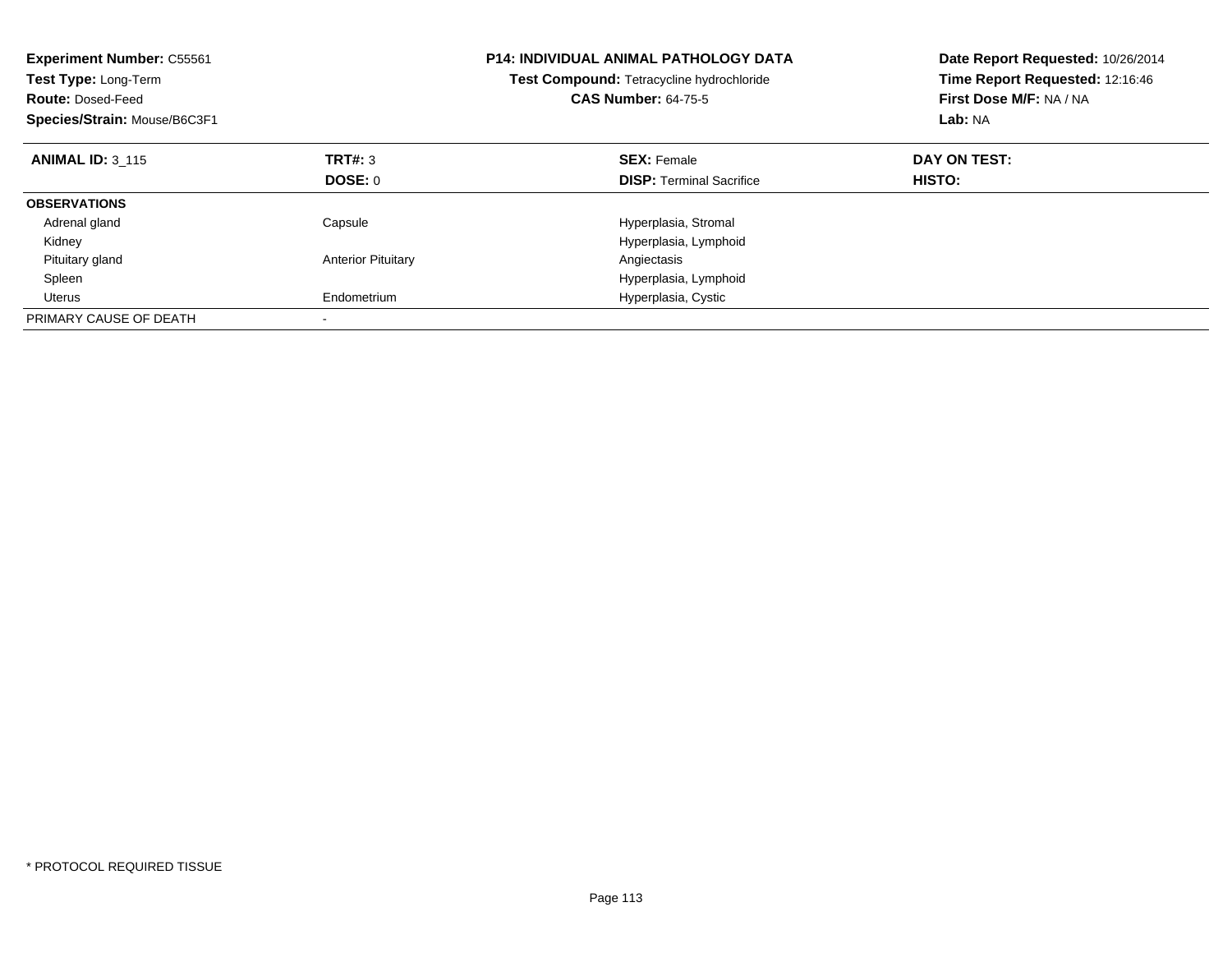| <b>Experiment Number: C55561</b><br><b>Test Type: Long-Term</b><br><b>Route: Dosed-Feed</b><br>Species/Strain: Mouse/B6C3F1 |                    | <b>P14: INDIVIDUAL ANIMAL PATHOLOGY DATA</b><br>Test Compound: Tetracycline hydrochloride<br><b>CAS Number: 64-75-5</b> | Date Report Requested: 10/26/2014<br>Time Report Requested: 12:16:46<br>First Dose M/F: NA / NA<br>Lab: NA |
|-----------------------------------------------------------------------------------------------------------------------------|--------------------|-------------------------------------------------------------------------------------------------------------------------|------------------------------------------------------------------------------------------------------------|
| <b>ANIMAL ID: 3 116</b>                                                                                                     | TRT#: 3<br>DOSE: 0 | <b>SEX: Female</b><br><b>DISP:</b> Terminal Sacrifice                                                                   | DAY ON TEST:<br><b>HISTO:</b>                                                                              |
| <b>OBSERVATIONS</b>                                                                                                         |                    |                                                                                                                         |                                                                                                            |
| Adrenal gland                                                                                                               | Capsule            | Hyperplasia, Stromal                                                                                                    |                                                                                                            |
| Liver                                                                                                                       |                    | Hepatocellular Adenoma                                                                                                  |                                                                                                            |
| Spleen                                                                                                                      |                    | Hyperplasia, Lymphoid                                                                                                   |                                                                                                            |
| Uterus                                                                                                                      | Endometrium        | Hyperplasia, Cystic                                                                                                     |                                                                                                            |
| PRIMARY CAUSE OF DEATH                                                                                                      |                    |                                                                                                                         |                                                                                                            |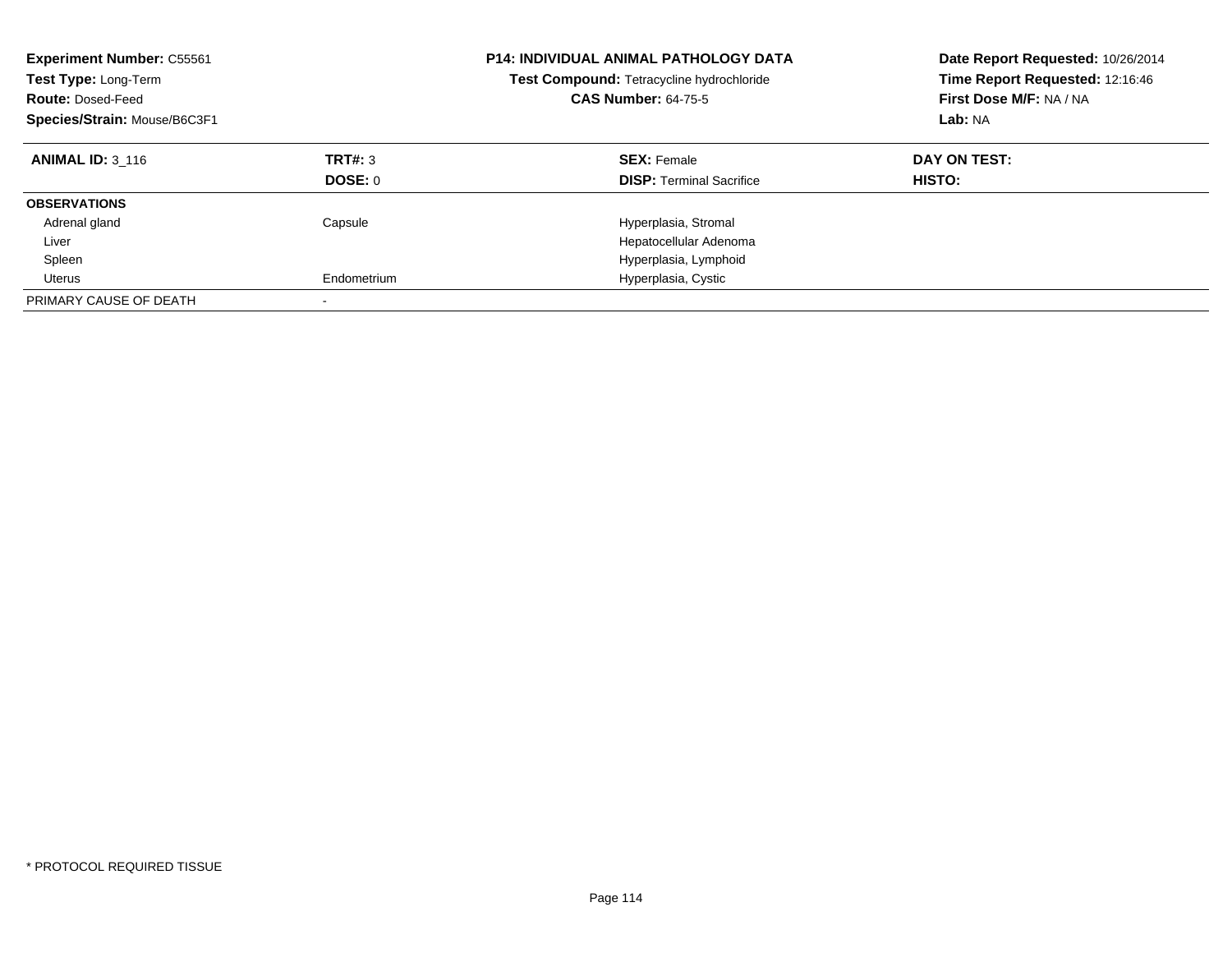**Test Type:** Long-Term

**Route:** Dosed-Feed

**Species/Strain:** Mouse/B6C3F1

## **P14: INDIVIDUAL ANIMAL PATHOLOGY DATA**

# **Test Compound:** Tetracycline hydrochloride**CAS Number:** 64-75-5

| <b>ANIMAL ID: 3 117</b> | TRT#: 3                  | <b>SEX: Female</b>              | DAY ON TEST: |  |
|-------------------------|--------------------------|---------------------------------|--------------|--|
|                         | <b>DOSE: 0</b>           | <b>DISP: Terminal Sacrifice</b> | HISTO:       |  |
| <b>OBSERVATIONS</b>     |                          |                                 |              |  |
| Adrenal gland           | Capsule                  | Hyperplasia, Stromal            |              |  |
| <b>Brain</b>            |                          | Calcification, Focal            |              |  |
| Kidney                  |                          | Hyperplasia, Lymphoid           |              |  |
| Liver                   |                          | Hepatocellular Adenoma          |              |  |
| Lymph node              | Mesenteric Lymph Node    | Angiectasis                     |              |  |
| Salivary gland          |                          | Hyperplasia, Lymphoid           |              |  |
| Spleen                  |                          | Hyperplasia, Lymphoid           |              |  |
| Stomach                 | <b>Glandular Stomach</b> | Inflammation, Chronic           |              |  |
| Uterus                  | Endometrium              | Hyperplasia, Cystic             |              |  |
| PRIMARY CAUSE OF DEATH  |                          |                                 |              |  |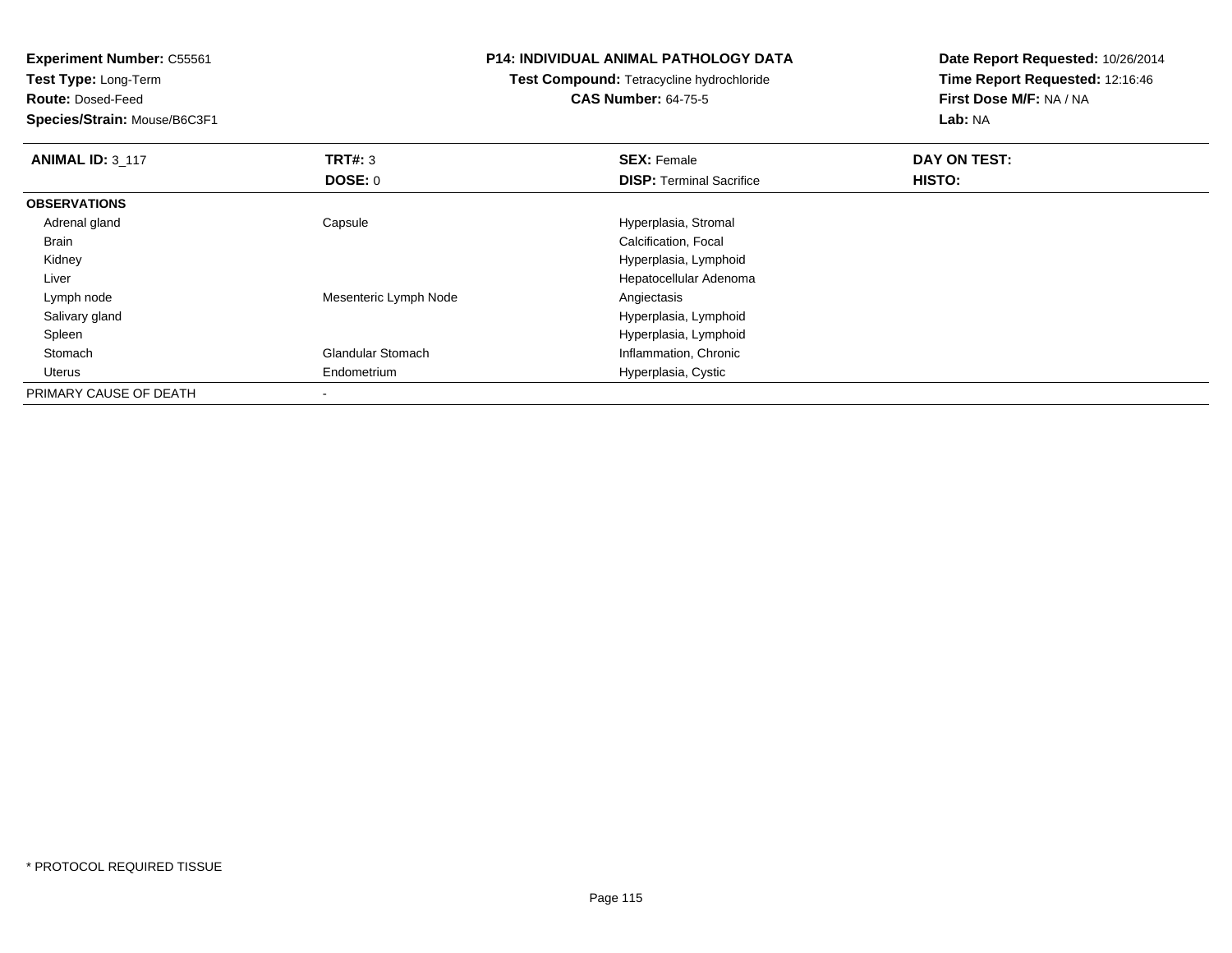**Test Type:** Long-Term

**Route:** Dosed-Feed

**Species/Strain:** Mouse/B6C3F1

## **P14: INDIVIDUAL ANIMAL PATHOLOGY DATA**

**Test Compound:** Tetracycline hydrochloride**CAS Number:** 64-75-5

| <b>ANIMAL ID: 3 118</b> | TRT#: 3                   | <b>SEX: Female</b>              | DAY ON TEST: |
|-------------------------|---------------------------|---------------------------------|--------------|
|                         | DOSE: 0                   | <b>DISP: Terminal Sacrifice</b> | HISTO:       |
| <b>OBSERVATIONS</b>     |                           |                                 |              |
| Adrenal gland           | Capsule                   | Hyperplasia, Stromal            |              |
| Kidney                  |                           | Cast, Nos                       |              |
|                         |                           | Hyperplasia, Lymphoid           |              |
| Liver                   |                           | Angiectasis                     |              |
|                         |                           | Hepatocellular Adenoma          |              |
| Mammary gland           |                           | Cyst, Multiple                  |              |
| Pituitary gland         | <b>Anterior Pituitary</b> | Adenoma, Nos                    |              |
|                         | <b>Anterior Pituitary</b> | Angiectasis                     |              |
| Stomach                 | <b>Glandular Stomach</b>  | Inflammation, Chronic           |              |
| Uterus                  | Endometrium               | Hyperplasia, Cystic             |              |
| PRIMARY CAUSE OF DEATH  |                           |                                 |              |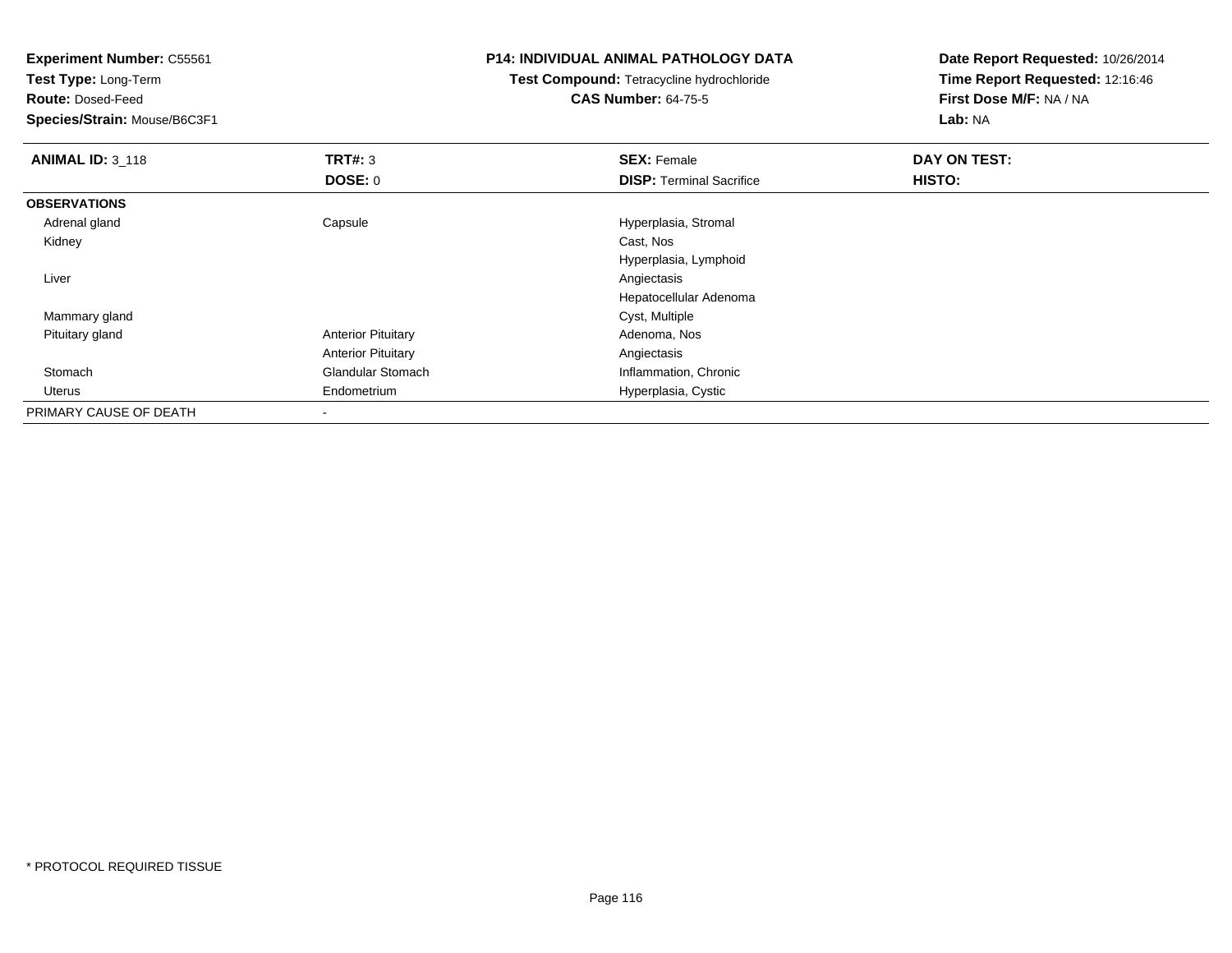| <b>Experiment Number: C55561</b><br>Test Type: Long-Term<br><b>Route: Dosed-Feed</b><br>Species/Strain: Mouse/B6C3F1 |                           | <b>P14: INDIVIDUAL ANIMAL PATHOLOGY DATA</b><br>Test Compound: Tetracycline hydrochloride<br><b>CAS Number: 64-75-5</b> | Date Report Requested: 10/26/2014<br>Time Report Requested: 12:16:46<br>First Dose M/F: NA / NA<br>Lab: NA |
|----------------------------------------------------------------------------------------------------------------------|---------------------------|-------------------------------------------------------------------------------------------------------------------------|------------------------------------------------------------------------------------------------------------|
| <b>ANIMAL ID: 3 119</b>                                                                                              | TRT#: 3                   | <b>SEX: Female</b>                                                                                                      | DAY ON TEST:                                                                                               |
|                                                                                                                      | <b>DOSE: 0</b>            | <b>DISP:</b> Terminal Sacrifice                                                                                         | HISTO:                                                                                                     |
| <b>OBSERVATIONS</b>                                                                                                  |                           |                                                                                                                         |                                                                                                            |
| Adrenal gland                                                                                                        | Capsule                   | Hyperplasia, Stromal                                                                                                    |                                                                                                            |
| Liver                                                                                                                |                           | Hepatocellular Adenoma                                                                                                  |                                                                                                            |
| Pituitary gland                                                                                                      | <b>Anterior Pituitary</b> | Adenoma, Nos                                                                                                            |                                                                                                            |
| Stomach                                                                                                              | <b>Glandular Stomach</b>  | Inflammation, Chronic                                                                                                   |                                                                                                            |
| Uterus                                                                                                               | Endometrium               | Hyperplasia, Cystic                                                                                                     |                                                                                                            |
| PRIMARY CAUSE OF DEATH                                                                                               |                           |                                                                                                                         |                                                                                                            |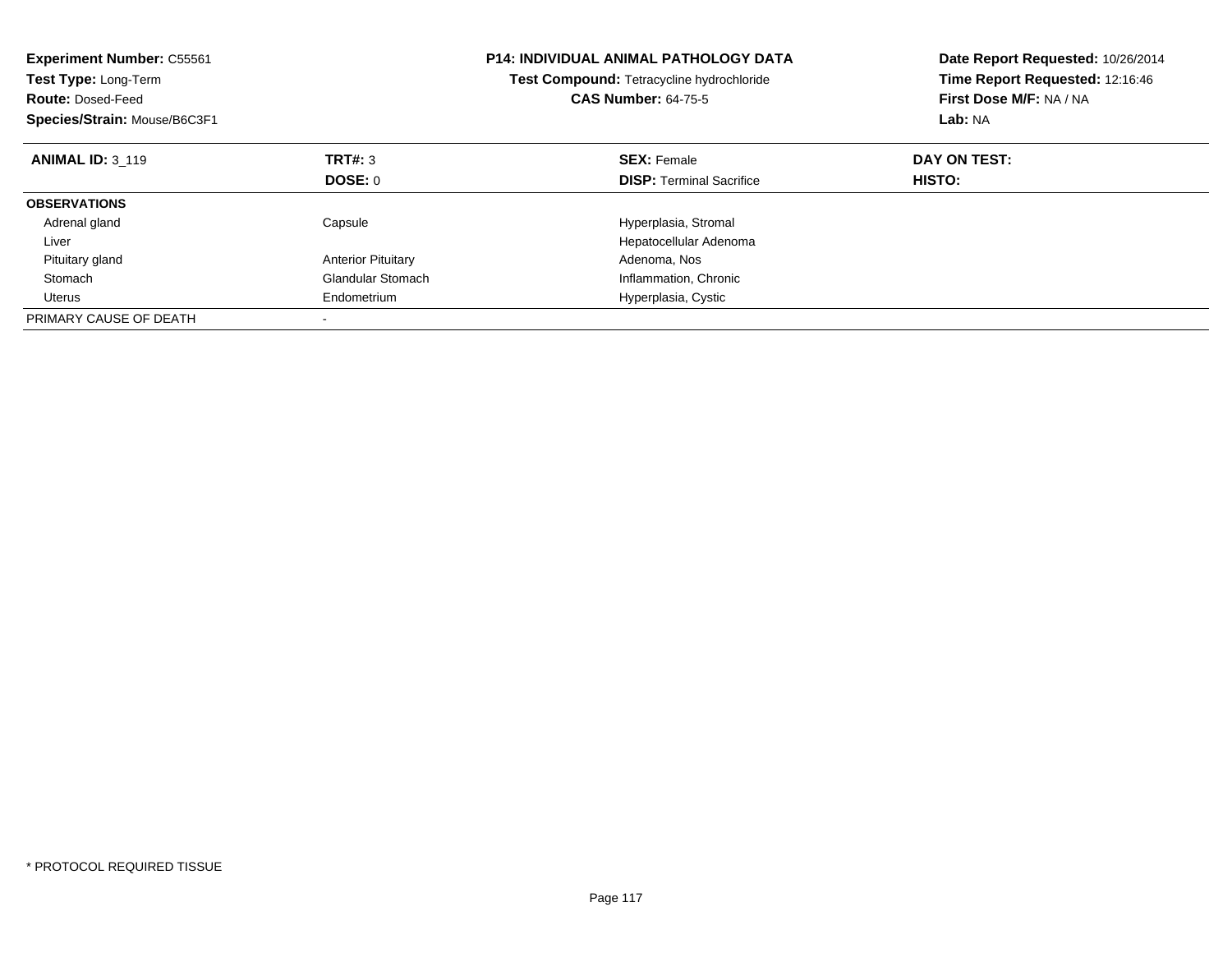**Test Type:** Long-Term

**Route:** Dosed-Feed

**Species/Strain:** Mouse/B6C3F1

## **P14: INDIVIDUAL ANIMAL PATHOLOGY DATA**

**Test Compound:** Tetracycline hydrochloride**CAS Number:** 64-75-5

| <b>ANIMAL ID: 3_120</b> | TRT#: 3                   | <b>SEX: Female</b>              | DAY ON TEST: |  |
|-------------------------|---------------------------|---------------------------------|--------------|--|
|                         | <b>DOSE: 0</b>            | <b>DISP:</b> Moribund Sacrifice | HISTO:       |  |
| <b>OBSERVATIONS</b>     |                           |                                 |              |  |
| Adrenal gland           | Cortex Nos                | Degeneration, Lipoid            |              |  |
|                         | Capsule                   | Hyperplasia, Stromal            |              |  |
| Brain                   |                           | Calcification, Focal            |              |  |
| Gall bladder            |                           | <b>Distention</b>               |              |  |
| Kidney                  |                           | Hyperplasia, Lymphoid           |              |  |
|                         |                           | Pyelonephritis, Nos             |              |  |
| Liver                   |                           | Hepatocellular Carcinoma        |              |  |
|                         |                           | Thrombosis, Nos                 |              |  |
| Lung                    |                           | Hyperplasia, Lymphoid           |              |  |
| Mammary gland           |                           | Cyst, Multiple                  |              |  |
| Pituitary gland         | <b>Anterior Pituitary</b> | Carcinoma, Nos                  |              |  |
| Uterus                  | Endometrium               | Hyperplasia, Cystic             |              |  |
| PRIMARY CAUSE OF DEATH  |                           |                                 |              |  |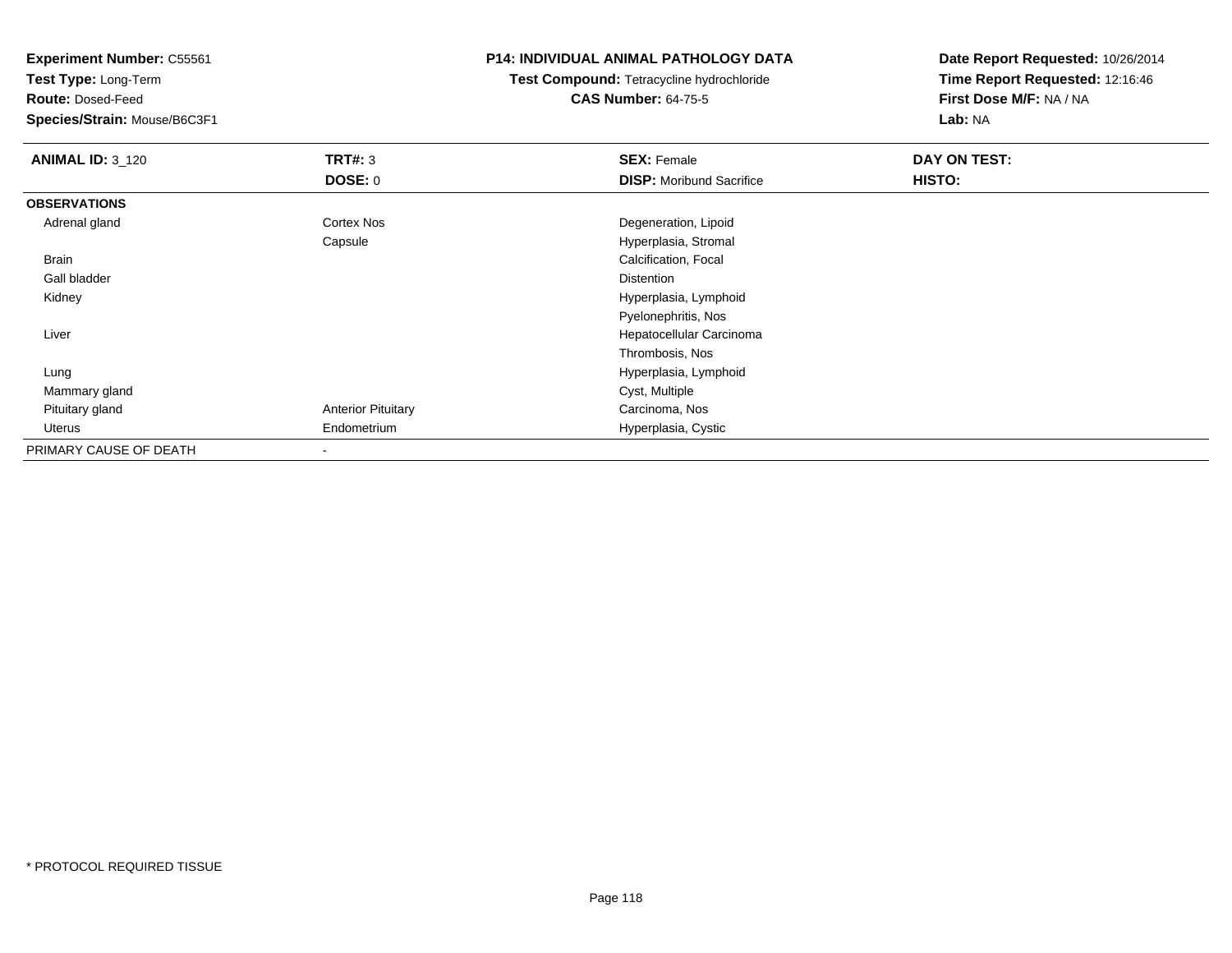| <b>Experiment Number: C55561</b><br>Test Type: Long-Term<br><b>Route: Dosed-Feed</b><br>Species/Strain: Mouse/B6C3F1 |                           | <b>P14: INDIVIDUAL ANIMAL PATHOLOGY DATA</b><br>Test Compound: Tetracycline hydrochloride<br><b>CAS Number: 64-75-5</b> | Date Report Requested: 10/26/2014<br>Time Report Requested: 12:16:46<br>First Dose M/F: NA / NA<br>Lab: NA |
|----------------------------------------------------------------------------------------------------------------------|---------------------------|-------------------------------------------------------------------------------------------------------------------------|------------------------------------------------------------------------------------------------------------|
| <b>ANIMAL ID: 3 121</b>                                                                                              | TRT#: 3                   | <b>SEX:</b> Female                                                                                                      | DAY ON TEST:                                                                                               |
|                                                                                                                      | DOSE: 0                   | <b>DISP:</b> Terminal Sacrifice                                                                                         | HISTO:                                                                                                     |
| <b>OBSERVATIONS</b>                                                                                                  |                           |                                                                                                                         |                                                                                                            |
| Adrenal gland                                                                                                        | Capsule                   | Hyperplasia, Stromal                                                                                                    |                                                                                                            |
| Pituitary gland                                                                                                      | <b>Anterior Pituitary</b> | Angiectasis                                                                                                             |                                                                                                            |
|                                                                                                                      | <b>Anterior Pituitary</b> | Hyperplasia, Focal                                                                                                      |                                                                                                            |
| Spleen                                                                                                               |                           | Lymphoma, Mixed-Malignant Type                                                                                          |                                                                                                            |
| Uterus                                                                                                               | Endometrium               | Hyperplasia, Cystic                                                                                                     |                                                                                                            |
| PRIMARY CAUSE OF DEATH                                                                                               |                           |                                                                                                                         |                                                                                                            |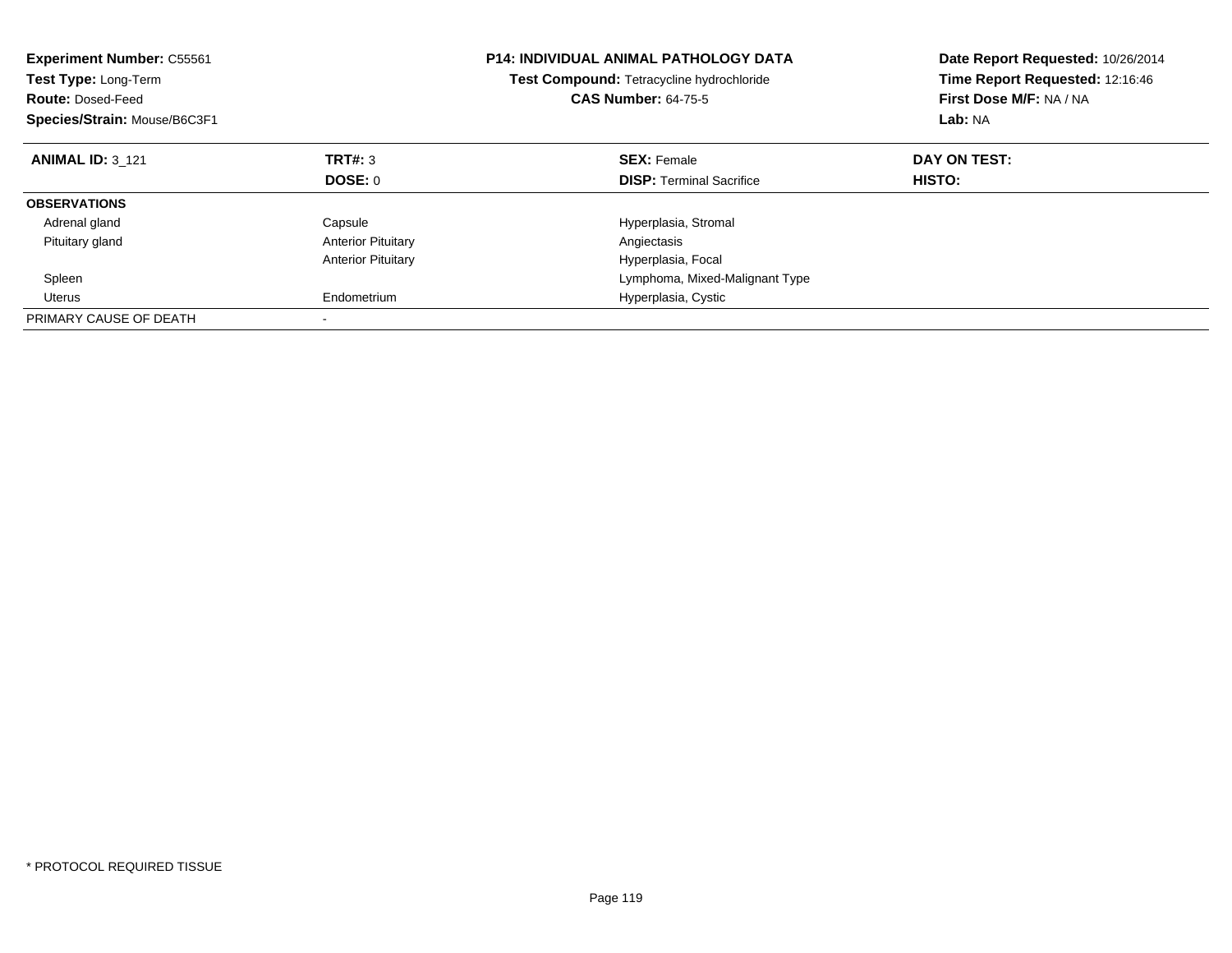**Experiment Number:** C55561**Test Type:** Long-Term**Route:** Dosed-Feed **Species/Strain:** Mouse/B6C3F1**P14: INDIVIDUAL ANIMAL PATHOLOGY DATATest Compound:** Tetracycline hydrochloride**CAS Number:** 64-75-5**Date Report Requested:** 10/26/2014**Time Report Requested:** 12:16:46**First Dose M/F:** NA / NA**Lab:** NA**ANIMAL ID:** 3\_122 **TRT#:** <sup>3</sup> **SEX:** Female **DAY ON TEST: DOSE:** 0**DISP:** Moribund Sacrifice **HISTO: OBSERVATIONS** Adrenal glandCortex Nos **Exercise Serverse Exercise Serverse Exercise Serverse Exercise Serverse Exercise Serverse Exercise** Capsule Hyperplasia, Stromal Bone marrow Hyperplasia, Granulocytic Kidney Calcification, Focal Liver Hepatocellular Adenoma Hepatocellular Carcinoma Lung Alveolar Macrophages Alveolar/Bronchiolar Carcinoma Salivary gland Hyperplasia, Lymphoid Uterus Endometrium Hyperplasia, Cystic PRIMARY CAUSE OF DEATH-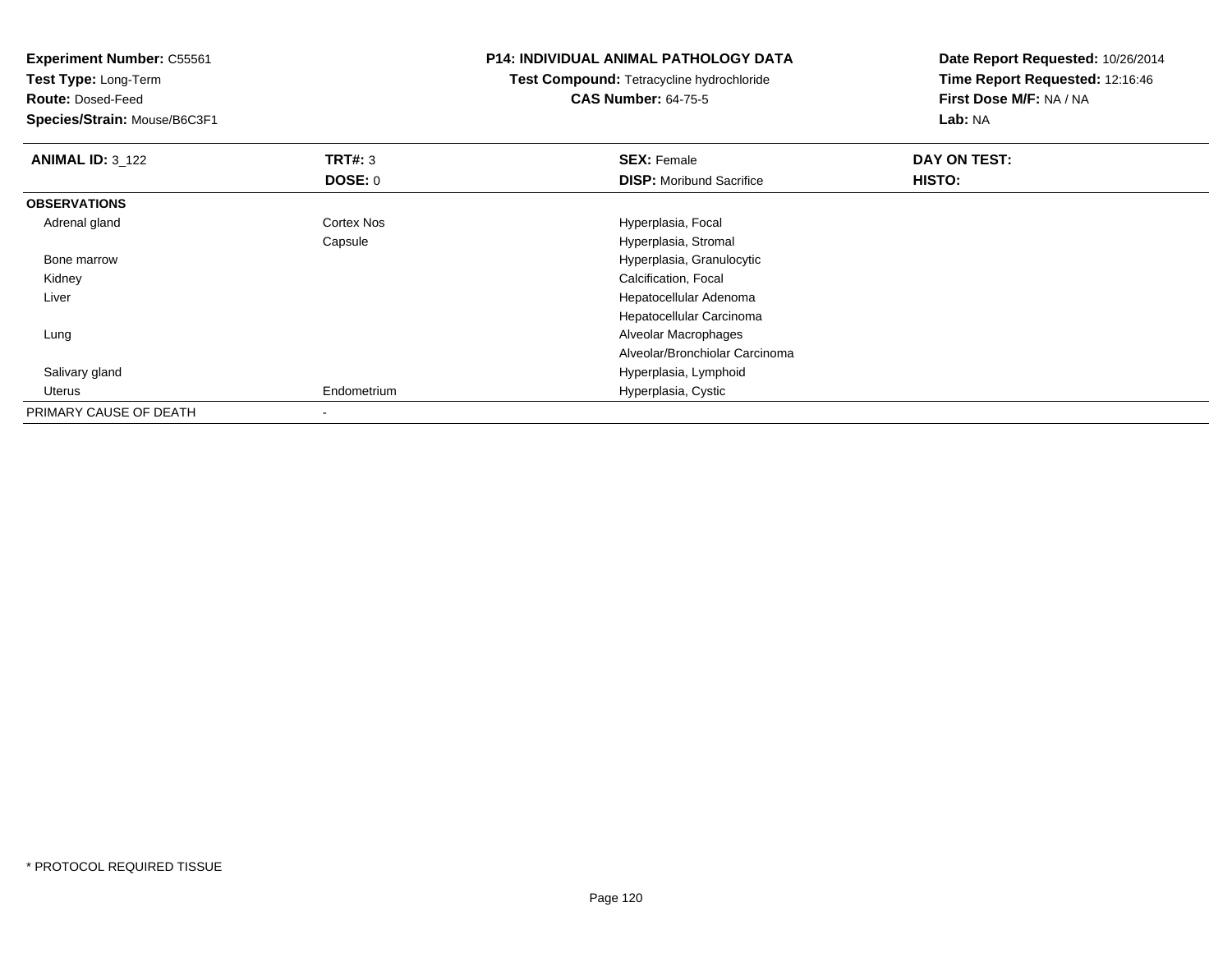| <b>Experiment Number: C55561</b><br><b>Test Type: Long-Term</b> |                     | <b>P14: INDIVIDUAL ANIMAL PATHOLOGY DATA</b><br>Test Compound: Tetracycline hydrochloride | Date Report Requested: 10/26/2014<br>Time Report Requested: 12:16:46 |
|-----------------------------------------------------------------|---------------------|-------------------------------------------------------------------------------------------|----------------------------------------------------------------------|
| <b>Route: Dosed-Feed</b>                                        |                     | <b>CAS Number: 64-75-5</b>                                                                | First Dose M/F: NA / NA                                              |
| Species/Strain: Mouse/B6C3F1                                    |                     |                                                                                           | Lab: NA                                                              |
| <b>ANIMAL ID: 3_123</b>                                         | TRT#: 3             | <b>SEX: Female</b>                                                                        | DAY ON TEST:                                                         |
|                                                                 | DOSE: 0             | <b>DISP:</b> Terminal Sacrifice                                                           | HISTO:                                                               |
| <b>OBSERVATIONS</b>                                             |                     |                                                                                           |                                                                      |
| Adrenal gland                                                   | Capsule             | Hyperplasia, Stromal                                                                      |                                                                      |
| Unspecified                                                     | Multiple Organs Nos | Lymphoma, Mixed-Malignant Type                                                            |                                                                      |
| PRIMARY CAUSE OF DEATH                                          |                     |                                                                                           |                                                                      |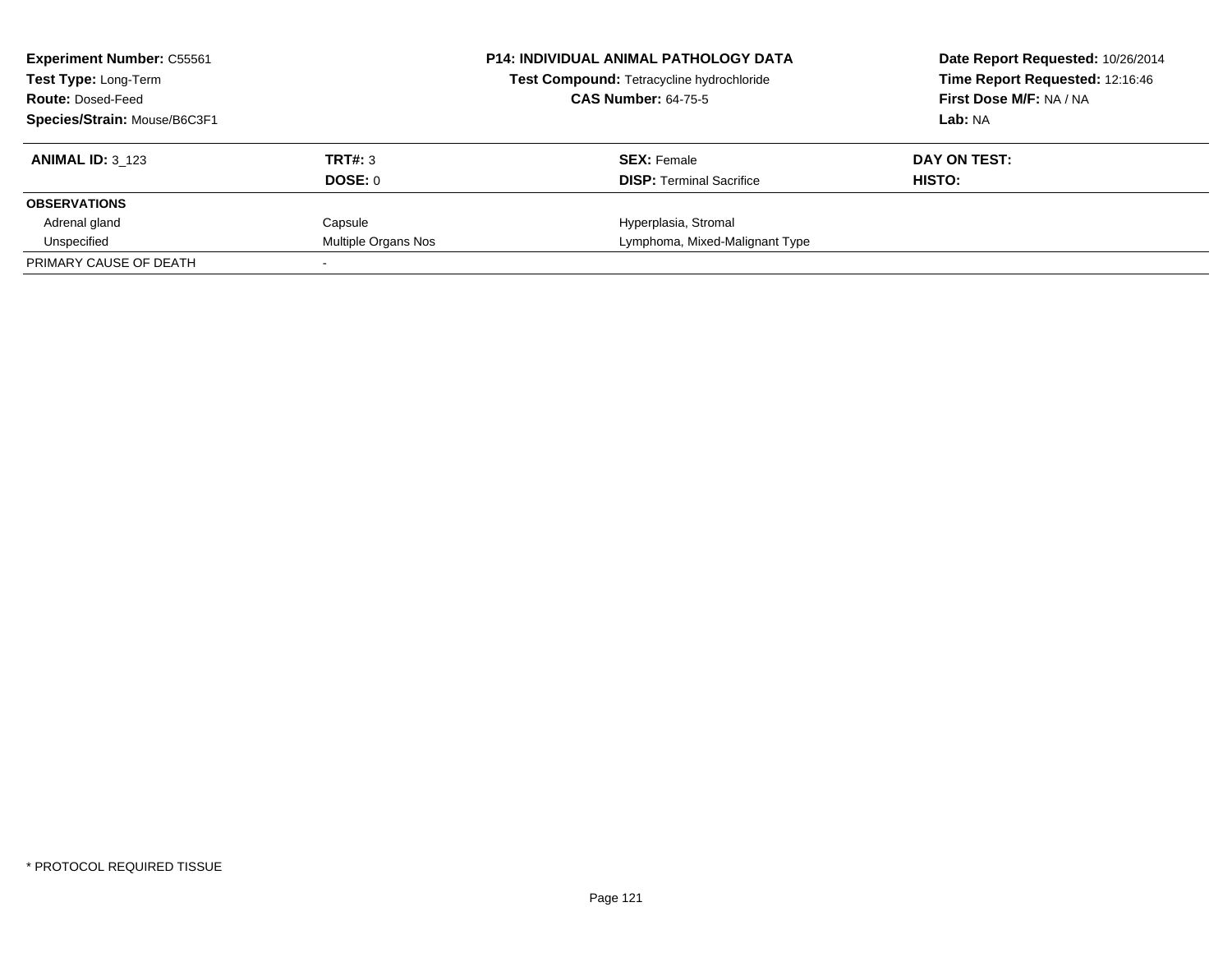| <b>Experiment Number: C55561</b><br>Test Type: Long-Term<br><b>Route: Dosed-Feed</b><br>Species/Strain: Mouse/B6C3F1 |                       | <b>P14: INDIVIDUAL ANIMAL PATHOLOGY DATA</b><br>Test Compound: Tetracycline hydrochloride<br><b>CAS Number: 64-75-5</b> | Date Report Requested: 10/26/2014<br>Time Report Requested: 12:16:46<br>First Dose M/F: NA / NA<br>Lab: NA |
|----------------------------------------------------------------------------------------------------------------------|-----------------------|-------------------------------------------------------------------------------------------------------------------------|------------------------------------------------------------------------------------------------------------|
| <b>ANIMAL ID: 3 124</b>                                                                                              | TRT#: 3               | <b>SEX: Female</b>                                                                                                      | DAY ON TEST:                                                                                               |
|                                                                                                                      | DOSE: 0               | <b>DISP:</b> Natural Death                                                                                              | HISTO:                                                                                                     |
| <b>OBSERVATIONS</b>                                                                                                  |                       |                                                                                                                         |                                                                                                            |
| <b>Brain</b>                                                                                                         |                       | Calcification, Focal                                                                                                    |                                                                                                            |
| Lymph node                                                                                                           | Mesenteric Lymph Node | Angiectasis                                                                                                             |                                                                                                            |
| Thyroid                                                                                                              |                       | Follicular-Cell Adenoma                                                                                                 |                                                                                                            |
| Uterus                                                                                                               |                       | Inflammation, Chronic Suppurative                                                                                       |                                                                                                            |
| PRIMARY CAUSE OF DEATH                                                                                               |                       |                                                                                                                         |                                                                                                            |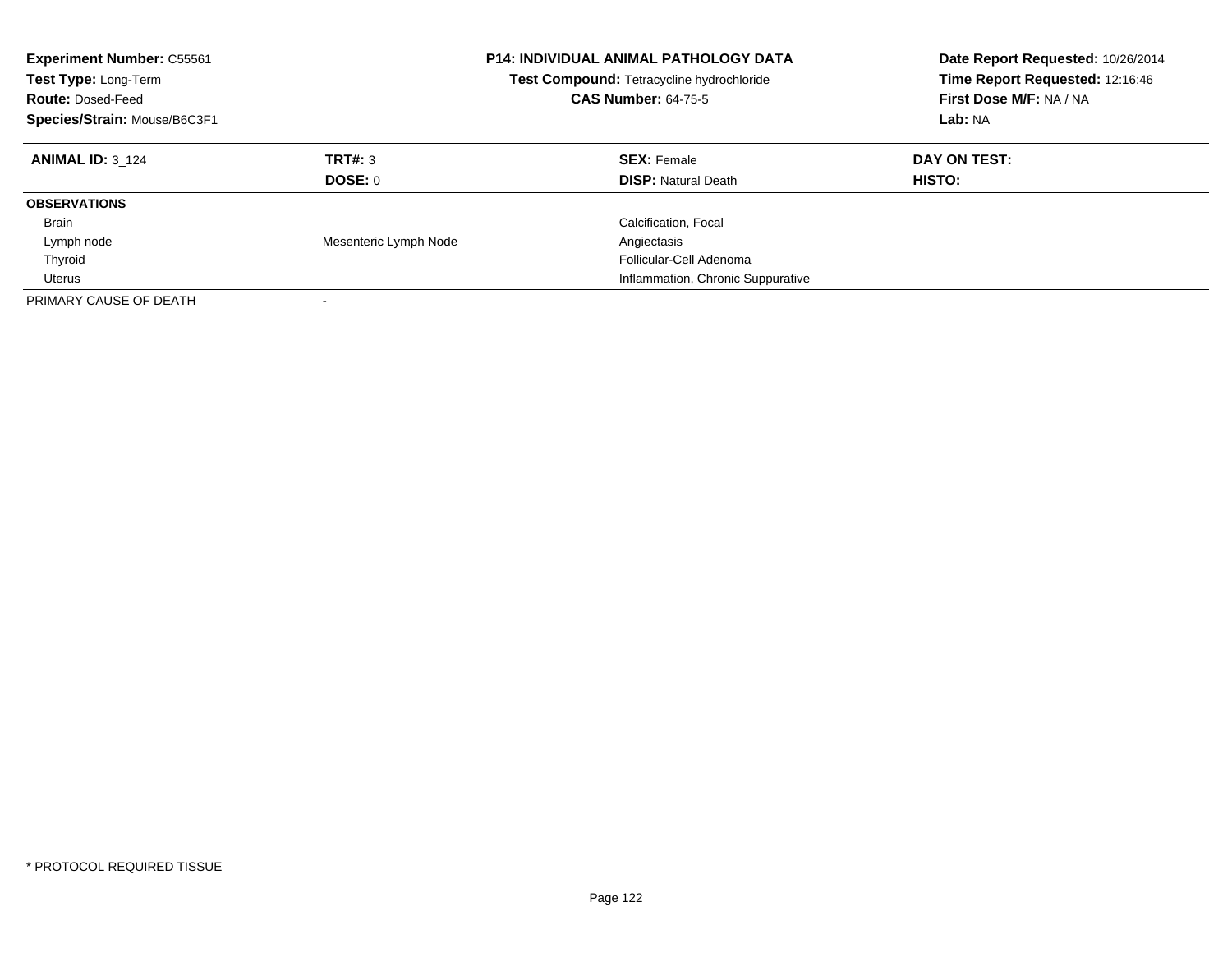| <b>Experiment Number: C55561</b><br>Test Type: Long-Term<br><b>Route: Dosed-Feed</b><br>Species/Strain: Mouse/B6C3F1 |                     | <b>P14: INDIVIDUAL ANIMAL PATHOLOGY DATA</b><br>Test Compound: Tetracycline hydrochloride<br><b>CAS Number: 64-75-5</b> | Date Report Requested: 10/26/2014<br>Time Report Requested: 12:16:46<br>First Dose M/F: NA / NA<br>Lab: NA |
|----------------------------------------------------------------------------------------------------------------------|---------------------|-------------------------------------------------------------------------------------------------------------------------|------------------------------------------------------------------------------------------------------------|
| <b>ANIMAL ID: 3 125</b>                                                                                              | <b>TRT#: 3</b>      | <b>SEX: Female</b>                                                                                                      | DAY ON TEST:                                                                                               |
|                                                                                                                      | <b>DOSE: 0</b>      | <b>DISP:</b> Moribund Sacrifice                                                                                         | HISTO:                                                                                                     |
| <b>OBSERVATIONS</b>                                                                                                  |                     |                                                                                                                         |                                                                                                            |
| Adrenal gland                                                                                                        | Capsule             | Hyperplasia, Stromal                                                                                                    |                                                                                                            |
| Intestine Large                                                                                                      | Cecum, Colon        | Hyperplasia, Lymphoid                                                                                                   |                                                                                                            |
| Lung                                                                                                                 |                     | Alveolar/Bronchiolar Adenoma                                                                                            |                                                                                                            |
| Spleen                                                                                                               |                     | Hematopoiesis                                                                                                           |                                                                                                            |
| Unspecified                                                                                                          | Multiple Organs Nos | Inflammation, Necro Granulomatous                                                                                       |                                                                                                            |
| Uterus                                                                                                               | Endometrium         | Hyperplasia, Cystic                                                                                                     |                                                                                                            |
| PRIMARY CAUSE OF DEATH                                                                                               |                     |                                                                                                                         |                                                                                                            |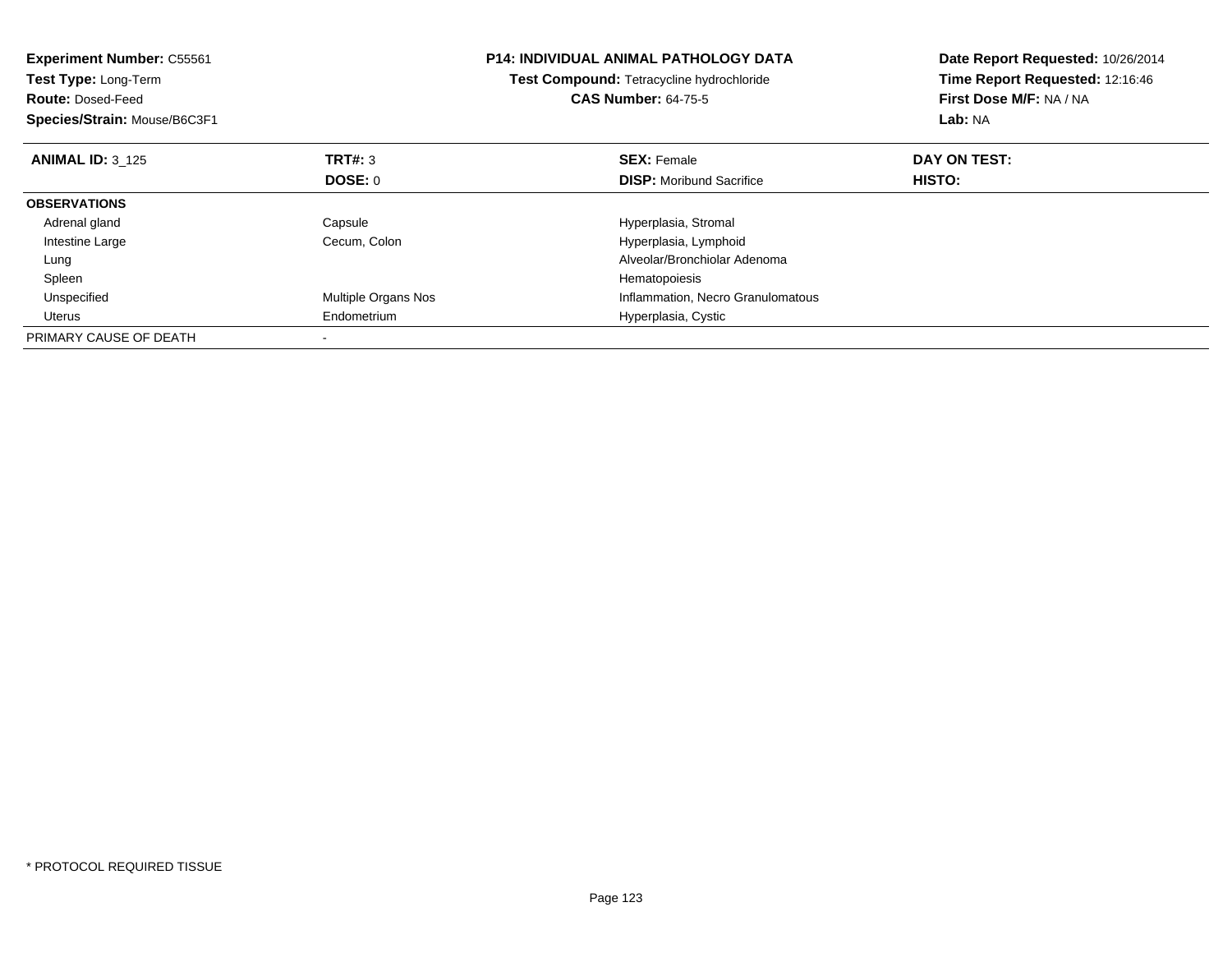| <b>Experiment Number: C55561</b><br>Test Type: Long-Term<br><b>Route: Dosed-Feed</b><br>Species/Strain: Mouse/B6C3F1 |                           | <b>P14: INDIVIDUAL ANIMAL PATHOLOGY DATA</b><br>Test Compound: Tetracycline hydrochloride<br><b>CAS Number: 64-75-5</b> | Date Report Requested: 10/26/2014<br>Time Report Requested: 12:16:46<br>First Dose M/F: NA / NA<br>Lab: NA |
|----------------------------------------------------------------------------------------------------------------------|---------------------------|-------------------------------------------------------------------------------------------------------------------------|------------------------------------------------------------------------------------------------------------|
| <b>ANIMAL ID: 3 126</b>                                                                                              | TRT#: 3                   | <b>SEX: Female</b>                                                                                                      | DAY ON TEST:                                                                                               |
|                                                                                                                      | DOSE: 0                   | <b>DISP:</b> Terminal Sacrifice                                                                                         | HISTO:                                                                                                     |
| <b>OBSERVATIONS</b>                                                                                                  |                           |                                                                                                                         |                                                                                                            |
| Adrenal gland                                                                                                        | Capsule                   | Hyperplasia, Stromal                                                                                                    |                                                                                                            |
| <b>Brain</b>                                                                                                         |                           | Calcification, Focal                                                                                                    |                                                                                                            |
| Pituitary gland                                                                                                      | <b>Anterior Pituitary</b> | Hyperplasia, Focal                                                                                                      |                                                                                                            |
| Spleen                                                                                                               |                           | Hyperplasia, Lymphoid                                                                                                   |                                                                                                            |
| <b>Uterus</b>                                                                                                        | Endometrium               | Hyperplasia, Cystic                                                                                                     |                                                                                                            |
| PRIMARY CAUSE OF DEATH                                                                                               |                           |                                                                                                                         |                                                                                                            |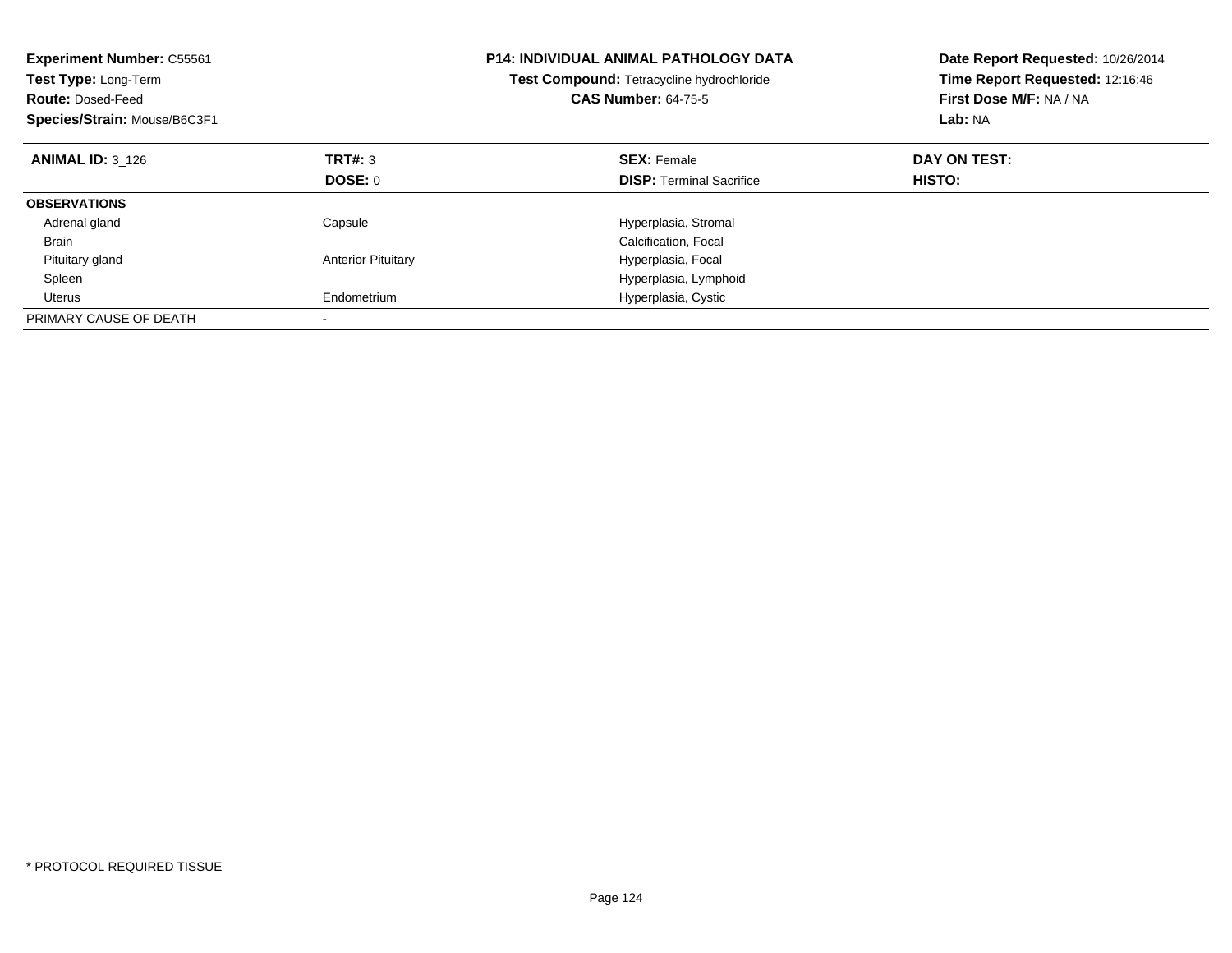| <b>Experiment Number: C55561</b> |         | <b>P14: INDIVIDUAL ANIMAL PATHOLOGY DATA</b> | Date Report Requested: 10/26/2014 |
|----------------------------------|---------|----------------------------------------------|-----------------------------------|
| Test Type: Long-Term             |         | Test Compound: Tetracycline hydrochloride    | Time Report Requested: 12:16:46   |
| <b>Route: Dosed-Feed</b>         |         | <b>CAS Number: 64-75-5</b>                   | First Dose M/F: NA / NA           |
| Species/Strain: Mouse/B6C3F1     |         |                                              | Lab: NA                           |
| <b>ANIMAL ID: 3 127</b>          | TRT#: 3 | <b>SEX: Female</b>                           | DAY ON TEST:                      |
|                                  | DOSE: 0 | <b>DISP:</b> Natural Death                   | HISTO:                            |
| <b>OBSERVATIONS</b>              |         |                                              |                                   |
| Heart                            |         | Endocarditis, Bacterial                      |                                   |
| Skin                             | Hip     | Infection, Bacterial                         |                                   |
| PRIMARY CAUSE OF DEATH           |         |                                              |                                   |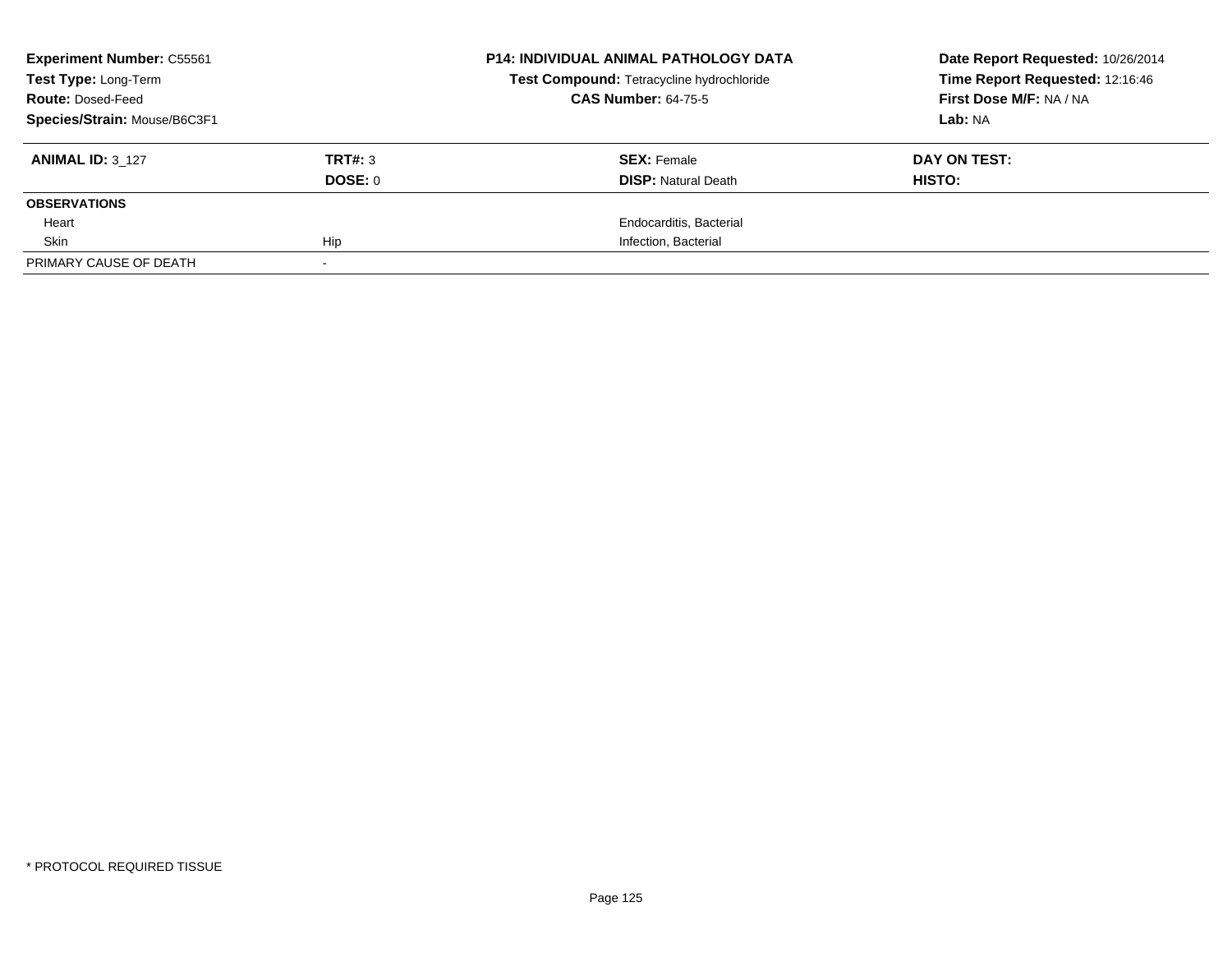| <b>Experiment Number: C55561</b><br>Test Type: Long-Term<br><b>Route: Dosed-Feed</b><br>Species/Strain: Mouse/B6C3F1 |             | <b>P14: INDIVIDUAL ANIMAL PATHOLOGY DATA</b><br>Test Compound: Tetracycline hydrochloride<br><b>CAS Number: 64-75-5</b> | Date Report Requested: 10/26/2014<br>Time Report Requested: 12:16:46<br>First Dose M/F: NA / NA<br>Lab: NA |
|----------------------------------------------------------------------------------------------------------------------|-------------|-------------------------------------------------------------------------------------------------------------------------|------------------------------------------------------------------------------------------------------------|
| <b>ANIMAL ID: 3 128</b>                                                                                              | TRT#: 3     | <b>SEX: Female</b>                                                                                                      | DAY ON TEST:                                                                                               |
|                                                                                                                      | DOSE: 0     | <b>DISP:</b> Terminal Sacrifice                                                                                         | HISTO:                                                                                                     |
| <b>OBSERVATIONS</b>                                                                                                  |             |                                                                                                                         |                                                                                                            |
| Adrenal gland                                                                                                        | Capsule     | Hyperplasia, Stromal                                                                                                    |                                                                                                            |
| <b>Brain</b>                                                                                                         |             | Calcification, Focal                                                                                                    |                                                                                                            |
| Liver                                                                                                                |             | Cyst, Multiple                                                                                                          |                                                                                                            |
| Ovary                                                                                                                |             | Cyst, Nos                                                                                                               |                                                                                                            |
| Uterus                                                                                                               | Endometrium | Hyperplasia, Cystic                                                                                                     |                                                                                                            |
| PRIMARY CAUSE OF DEATH                                                                                               |             |                                                                                                                         |                                                                                                            |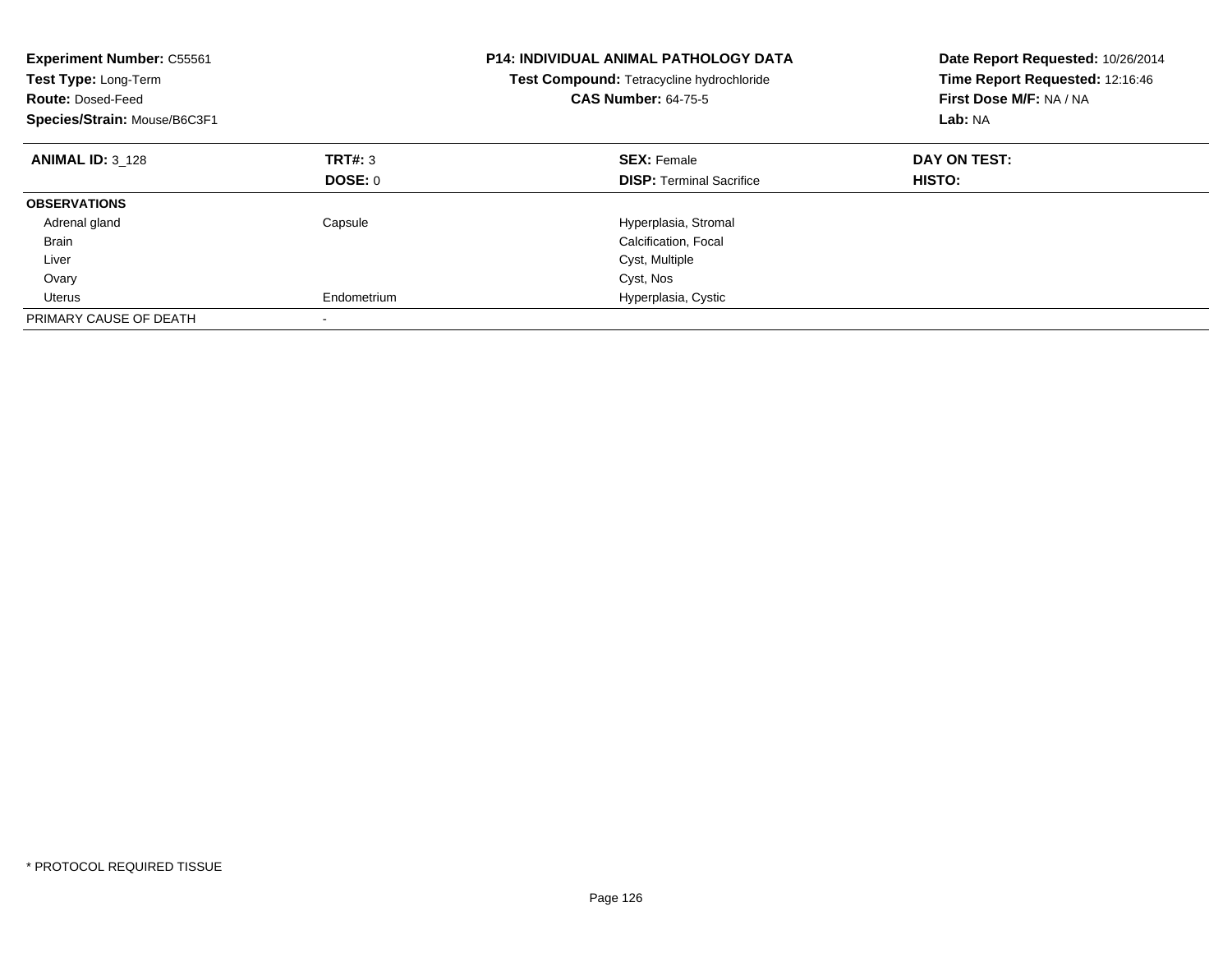| <b>Experiment Number: C55561</b><br>Test Type: Long-Term<br><b>Route: Dosed-Feed</b><br>Species/Strain: Mouse/B6C3F1 |                          | <b>P14: INDIVIDUAL ANIMAL PATHOLOGY DATA</b><br>Test Compound: Tetracycline hydrochloride<br><b>CAS Number: 64-75-5</b> | Date Report Requested: 10/26/2014<br>Time Report Requested: 12:16:46<br>First Dose M/F: NA / NA<br>Lab: NA |
|----------------------------------------------------------------------------------------------------------------------|--------------------------|-------------------------------------------------------------------------------------------------------------------------|------------------------------------------------------------------------------------------------------------|
| <b>ANIMAL ID: 3 129</b>                                                                                              | TRT#: 3                  | <b>SEX: Female</b>                                                                                                      | DAY ON TEST:                                                                                               |
|                                                                                                                      | <b>DOSE: 0</b>           | <b>DISP:</b> Terminal Sacrifice                                                                                         | HISTO:                                                                                                     |
| <b>OBSERVATIONS</b>                                                                                                  |                          |                                                                                                                         |                                                                                                            |
| Adrenal gland                                                                                                        | Capsule                  | Hyperplasia, Stromal                                                                                                    |                                                                                                            |
| Liver                                                                                                                |                          | Hyperplasia, Lymphoid                                                                                                   |                                                                                                            |
| Ovary                                                                                                                |                          | Cyst, Nos                                                                                                               |                                                                                                            |
| Spleen                                                                                                               |                          | Hyperplasia, Lymphoid                                                                                                   |                                                                                                            |
| Stomach                                                                                                              | <b>Glandular Stomach</b> | Cyst, Multiple                                                                                                          |                                                                                                            |
| Uterus                                                                                                               | Endometrium              | Hyperplasia, Cystic                                                                                                     |                                                                                                            |
| PRIMARY CAUSE OF DEATH                                                                                               |                          |                                                                                                                         |                                                                                                            |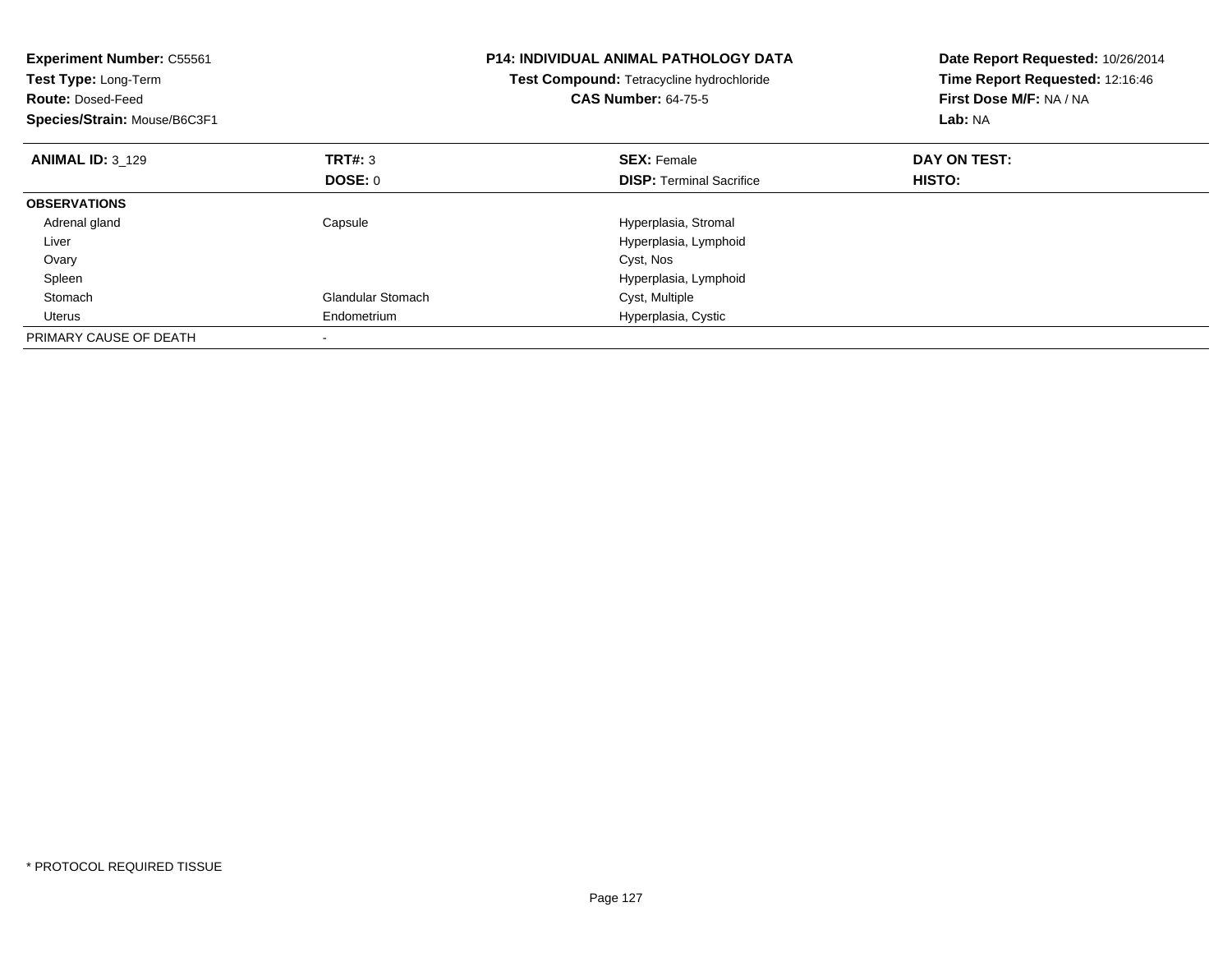| <b>Experiment Number: C55561</b><br>Test Type: Long-Term<br><b>Route: Dosed-Feed</b><br>Species/Strain: Mouse/B6C3F1 |                   | <b>P14: INDIVIDUAL ANIMAL PATHOLOGY DATA</b><br>Test Compound: Tetracycline hydrochloride<br><b>CAS Number: 64-75-5</b> | Date Report Requested: 10/26/2014<br>Time Report Requested: 12:16:46<br>First Dose M/F: NA / NA<br>Lab: NA |
|----------------------------------------------------------------------------------------------------------------------|-------------------|-------------------------------------------------------------------------------------------------------------------------|------------------------------------------------------------------------------------------------------------|
| <b>ANIMAL ID: 3 130</b>                                                                                              | TRT#: 3           | <b>SEX: Female</b>                                                                                                      | DAY ON TEST:                                                                                               |
|                                                                                                                      | DOSE: 0           | <b>DISP:</b> Terminal Sacrifice                                                                                         | <b>HISTO:</b>                                                                                              |
| <b>OBSERVATIONS</b>                                                                                                  |                   |                                                                                                                         |                                                                                                            |
| Adrenal gland                                                                                                        | Capsule           | Hyperplasia, Stromal                                                                                                    |                                                                                                            |
| <b>Brain</b>                                                                                                         | Meninges          | Inflammation, With Fibrosis                                                                                             |                                                                                                            |
| Stomach                                                                                                              | Glandular Stomach | Inflammation, Chronic                                                                                                   |                                                                                                            |
| PRIMARY CAUSE OF DEATH                                                                                               |                   |                                                                                                                         |                                                                                                            |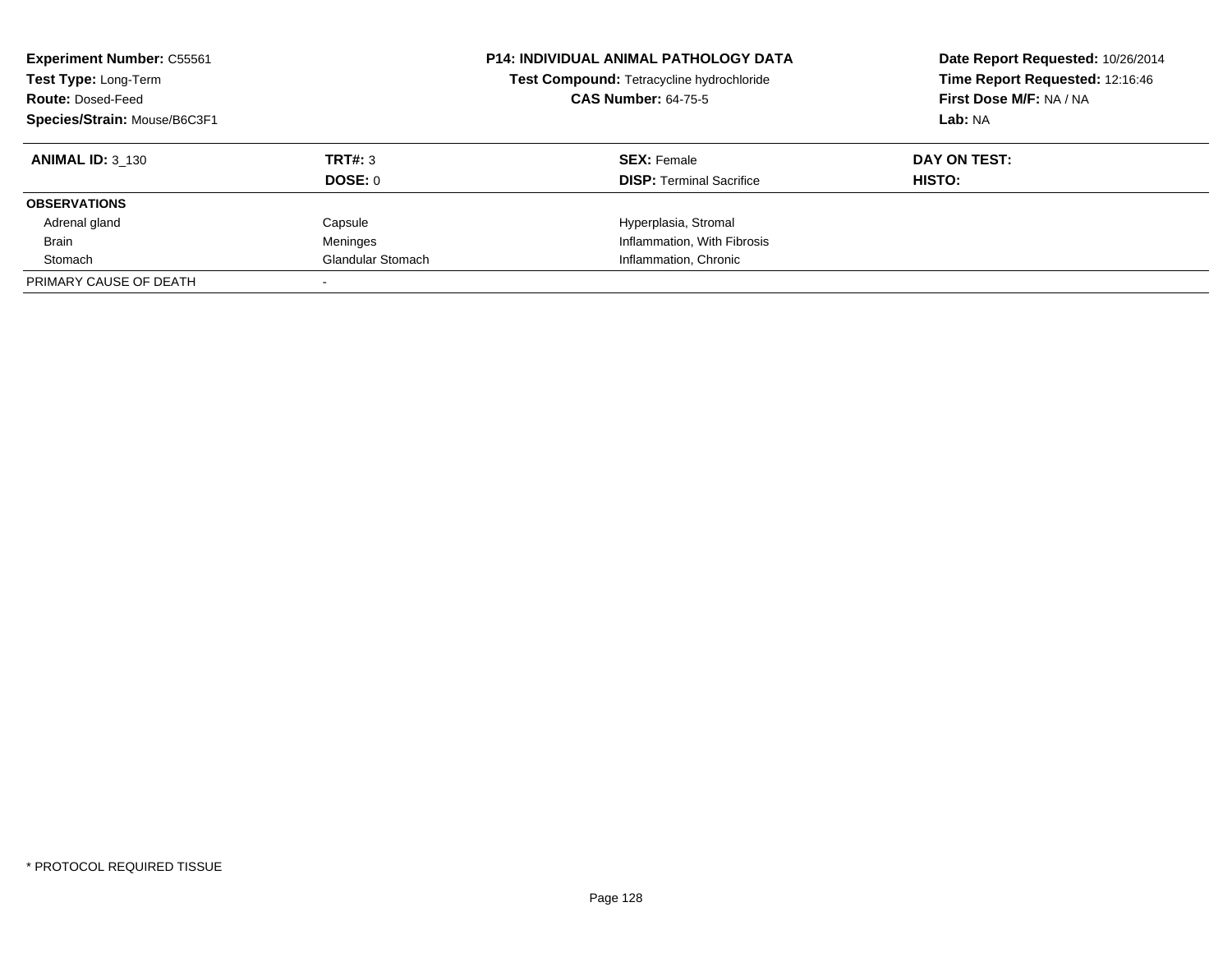| <b>Experiment Number: C55561</b><br>Test Type: Long-Term<br><b>Route: Dosed-Feed</b><br>Species/Strain: Mouse/B6C3F1 |                     | <b>P14: INDIVIDUAL ANIMAL PATHOLOGY DATA</b><br><b>Test Compound: Tetracycline hydrochloride</b><br><b>CAS Number: 64-75-5</b> | Date Report Requested: 10/26/2014<br>Time Report Requested: 12:16:46<br>First Dose M/F: NA / NA<br>Lab: NA |
|----------------------------------------------------------------------------------------------------------------------|---------------------|--------------------------------------------------------------------------------------------------------------------------------|------------------------------------------------------------------------------------------------------------|
| <b>ANIMAL ID: 3 131</b>                                                                                              | TRT#: 3<br>DOSE: 0  | <b>SEX: Female</b><br><b>DISP:</b> Terminal Sacrifice                                                                          | DAY ON TEST:<br>HISTO:                                                                                     |
| <b>OBSERVATIONS</b>                                                                                                  |                     |                                                                                                                                |                                                                                                            |
| Adrenal gland                                                                                                        | Capsule             | Hyperplasia, Stromal                                                                                                           |                                                                                                            |
| Kidney                                                                                                               | Tubule              | Regeneration, Nos                                                                                                              |                                                                                                            |
| Lung                                                                                                                 |                     | Alveolar/Bronchiolar Carcinoma                                                                                                 |                                                                                                            |
| Ovary                                                                                                                |                     | Cyst, Nos                                                                                                                      |                                                                                                            |
| Spleen                                                                                                               |                     | Hyperplasia, Lymphoid                                                                                                          |                                                                                                            |
| Thyroid                                                                                                              |                     | Follicular-Cell Adenoma                                                                                                        |                                                                                                            |
| Unspecified                                                                                                          | Multiple Organs Nos | Alveolar/Bronchiolar Carcinoma, Metastatic                                                                                     |                                                                                                            |
| Uterus                                                                                                               | Endometrium         | Hyperplasia, Cystic                                                                                                            |                                                                                                            |
| PRIMARY CAUSE OF DEATH                                                                                               |                     |                                                                                                                                |                                                                                                            |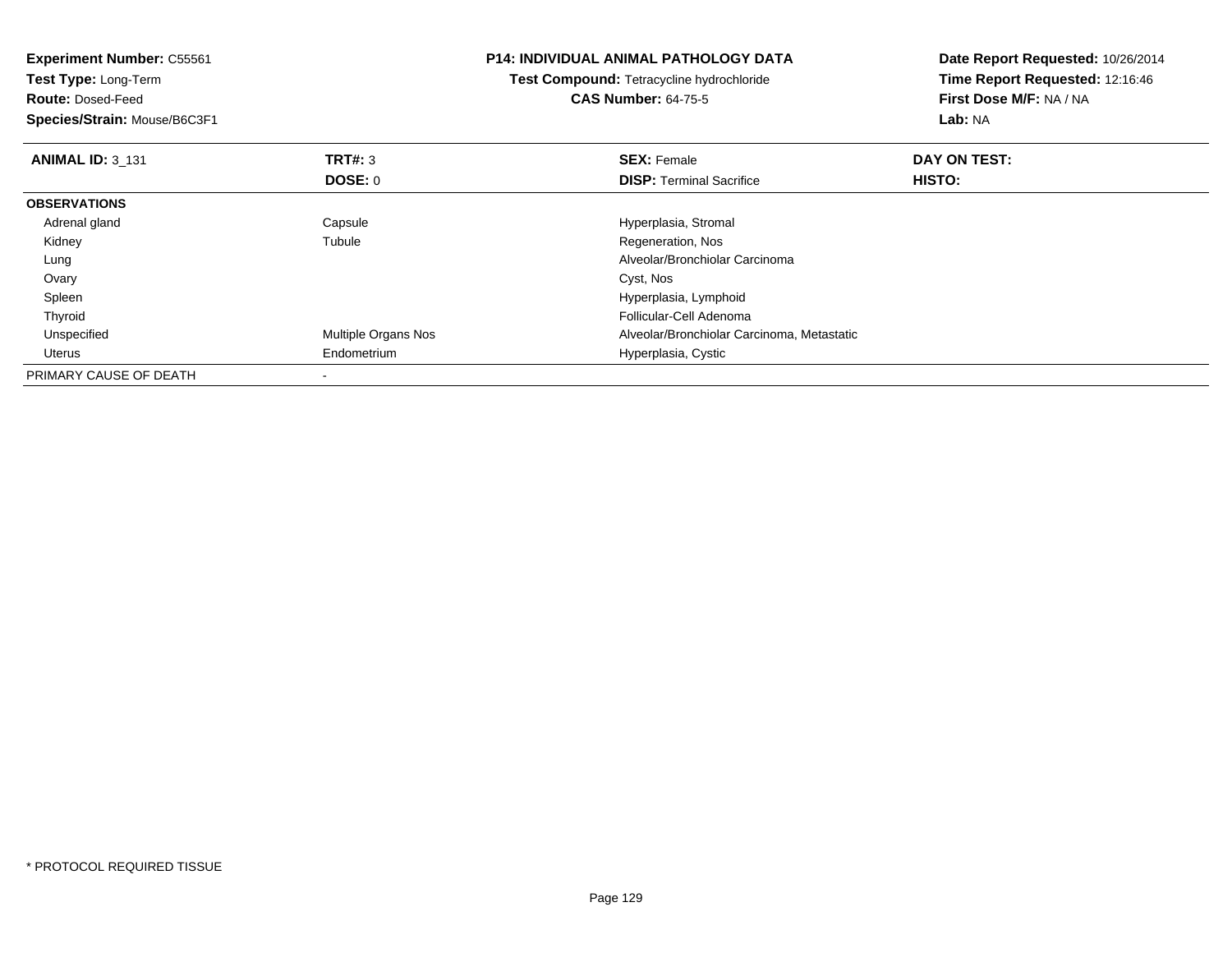| <b>Experiment Number: C55561</b><br><b>Test Type: Long-Term</b><br><b>Route: Dosed-Feed</b><br>Species/Strain: Mouse/B6C3F1 |                           | <b>P14: INDIVIDUAL ANIMAL PATHOLOGY DATA</b><br>Test Compound: Tetracycline hydrochloride<br><b>CAS Number: 64-75-5</b> | Date Report Requested: 10/26/2014<br>Time Report Requested: 12:16:46<br>First Dose M/F: NA / NA<br>Lab: NA |
|-----------------------------------------------------------------------------------------------------------------------------|---------------------------|-------------------------------------------------------------------------------------------------------------------------|------------------------------------------------------------------------------------------------------------|
| <b>ANIMAL ID: 3 132</b>                                                                                                     | TRT#: 3<br><b>DOSE: 0</b> | <b>SEX: Female</b><br><b>DISP:</b> Terminal Sacrifice                                                                   | DAY ON TEST:<br>HISTO:                                                                                     |
| <b>OBSERVATIONS</b>                                                                                                         |                           |                                                                                                                         |                                                                                                            |
| Adrenal gland                                                                                                               | Capsule                   | Hyperplasia, Stromal                                                                                                    |                                                                                                            |
| Kidney                                                                                                                      |                           | Hyperplasia, Lymphoid                                                                                                   |                                                                                                            |
| Spleen                                                                                                                      |                           | Hyperplasia, Lymphoid                                                                                                   |                                                                                                            |
| Uterus                                                                                                                      | Endometrium               | Hyperplasia, Cystic                                                                                                     |                                                                                                            |
| PRIMARY CAUSE OF DEATH                                                                                                      |                           |                                                                                                                         |                                                                                                            |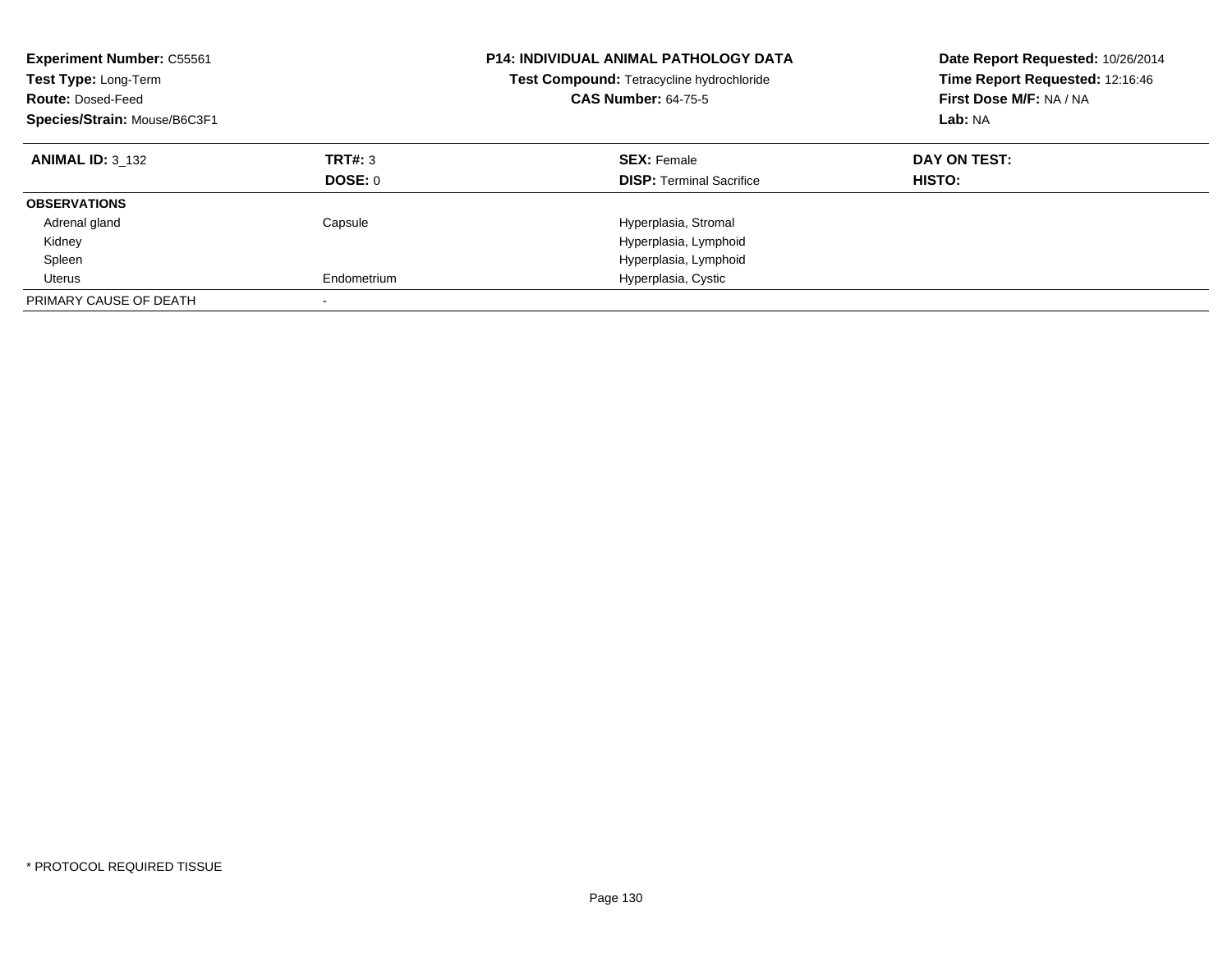**Experiment Number:** C55561**Test Type:** Long-Term**Route:** Dosed-Feed **Species/Strain:** Mouse/B6C3F1**P14: INDIVIDUAL ANIMAL PATHOLOGY DATATest Compound:** Tetracycline hydrochloride**CAS Number:** 64-75-5**Date Report Requested:** 10/26/2014**Time Report Requested:** 12:16:46**First Dose M/F:** NA / NA**Lab:** NA**ANIMAL ID:** 3\_133**TRT#:** 3 **SEX:** Female **DAY ON TEST: DOSE:** 0**DISP:** Terminal Sacrifice **HISTO: OBSERVATIONS** Adrenal glandCortex Nos **Degeneration**, Lipoid Capsule Hyperplasia, Stromal Liver Hepatocellular Adenoma Pituitary glandAnterior Pituitary **Adenoma, Nos** Adenoma, Nos Spleen Hyperplasia, Lymphoid StomachGlandular Stomach Thyroid Cystic Follicles Follicular-Cell Adenoma Uterus Endometrium Hyperplasia, Cystic PRIMARY CAUSE OF DEATH-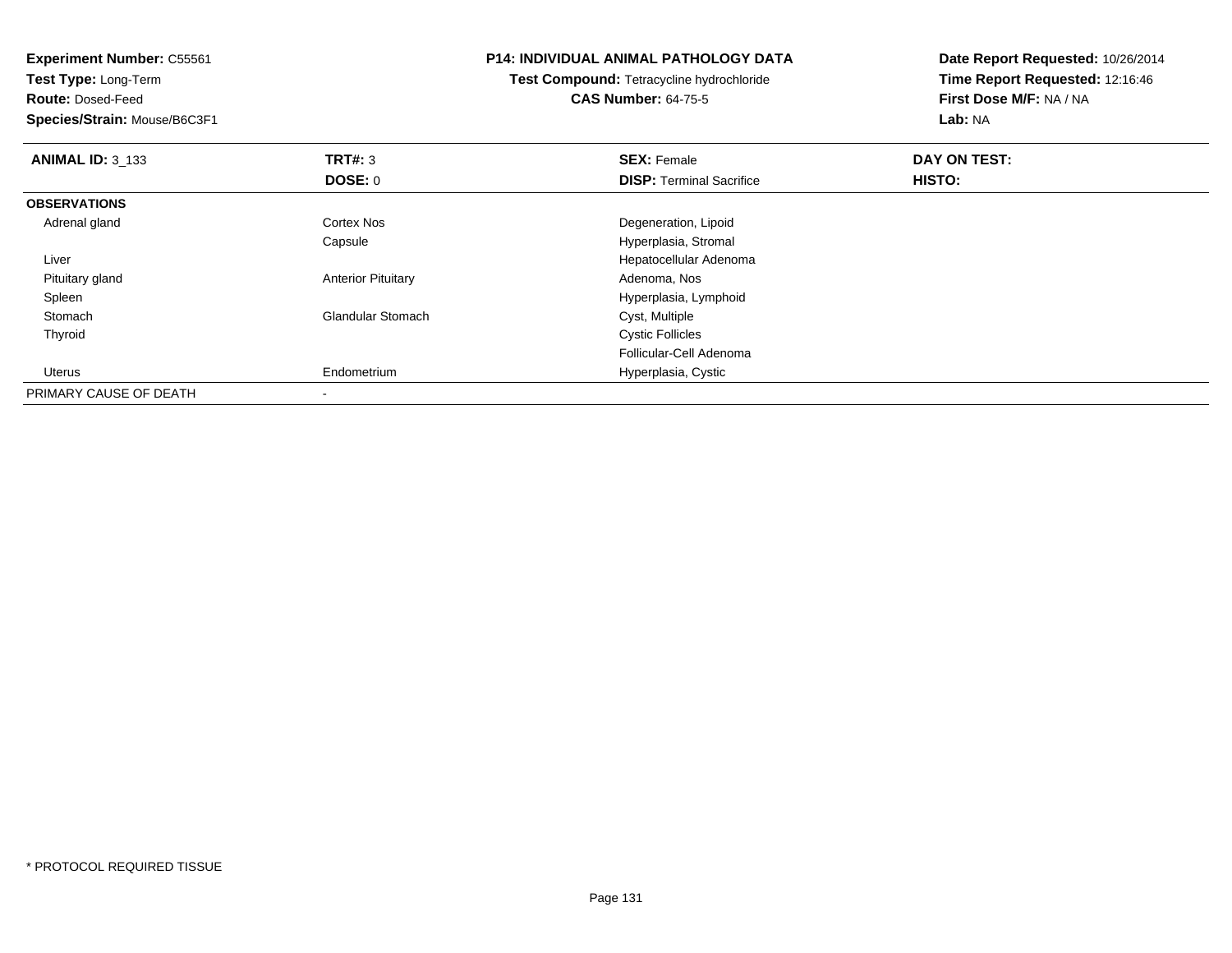| <b>Experiment Number: C55561</b><br>Test Type: Long-Term<br><b>Route: Dosed-Feed</b><br>Species/Strain: Mouse/B6C3F1 |                           | <b>P14: INDIVIDUAL ANIMAL PATHOLOGY DATA</b><br>Test Compound: Tetracycline hydrochloride<br><b>CAS Number: 64-75-5</b> | Date Report Requested: 10/26/2014<br>Time Report Requested: 12:16:46<br>First Dose M/F: NA / NA<br>Lab: NA |
|----------------------------------------------------------------------------------------------------------------------|---------------------------|-------------------------------------------------------------------------------------------------------------------------|------------------------------------------------------------------------------------------------------------|
| <b>ANIMAL ID: 3 134</b>                                                                                              | TRT#: 3                   | <b>SEX: Female</b>                                                                                                      | DAY ON TEST:                                                                                               |
|                                                                                                                      | DOSE: 0                   | <b>DISP:</b> Terminal Sacrifice                                                                                         | HISTO:                                                                                                     |
| <b>OBSERVATIONS</b>                                                                                                  |                           |                                                                                                                         |                                                                                                            |
| Adrenal gland                                                                                                        | Capsule                   | Hyperplasia, Stromal                                                                                                    |                                                                                                            |
| Liver                                                                                                                |                           | <b>Focal Cellular Change</b>                                                                                            |                                                                                                            |
| Pituitary gland                                                                                                      | <b>Anterior Pituitary</b> | Hyperplasia, Focal                                                                                                      |                                                                                                            |
| Spleen                                                                                                               |                           | Hyperplasia, Lymphoid                                                                                                   |                                                                                                            |
| <b>Uterus</b>                                                                                                        | Endometrium               | Hyperplasia, Cystic                                                                                                     |                                                                                                            |
| PRIMARY CAUSE OF DEATH                                                                                               |                           |                                                                                                                         |                                                                                                            |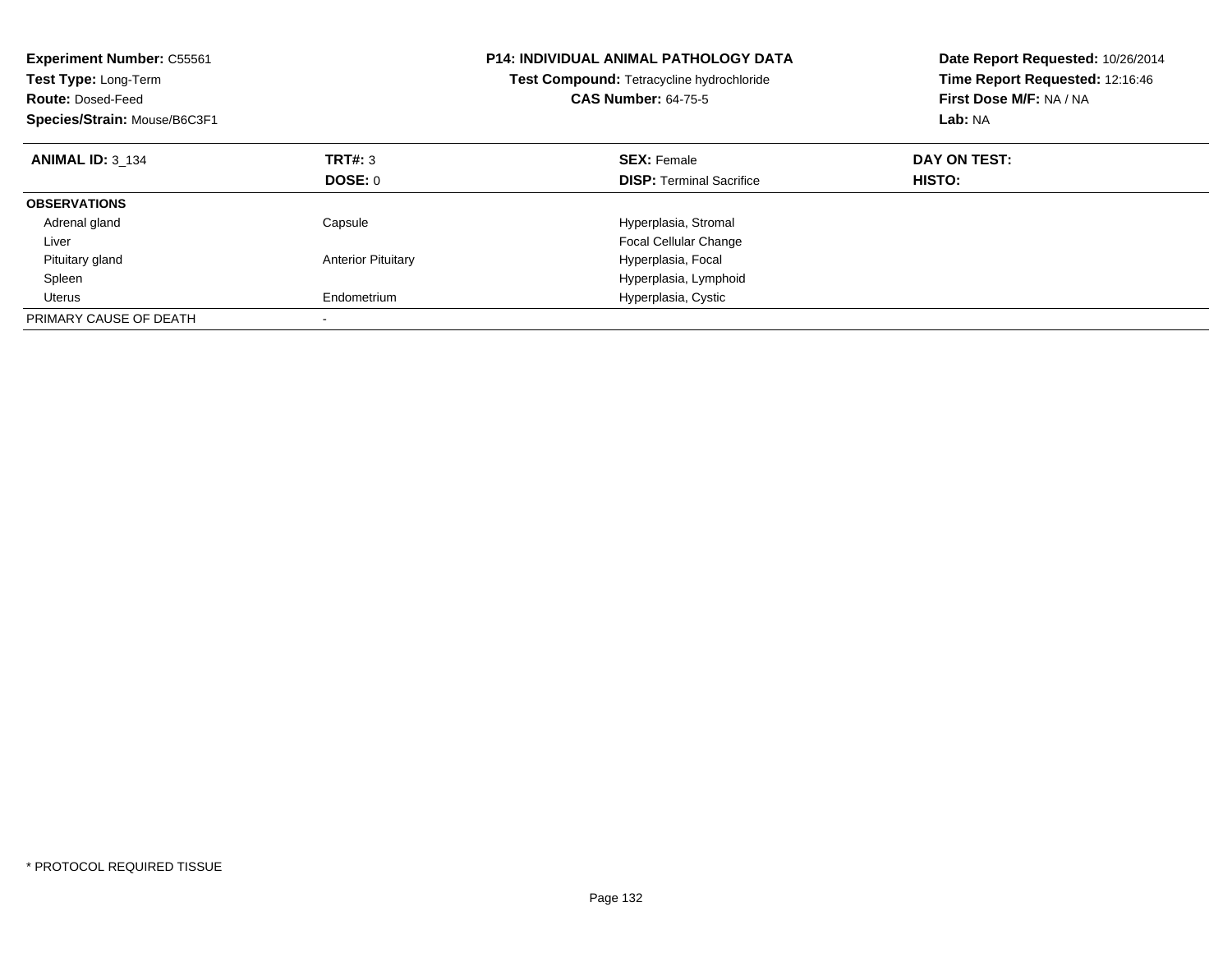| <b>Experiment Number: C55561</b><br>Test Type: Long-Term<br><b>Route: Dosed-Feed</b><br>Species/Strain: Mouse/B6C3F1 |                           | <b>P14: INDIVIDUAL ANIMAL PATHOLOGY DATA</b><br>Test Compound: Tetracycline hydrochloride<br><b>CAS Number: 64-75-5</b> | Date Report Requested: 10/26/2014<br>Time Report Requested: 12:16:46<br>First Dose M/F: NA / NA<br>Lab: NA |
|----------------------------------------------------------------------------------------------------------------------|---------------------------|-------------------------------------------------------------------------------------------------------------------------|------------------------------------------------------------------------------------------------------------|
| <b>ANIMAL ID: 3 135</b>                                                                                              | <b>TRT#: 3</b>            | <b>SEX: Female</b>                                                                                                      | DAY ON TEST:                                                                                               |
|                                                                                                                      | DOSE: 0                   | <b>DISP:</b> Terminal Sacrifice                                                                                         | HISTO:                                                                                                     |
| <b>OBSERVATIONS</b>                                                                                                  |                           |                                                                                                                         |                                                                                                            |
| Adrenal gland                                                                                                        | Capsule                   | Hyperplasia, Stromal                                                                                                    |                                                                                                            |
| Kidney                                                                                                               |                           | Hyperplasia, Lymphoid                                                                                                   |                                                                                                            |
| Mammary gland                                                                                                        |                           | Adenocarcinoma, Nos                                                                                                     |                                                                                                            |
| Pituitary gland                                                                                                      | <b>Anterior Pituitary</b> | Hyperplasia, Focal                                                                                                      |                                                                                                            |
| Stomach                                                                                                              | <b>Glandular Stomach</b>  | Cyst, Multiple                                                                                                          |                                                                                                            |
| Uterus                                                                                                               | Endometrium               | Hyperplasia, Cystic                                                                                                     |                                                                                                            |
| PRIMARY CAUSE OF DEATH                                                                                               |                           |                                                                                                                         |                                                                                                            |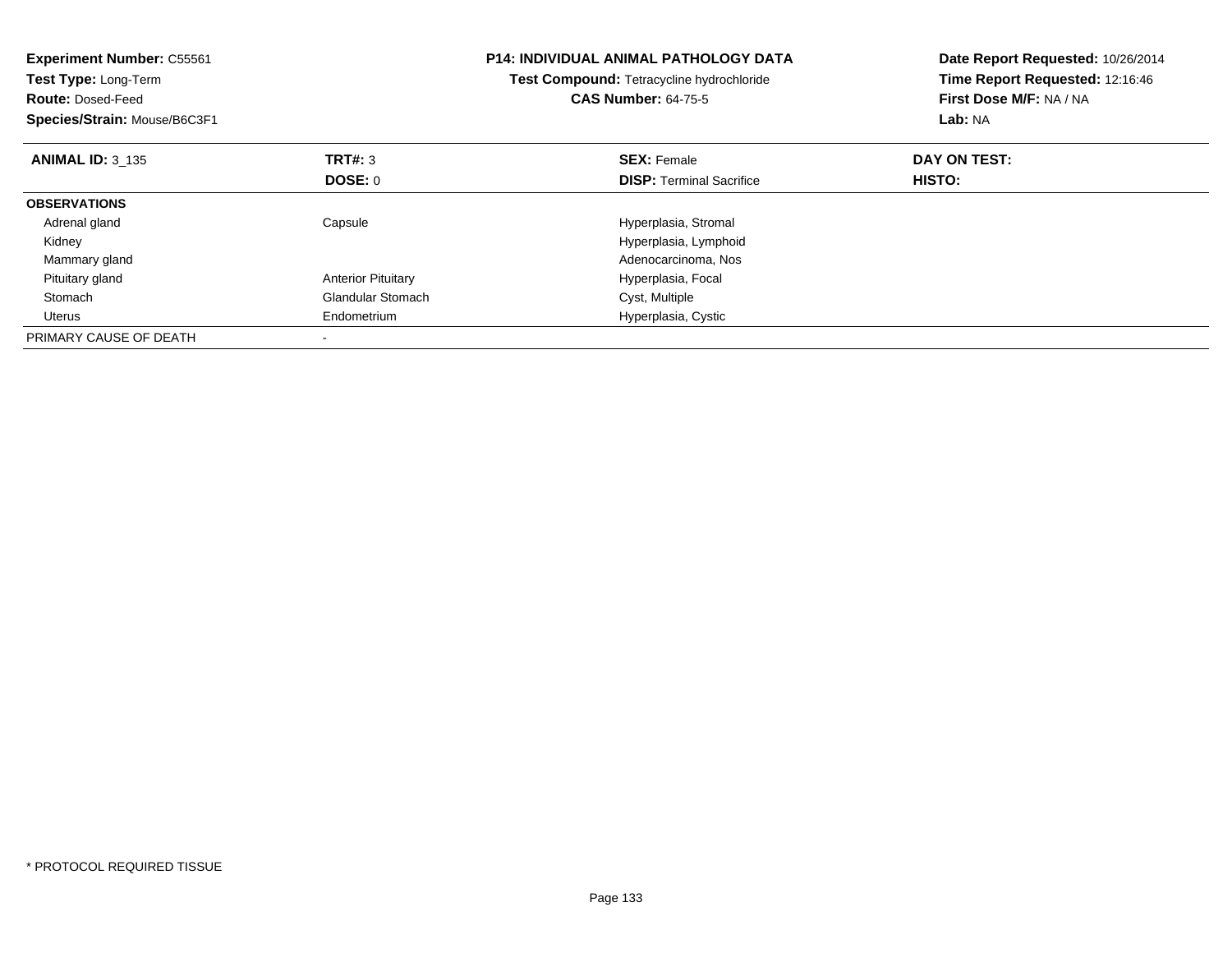| <b>Experiment Number: C55561</b><br>Test Type: Long-Term<br><b>Route: Dosed-Feed</b><br>Species/Strain: Mouse/B6C3F1 |                           | <b>P14: INDIVIDUAL ANIMAL PATHOLOGY DATA</b><br>Test Compound: Tetracycline hydrochloride<br><b>CAS Number: 64-75-5</b> | Date Report Requested: 10/26/2014<br>Time Report Requested: 12:16:46<br>First Dose M/F: NA / NA<br>Lab: NA |
|----------------------------------------------------------------------------------------------------------------------|---------------------------|-------------------------------------------------------------------------------------------------------------------------|------------------------------------------------------------------------------------------------------------|
| <b>ANIMAL ID: 3 136</b>                                                                                              | TRT#: 3                   | <b>SEX: Female</b>                                                                                                      | DAY ON TEST:                                                                                               |
|                                                                                                                      | <b>DOSE: 0</b>            | <b>DISP:</b> Terminal Sacrifice                                                                                         | HISTO:                                                                                                     |
| <b>OBSERVATIONS</b>                                                                                                  |                           |                                                                                                                         |                                                                                                            |
| Adrenal gland                                                                                                        | Cortex Nos                | Degeneration, Lipoid                                                                                                    |                                                                                                            |
|                                                                                                                      | Capsule                   | Hyperplasia, Stromal                                                                                                    |                                                                                                            |
| Pituitary gland                                                                                                      | <b>Anterior Pituitary</b> | Hyperplasia, Focal                                                                                                      |                                                                                                            |
| Spleen                                                                                                               |                           | Hyperplasia, Lymphoid                                                                                                   |                                                                                                            |
| Stomach                                                                                                              | <b>Glandular Stomach</b>  | Inflammation, Chronic Focal                                                                                             |                                                                                                            |
| Uterus                                                                                                               | Endometrium               | Hyperplasia, Cystic                                                                                                     |                                                                                                            |
| PRIMARY CAUSE OF DEATH                                                                                               |                           |                                                                                                                         |                                                                                                            |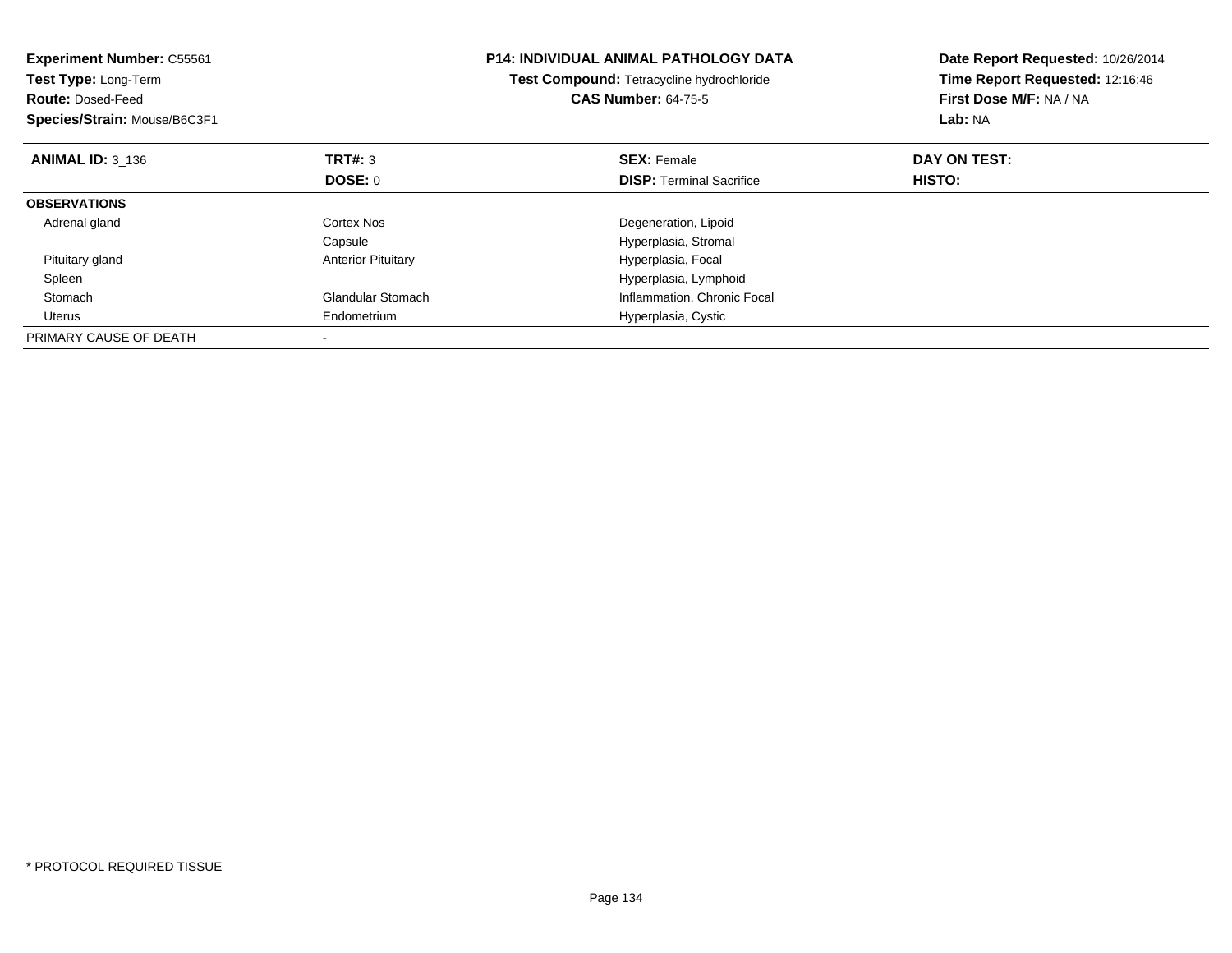| <b>Experiment Number: C55561</b><br>Test Type: Long-Term<br><b>Route: Dosed-Feed</b><br>Species/Strain: Mouse/B6C3F1 |                           | <b>P14: INDIVIDUAL ANIMAL PATHOLOGY DATA</b><br>Test Compound: Tetracycline hydrochloride<br><b>CAS Number: 64-75-5</b> | Date Report Requested: 10/26/2014<br>Time Report Requested: 12:16:46<br>First Dose M/F: NA / NA<br>Lab: NA |
|----------------------------------------------------------------------------------------------------------------------|---------------------------|-------------------------------------------------------------------------------------------------------------------------|------------------------------------------------------------------------------------------------------------|
| <b>ANIMAL ID: 3 137</b>                                                                                              | TRT#: 3<br>DOSE: 0        | <b>SEX: Female</b><br><b>DISP:</b> Terminal Sacrifice                                                                   | DAY ON TEST:<br><b>HISTO:</b>                                                                              |
| <b>OBSERVATIONS</b>                                                                                                  |                           |                                                                                                                         |                                                                                                            |
| Adrenal gland                                                                                                        | Capsule                   | Hyperplasia, Stromal                                                                                                    |                                                                                                            |
| Pituitary gland                                                                                                      | <b>Anterior Pituitary</b> | Hyperplasia, Focal                                                                                                      |                                                                                                            |
| Spleen                                                                                                               |                           | Hyperplasia, Lymphoid                                                                                                   |                                                                                                            |
| Uterus                                                                                                               | Endometrium               | Hyperplasia, Cystic                                                                                                     |                                                                                                            |
| PRIMARY CAUSE OF DEATH                                                                                               |                           |                                                                                                                         |                                                                                                            |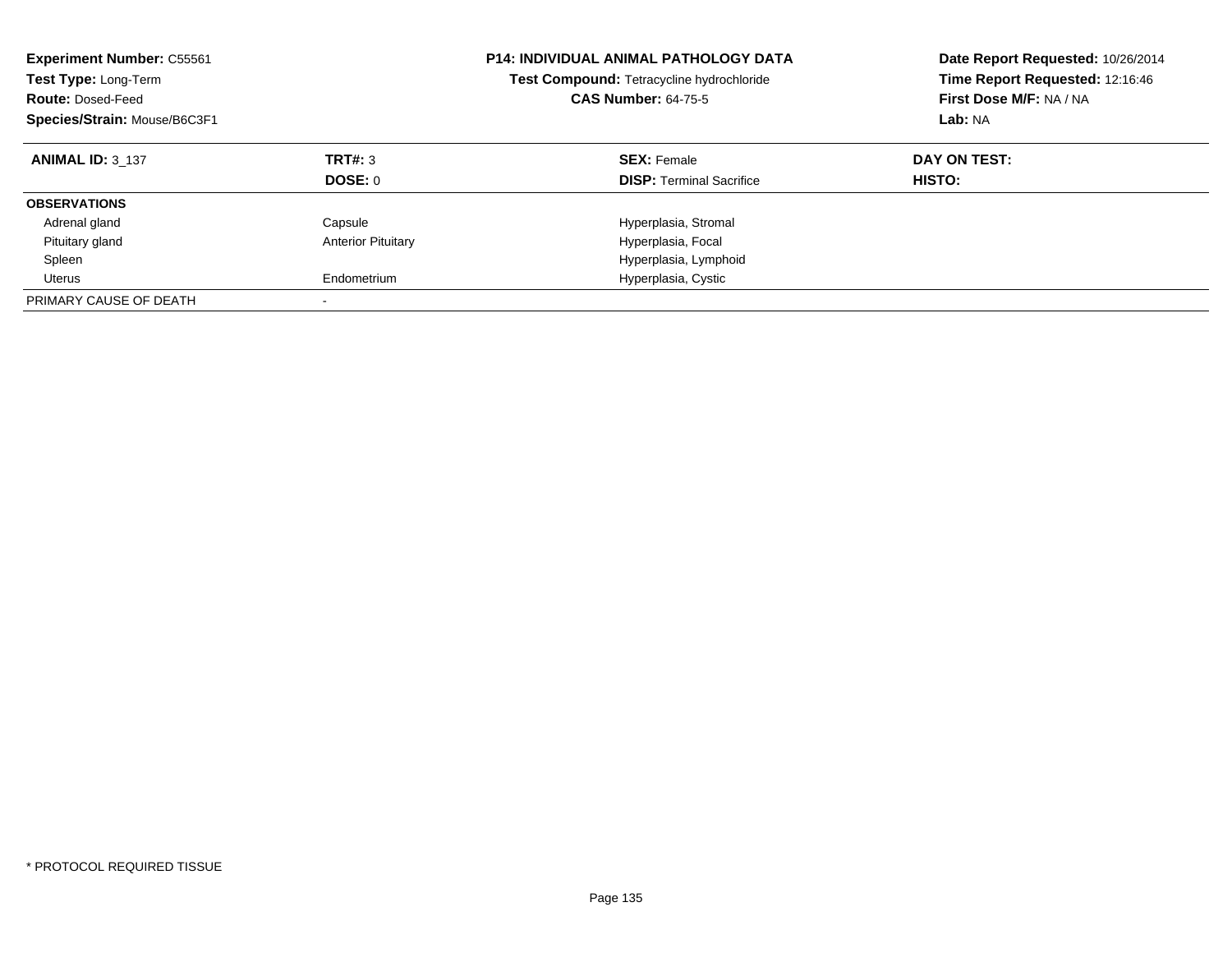| <b>Experiment Number: C55561</b><br>Test Type: Long-Term<br><b>Route: Dosed-Feed</b><br>Species/Strain: Mouse/B6C3F1 |                     | <b>P14: INDIVIDUAL ANIMAL PATHOLOGY DATA</b><br>Test Compound: Tetracycline hydrochloride<br><b>CAS Number: 64-75-5</b> | Date Report Requested: 10/26/2014<br>Time Report Requested: 12:16:46<br>First Dose M/F: NA / NA<br>Lab: NA |
|----------------------------------------------------------------------------------------------------------------------|---------------------|-------------------------------------------------------------------------------------------------------------------------|------------------------------------------------------------------------------------------------------------|
| <b>ANIMAL ID: 3 138</b>                                                                                              | TRT#: 3             | <b>SEX: Female</b>                                                                                                      | DAY ON TEST:                                                                                               |
|                                                                                                                      | DOSE: 0             | <b>DISP:</b> Moribund Sacrifice                                                                                         | HISTO:                                                                                                     |
| <b>OBSERVATIONS</b>                                                                                                  |                     |                                                                                                                         |                                                                                                            |
| Adrenal gland                                                                                                        | Medulla             | <b>Focal Cellular Change</b>                                                                                            |                                                                                                            |
|                                                                                                                      | Capsule             | Hyperplasia, Stromal                                                                                                    |                                                                                                            |
| Lung                                                                                                                 |                     | Hemorrhage                                                                                                              |                                                                                                            |
| Spleen                                                                                                               |                     | Hematopoiesis                                                                                                           |                                                                                                            |
| Unspecified                                                                                                          | Multiple Organs Nos | Osteosarcoma, Metastatic                                                                                                |                                                                                                            |
| Uterus                                                                                                               |                     | Inflammation, Chronic Suppurative                                                                                       |                                                                                                            |
| PRIMARY CAUSE OF DEATH                                                                                               |                     |                                                                                                                         |                                                                                                            |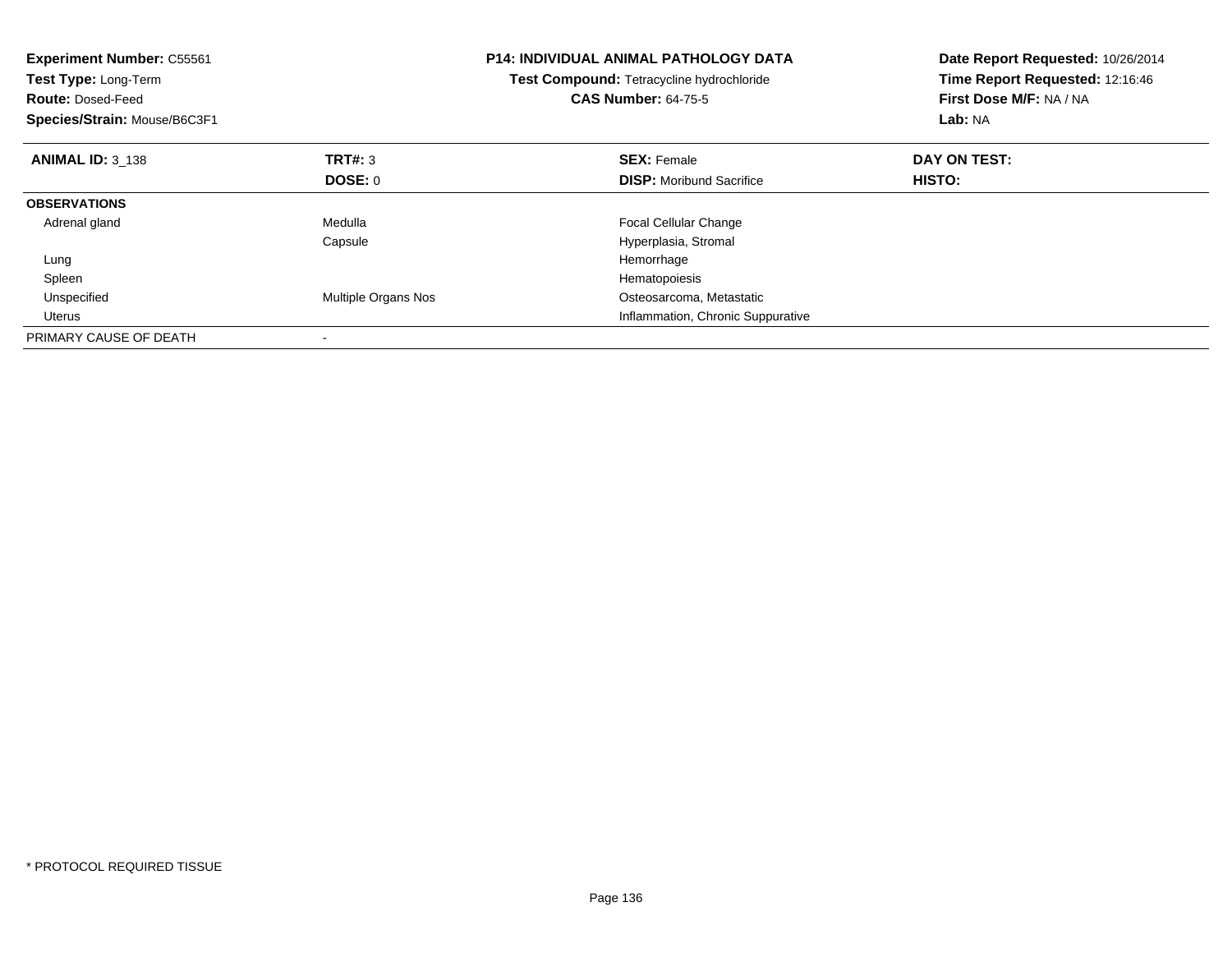| <b>Experiment Number: C55561</b><br>Test Type: Long-Term<br><b>Route: Dosed-Feed</b><br>Species/Strain: Mouse/B6C3F1 |                       | <b>P14: INDIVIDUAL ANIMAL PATHOLOGY DATA</b><br>Test Compound: Tetracycline hydrochloride<br><b>CAS Number: 64-75-5</b> | Date Report Requested: 10/26/2014<br>Time Report Requested: 12:16:46<br>First Dose M/F: NA / NA<br><b>Lab: NA</b> |
|----------------------------------------------------------------------------------------------------------------------|-----------------------|-------------------------------------------------------------------------------------------------------------------------|-------------------------------------------------------------------------------------------------------------------|
| <b>ANIMAL ID: 3 139</b>                                                                                              | TRT#: 3               | <b>SEX: Female</b>                                                                                                      | DAY ON TEST:                                                                                                      |
|                                                                                                                      | DOSE: 0               | <b>DISP:</b> Moribund Sacrifice                                                                                         | HISTO:                                                                                                            |
| <b>OBSERVATIONS</b>                                                                                                  |                       |                                                                                                                         |                                                                                                                   |
| Adrenal gland                                                                                                        | Capsule               | Hyperplasia, Stromal                                                                                                    |                                                                                                                   |
| Brain                                                                                                                |                       | Calcification, Focal                                                                                                    |                                                                                                                   |
| Kidney                                                                                                               |                       | Degeneration, Hyaline                                                                                                   |                                                                                                                   |
| Lymph node                                                                                                           | Mesenteric Lymph Node | Hyperplasia, Lymphoid                                                                                                   |                                                                                                                   |
| Salivary gland                                                                                                       |                       | Hyperplasia, Lymphoid                                                                                                   |                                                                                                                   |
| Spleen                                                                                                               |                       | Hematopoiesis                                                                                                           |                                                                                                                   |
| Unspecified                                                                                                          |                       | Fibrosarcoma                                                                                                            |                                                                                                                   |
|                                                                                                                      | Adipose Tissue        | Necrosis, Fat                                                                                                           |                                                                                                                   |
| PRIMARY CAUSE OF DEATH                                                                                               |                       |                                                                                                                         |                                                                                                                   |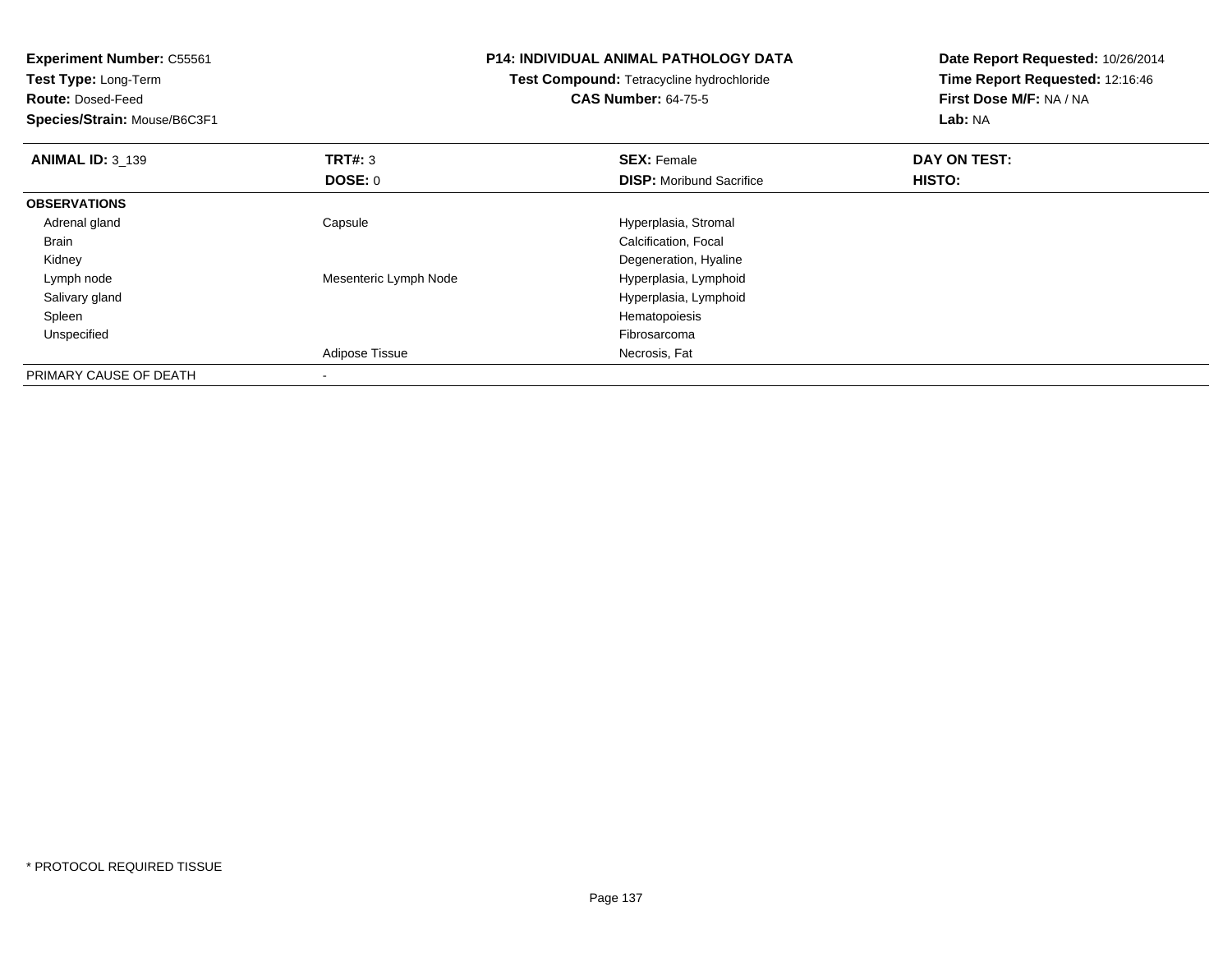**Test Type:** Long-Term

**Route:** Dosed-Feed

**Species/Strain:** Mouse/B6C3F1

## **P14: INDIVIDUAL ANIMAL PATHOLOGY DATA**

**Test Compound:** Tetracycline hydrochloride**CAS Number:** 64-75-5

| <b>ANIMAL ID: 3_140</b> | TRT#: 3                   | <b>SEX: Female</b>              | DAY ON TEST: |  |
|-------------------------|---------------------------|---------------------------------|--------------|--|
|                         | <b>DOSE: 0</b>            | <b>DISP: Terminal Sacrifice</b> | HISTO:       |  |
| <b>OBSERVATIONS</b>     |                           |                                 |              |  |
| Adrenal gland           | Capsule                   | Hyperplasia, Stromal            |              |  |
| Kidney                  | Tubule                    | Regeneration, Nos               |              |  |
| Liver                   |                           | Hepatocellular Adenoma          |              |  |
| Ovary                   |                           | Cyst, Nos                       |              |  |
| Pituitary gland         | <b>Anterior Pituitary</b> | Adenoma, Nos                    |              |  |
|                         | <b>Anterior Pituitary</b> | Hyperplasia, Focal              |              |  |
| Spleen                  |                           | Hyperplasia, Lymphoid           |              |  |
| Stomach                 | <b>Glandular Stomach</b>  | Inflammation, Chronic Focal     |              |  |
| Uterus                  | Endometrium               | Hyperplasia, Cystic             |              |  |
| PRIMARY CAUSE OF DEATH  |                           |                                 |              |  |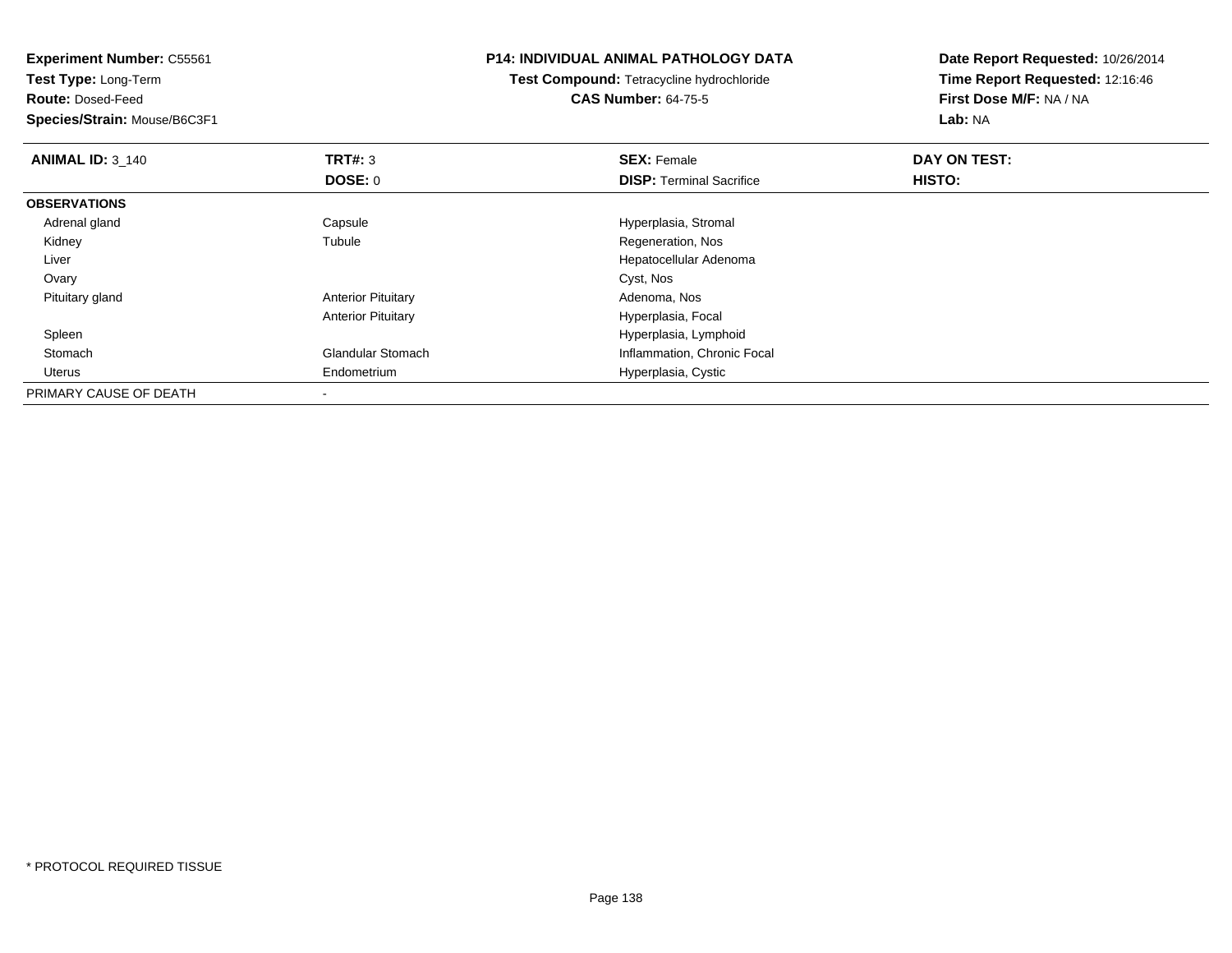| <b>Experiment Number: C55561</b> |                           | P14: INDIVIDUAL ANIMAL PATHOLOGY DATA     | Date Report Requested: 10/26/2014 |  |
|----------------------------------|---------------------------|-------------------------------------------|-----------------------------------|--|
| Test Type: Long-Term             |                           | Test Compound: Tetracycline hydrochloride | Time Report Requested: 12:16:46   |  |
| <b>Route: Dosed-Feed</b>         |                           | <b>CAS Number: 64-75-5</b>                | First Dose M/F: NA / NA           |  |
| Species/Strain: Mouse/B6C3F1     |                           |                                           | Lab: NA                           |  |
| <b>ANIMAL ID: 3_141</b>          | TRT#: 3                   | <b>SEX: Female</b>                        | DAY ON TEST:                      |  |
|                                  | DOSE: 0                   | <b>DISP:</b> Terminal Sacrifice           | HISTO:                            |  |
| <b>OBSERVATIONS</b>              |                           |                                           |                                   |  |
| Adrenal gland                    | Capsule                   | Hyperplasia, Stromal                      |                                   |  |
| Kidney                           |                           | Calcification, Focal                      |                                   |  |
|                                  |                           | Hyperplasia, Lymphoid                     |                                   |  |
| Liver                            |                           | Hepatocellular Carcinoma                  |                                   |  |
| Pituitary gland                  | <b>Anterior Pituitary</b> | Adenoma, Nos                              |                                   |  |
| Salivary gland                   |                           | Hyperplasia, Lymphoid                     |                                   |  |
| Spleen                           |                           | Hematopoiesis                             |                                   |  |
| Uterus                           | Endometrium               | Hyperplasia, Cystic                       |                                   |  |
| PRIMARY CAUSE OF DEATH           |                           |                                           |                                   |  |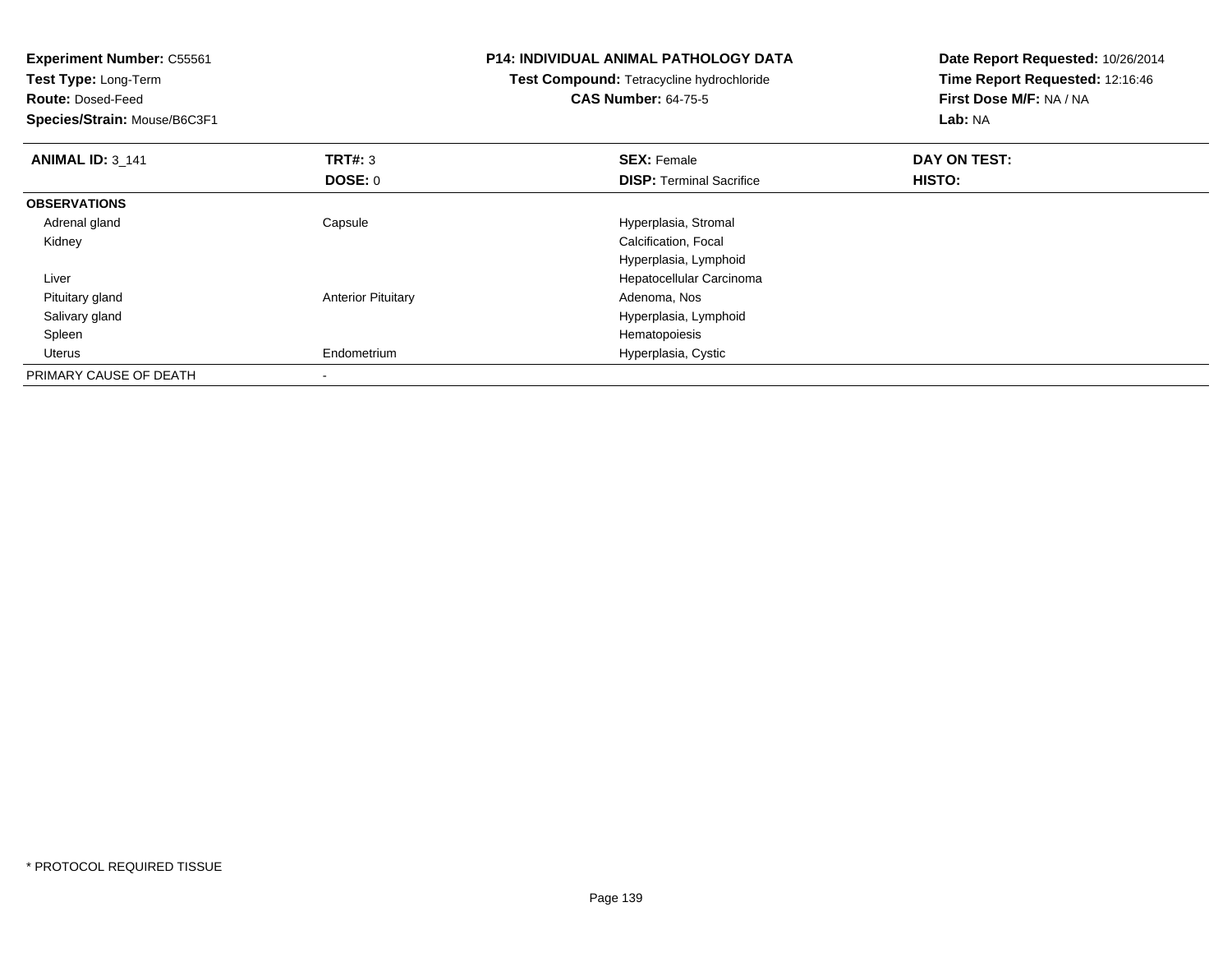| <b>Experiment Number: C55561</b><br><b>Test Type: Long-Term</b><br><b>Route: Dosed-Feed</b><br>Species/Strain: Mouse/B6C3F1 |                           | <b>P14: INDIVIDUAL ANIMAL PATHOLOGY DATA</b><br>Test Compound: Tetracycline hydrochloride<br><b>CAS Number: 64-75-5</b> | Date Report Requested: 10/26/2014<br>Time Report Requested: 12:16:46<br>First Dose M/F: NA / NA<br>Lab: NA |
|-----------------------------------------------------------------------------------------------------------------------------|---------------------------|-------------------------------------------------------------------------------------------------------------------------|------------------------------------------------------------------------------------------------------------|
| <b>ANIMAL ID: 3 142</b>                                                                                                     | TRT#: 3                   | <b>SEX: Female</b>                                                                                                      | DAY ON TEST:                                                                                               |
|                                                                                                                             | DOSE: 0                   | <b>DISP:</b> Terminal Sacrifice                                                                                         | HISTO:                                                                                                     |
| <b>OBSERVATIONS</b>                                                                                                         |                           |                                                                                                                         |                                                                                                            |
| Adrenal gland                                                                                                               | Capsule                   | Hyperplasia, Stromal                                                                                                    |                                                                                                            |
| <b>Brain</b>                                                                                                                |                           | Calcification, Focal                                                                                                    |                                                                                                            |
| Lymph node                                                                                                                  | Mesenteric Lymph Node     | Lymphoma, Mixed-Malignant Type                                                                                          |                                                                                                            |
| Pituitary gland                                                                                                             | <b>Anterior Pituitary</b> | Adenoma, Nos                                                                                                            |                                                                                                            |
| Uterus                                                                                                                      | Endometrium               | Hyperplasia, Cystic                                                                                                     |                                                                                                            |
| PRIMARY CAUSE OF DEATH                                                                                                      |                           |                                                                                                                         |                                                                                                            |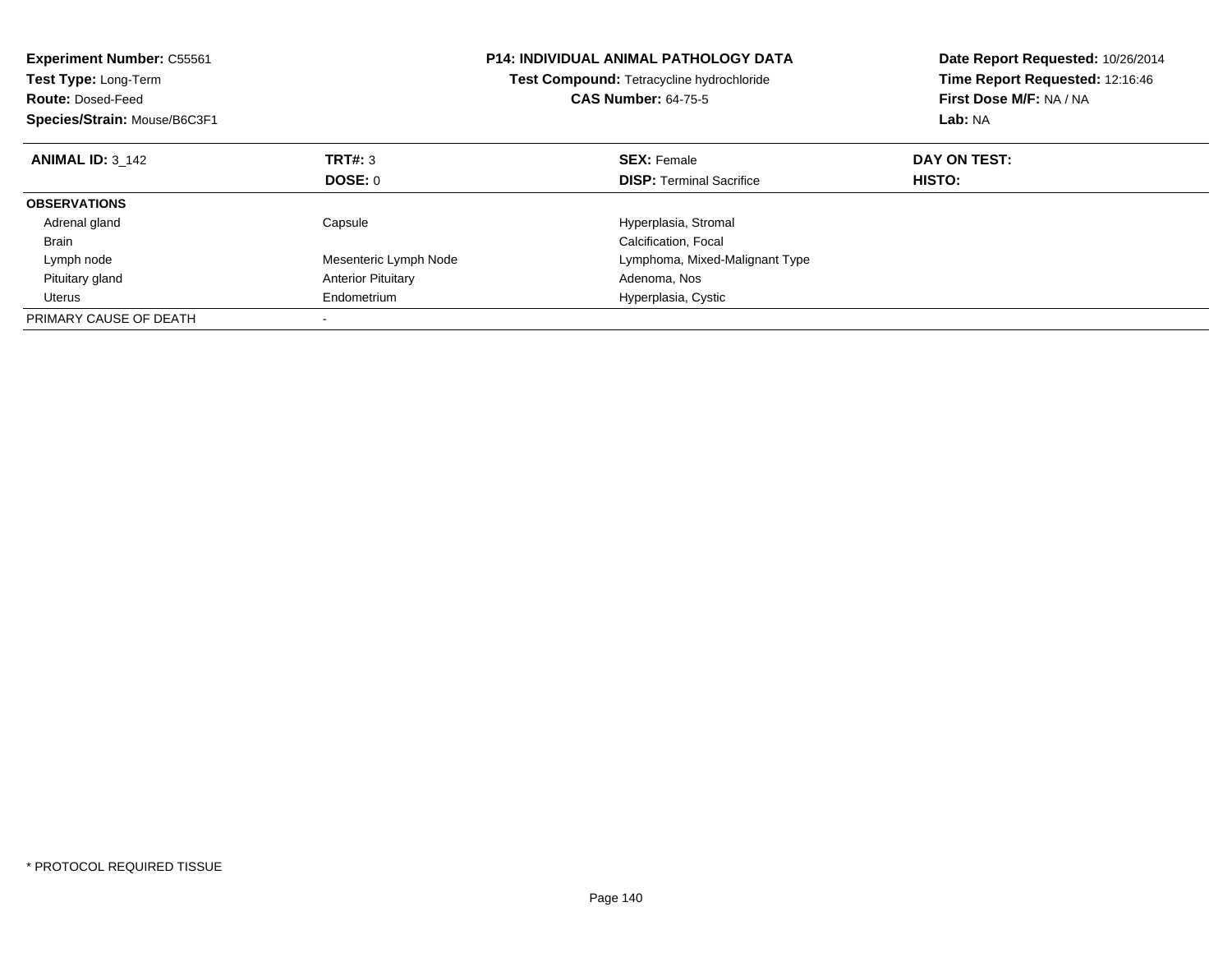| <b>Experiment Number: C55561</b> |                                           | P14: INDIVIDUAL ANIMAL PATHOLOGY DATA | Date Report Requested: 10/26/2014 |  |
|----------------------------------|-------------------------------------------|---------------------------------------|-----------------------------------|--|
| Test Type: Long-Term             | Test Compound: Tetracycline hydrochloride |                                       | Time Report Requested: 12:16:46   |  |
| <b>Route: Dosed-Feed</b>         |                                           | <b>CAS Number: 64-75-5</b>            | First Dose M/F: NA / NA           |  |
| Species/Strain: Mouse/B6C3F1     |                                           |                                       | Lab: NA                           |  |
| <b>ANIMAL ID: 3_143</b>          | TRT#: 3                                   | <b>SEX: Female</b>                    | DAY ON TEST:                      |  |
|                                  | <b>DOSE: 0</b>                            | <b>DISP:</b> Terminal Sacrifice       | HISTO:                            |  |
| <b>OBSERVATIONS</b>              |                                           |                                       |                                   |  |
| Adrenal gland                    | Capsule                                   | Hyperplasia, Stromal                  |                                   |  |
| Liver                            |                                           | Hyperplasia, Lymphoid                 |                                   |  |
| Lymph node                       | Mandibular Lymph Node                     | Hyperplasia, Lymphoid                 |                                   |  |
|                                  | Mesenteric Lymph Node                     | Hyperplasia, Lymphoid                 |                                   |  |
| Pituitary gland                  | <b>Anterior Pituitary</b>                 | Cyst, Nos                             |                                   |  |
| Spleen                           |                                           | Hyperplasia, Lymphoid                 |                                   |  |
| Uterus                           | Fallopian Tube                            | Cyst, Multiple                        |                                   |  |
|                                  | Endometrium                               | Hyperplasia, Cystic                   |                                   |  |
| PRIMARY CAUSE OF DEATH           |                                           |                                       |                                   |  |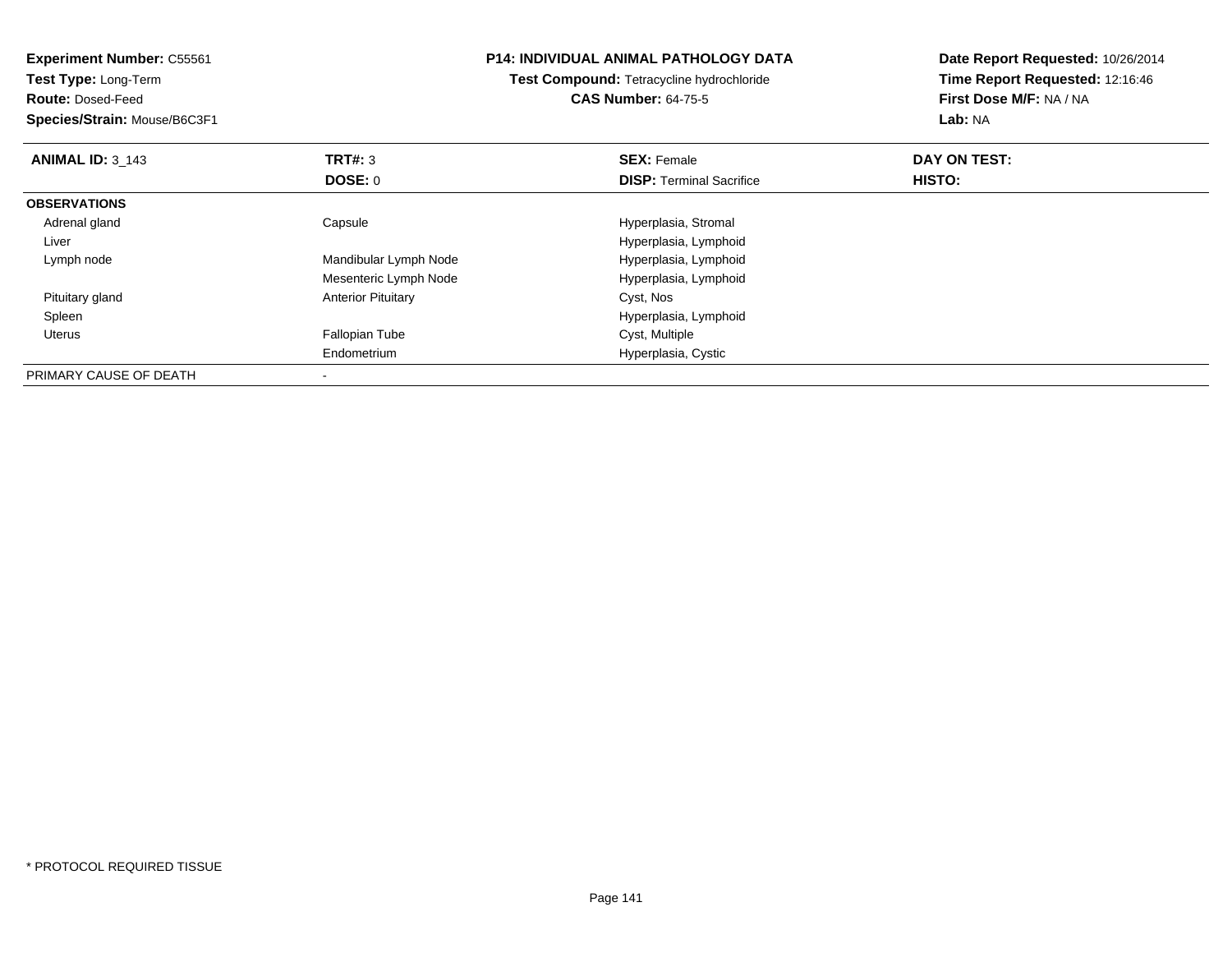| <b>Experiment Number: C55561</b><br>Test Type: Long-Term<br><b>Route: Dosed-Feed</b><br>Species/Strain: Mouse/B6C3F1 |                           | <b>P14: INDIVIDUAL ANIMAL PATHOLOGY DATA</b><br>Test Compound: Tetracycline hydrochloride<br><b>CAS Number: 64-75-5</b> | Date Report Requested: 10/26/2014<br>Time Report Requested: 12:16:46<br>First Dose M/F: NA / NA<br>Lab: NA |
|----------------------------------------------------------------------------------------------------------------------|---------------------------|-------------------------------------------------------------------------------------------------------------------------|------------------------------------------------------------------------------------------------------------|
| <b>ANIMAL ID: 3 144</b>                                                                                              | TRT#: 3                   | <b>SEX: Female</b>                                                                                                      | DAY ON TEST:                                                                                               |
|                                                                                                                      | DOSE: 0                   | <b>DISP: Terminal Sacrifice</b>                                                                                         | HISTO:                                                                                                     |
| <b>OBSERVATIONS</b>                                                                                                  |                           |                                                                                                                         |                                                                                                            |
| Adrenal gland                                                                                                        | Cortex Nos                | Hyperplasia, Focal                                                                                                      |                                                                                                            |
|                                                                                                                      | Capsule                   | Hyperplasia, Stromal                                                                                                    |                                                                                                            |
| Pituitary gland                                                                                                      | <b>Anterior Pituitary</b> | Hyperplasia, Focal                                                                                                      |                                                                                                            |
| Spleen                                                                                                               |                           | Lymphoma, Mixed-Malignant Type                                                                                          |                                                                                                            |
| Uterus                                                                                                               | Endometrium               | Hyperplasia, Cystic                                                                                                     |                                                                                                            |
| PRIMARY CAUSE OF DEATH                                                                                               |                           |                                                                                                                         |                                                                                                            |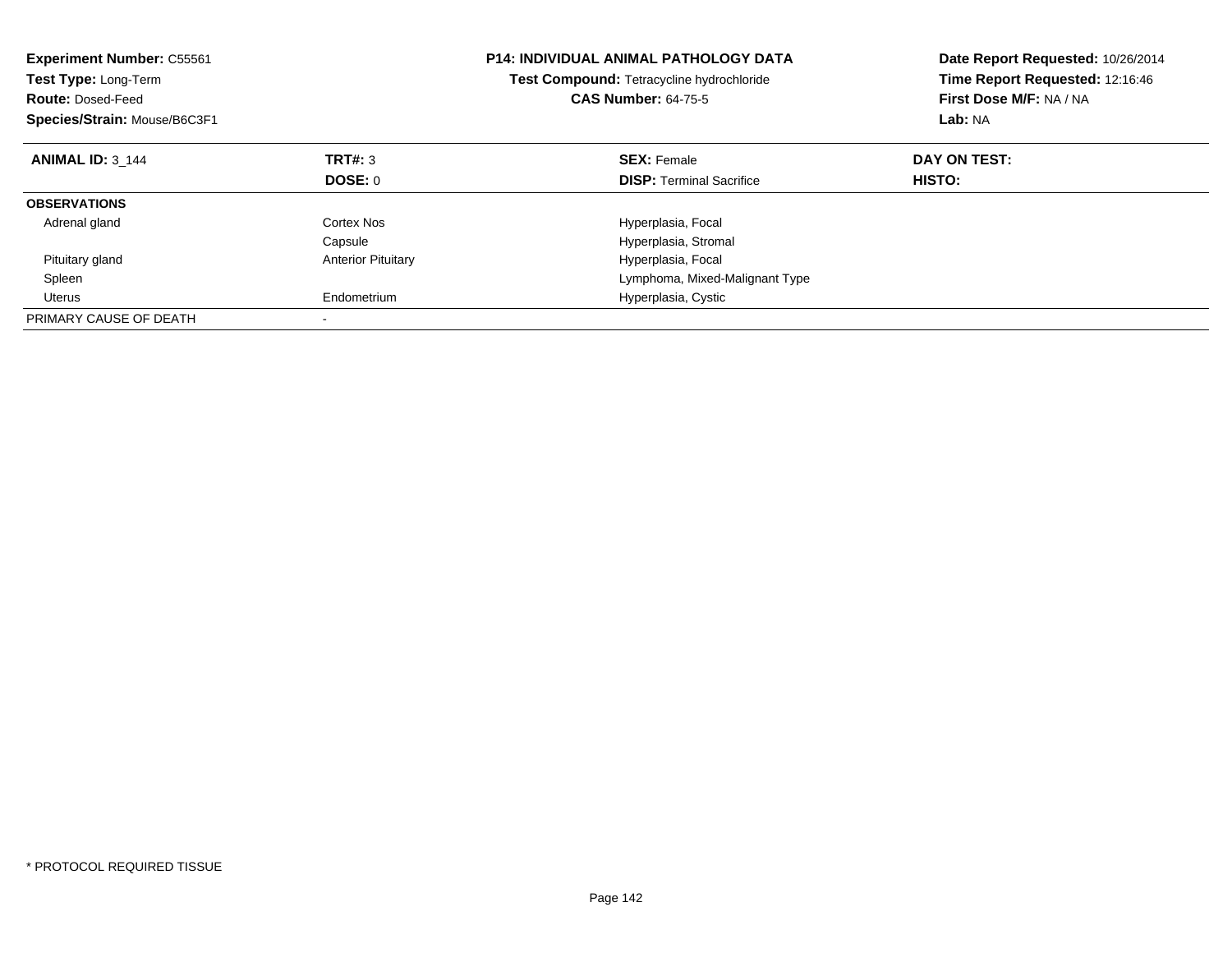| <b>Experiment Number: C55561</b> |                           | <b>P14: INDIVIDUAL ANIMAL PATHOLOGY DATA</b> | Date Report Requested: 10/26/2014 |  |
|----------------------------------|---------------------------|----------------------------------------------|-----------------------------------|--|
| Test Type: Long-Term             |                           | Test Compound: Tetracycline hydrochloride    | Time Report Requested: 12:16:46   |  |
| <b>Route: Dosed-Feed</b>         |                           | <b>CAS Number: 64-75-5</b>                   | First Dose M/F: NA / NA           |  |
| Species/Strain: Mouse/B6C3F1     |                           |                                              | <b>Lab: NA</b>                    |  |
| <b>ANIMAL ID: 3 145</b>          | TRT#: 3                   | <b>SEX: Female</b>                           | DAY ON TEST:                      |  |
|                                  | DOSE: 0                   | <b>DISP:</b> Moribund Sacrifice              | HISTO:                            |  |
| <b>OBSERVATIONS</b>              |                           |                                              |                                   |  |
| Adrenal gland                    | Capsule                   | Hyperplasia, Stromal                         |                                   |  |
| Brain                            | Meninges                  | Perivascular Cuffing                         |                                   |  |
| Mammary gland                    |                           | Cyst, Multiple                               |                                   |  |
| Pituitary gland                  | <b>Anterior Pituitary</b> | Adenoma, Nos                                 |                                   |  |
| Thyroid                          |                           | Follicular-Cell Adenoma                      |                                   |  |
| Tongue                           |                           | Papilloma, Nos                               |                                   |  |
| Unspecified                      | Multiple Organs Nos       | Lymphoma, Mixed-Malignant Type               |                                   |  |
| Uterus                           | Endometrium               | Hyperplasia, Cystic                          |                                   |  |
| PRIMARY CAUSE OF DEATH           |                           |                                              |                                   |  |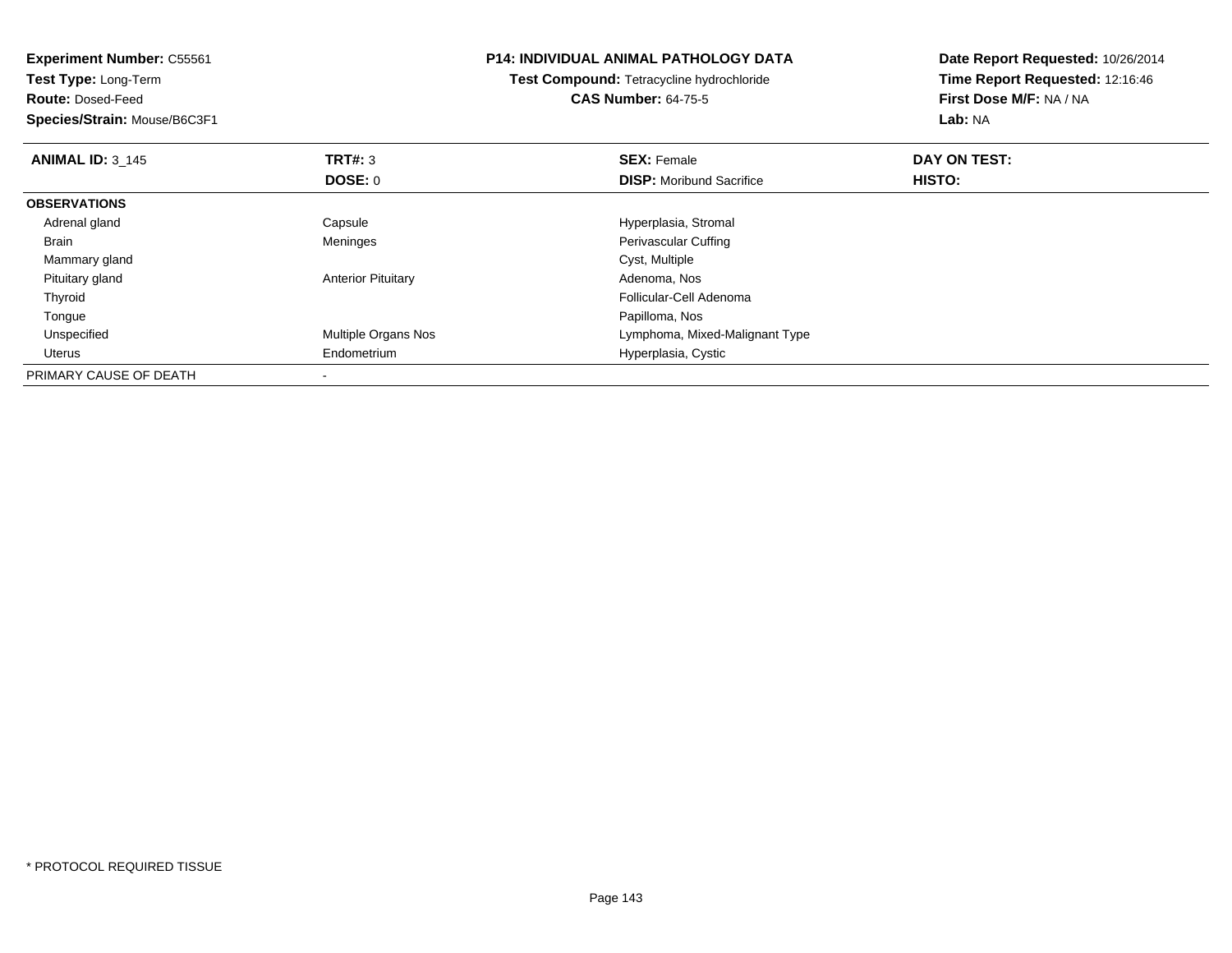| <b>Experiment Number: C55561</b><br><b>Test Type: Long-Term</b><br><b>Route: Dosed-Feed</b><br>Species/Strain: Mouse/B6C3F1 |                           | <b>P14: INDIVIDUAL ANIMAL PATHOLOGY DATA</b><br><b>Test Compound: Tetracycline hydrochloride</b><br><b>CAS Number: 64-75-5</b> | Date Report Requested: 10/26/2014<br>Time Report Requested: 12:16:46<br>First Dose M/F: NA / NA<br>Lab: NA |
|-----------------------------------------------------------------------------------------------------------------------------|---------------------------|--------------------------------------------------------------------------------------------------------------------------------|------------------------------------------------------------------------------------------------------------|
| <b>ANIMAL ID: 3 146</b>                                                                                                     | TRT#: 3<br><b>DOSE: 0</b> | <b>SEX: Female</b><br><b>DISP:</b> Natural Death                                                                               | DAY ON TEST:<br><b>HISTO:</b>                                                                              |
| <b>OBSERVATIONS</b>                                                                                                         |                           |                                                                                                                                |                                                                                                            |
| Brain                                                                                                                       |                           | Calcification, Focal                                                                                                           |                                                                                                            |
| Kidney                                                                                                                      |                           | Calcification, Focal                                                                                                           |                                                                                                            |
| Lymph node                                                                                                                  |                           | Lymphoma, Lymphocytic-Malignant Type                                                                                           |                                                                                                            |
| Uterus                                                                                                                      | Endometrium               | Hyperplasia, Cystic                                                                                                            |                                                                                                            |
| PRIMARY CAUSE OF DEATH                                                                                                      | $\overline{\phantom{a}}$  |                                                                                                                                |                                                                                                            |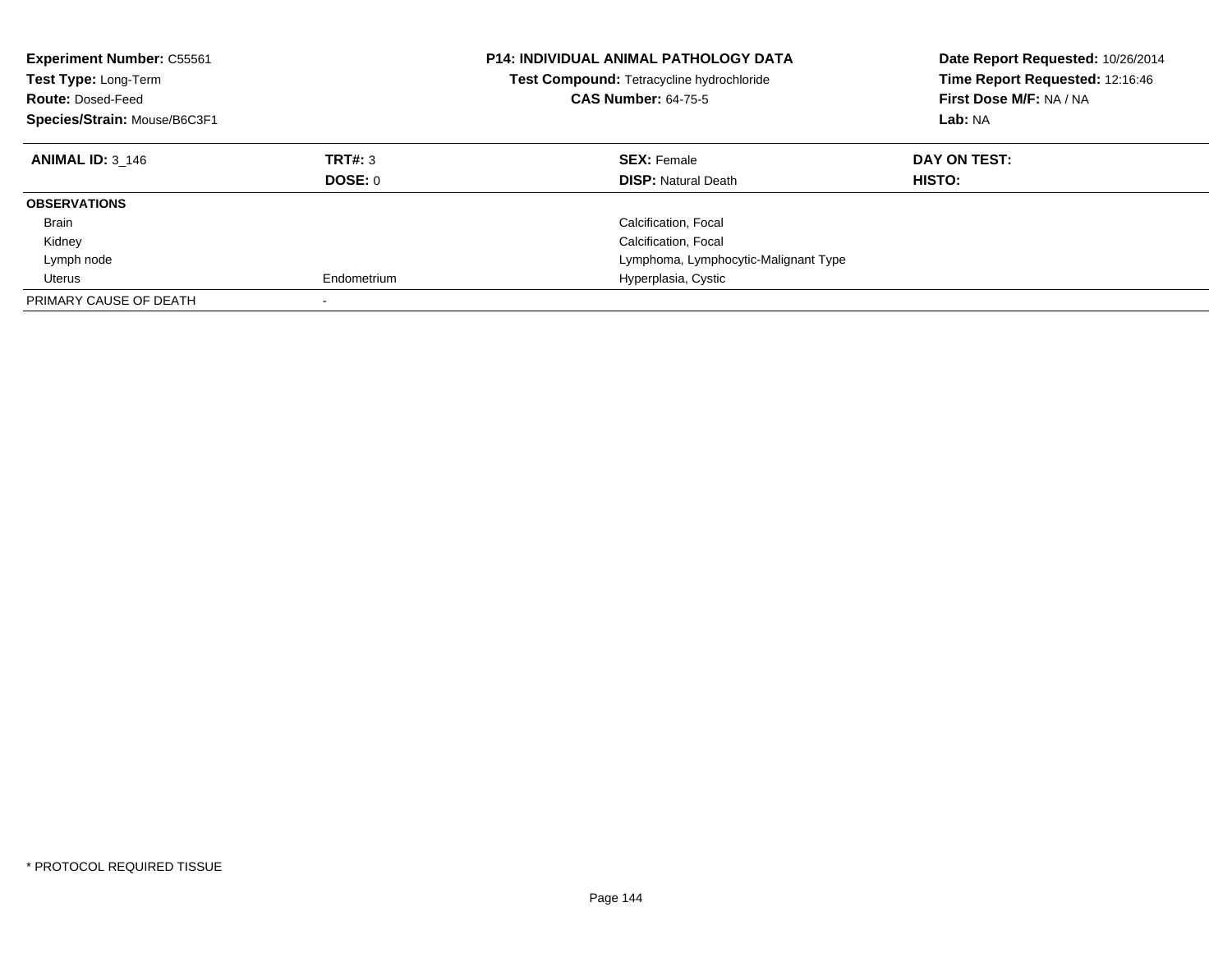| <b>Experiment Number: C55561</b><br>Test Type: Long-Term<br><b>Route: Dosed-Feed</b><br>Species/Strain: Mouse/B6C3F1 |                     | <b>P14: INDIVIDUAL ANIMAL PATHOLOGY DATA</b><br>Test Compound: Tetracycline hydrochloride<br><b>CAS Number: 64-75-5</b> | Date Report Requested: 10/26/2014<br>Time Report Requested: 12:16:46<br>First Dose M/F: NA / NA<br>Lab: NA |
|----------------------------------------------------------------------------------------------------------------------|---------------------|-------------------------------------------------------------------------------------------------------------------------|------------------------------------------------------------------------------------------------------------|
| <b>ANIMAL ID: 3 147</b>                                                                                              | TRT#: 3             | <b>SEX: Female</b>                                                                                                      | DAY ON TEST:                                                                                               |
|                                                                                                                      | DOSE: 0             | <b>DISP:</b> Terminal Sacrifice                                                                                         | HISTO:                                                                                                     |
| <b>OBSERVATIONS</b>                                                                                                  |                     |                                                                                                                         |                                                                                                            |
| Adrenal gland                                                                                                        | Capsule             | Hyperplasia, Stromal                                                                                                    |                                                                                                            |
| <b>Brain</b>                                                                                                         |                     | Calcification, Focal                                                                                                    |                                                                                                            |
| Ovary                                                                                                                |                     | Cyst, Nos                                                                                                               |                                                                                                            |
| Unspecified                                                                                                          | Multiple Organs Nos | Lymphoma, Undifferentiated-Malignant Type                                                                               |                                                                                                            |
| Uterus                                                                                                               | Endometrium         | Hyperplasia, Cystic                                                                                                     |                                                                                                            |
| PRIMARY CAUSE OF DEATH                                                                                               |                     |                                                                                                                         |                                                                                                            |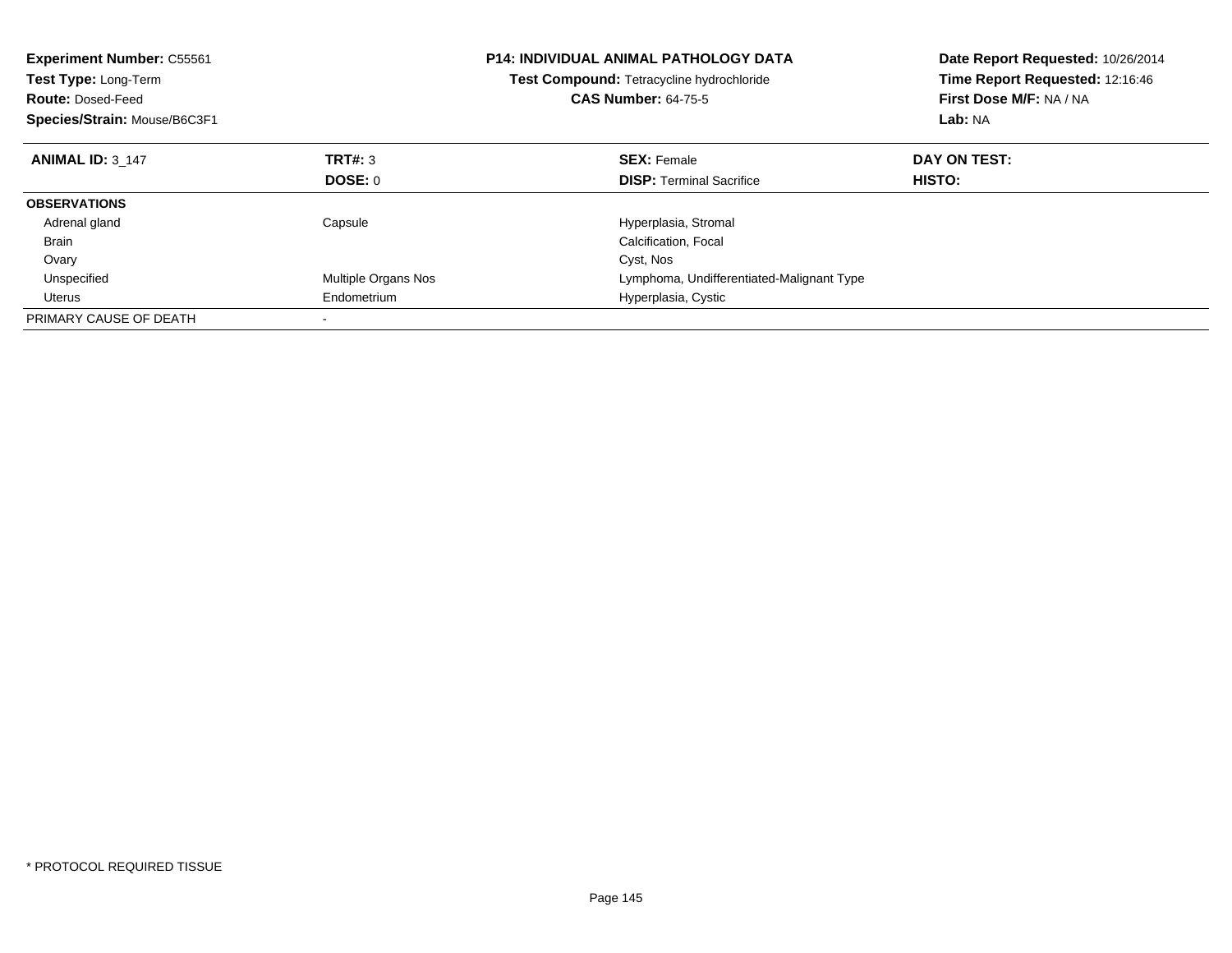| <b>Experiment Number: C55561</b><br>Test Type: Long-Term<br><b>Route: Dosed-Feed</b><br>Species/Strain: Mouse/B6C3F1 |                     | <b>P14: INDIVIDUAL ANIMAL PATHOLOGY DATA</b><br>Test Compound: Tetracycline hydrochloride<br><b>CAS Number: 64-75-5</b> | Date Report Requested: 10/26/2014<br>Time Report Requested: 12:16:46<br>First Dose M/F: NA / NA<br>Lab: NA |
|----------------------------------------------------------------------------------------------------------------------|---------------------|-------------------------------------------------------------------------------------------------------------------------|------------------------------------------------------------------------------------------------------------|
| <b>ANIMAL ID: 3 149</b>                                                                                              | TRT#: 3             | <b>SEX: Female</b>                                                                                                      | DAY ON TEST:                                                                                               |
|                                                                                                                      | DOSE: 0             | <b>DISP: Terminal Sacrifice</b>                                                                                         | <b>HISTO:</b>                                                                                              |
| <b>OBSERVATIONS</b>                                                                                                  |                     |                                                                                                                         |                                                                                                            |
| Adrenal gland                                                                                                        | Capsule             | Hyperplasia, Stromal                                                                                                    |                                                                                                            |
| <b>Brain</b>                                                                                                         |                     | Calcification, Focal                                                                                                    |                                                                                                            |
| Ovary                                                                                                                |                     | Cyst, Nos                                                                                                               |                                                                                                            |
| Unspecified                                                                                                          | Multiple Organs Nos | Lymphoma, Mixed-Malignant Type                                                                                          |                                                                                                            |
| Uterus                                                                                                               | Endometrium         | Hyperplasia, Cystic                                                                                                     |                                                                                                            |
| PRIMARY CAUSE OF DEATH                                                                                               |                     |                                                                                                                         |                                                                                                            |